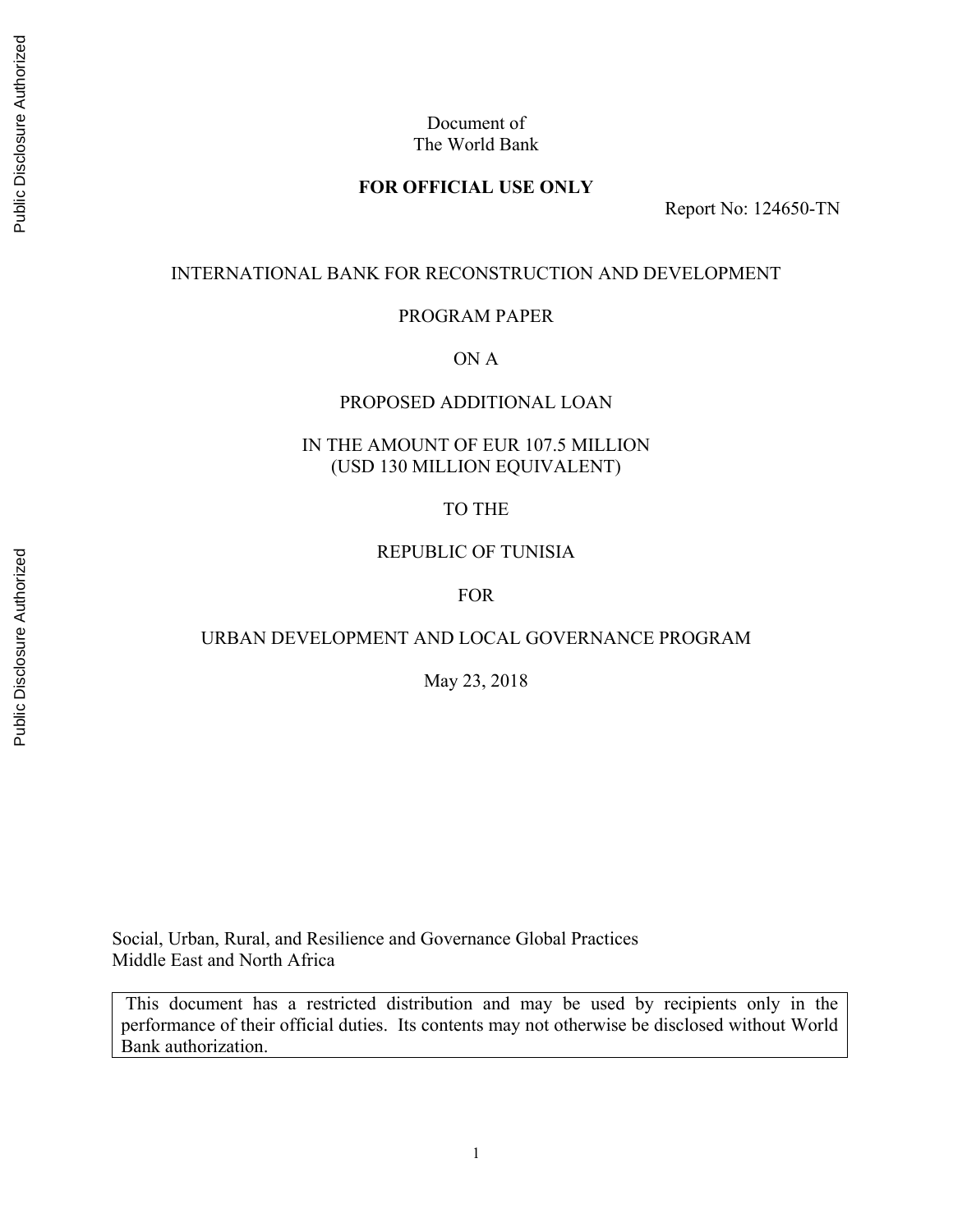# CURRENCY EQUIVALENTS

(Exchange Rates Effective April 30, 2018)

Currency Unit  $=$  EUR  $EUR 0.827 = USD1$ 

FISCAL YEAR January 1 – December 31

# ABBREVIATIONS AND ACRONYMS

| <b>ADM</b>       | Accountability and Decision-Making Framework                        |
|------------------|---------------------------------------------------------------------|
| AF               | <b>Additional Financing</b>                                         |
| <b>AFD</b>       | French Development Agency                                           |
| AMI              | Appel à manifestation d'intérêts (Call for Proposal)                |
|                  | Agence Nationale de Protection de l'Environnement (National         |
| <b>ANPE</b>      | <b>Environmental Protection Agency)</b>                             |
|                  | Agence de Rénovation et de Réhabilitation Urbaine (Urban            |
| <b>ARRU</b>      | Renovation and Rehabilitation Agency)                               |
|                  | Commission d'Annualisation du Programme (Annualization              |
| <b>CAP</b>       | Commission of the Program)                                          |
| CBG              | <b>Capital Block Grants</b>                                         |
| <b>CBT</b>       | Central Bank of Tunisia                                             |
|                  | Centre de Formation et d'appui à la Décentralisation                |
| <b>CFAD</b>      | (Decentralization Support and Training Center)                      |
|                  | Contrôleur Général des Services Publics (Controller General of      |
| <b>CGSP</b>      | Public Services)                                                    |
| CoA              | Cour des Comptes (Court of Accounts)                                |
| <b>CPF</b>       | <b>Country Partnership Framework</b>                                |
|                  | Caisse des Prêts et de Soutien des Collectivités Locales (Municipal |
| <b>CPSCL</b>     | Development Fund)                                                   |
|                  | Direction Générale de Coordination et de Suivi de l'Exécution des   |
|                  | Projets Publics et des Programmes Régionaux (General Directorate of |
|                  | Coordination and Monitoring of Public Projects and Regional         |
| <b>DGCSEPPPR</b> | Programs Execution)                                                 |
| <b>DLI</b>       | Disbursement-Linked Indicators                                      |
| <b>DLR</b>       | Disbursement-Linked Results                                         |
| <b>DRM</b>       | Disaster Risk Management                                            |
| E&S              | <b>Environmental and Social</b>                                     |
| <b>EIA</b>       | <b>Environmental Impact Assessment</b>                              |
| <b>ESMP</b>      | <b>Environmental and Social Management Plans</b>                    |
| EU               | European Union                                                      |
| <b>FY</b>        | <b>Fiscal Year</b>                                                  |
| <b>GFDRR</b>     | Global Facility for Disaster Reduction and Recovery                 |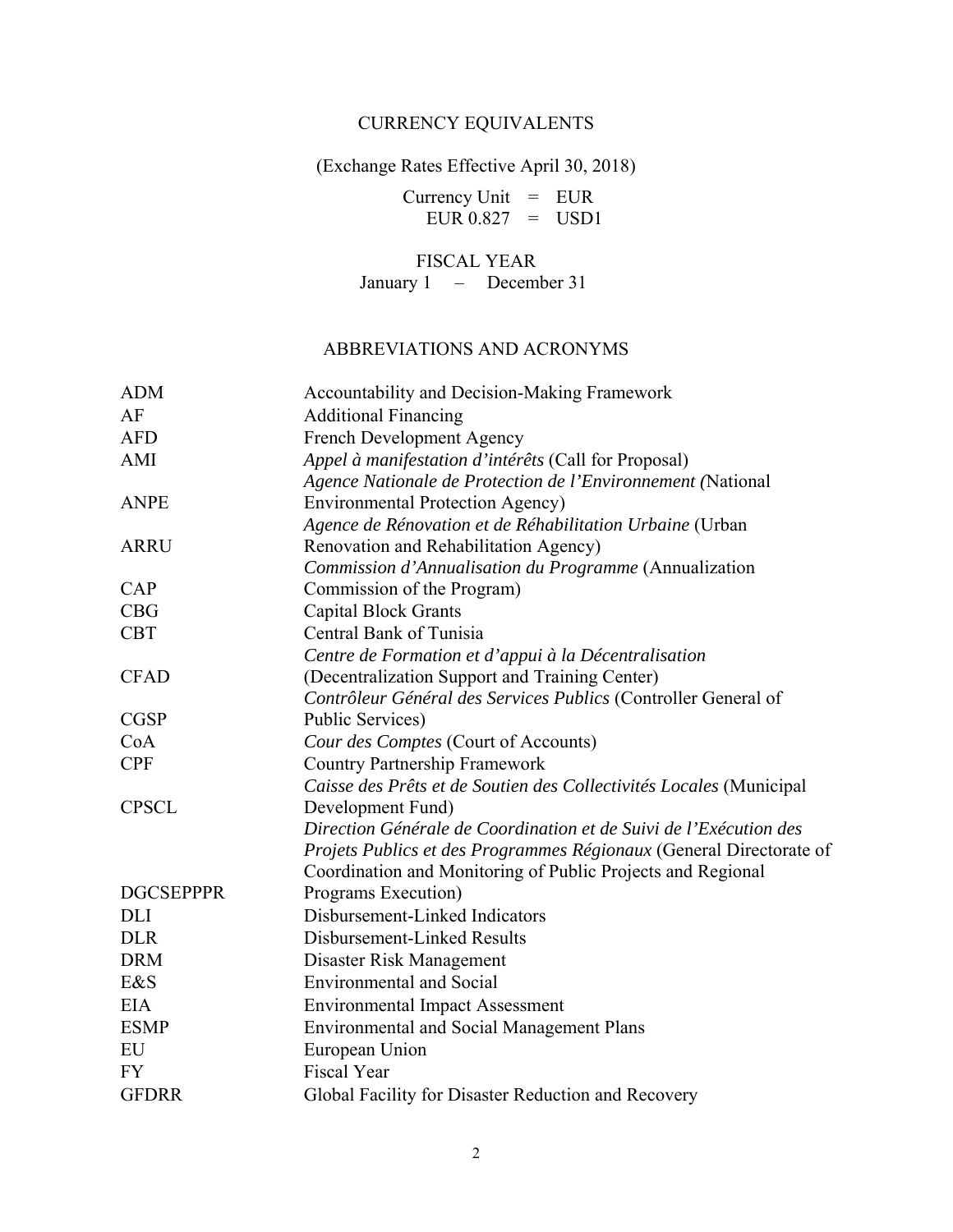| <b>GIS</b>    | Geographic Information System                                      |
|---------------|--------------------------------------------------------------------|
| GoT           | Government of Tunisia                                              |
| <b>GRM</b>    | Grievance Redress Mechanism                                        |
| <b>GRS</b>    | Grievance Redress Service                                          |
| <b>HR</b>     | <b>Human Resources</b>                                             |
| <b>HRM</b>    | Human Resources Management                                         |
| <b>IBRD</b>   | International Bank for Reconstruction and Development              |
| <b>ICT</b>    | Information and Communication Technology                           |
| <b>IDA</b>    | <b>International Development Agency</b>                            |
| <b>IFI</b>    | <b>International Financial Institution</b>                         |
| <b>IPF</b>    | <b>Investment Project Financing</b>                                |
| <b>ISR</b>    | <b>Implementation Status and Results Report</b>                    |
| <b>IVA</b>    | <b>Independent Verification Agent</b>                              |
| <b>KfW</b>    | Kreditanstalt für Wiederaufbau (German development agency)         |
| LG            | <b>Local Government</b>                                            |
| M&E           | Monitoring and Evaluation                                          |
| <b>MALE</b>   | Ministry of Local Affairs and the Environment                      |
| <b>MDA</b>    | Ministries, Departments and Agencies                               |
| <b>MDICI</b>  | Ministry of Development, Investment, and International Cooperation |
| <b>MDTF</b>   | Multi-Donor Trust Fund                                             |
| <b>MIS</b>    | <b>Management Information Systems</b>                              |
| <b>MMC</b>    | Minimum Mandatory Conditions                                       |
| MoU           | Memorandum of Understanding                                        |
| MS            | Moderately Satisfactory                                            |
| <b>MTR</b>    | Mid-Term Review                                                    |
| <b>ONAS</b>   | Office National de l'Assainissement (National Sanitation Agency)   |
| PA            | Performance Assessment                                             |
| PAD           | Program Appraisal Document                                         |
| PAP           | Program Action Plan                                                |
| PAUs          | Plans de Développement Urbains (Urban Development Plans)           |
| <b>PDO</b>    | Program Development Objective                                      |
| PforR         | Program-for-Results                                                |
| <b>POM</b>    | <b>Program Operations Manual</b>                                   |
| <b>PLR</b>    | Performance and Learning Review                                    |
| <b>RETF</b>   | Recipient-Executed Trust Fund                                      |
| RF            | <b>Results Framework</b>                                           |
| <b>SCD</b>    | Systematic Country Diagnostic                                      |
| <b>SECO</b>   | <b>Swiss Economic Cooperation and Development</b>                  |
| <b>SP</b>     | Sub-Program                                                        |
| <b>TA</b>     | <b>Technical Assistance</b>                                        |
| <b>TND</b>    | <b>Tunisian Dinar</b>                                              |
| TF            | <b>Trust Fund</b>                                                  |
| <b>TUNEPS</b> | Online Procurement System in Tunisia                               |
| <b>UDLGP</b>  | Urban Development and Local Governance Program                     |
| <b>WB</b>     | World Bank                                                         |
|               |                                                                    |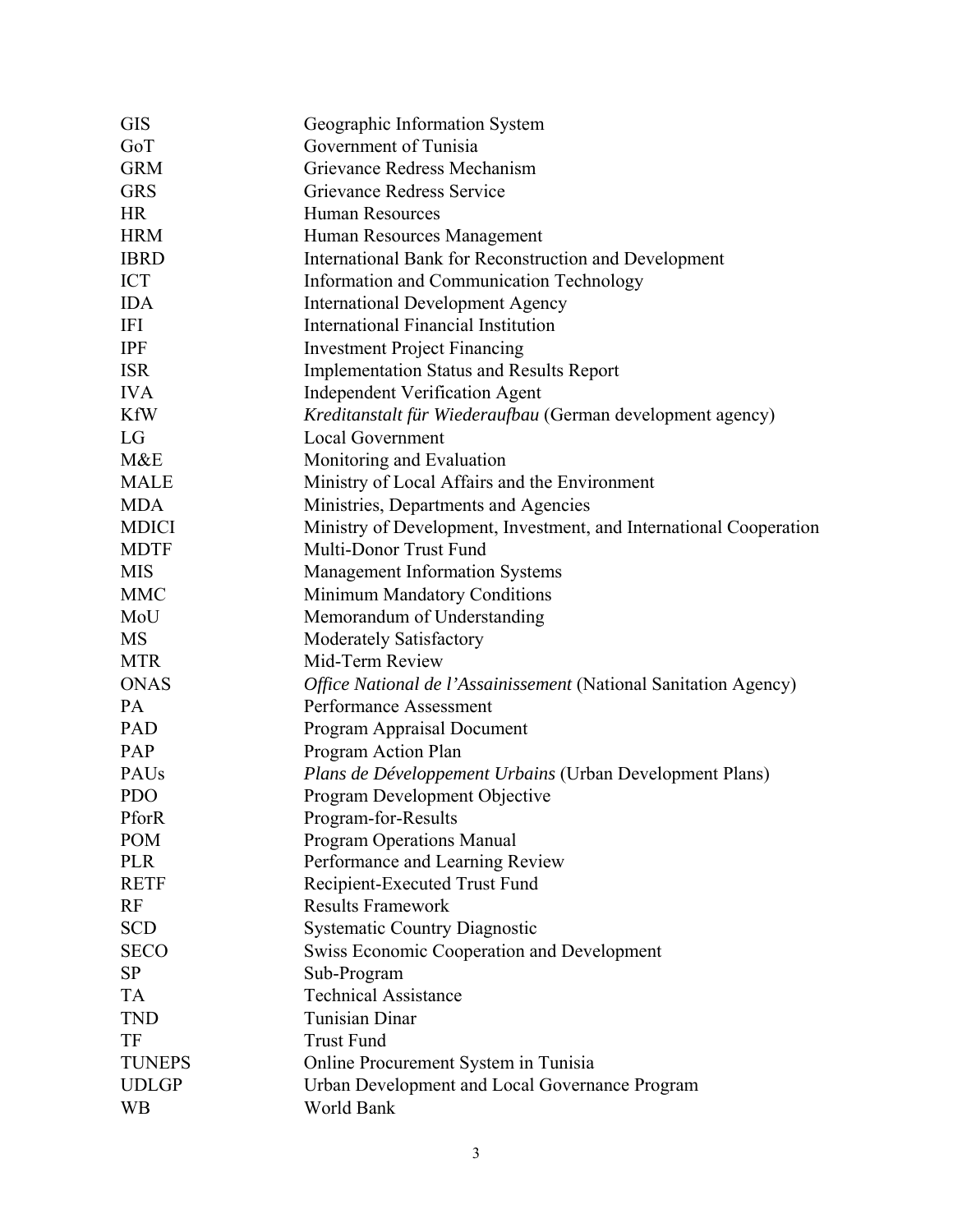| <b>Regional Vice President:</b>  | Hafez Ghanem                         |
|----------------------------------|--------------------------------------|
| Practice Group Vice President:   | Laura Tuck, Jan Walliser             |
| Country Director:                | Marie Françoise Marie-Nelly          |
| Senior Global Practice Director: | Ede Jorge Ijjasz-Vasquez, Deborah L. |
|                                  | Wetzel                               |
| Practice Manager:                | Ayat Soliman, Renaud Seligmann       |
| Task Team Leader (s):            | Ayah Mahgoub, Simon O'Meally         |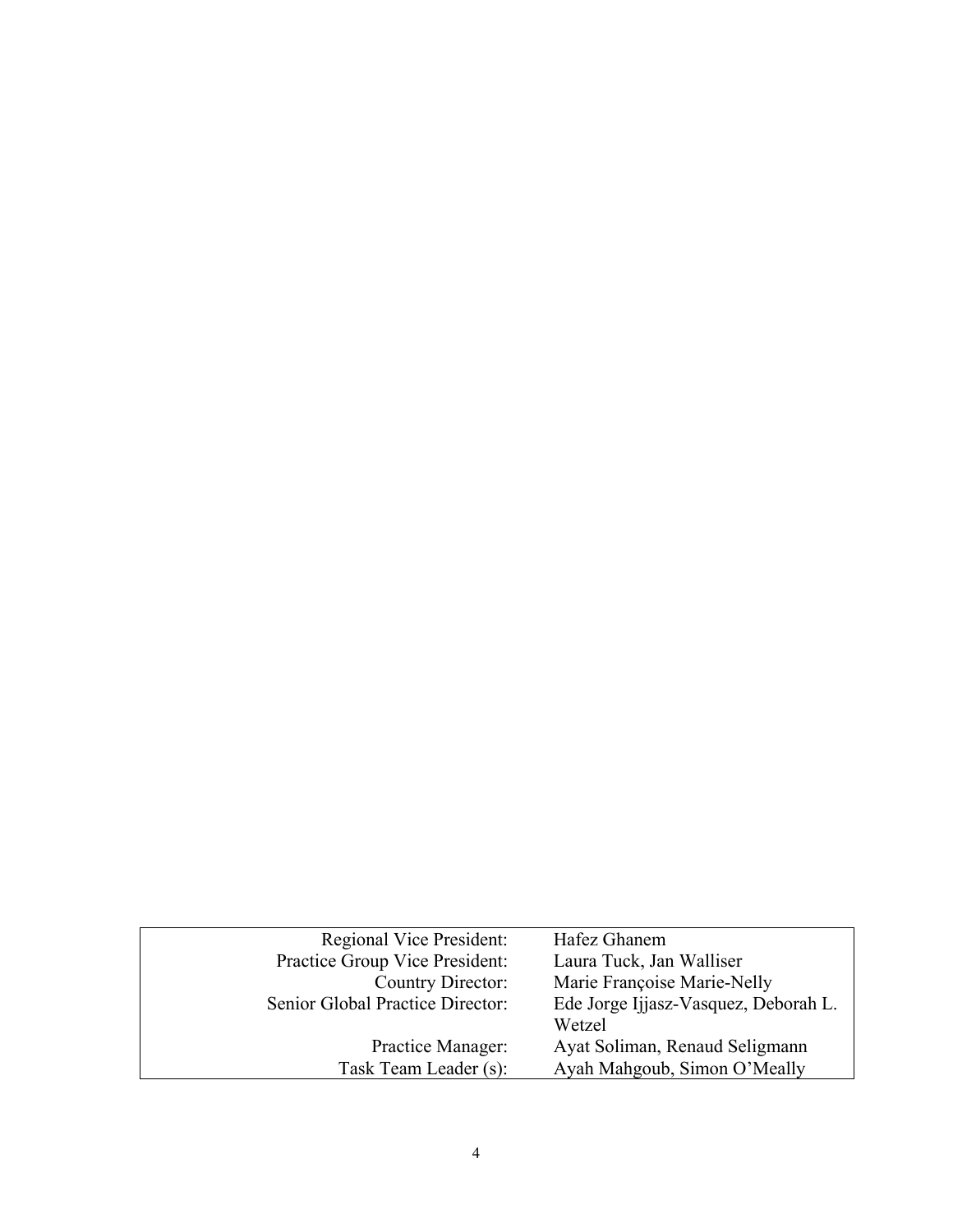# **REPUBLIC OF TUNISIA**

# **URBAN DEVELOPMENT AND LOCAL GOVERNANCE PROGRAM-FOR-RESULTS**

|                                                                                                                         | <b>Basic Information – Parent (Urban Development and Local Governance – P130637)</b> |                                                                                              |                                  |
|-------------------------------------------------------------------------------------------------------------------------|--------------------------------------------------------------------------------------|----------------------------------------------------------------------------------------------|----------------------------------|
| Program ID:                                                                                                             | P130637                                                                              | <b>Approval</b><br>Date:                                                                     | July 24, 2014                    |
| <b>Program Name:</b>                                                                                                    | Urban Development and<br>Local Governance Program                                    | <b>Closing Date:</b>                                                                         | December 31, 2019                |
| <b>Product Line:</b>                                                                                                    | Lending                                                                              | <b>Bank/IFC</b><br>Collaboration                                                             | $[X]$ No                         |
| <b>Team Leader:</b>                                                                                                     | Sabine Beddies, Ayah<br>Mahgoub                                                      |                                                                                              |                                  |
| <b>Financing Instrument:</b>                                                                                            | Program for Results<br>Financing                                                     | Does this<br>operation                                                                       | $[X]$ No                         |
| <b>Practice Area (Lead):</b>                                                                                            | Social, Urban, Rural and<br>Resilience Global Practice                               | have an IPF<br>component?                                                                    |                                  |
| Is this a regionally tagged project?                                                                                    | $[$ Yes $[X]$ No (if yes<br>indicate countries)                                      | Original<br>Environmenta<br>l Assessment<br><b>Category</b> (if<br><b>IPF</b><br>Component): | N/A                              |
|                                                                                                                         |                                                                                      | <b>Current EA</b><br><b>Category</b> (if<br><b>IPF</b>                                       | N/A                              |
|                                                                                                                         |                                                                                      | Component):                                                                                  |                                  |
| Implementing Agency: Municipal Development Fund of Tunisia: Caisse des Prêts et de Soutien aux Collectivités<br>Locales |                                                                                      |                                                                                              |                                  |
|                                                                                                                         | <b>Basic Information - Additional Financing (Program Name - P167043)</b>             |                                                                                              |                                  |
| Program ID:                                                                                                             | P167043                                                                              | <b>Approval Date:</b>                                                                        | June 14, 2018                    |
| <b>Program Name:</b>                                                                                                    | Urban Development and<br>Local Governance<br>Program Additional<br>Financing         | <b>Effectiveness Date:</b>                                                                   | 120 days after<br>signature date |
| <b>Product Line:</b>                                                                                                    | Lending                                                                              | <b>Projected Date of Full</b><br><b>Disbursement:</b>                                        | December 31,<br>2022             |
| <b>Financing Instrument:</b>                                                                                            | Program-for-Results                                                                  | <b>Revised Closing Date:</b><br>(if applicable/for<br>restructuring)                         | June 30, 2023                    |

# **ADDITIONAL FINANCING DATA SHEET**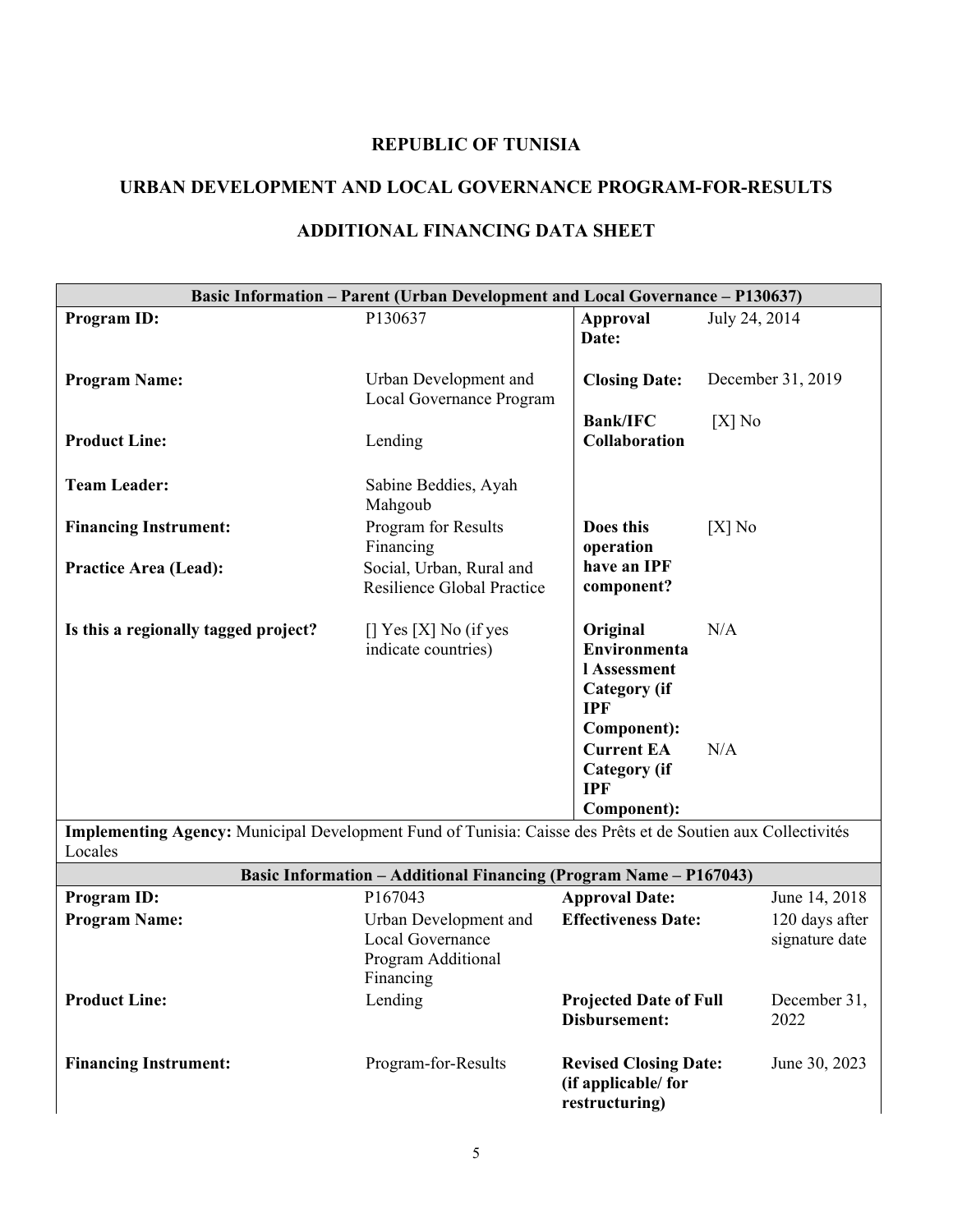| <b>Additional Financing Type:</b>                                                                                                                                                | [X]Scale Up<br>[X]Restructuring |                                                                                               | <b>Bank/IFC Collaboration</b>                                      |                                   | $\lceil$   Yes $\lceil$ X]<br>No  |
|----------------------------------------------------------------------------------------------------------------------------------------------------------------------------------|---------------------------------|-----------------------------------------------------------------------------------------------|--------------------------------------------------------------------|-----------------------------------|-----------------------------------|
|                                                                                                                                                                                  |                                 | [ ] Cost Over Run                                                                             | Does this operation have<br>an IPF component?                      |                                   | $[$ T Yes $[X]$<br>N <sub>0</sub> |
|                                                                                                                                                                                  |                                 |                                                                                               | Environmental<br><b>Assessment Category</b><br>(if IPF Component): |                                   | N/A                               |
|                                                                                                                                                                                  |                                 | Program Financing Data - Parent (Urban Development and Local Governance Program - P130637)    |                                                                    |                                   |                                   |
| Disbursement Summary (from Parent ISR), USD M                                                                                                                                    |                                 |                                                                                               |                                                                    |                                   |                                   |
| Source of Funds                                                                                                                                                                  | <b>Net</b><br>Commitments       | <b>Total Disbursed</b>                                                                        |                                                                    | Remaining<br>Balance              | Disbursed                         |
| <b>IBRD</b>                                                                                                                                                                      | 300                             | 153.26                                                                                        |                                                                    | 112.74                            | 58%                               |
| <b>IDA</b>                                                                                                                                                                       | $\overline{\phantom{0}}$        | $\overline{a}$                                                                                |                                                                    | $\overline{\phantom{0}}$          | $\qquad \qquad \blacksquare$      |
| Grants                                                                                                                                                                           |                                 |                                                                                               |                                                                    |                                   |                                   |
|                                                                                                                                                                                  |                                 | Program Financing Data-Additional Financing (Program Name - P167043)                          |                                                                    |                                   |                                   |
| <b>Summary (USD Millions)</b>                                                                                                                                                    |                                 |                                                                                               |                                                                    | <b>Total Amount (USD million)</b> |                                   |
| <b>Government Program Cost:</b><br><b>Total Operation Cost:</b>                                                                                                                  |                                 |                                                                                               |                                                                    | 204 <sup>1</sup><br>130           |                                   |
| Total Program Cost:                                                                                                                                                              |                                 |                                                                                               |                                                                    | 130                               |                                   |
| IPF Component (if applicable):                                                                                                                                                   |                                 |                                                                                               |                                                                    | 0                                 |                                   |
| Other Costs:                                                                                                                                                                     |                                 |                                                                                               |                                                                    | $\mathbf{0}$                      |                                   |
| Total Financing:                                                                                                                                                                 |                                 |                                                                                               | 130                                                                |                                   |                                   |
| Financing Gap:                                                                                                                                                                   |                                 |                                                                                               | 0                                                                  |                                   |                                   |
|                                                                                                                                                                                  |                                 |                                                                                               |                                                                    |                                   |                                   |
| <b>Financing (USD Millions)</b>                                                                                                                                                  |                                 |                                                                                               |                                                                    |                                   |                                   |
| <b>Counterpart Funding:</b><br>Borrower:                                                                                                                                         |                                 |                                                                                               |                                                                    | $\boldsymbol{0}$<br>0             |                                   |
| IBRD:                                                                                                                                                                            |                                 |                                                                                               |                                                                    | 130                               |                                   |
|                                                                                                                                                                                  |                                 |                                                                                               |                                                                    | $\mathbf 0$                       |                                   |
| <b>IDA</b>                                                                                                                                                                       |                                 |                                                                                               |                                                                    | 0                                 |                                   |
| <b>IDA</b> Credit:                                                                                                                                                               |                                 |                                                                                               |                                                                    |                                   |                                   |
| <b>IDA</b> Grant:                                                                                                                                                                |                                 |                                                                                               |                                                                    | 0                                 |                                   |
| <b>Trust Funds:</b>                                                                                                                                                              |                                 |                                                                                               |                                                                    | $\bf{0}$                          |                                   |
| Commercial Financing:                                                                                                                                                            |                                 |                                                                                               |                                                                    | 0                                 |                                   |
| Cofinancing - Other Sources (IFIs, Bilaterals, Foundations):                                                                                                                     |                                 |                                                                                               |                                                                    |                                   |                                   |
|                                                                                                                                                                                  |                                 | <b>AF Client Information</b>                                                                  |                                                                    |                                   |                                   |
| <b>Borrower: Republic of Tunisia</b><br>Contact Person: Mrs. Kalthoum Hamzaoui<br>Telephone No.: +216 71 892 653<br>Fax No.: +216 71 71 799 069<br>Email: k.hamzaoui@mdci.gov.tn |                                 | Responsible Agency: Ministry of Development, Investment and International Cooperation (MDICI) |                                                                    |                                   |                                   |

<sup>&</sup>lt;sup>1</sup> The difference between the Government program cost and the operation cost will be financed by exchange rate gains under the parent loan and the Government's contribution already committed under the parent Program.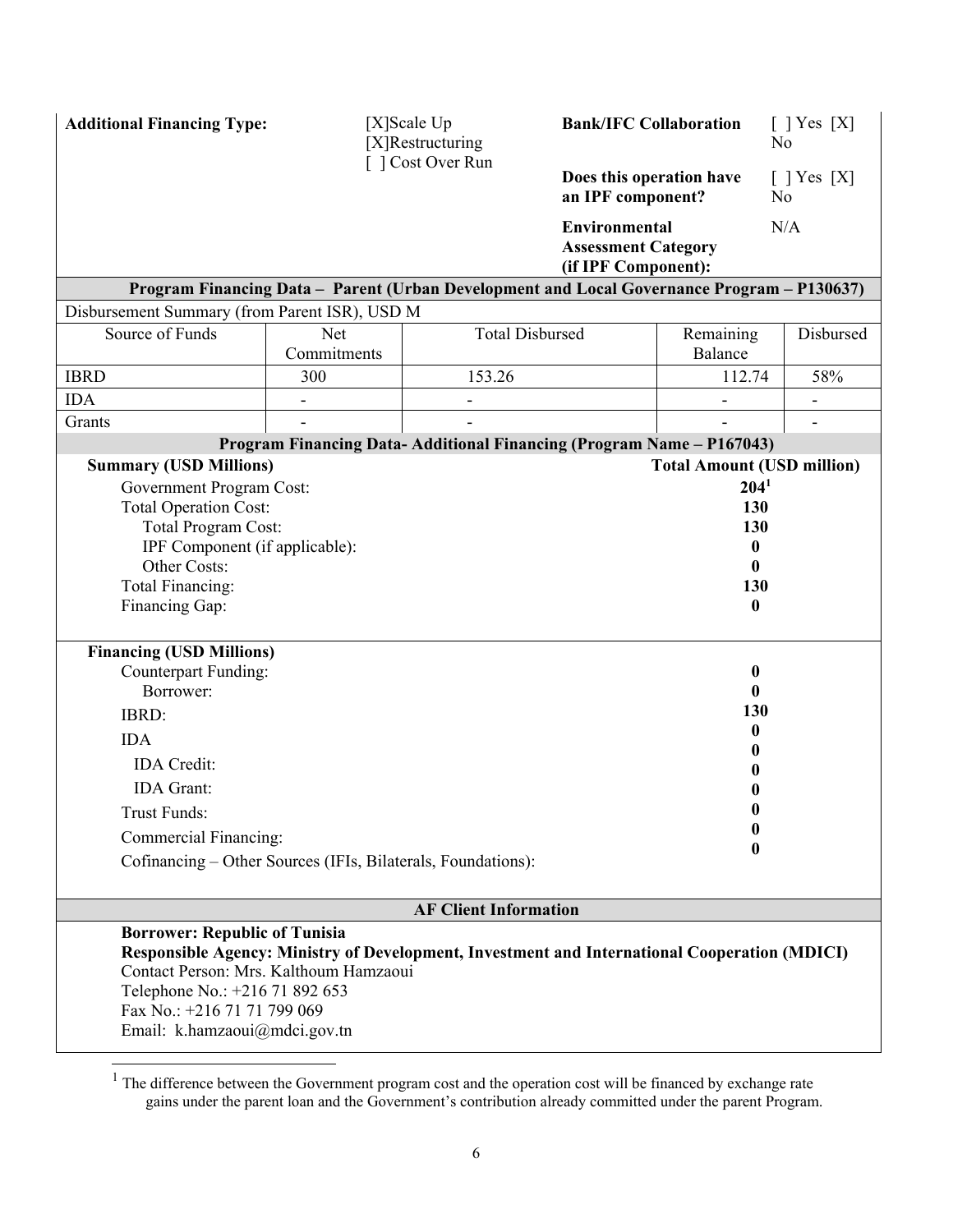|                                                                                                                                                 |             |             | <b>AF Estimated Disbursements (Bank FY/USDm)</b> |                      |             |           |          |
|-------------------------------------------------------------------------------------------------------------------------------------------------|-------------|-------------|--------------------------------------------------|----------------------|-------------|-----------|----------|
| <b>FY</b>                                                                                                                                       | <b>FY19</b> | <b>FY20</b> | <b>FY21</b>                                      | <b>FY22</b>          | <b>FY23</b> |           |          |
| Annual                                                                                                                                          | 9           | 22          | 42.5                                             | 37.5                 | 19          |           |          |
| Cumulative                                                                                                                                      | 9           | 31          | 73.5                                             | 111                  | 130         |           |          |
|                                                                                                                                                 |             |             | <b>Summary of Proposed Changes</b>               |                      |             |           |          |
| Change in Program's Development Objectives                                                                                                      |             |             |                                                  |                      |             | Yes       | $[X]$ No |
| Change in Program Scope                                                                                                                         |             |             |                                                  |                      |             | $[X]$ Yes | $\log$   |
| Change in Results Framework                                                                                                                     |             |             |                                                  |                      |             | [X]Yes    | $\log$   |
| Change in Legal Covenants                                                                                                                       |             |             |                                                  |                      |             | $[X]$ Yes | $\log$   |
| Change in Loan Closing Date(s)                                                                                                                  |             |             |                                                  |                      | $[X]$ Yes   | $\log$    |          |
| <b>Cancellations Proposed</b>                                                                                                                   |             |             |                                                  | Yes                  | $[X]$ No    |           |          |
| Change to Financing Plan                                                                                                                        |             |             |                                                  | Yes                  | $[X]$ No    |           |          |
| Reallocation between and/or Change in DLI                                                                                                       |             |             | [X]Yes                                           | $\log$               |             |           |          |
| Change in DLI Verification Protocol                                                                                                             |             |             | [X]Yes                                           | $\log$               |             |           |          |
| Change in Key Parameters (Disbursement Arrangements, Institutional Arrangements,<br>Technical, Fiduciary, and Environmental and Social aspects) |             |             | [X]Yes                                           | $\lceil \ \rceil$ No |             |           |          |
| Change in Safeguard Policies Triggered (if IPF Component)                                                                                       |             |             | Yes                                              | [] No                |             |           |          |
| Change of EA Category (if IPF Component)                                                                                                        |             |             | Yes                                              | $\log$               |             |           |          |
| Change in Program Action Plan                                                                                                                   |             |             | [X]Yes                                           | $\log$               |             |           |          |
| Other Change(s)                                                                                                                                 |             |             |                                                  |                      |             | Yes<br>-1 | $[X]$ No |

#### **Program Development Objective and Description**

The objectives of the Program are: (i) to strengthen Local Governments' performance to deliver municipal infrastructure, and (ii) to improve access to services in targeted disadvantaged neighborhoods.

Program description: The Program is a subset of the Borrower's Urban Development and Local Governance program (UDLGP) designed to deliver municipal investment projects and strengthen institutional capacity of local governments (LGs), through a combination of grants and/or loans to LGs and the use of LGs' own source revenues. It supports the Government of Tunisia (GoT) to enable it to carry out the decentralization reforms codified in the Constitution and to shift from a purely "infrastructure delivery" approach to one that focuses on LG performance and accountability. To this end, the Government's program aims at: (i) strengthening LG institutional capabilities to deliver municipal services while transforming their relationship with their citizens through measures that are designed to foster participation, transparency, and accountability; and (ii) improving the municipal infrastructure service delivery to disadvantaged neighborhoods. It builds on existing LG strengths, while phasing in the changes that are designed to introduce fundamental shifts in critical, selected areas of LG institutional performance and governance that will enhance quality (through greater citizen consultation and performance incentives), accountability (through enhanced access to information on LG performance and grievance redress mechanisms), sustainability (through greater focus on asset management and local revenue generation), and management (through better human resource management, financial accounting and reporting, financial performance improvement planning and debt management, investment preparation, implementation and monitoring).

The Program, including the Additional Financing and restructuring, consists of three Sub-Programs:

(i) Capital block grants (CBGs) for municipal infrastructure - Provision of performance-based CBGs to LGs for the carrying out of municipal investment projects;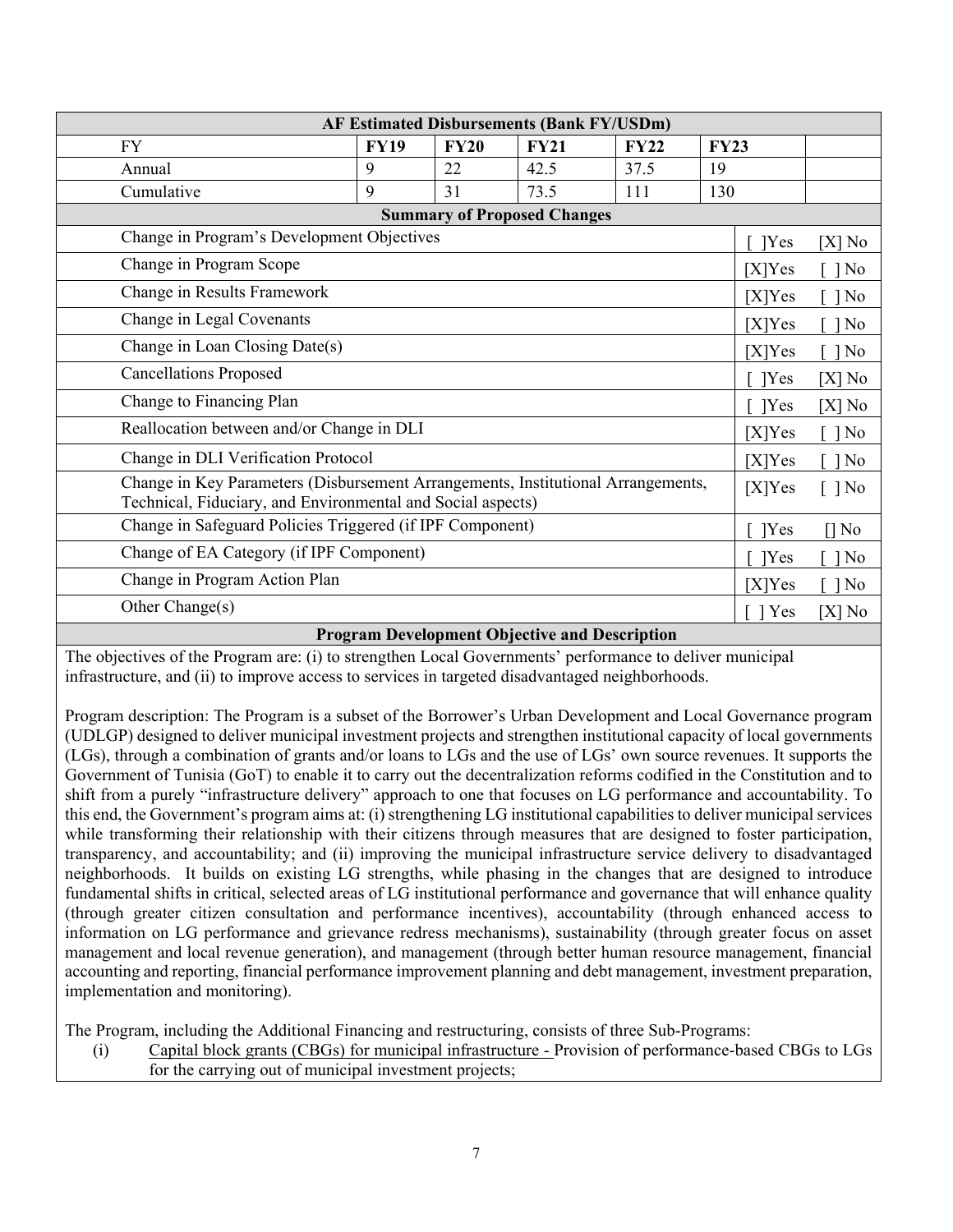| Grants to LGs for the carrying out of municipal investment projects in targeted disadvantaged                                                                                                                                                                                                                                                                                                                                                                                                                                                                                                                                                                                                                                                                                                                                                      |                                          |          |
|----------------------------------------------------------------------------------------------------------------------------------------------------------------------------------------------------------------------------------------------------------------------------------------------------------------------------------------------------------------------------------------------------------------------------------------------------------------------------------------------------------------------------------------------------------------------------------------------------------------------------------------------------------------------------------------------------------------------------------------------------------------------------------------------------------------------------------------------------|------------------------------------------|----------|
| neighborhoods;                                                                                                                                                                                                                                                                                                                                                                                                                                                                                                                                                                                                                                                                                                                                                                                                                                     |                                          |          |
| (iii)<br>Capacity support for improved LG institutional development and accountability, including:<br>(a) provision of technical advisory services and training to LGs on the basis of the LGs' annual Capacity<br>Building Plan in order to, inter alia, strengthen their capacity to: (i) prioritize and plan municipal<br>investments; (ii) improve management of their own source revenues and assets; and (iii) enhance the<br>quality of municipal investment projects, including with respect to procurement, financial management,<br>environmental and social management;<br>(b) preparation and update of the Performance Assessment Manual and design, operation and enhancement<br>of functionalities of a new E-portal for LGs;<br>(c) strengthening LGs' resource management capacity through, <i>inter alia:</i> (i) the design and |                                          |          |
| implementation of human resource reforms; (ii) the design and implementation of a financial incentives<br>system to facilitate staff redeployment; and (iii) development of human resource management tools,<br>including an online employment mechanism;                                                                                                                                                                                                                                                                                                                                                                                                                                                                                                                                                                                          |                                          |          |
| (d) strengthening LGs' transparency and accountability through, <i>inter alia</i> : (i) the provision of technical<br>advisory services for the preparation and carrying out of audit reports benefitting from an enhanced<br>approach as defined in the Program Operations Manual; and (ii) developing and strengthening LGs'<br>grievance redress mechanisms.                                                                                                                                                                                                                                                                                                                                                                                                                                                                                    |                                          |          |
| Compliance                                                                                                                                                                                                                                                                                                                                                                                                                                                                                                                                                                                                                                                                                                                                                                                                                                         |                                          |          |
| Has the parent Program been under implementation for at least 12 months                                                                                                                                                                                                                                                                                                                                                                                                                                                                                                                                                                                                                                                                                                                                                                            | $[X]$ Yes                                | $[$ ] No |
| Have the DO and IP ratings for the parent Program been rated moderately satisfactory<br>or better for at least the last 12 months?                                                                                                                                                                                                                                                                                                                                                                                                                                                                                                                                                                                                                                                                                                                 | $[X]$ Yes                                | $[$ ] No |
| Does the Program depart from the CPF in content or in other significant respects?                                                                                                                                                                                                                                                                                                                                                                                                                                                                                                                                                                                                                                                                                                                                                                  | [ ]Yes                                   | $[X]$ No |
| Does the Program require any waivers of Bank policies?                                                                                                                                                                                                                                                                                                                                                                                                                                                                                                                                                                                                                                                                                                                                                                                             | [ ]Yes                                   | $[X]$ No |
| Have these been approved by Bank Management?                                                                                                                                                                                                                                                                                                                                                                                                                                                                                                                                                                                                                                                                                                                                                                                                       | $[$ ]Yes                                 | $[$ ] No |
| Is approval of any policy waiver sought from the Board (or MD if RETF operation is<br>RVP approved)?                                                                                                                                                                                                                                                                                                                                                                                                                                                                                                                                                                                                                                                                                                                                               | [ ]Yes                                   | $[X]$ No |
| Has this been endorsed by Bank Management? (Only applies to Board approved<br><i>operations</i> )                                                                                                                                                                                                                                                                                                                                                                                                                                                                                                                                                                                                                                                                                                                                                  | $[X]$ Yes                                | $[$ ] No |
| Legal Covenants - Parent (Program Name - P130637)                                                                                                                                                                                                                                                                                                                                                                                                                                                                                                                                                                                                                                                                                                                                                                                                  |                                          |          |
| Change in Legal Covenant?                                                                                                                                                                                                                                                                                                                                                                                                                                                                                                                                                                                                                                                                                                                                                                                                                          | [X]Yes [] No<br>(if yes, indicate below) |          |
| Loan/Credit/TF<br>Description of Condition/Covenant<br><b>Status</b>                                                                                                                                                                                                                                                                                                                                                                                                                                                                                                                                                                                                                                                                                                                                                                               |                                          | Action   |
|                                                                                                                                                                                                                                                                                                                                                                                                                                                                                                                                                                                                                                                                                                                                                                                                                                                    |                                          |          |
| Legal Covenants - Additional Financing (Program Name – P167043)                                                                                                                                                                                                                                                                                                                                                                                                                                                                                                                                                                                                                                                                                                                                                                                    |                                          |          |
| <b>Sections and Description</b>                                                                                                                                                                                                                                                                                                                                                                                                                                                                                                                                                                                                                                                                                                                                                                                                                    |                                          |          |
| Update of Program Operations Manual (Section I.2(a) of Schedule 2 to the Legal Agreement): No later than sixty $(60)$<br>days after the Effective Date, the Borrower shall update and adopt the Program Operations Manual in form and<br>substance satisfactory to the Bank.                                                                                                                                                                                                                                                                                                                                                                                                                                                                                                                                                                       |                                          |          |
|                                                                                                                                                                                                                                                                                                                                                                                                                                                                                                                                                                                                                                                                                                                                                                                                                                                    |                                          |          |

(ii) Improving access to municipal infrastructures in disadvantaged neighborhoods - Provision of Conditional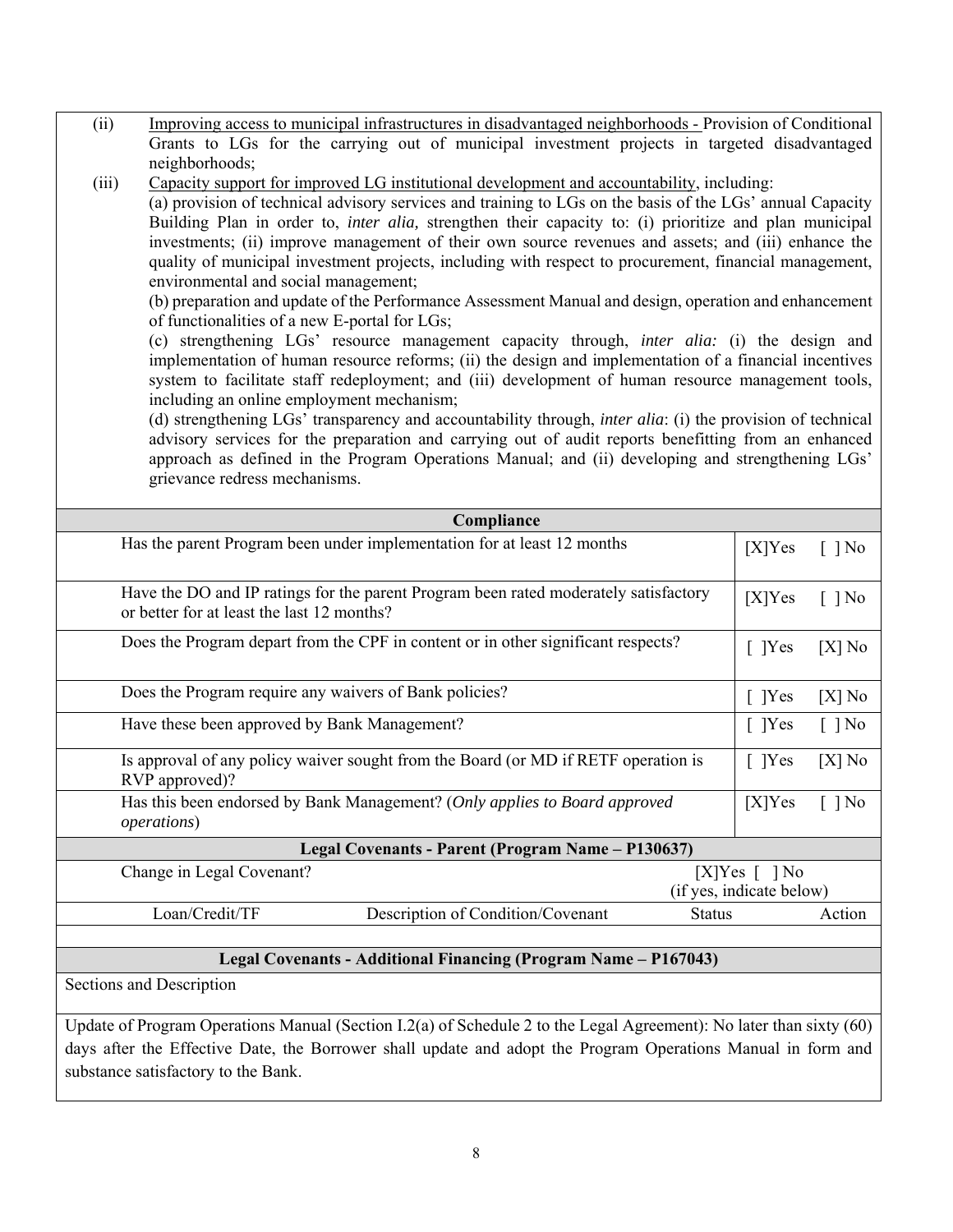Independent Verification Agent (Section I.6 of Schedule 2 to the Legal Agreement): The Borrower, through CPSCL, shall: (a) no later than June 30, 2019, or such later date as agreed by the Bank, appoint/select and thereafter maintain, throughout the implementation of the Program, an independent verification agent with qualifications and experience and under term of reference acceptable to the Bank ("Independent Verification Agent"), to verify the data and other evidence supporting the achievement of one or more DLIs as set forth in the table of Section IV.A.2 of this Schedule; (b) (i) ensure that the Independent Verification Agent carry out verification and process(es) in accordance with the Verification Protocol; and (ii) submit to the Bank the corresponding verification reports in a timely manner and in form and substance satisfactory to the Bank.

| <b>Conditions</b>                                                                                                |                                                                                                                                                                                                                                                                                                                                                                                                                                                                                                                                                                                                                                                                             |  |  |
|------------------------------------------------------------------------------------------------------------------|-----------------------------------------------------------------------------------------------------------------------------------------------------------------------------------------------------------------------------------------------------------------------------------------------------------------------------------------------------------------------------------------------------------------------------------------------------------------------------------------------------------------------------------------------------------------------------------------------------------------------------------------------------------------------------|--|--|
| Type (Approval, Signing, Effectiveness<br>or Disbursement)                                                       | Description of Condition                                                                                                                                                                                                                                                                                                                                                                                                                                                                                                                                                                                                                                                    |  |  |
| Disbursement                                                                                                     | No withdrawal will be made for any DLR under Categories (2) to (9), until<br>and unless the Borrower has furnished evidence satisfactory to the Bank<br>that said DLR has been achieved.                                                                                                                                                                                                                                                                                                                                                                                                                                                                                    |  |  |
|                                                                                                                  | The Borrower may withdraw: (i) an amount not to exceed Euro 25,000,000<br>as an advance; provided, however, that if the DLRs in the opinion of the<br>Bank, are not achieved (or only partially achieved) by the Closing Date,<br>the Borrower will refund such advance (or portion of such advance as<br>determined by the Bank) to the Bank promptly upon notice thereof by the<br>Bank. Except as otherwise agreed with the Borrower, the Bank will cancel<br>the amount so refunded. Any further withdrawals requested as an advance<br>under any Category shall be permitted only on such terms and conditions<br>as the Bank shall specify by notice to the Borrower. |  |  |
|                                                                                                                  | If the Bank is not satisfied that any of the DLRs under Categories $(2)$ to $(9)$<br>has been achieved, the Bank may, at any time, by notice to the Borrower,<br>decide, at its sole discretion, to: (a) after consultation with the Borrower,<br>reallocate all or a portion of the proceeds of the Loan then allocated to said<br>DLR to any other DLR; and/or (b) cancel all or a portion of the proceeds<br>of the Loan then allocated to said DLR; all pursuant to the General<br>Conditions.                                                                                                                                                                          |  |  |
|                                                                                                                  | For any of the DLRs under Categories $(3)$ to $(9)$ , withdrawals shall be<br>made in accordance with the formula set out in Schedule 4 to this<br>Agreement.                                                                                                                                                                                                                                                                                                                                                                                                                                                                                                               |  |  |
| <b>Institutional Data</b>                                                                                        |                                                                                                                                                                                                                                                                                                                                                                                                                                                                                                                                                                                                                                                                             |  |  |
| Contributing Practice Areas: Social, Urban, Rural and Resilience Global Practice, and Governance Global Practice |                                                                                                                                                                                                                                                                                                                                                                                                                                                                                                                                                                                                                                                                             |  |  |
| <b>Climate Change and Disaster Screening</b>                                                                     |                                                                                                                                                                                                                                                                                                                                                                                                                                                                                                                                                                                                                                                                             |  |  |
|                                                                                                                  | Has the operation been screened for short or long-term climate change and disaster risks?                                                                                                                                                                                                                                                                                                                                                                                                                                                                                                                                                                                   |  |  |

[X] Yes [ ]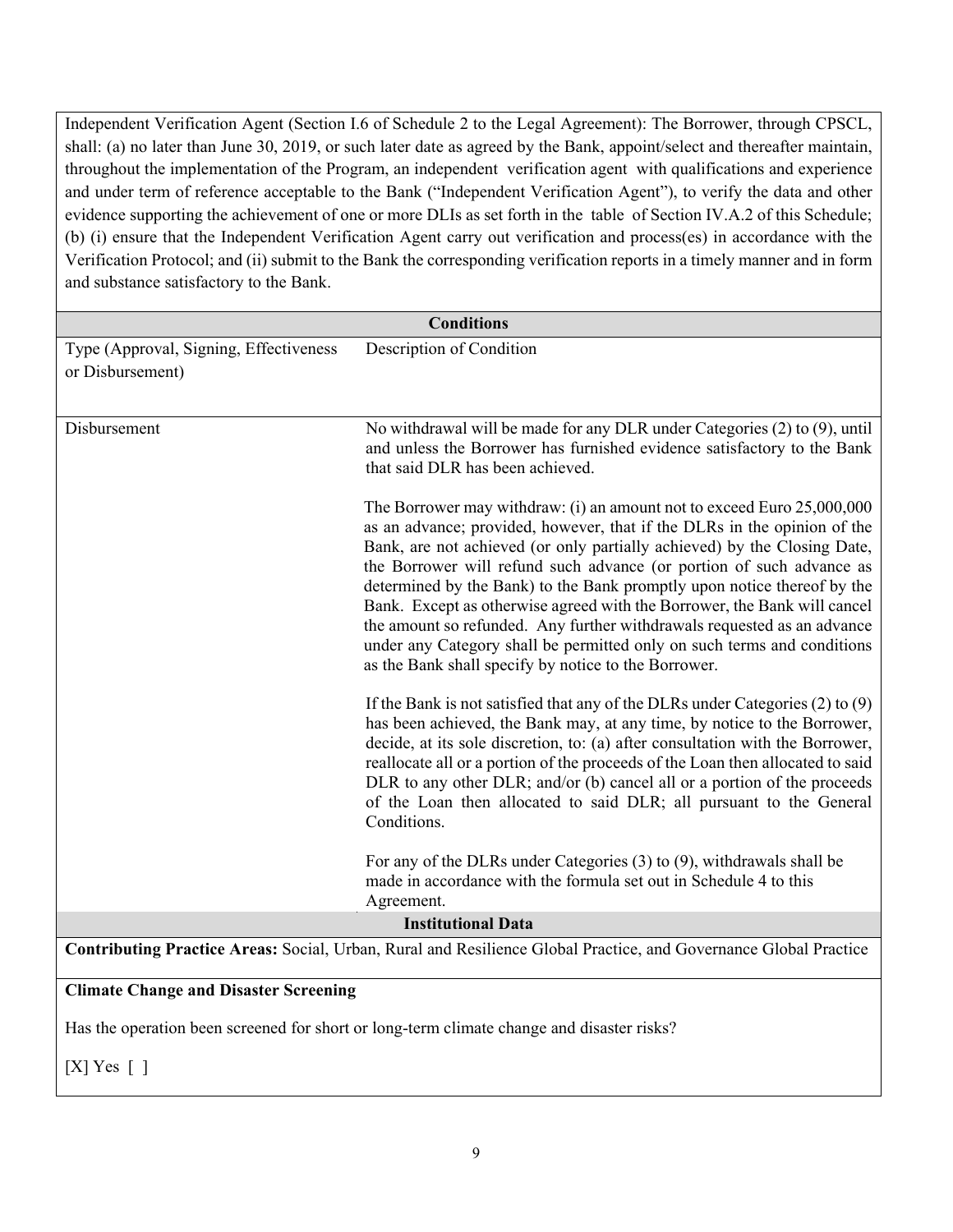# **Gender Tag**

**Task Team** 

Does the program plan to undertake any of the following?

- a. Analysis to identify Project-relevant gaps between males and females, especially in light of country gaps identified through SCD and CPF. **YES**
- b. Specific action(s) to address the gender gaps identified in (a) and/or to improve women or men's empowerment. **YES**
- c. Include Indicators in results framework to monitor outcomes from actions identified in (b). **YES**

| <b>Bank Staff</b>            |                                               |                                               |                   |  |  |
|------------------------------|-----------------------------------------------|-----------------------------------------------|-------------------|--|--|
| <b>Name</b>                  | Role                                          | Specialization                                | Unit              |  |  |
| Ayah Mahgoub                 | Team Leader (ADM<br>Responsible)              | Senior Urban<br>Development<br>Specialist     | GSU11             |  |  |
| Simon Carl O'Meally          | <b>Team Leader</b>                            | Senior Public Sector<br>Management Specialist | <b>GGOMN</b>      |  |  |
| Abdoulaye Keita              | <b>Procurement Specialist</b>                 | Senior Procurement<br>Specialist              | <b>GGOPM</b>      |  |  |
| Anastasia Touati             | Urban Development Specialist                  | Urban Development<br>Specialist               | GSU11             |  |  |
| Elena Segura                 | Legal Adviser                                 | Senior Counsel                                | <b>LEGAM</b>      |  |  |
| Eric Ranjeva                 | Finance Officer                               | Finance Officer                               | <b>WFACS</b>      |  |  |
| Ibrahim El ghandour          | <b>Public Sector Management</b><br>Specialist | <b>Research Analyst</b>                       | <b>GGOMN</b>      |  |  |
| Julie Biau                   | Urban Development Specialist                  | Program Analyst                               | GSU11             |  |  |
| Marie Roger Augustin         | Legal Adviser                                 | Legal Analyst                                 | <b>LEGAM</b>      |  |  |
| Markus Friedrich Vorpahl     | Social Safeguards Specialist                  | Senior Social<br>Development<br>Specialist    | GSU05             |  |  |
| Mehdi El Batti               | Financial Management<br>Specialist            | <b>Financial Management</b><br>Analyst        | <b>GGOMN</b>      |  |  |
| Mohamed Adnene Bezzaouia     | <b>Environmental Safeguard</b><br>Specialist  | Environmental<br>Specialist                   | GEN <sub>05</sub> |  |  |
| Narjes Jerbi                 | <b>Administrative Support</b>                 | Program Assistant                             | <b>MNCTN</b>      |  |  |
| Ousmane Maurice Megnan Kolie | <b>Financial Management</b><br>Specialist     | Senior Financial<br>Management Specialist     | <b>GGOMN</b>      |  |  |
| Roland White                 | Advisor                                       | Lead Urban Specialist                         | GSU12             |  |  |
| Salim Rouhana                | Urban and LG Development<br>Specialist        | Senior Urban<br>Specialist                    | GSU19             |  |  |
| Sarah Keener                 | Citizen Engagement and Social<br>Development  | Senior Social<br>Development<br>Specialist    | GSU05             |  |  |
| Victoria Bruce-Goga          | Administrative Support                        | Program Assistant                             | GSU05             |  |  |
| <b>Extended Team</b>         |                                               |                                               |                   |  |  |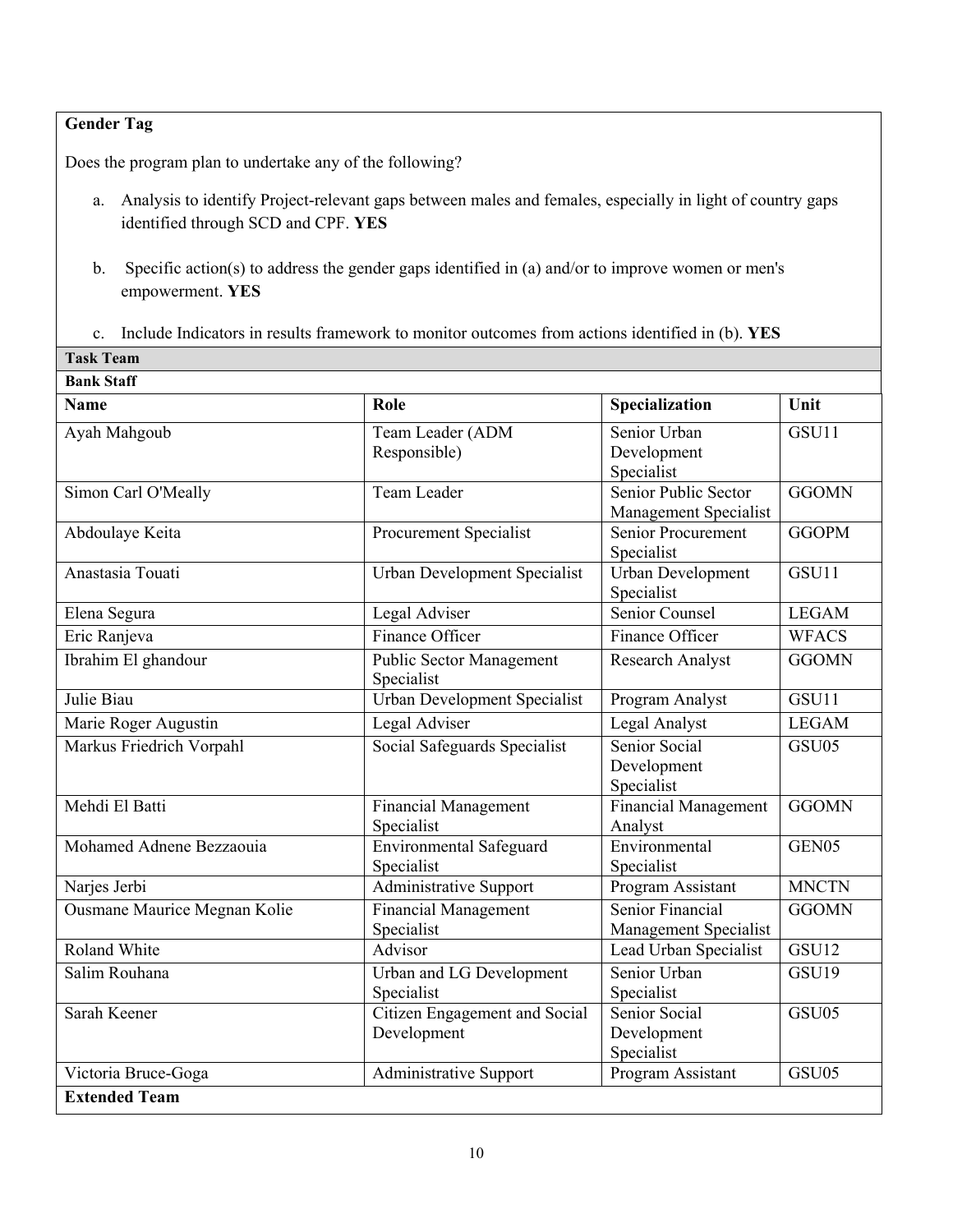| <b>Name</b>                   | Role               | Specialization | Unit         |
|-------------------------------|--------------------|----------------|--------------|
| Anis Wahabi                   | <b>Team Member</b> | Consultant     | GSU11        |
| <b>Bruce Macphail</b>         | Team Member        | Consultant     | GSU11        |
| Claire Azzabi                 | <b>Team Member</b> | Consultant     | GSU11        |
| Elisabeth Sherwood            | Team Member        | Consultant     | GWA03        |
| <b>Iheb Sadok Chalouat</b>    | Team Member        | Consultant     | GSU11        |
| Jeffrey S. Racki              | Team Member        | Consultant     | GSU11        |
| Lamia Zaki                    | Team Member        | Consultant     | GSU19        |
| Mayalen Claire Iron           | Team Member        | Consultant     | <b>GGOMN</b> |
| Mohamed El Aziz Ben Ghachem   | Team Member        | Consultant     | GSU11        |
| Mohamed Ghourabi              | Team Member        | Consultant     | GSU11        |
| Nahida Sinno                  | Team Member        | Consultant     | GSU11        |
| Noureddine Elhachami Oudghiri | Team Member        | Consultant     | GFA05        |
| Sara Boughedir                | Team Member        | Consultant     | GSU11        |
| Wahid Kraiem                  | Team Member        | Consultant     | GSU19        |
| Wendy Schreiber Ayres         | Team Member        | Consultant     | GSU13        |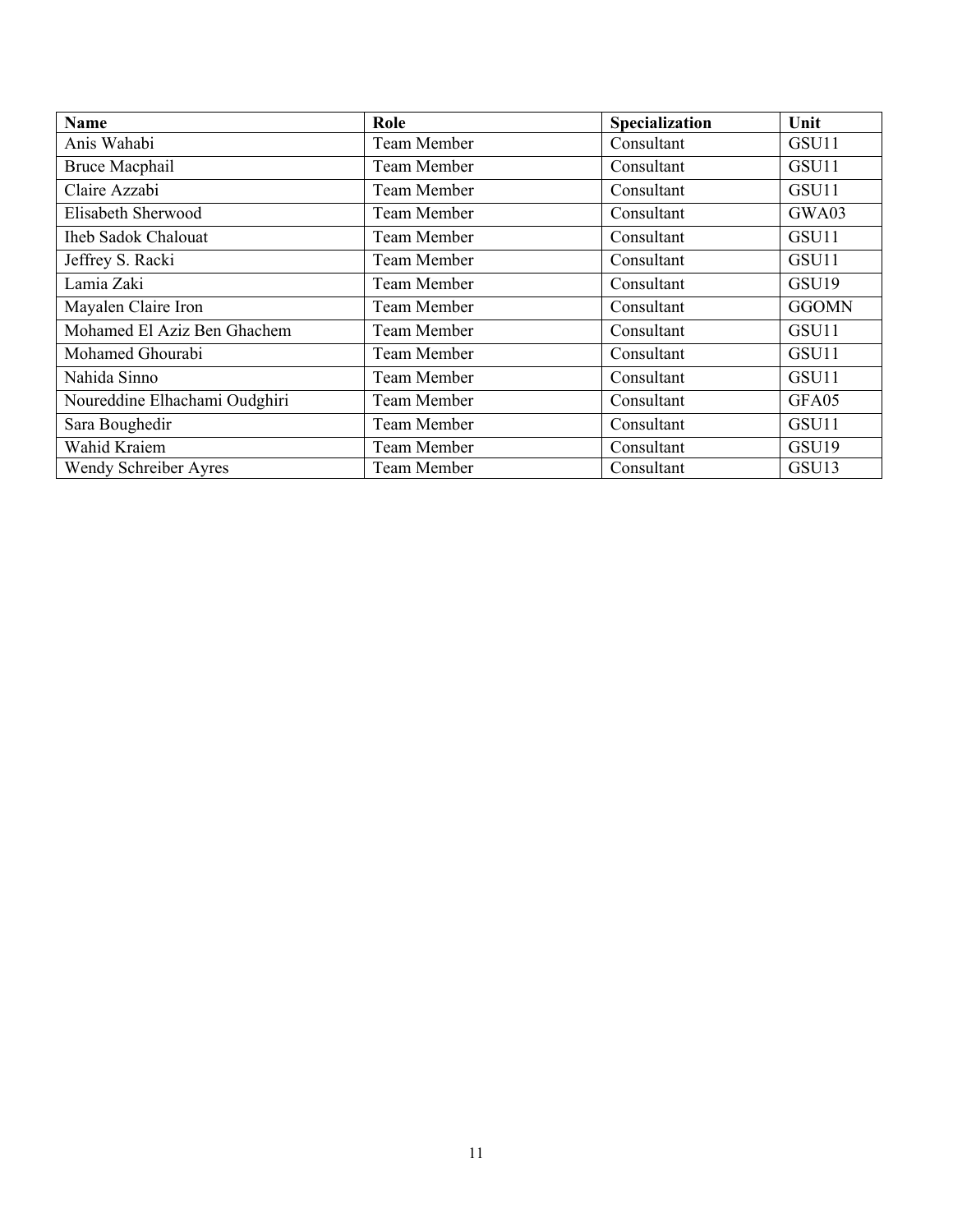# Contents

| III.                                                                                            |  |
|-------------------------------------------------------------------------------------------------|--|
| IV.                                                                                             |  |
|                                                                                                 |  |
|                                                                                                 |  |
|                                                                                                 |  |
| Annex 2: Disbursement Linked Indicators, Disbursement Arrangements and Verification Protocols43 |  |
|                                                                                                 |  |
|                                                                                                 |  |
|                                                                                                 |  |
|                                                                                                 |  |
|                                                                                                 |  |
|                                                                                                 |  |
|                                                                                                 |  |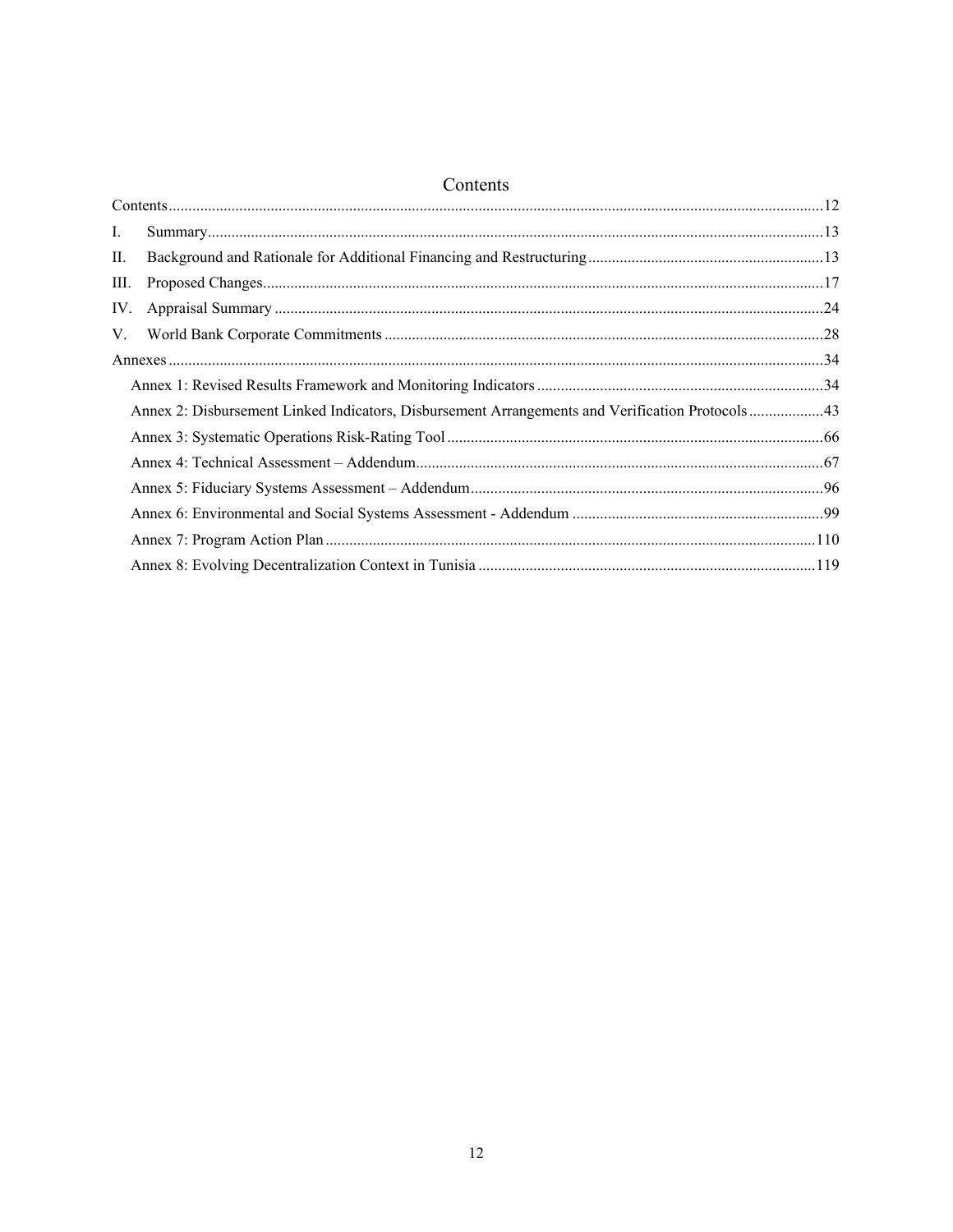# **I. SUMMARY**

 $\overline{a}$ 

- **1. This Program Paper seeks the approval of the Executive Directors to provide an additional loan in an amount of Euro 107.5 million (USD 130 million equivalent) to the Tunisia Urban Development and Local Governance Program (UDLGP, Loan No. 8413- TN).** The parent EUR 217 million loan (USD 300 million equivalent) was approved on July 24, 2014. The parent loan became effective on June 12, 2015, has a closing date of December 31, 2019, and has disbursed  $63.43\%^2$ , as of May 22, 2018. Performance of the parent operation has been rated moderately satisfactory (MS) or better over the last 12 months.
- **2. The proposed Additional Financing (AF) will continue to support the decentralization program of the Government of Tunisia (GoT) that was initiated under the parent Program-for-Results operation (PforR).** The AF will assist the Government in enhancing the impact of the ongoing Program and contributing to an inclusive social contract in three interlinked ways:
	- Scaling up results by supporting increased local government (LG) performance-based capital block grants and conditional grants to accommodate expanded geographical coverage and a larger number of beneficiaries;
	- Further strengthening LG performance, systems and accountability to improve service delivery and respond to growing citizen demands; and
	- Adjusting Program design to align with the current and forthcoming decentralization reforms and to ensure sustainability.
- **3. The PforR will be subject to level two restructuring which includes the following changes financed through AF**: (i) adding one Disbursement-Linked Indicator (DLI 9) and revising other DLIs to address institutional constraints to achieving results; (ii) better alignment of the grant system and approach to upgrading disadvantaged neighborhoods with the next phase of decentralization reforms; (iii) broadening and deepening the institutional development and capacity building activities, including Human Resource Management (HRM), transparency and accountability, public financial management and procurement; (iv) revising the Results Framework (RF) to capture scaled-up results; (v) modifying the Program Action Plan (PAP); and (vi) extending the parent loan closing date to June 30, 2023.

# **II. BACKGROUND AND RATIONALE FOR ADDITIONAL FINANCING AND RESTRUCTURING**

- **4. Since 2011, the Tunisian political transition has made significant headway, yet further progress on economic and social opportunities is needed to consolidate the transition.**  Economic growth since 2011 has been relatively sluggish; regional disparities have widened; access to services is unevenly distributed; and indicators on accountability and citizen trust have declined. As a result, social unrest continues with periodic spikes, and a wide range of stakeholders are calling for deeper and faster change towards a more inclusive social contract.
- **5. Decentralization reforms remain a critical foundation of the transition in Tunisia.** The Government has undertaken a phased approach to decentralization reforms, in recognition that

<sup>&</sup>lt;sup>2</sup> Due to exchange rate fluctuations, the latest Implementation Status and Results Report (ISR) dated January 31, 2018 shows a disbursement rate of 58%.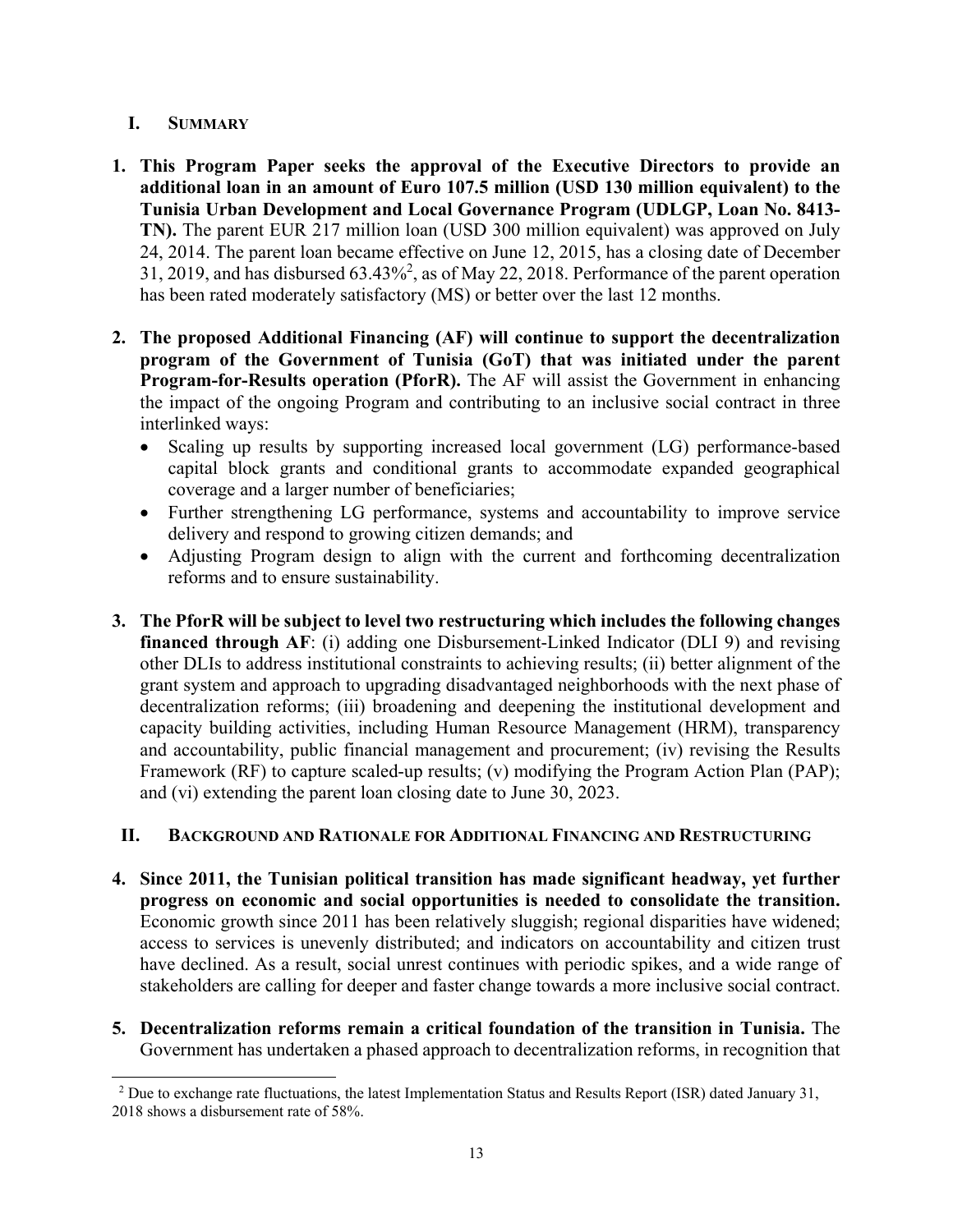decentralization is a gradual and multi-faceted process, especially in a politically-contested and transitional context such as Tunisia. In 2014, the Government launched UDLGP, the parent program, to which the World Bank (WB) is providing financial and technical support through the ongoing UDLGP PforR.

## *Program Implementation Progress*

 $\overline{a}$ 

- **6. UDLGP PforR has demonstrated satisfactory performance and is fully compliant with**  legal covenants. The objectives of the Program are to: (a) strengthen the Local Governments' performance to deliver municipal infrastructure, and (b) improve access to services in targeted disadvantaged neighborhoods. The PDO indicators are on track. 76% of LGs met the performance assessment (PA) minimum score in 2017 already exceeding the PforR end target of 70%. To date, 70,535 beneficiaries have access to improved municipal infrastructure (works completed) and an additional 386,742 beneficiaries will be reached as a result of works started. All Program ratings have been rated MS or above, and actions have been identified to improve further (see a summary of implementation progress in Annex 4). Most actions in the PAP are on track or have been completed.
- **7. The achievement of the DLIs has been satisfactory.** Under DLI result area "Reform of the Capital Grant System", the Government has already achieved all DLIs and disbursementlinked results (DLRs). Under DLI result area "Strengthened Local Government Institutional Performance and Municipal Infrastructure Delivery", all eligible DLRs related to DLIs 3 and 4 have been achieved and those related to DLIs 5 and 6 have been partially achieved. Under DLI result area "Improved access to municipal infrastructure in disadvantaged neighborhoods", DLI 7 is on track to be achieved according to recent verification by the Program's independent verification agent (IVA), and all eligible DLRs related to DLI 8 have been met. The Program's DLIs are listed in Annex 2 (reflecting changes proposed by this Additional Financing).
- **8. The Program has provided support to critical systemic decentralization reforms.** Such key policy, legal and administrative reforms include: (i) the introduction of a new fiscal architecture where resources are transferred from the center to LGs based on an objective, transparent and predictable allocation formula, conditioned on LGs meeting minimum performance criteria; (ii) the establishment of institutional and administrative systems focused on ex post performance monitoring rather than an ex ante system of controls; and (iii) the introduction of transparency and accountability mechanisms to make LGs more accountable both upward (to oversight agencies) and downward (to citizens).<sup>3</sup> Additionally, seven government institutions have been coordinating effectively to meet their responsibilities under the Program.

<sup>&</sup>lt;sup>3</sup> The auditing function has been successfully assumed by the Court of Accounts (CoA) and audits of more than 130 LGs have been carried out and made available to the public in 2016 and 2017. Also, many LGs have improved managing grievances according to the 2017 PA results, and an LG E-Portal has been launched to increase transparency of key LG financial and performance data.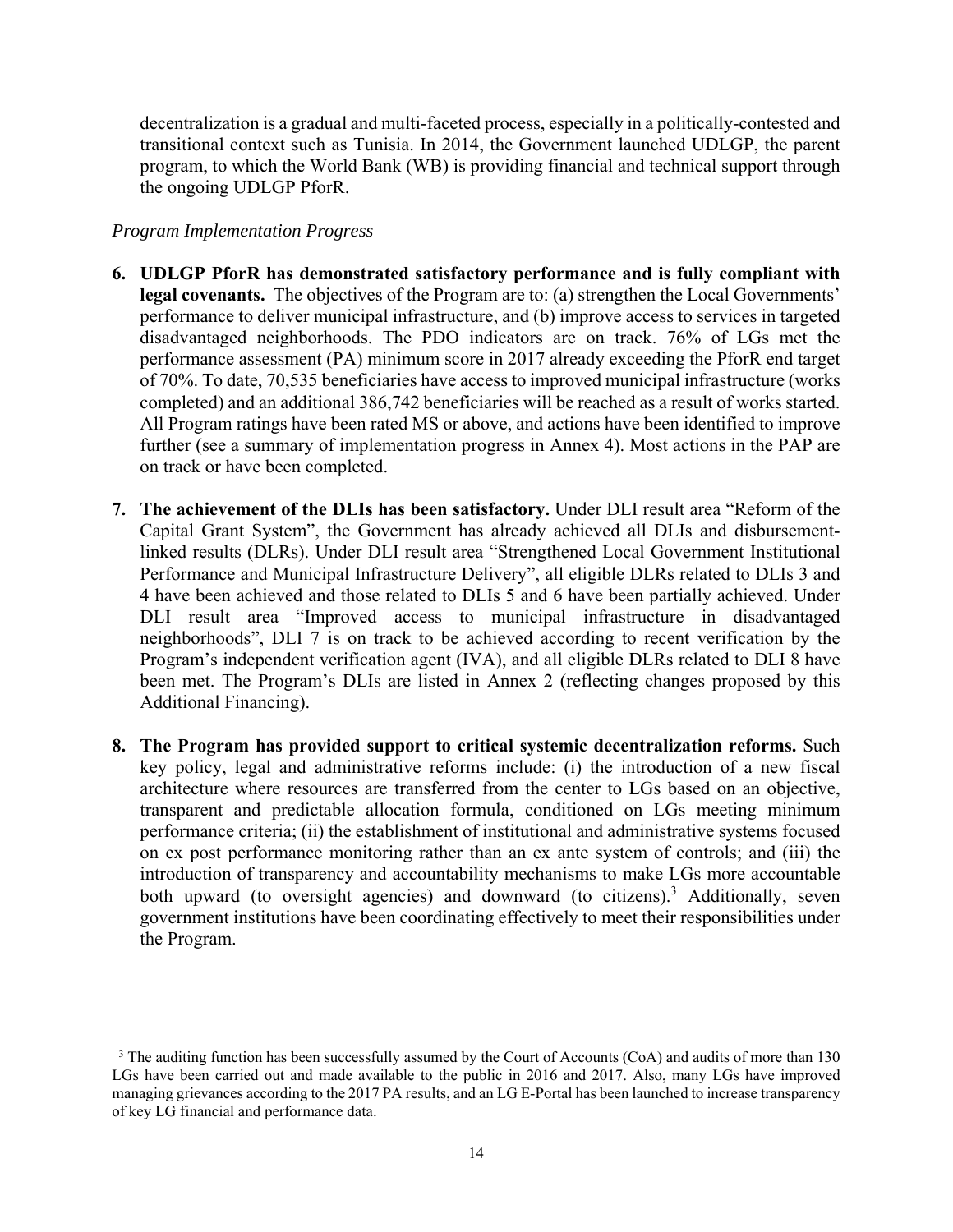### *The Evolving Decentralization Agenda*

- **9. The Government has taken major steps forward in its decentralization agenda in the form of the first municipal elections and the adoption of the LG Organic Law.** In 2018, the Government has taken steps to further deepen the decentralization process through: (i) municipal elections (which took place on May 6, 2018); and (ii) the adoption of the LG Organic Law on April 26, 2018. The LG Organic Law specifies implementation of Chapter 7 of the Constitution, which promotes a decentralized functioning of the state and increased administrative, financial and political autonomy for LGs. It creates a three-tier structure of subnational governments composed of communes, regions, and districts. Key provisions under the new Law include: (i) operationalization of a fiscal system that gives LGs a legal status, establishes a fund to support LGs in achieving financial equilibrium, and enables greater financial management autonomy (e.g., deciding on local taxation levels) while increasing accountability (e.g., adopting audits); (ii) adoption of participatory mechanisms, such as local participation in investment planning, citizen feedback mechanisms, proactive disclosure at LG level and greater social inclusion; (iii) changes to the HRM system where LGs assume greater responsibility for staff planning and remuneration (within wage bill constraints) and elected officials play a role in the management and policy direction of the administrative system; and (iv) improved definition of the respective role of LG administrations, elected officials, and central authorities, as well as the creation of a high-level council for LGs to plan and oversee decentralization policy (see Annex 8 for further details).<sup>4</sup>
- **10. The current decentralization reform processes present challenges and opportunities.** Using the Maghreb governance and political economy filter, a review of political economy issues related to decentralization (see Annex 8) identified the following key points. First, it could take several years for all the implementing regulations of the LG Organic Law to be adopted and implemented across the country. Second, the elections have resulted in the creation of municipal councils which will have an impact on accountability relations and risk raising citizen expectations without sufficient institutional capacity to respond. Third, following the elections and adoption of the Law, systemic changes will need to be generalized, notably related to the system of budgetary transfers between the central government and LGs, the HR system, and accountability and responsibility systems. Addressing institutional constraints in these areas is critical for deepening the decentralization reforms and ensuring that LG investments are implemented in an effective, equitable and accountable manner. Fourth, there is a risk that (as experienced in other countries) increased decentralization may weaken existing accountability mechanisms.

## *Rationale for the AF and Restructuring*

 $\overline{a}$ 

**11. As described below, the proposed AF and restructuring will respond to this evolving context by**: (1) continuing and deepening systemic reforms; (2) addressing emerging risks; and (3) preparing the ground for the next round of reforms.

<sup>&</sup>lt;sup>4</sup> The LG Organic Law restructures the functioning of territorial governance but does not significantly transfer mandates from the central state to subnational governments. These transfers are planned to take place over the next decade through subsequent ordinary laws, on the basis of studies and consultation. It is expected that the relevant legal texts of the Law will be drafted and implemented in 2019.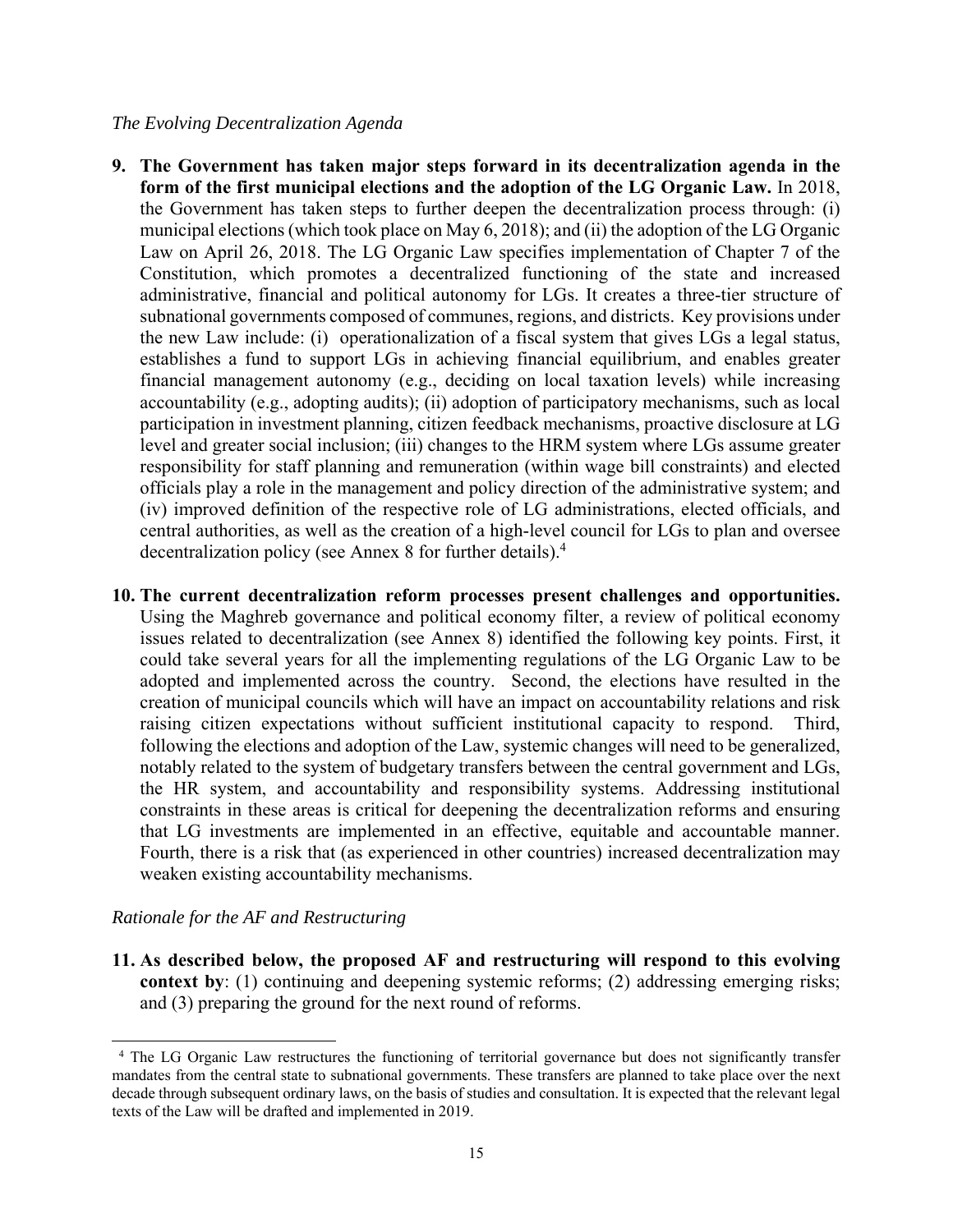- **12. First, the AF will scale up results and impact by expanding the geographical coverage, number of beneficiaries, and setting more ambitious performance targets.** The performance-based capital grants were calibrated for a population of approximately 7 million Tunisians under the parent Program. Due to communal border extensions, the Program is currently serving approximately 2.7 million more Tunisians, without a commensurate increase in Program financing.<sup>5</sup> The AF will also enable scaling-up the geographical coverage under Sub-Program 2 to target more beneficiaries (at least 140,000 more) in disadvantaged neighborhoods. This will help improve equity in service access, in particular in disadvantaged neighborhoods.
- **13. Second, the AF will further strengthen LG institutional performance, systems, and accountability to improve service delivery, responding to growing citizen demands and build a more inclusive social contract.** The current capacity and accountability constraints at the LG level are likely to be further accentuated by ongoing and future reform processes as LGs are assigned increased functions and responsibilities. Diagnostic work shows that three strategic areas for institutional development are critical to achieving greater progress towards the PDO: (i) enhancement of performance incentives, via the annual LG performance assessment (PA), to make it more results-oriented and ambitious; (ii) strengthening performance and accountability by deepening progress towards sound public financial management, transparency and citizen engagement, including drawing on technological solutions; and (iii) strengthening the ability of LGs to address pressing needs for alleviating human resource constraints.
- **14. Third, the AF will adjust the Program design to align with the next round of decentralization reforms in Tunisia and to ensure sustainability.** The revised activities under the AF enable a deepening of structural reforms, and are aligned with the principles outlined in the LG Organic Law, helping prepare the groundwork for its effective implementation. The AF will help further align the intergovernmental fiscal transfer system with the Government's decentralization framework, strengthening administrative transparency, accountability, and HR capacity. It will also help train newly elected officials. Furthermore, the AF will have a strong focus on Program sustainability through: (1) its greater emphasis on LG institutional development; (2) alignment with Government planning processes; (3) further building LG financial capacities to transition towards greater own source revenues for LGs; and (4) bridging the Government's transition to deeper institutional reforms, including a higher future level of transfers to LGs.
- **15. Fourth, the timing of the AF is appropriate given the recent adoption of the LG Organic Law and the recent local elections.** The proposed activities under the AF will enable LG financing and system strengthening while the Government goes through its transition towards further decentralization. No critical Program adjustments are expected given the adoption of the Law and municipal elections.

 $\overline{a}$ 

<sup>&</sup>lt;sup>5</sup> While the population served by Program LGs has increased, in practice, LGs have continued programming investments to benefit the original population in light of no increase in relevant financing to date.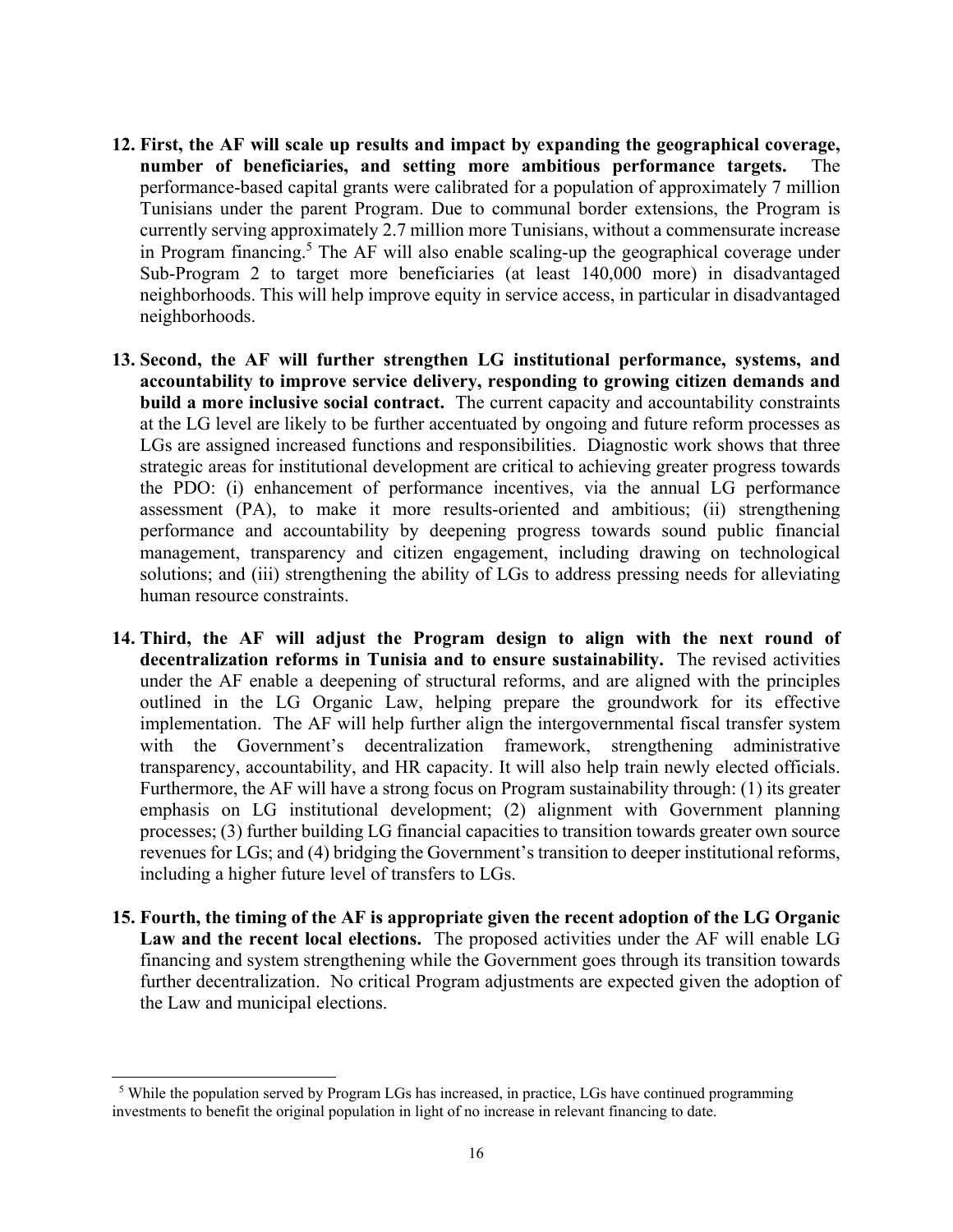- **16. The consolidation of a more decentralized system of governance, local development, and service delivery is fully aligned with the World Bank Group strategic priorities.** The operation is aligned with the World Bank Group's (WBG) twin goals and contributes to the implementation of the WBG MNA regional strategy pillar on renewing the social contract. This will be achieved by: (i) addressing drivers of poverty through investments in priority local services; (ii) improving equity and boosting shared prosperity through investments in underdeveloped regions and investments targeting disadvantaged groups; and (iii) increasing inclusion and the quality of service delivery by improving financial management, strengthening accountable and transparent institutions capable of delivering quality infrastructure and services, and improving citizen participation and equity in service delivery at the local level. The operation also contributes directly to the following objectives outlined in the WBG Country Partnership Framework and Performance and Learning Review for Tunisia: (i) improving development in lagging regions; (ii) strengthening social and economic inclusion, including access to services; and (iii) deepening the new social contract, including by building trust between citizens and local authorities.
- **17. The AF support to the Government decentralization agenda will be complemented by other development partners' activities.** The Program has also served as a platform through which the Government and WB have been able to coordinate with other development partners active in the fields of urban development and local governance assistance. Several of Tunisia's development partners have provided parallel financing to support the Government's decentralization program using the broader framework introduced through the UDLGP. Donors are focusing on the following critical areas: (i) the EU, KfW and AFD are supporting the new LGs and extension areas; (ii) various partners and NGOs, such as the UNDP, are supporting the electoral and political dimension of decentralization; and (iii) a range of areas are supported by the WB-administered multi-donor trust fund ("Moussanada").

## **III. PROPOSED CHANGES**

- **18. The PDO remains the same, however, one PDO-level indicator, most of the DLIs and several intermediate results indicators have been revised.** The PDO and PDO-level indicators remain technically sound and relevant to the Program. Given the modification to the LG PA to make the assessment more results-oriented, the threshold score will be revised and therefore a modest revision to the formulation of PDO-level indicator 1 has been introduced, aligning this indicator with the formulation of DLI 4. Specific DLIs and intermediate results indicators in the RF are revised with more ambitious targets. The DLI revisions are discussed below, and changes to intermediate results indicators are presented in Annex 1.
- **19. The Program scope vis-à-vis the broader Government program will only change in terms of timeframe, but not in terms of geographic boundaries**. The Program now finances the same 264 LGs explicitly identified in the parent loan, but the boundaries of several of the original 264 LGs have expanded, and eight new LGs have been created by splitting six of the original 264 LGs. Although it does not change the Program scope vis-à-vis the broader Government program, the expansion of geographic boundaries has amounted to an inclusion of an additional approximately 2.7 million Tunisians. The closing date of the Program will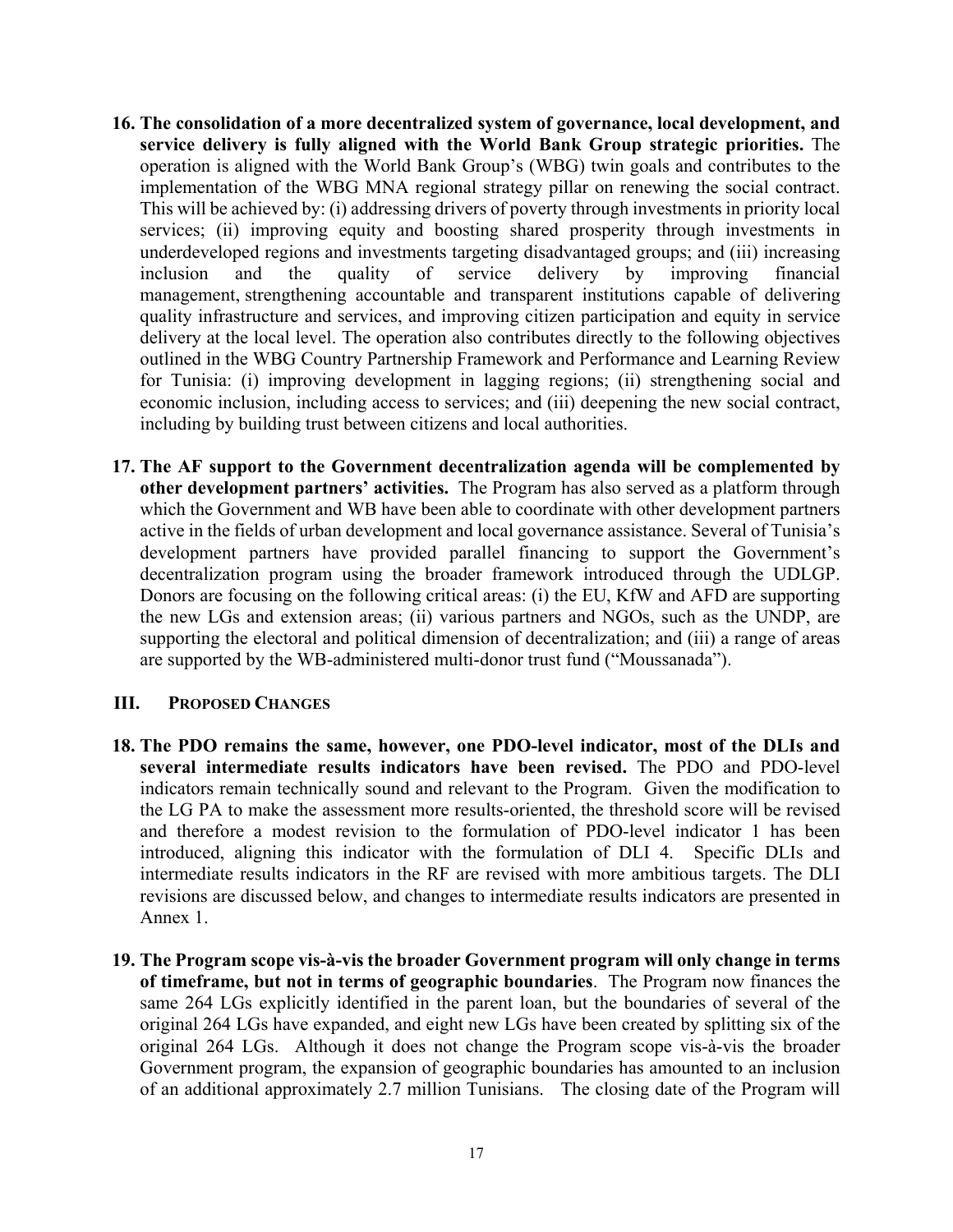be extended from December 31, 2019 until June 30, 2023, to allow adequate time for quality implementation of the restructured Program and achievement of new and revised DLI results.

- **20. The AF will support scaled-up results through the changes summarized below, which have been validated in consultation with all relevant Tunisian stakeholders.** These changes build on key lessons learnt (Table 1) and the rationale for such changes is explained in more detail in Annex 4:
	- **(i) Sub-Program 1 (unconditional performance-based capital grant).** The AF will support the scaling up of the performance-based capital grants to approximately USD 50 million per year and extending its financing for three years. In tandem, the PA system that conditions the access to this grant will be revised to include indicators that incentivize desired outputs and outcomes, not just processes. The proposed shift in performance indicators is outlined in Annex 5 and includes indicators that encourage execution of annual investment plans, citizen engagement, stronger staffing and recruitment planning, and improved financial management and operations and maintenance (O&M) outcomes. This represents the shift of a LG PA system to a greater results-orientation. Additionally, a new tranche-based mechanism for funds transfers will be introduced to improve tracking of implementation with a first tranche to be disbursed on the basis of performance and the second tranche on the basis of investment plan execution.
	- **(ii) Sub-Program 2 (improving access to municipal infrastructure in disadvantaged neighborhoods).** The AF will scale up support to upgrading municipal infrastructures in disadvantaged neighborhoods not included in the parent Program. This scale-up will be accompanied by a structural shift in the way the funds are allocated, promoting better alignment with the Government's decentralization framework. The proposed shift in modality will be: (i) LGs will choose whether to access the funds through a call for expressions of interest; (ii) selection of LGs to access Sub-Program 2 funds will be based on transparent selection criteria; (iii) disbursements to LGs implementing their projects without delegating execution to the Urban Renovation and Rehabilitation Agency (ARRU) will be made through advance payments to ensure prompt payment of contractors; and (iv) a matching requirement (calibrated based on LG capabilities) will be introduced to incentivize LG investment in disadvantaged neighborhoods (which they currently leave for the central government to finance). The matching element will be adjusted to the capacity of LGs, based on criteria to be established subsequently by the Annualization Commission of the Program (CAP), to ensure that it does not disfavor LGs with smaller revenue bases. Further, the Government seeks to incentivize upgrading large disadvantaged neighborhoods through more integrated projects which could include investing in socioeconomic infrastructure (e.g. local libraries, youth centers, and areas for the promotion of socio-economic activities).
	- **(iii) Sub-Program 3 (capacity support for improved LG institutional development and accountability).** New activities and expenditures were identified to further address institutional constraints to achievement of the PDO, particularly in terms of LG human resources, financial management, procurement and accounting practices, and citizen feedback and access to information. The key changes are: (1) putting greater emphasis on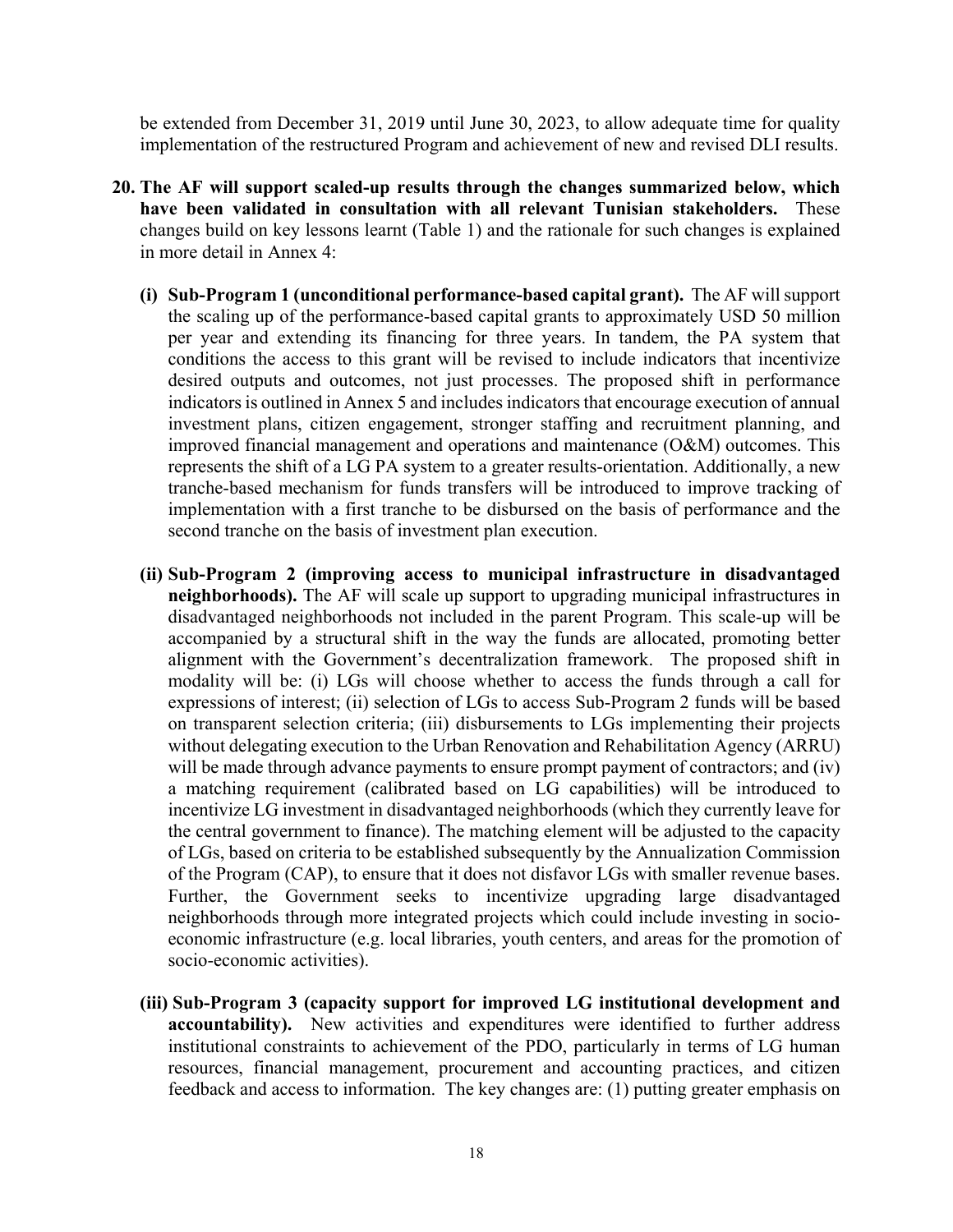institutional development to ensure impact and sustainability, as reflected in increasing the budget envelope in these areas; (2) strengthening financial resource management capacity, execution and oversight, and strengthening of procurement practices; (3) strengthening transparency and accountability through improved open data (through the e-portal) and deepened citizen engagement (through strengthened grievance redress and user feedback); (4) addressing critical HR capacity and staffing constraints; and (5) supporting the piloting of technologies in three ways: (a) open data through the e-portal; (b) applying ICT to grievance redress and citizen feedback mechanisms; and (c) moving towards an ICT/datadriven HR approach to transform HRM. The only change proposed for ongoing activities relates to making measurement of progress more stringent by revising DLI 6 (Annex 2).

**21. In sum, the restructured Program supported by the AF continues to be transformational in terms of deepening decentralization and municipal service delivery in Tunisia by strengthening institutional capacity, execution of infrastructure, and the incentive system.** It does so by: (i) institutionalizing an enhanced system of inter-governmental fiscal transfers built on enhanced upward (state) and downward (citizen) accountability, (ii) deepening performance management-based local service delivery through an enhanced LG performance incentive system, (iii) incentivizing LGs to be more inclusive through greater focus on lagging areas and groups, (iv) addressing the institutional constraints to service delivery, including in terms of HR; and (v) strengthening LG incentives to be responsive and accountable by increasing avenues for citizen engagement and scrutiny.

| <b>Lesson</b>                                                                                                                                                                                                                                                                                    | <b>Proposed Changes</b>                                                                                                                                                                       | <b>Changes Integrated</b>                                                                                                                                                                                                                                                                  |
|--------------------------------------------------------------------------------------------------------------------------------------------------------------------------------------------------------------------------------------------------------------------------------------------------|-----------------------------------------------------------------------------------------------------------------------------------------------------------------------------------------------|--------------------------------------------------------------------------------------------------------------------------------------------------------------------------------------------------------------------------------------------------------------------------------------------|
| Overall lessons                                                                                                                                                                                                                                                                                  |                                                                                                                                                                                               |                                                                                                                                                                                                                                                                                            |
| Evolving political context may slow<br>down decentralization reforms; but<br>recent steps have shown commitment<br>towards deeper reform (elections and<br>LG Organic Law).                                                                                                                      | Enhance support to strengthening<br>institutional development<br>and<br>accountability systems; continue<br>supporting LGs to deliver on<br>existing and new functions.                       | A new DLI 9 on HRM has been<br>added and other DLIs have been<br>revised; new activities to<br>be<br>supported under the Program.                                                                                                                                                          |
| While significant progress has been<br>achieved by most LGs in terms of<br>improving compliance with processes,<br>institutional<br>constraints<br>and<br>performance deficiencies identified in<br>certain other areas (e.g. HRM or<br>financial management) limit Program<br>impact.           | Greater emphasis on incentivizing<br>central government and<br>LG<br>improvements in core results<br>areas, and new targeted activities<br>enhance<br>results<br>to<br>and<br>sustainability. | A new DLI 9 on HRM has been<br>added and other DLIs have been<br>revised. The PA framework will be<br>strengthened toward a more result-<br>oriented<br>approach<br>and<br>new<br>complementary actions have been<br>included in the PAP. New targeted<br>TA activities will be delivered. |
| Sub-Program 1: unconditional performance-based capital grant                                                                                                                                                                                                                                     |                                                                                                                                                                                               |                                                                                                                                                                                                                                                                                            |
| The introduction of performance-based<br>unconditional CBGs has had a positive<br>impact on LGs' performance but<br>relatively low amount of grant<br>allocations could limit the incentive for<br>high performance and LG ability to<br>respond to infrastructure and service<br>delivery gaps. | Increase CBG levels and revise the<br>distribution formula to incentivize<br>higher LG performance.                                                                                           | Overall, CBG levels under the<br>scaled-up<br>Program<br>are<br>approximately triple those of year 1<br>of the parent Program and the<br>updated distribution formula will<br>include a bonus for top performers<br>on the PA.                                                             |

### **Table 1: Key Lessons from UDLGP Implementation**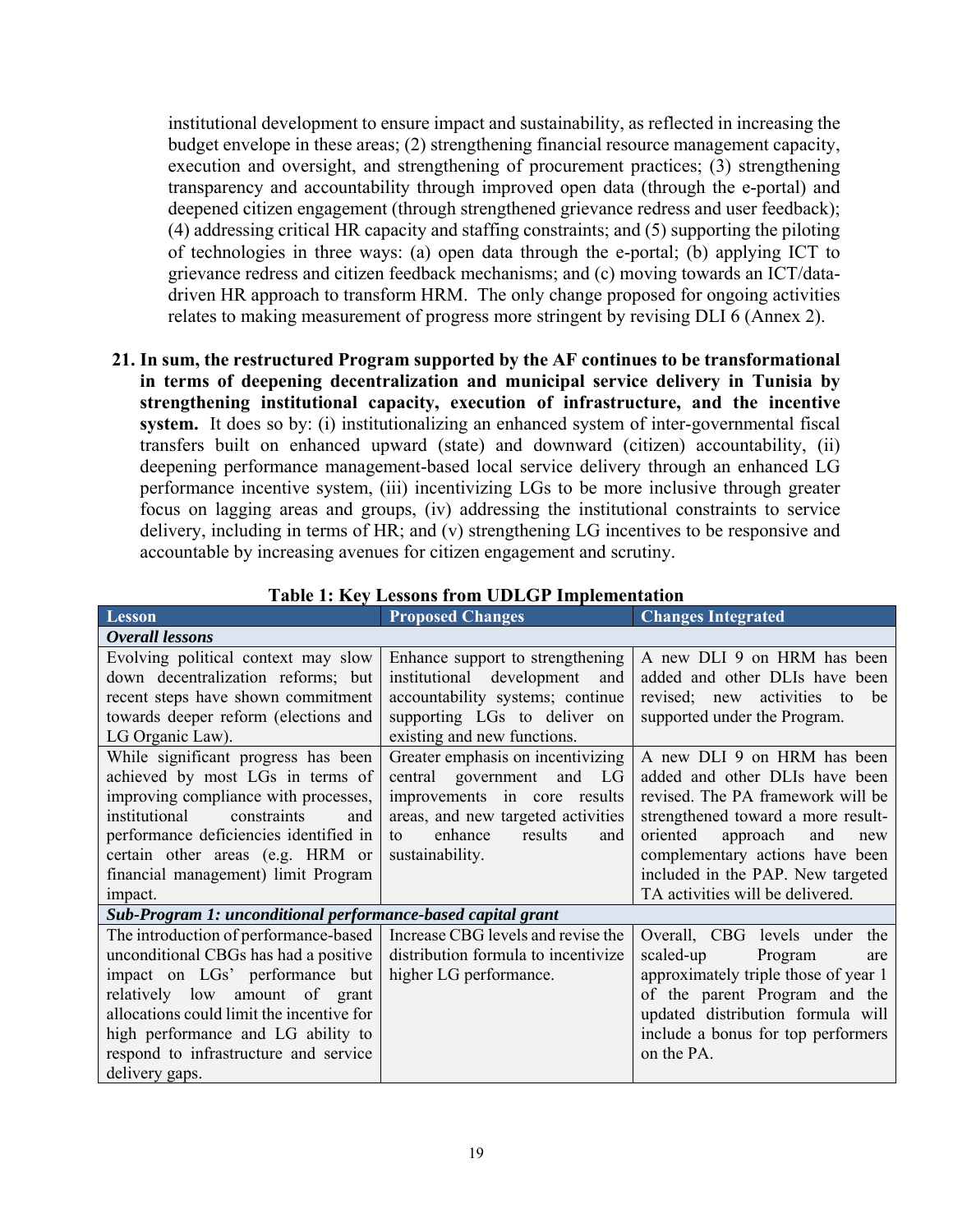| Almost full compliance of LGs to                                                           | Update PA system to incentivize    | PA indicators will be revised to       |
|--------------------------------------------------------------------------------------------|------------------------------------|----------------------------------------|
| fundamental requirements for good                                                          | the achievement of desired outputs | mainly<br>comprise<br>output<br>and    |
| minimum<br>(through<br>governance                                                          | and outcomes and not just          | outcome indicators.                    |
| mandatory conditions)<br>and<br>sharp                                                      | processes.                         |                                        |
| increase in PA results; but process-                                                       |                                    |                                        |
| oriented assessment not capturing                                                          |                                    |                                        |
| desired outputs and outcomes.                                                              |                                    |                                        |
| Sub-Program 2: improving access to municipal infrastructure in disadvantaged neighborhoods |                                    |                                        |
| Underequipped neighborhoods were                                                           | Decentralize the selection process | The new selection process for          |
| provided<br>with<br>vital<br>municipal                                                     | of projects and make a transition  | investments will comprise an open      |
| increasing<br>infrastructure,<br>basic                                                     | towards more efficient financing   | call for proposals through which       |
| services in the target areas; but                                                          | in addressing under-equipment of   | LGs will choose to apply and will be   |
| selection process of neighborhoods and                                                     | Tunisia's territories.             | awarded funds based on objective       |
| financing could be improved.                                                               |                                    | and transparent criteria.              |
| Sub-Program 3: capacity building and institutional development                             |                                    |                                        |
| Relatively weak execution capabilities;                                                    | Shift to greater audit quality and | DLI 8 has been revised plus relevant   |
| and noted deficiencies in audit quality                                                    | risk-based approach; deepened      | TA and PAP actions have been           |
| and follow-up.                                                                             | accounting reforms.                | strengthened.                          |
| Increased citizen demands on LGs                                                           | Strengthened<br>emphasis<br>on     | DLI 8<br>been<br>has<br>revised<br>to. |
| coupled with weaknesses in LG                                                              | citizen-friendly<br>transparency,  | incentivize improved transparency      |
| transparency and accountability.                                                           | information and opportunities for  | and disclosure of information. TA      |
|                                                                                            | public engagement.                 | and PAP actions have also been         |
|                                                                                            |                                    | strengthened to deepen citizen         |
|                                                                                            |                                    | including<br>engagement,<br>through    |
|                                                                                            |                                    | applying ICT tools to strengthen       |
|                                                                                            |                                    | grievance redress<br>citizen<br>and    |
|                                                                                            |                                    | feedback mechanisms.                   |
| Relatively poor HR staffing levels and                                                     | Support the strategic<br>staffing  | New DLI 9 introduced alongside         |
| undermine<br>competencies<br>LG                                                            | process and strengthening systems  | PAP actions and a range of TA.         |
| functioning.                                                                               | for improved HR management.        |                                        |

- **25. A new DLI and changes to existing DLIs are introduced to strengthen the Program's results in priority areas.** The changes, summarized in Table 2 below, serve to: (i) further focus the Government on addressing constraints to the fuller achievement of the PDO; and (ii) incentivize deeper results and adoption of critical reforms, which is reflected in changes in the targets and changes in the financing assigned to each DLR.
- **26. One further notable change is the increase in financial incentives applied to critical institutional development results.** Given the sharpened focus on addressing the institutional constraints mentioned above, such as HR issues, financial management and accounting practices, and citizen feedback and access to information, USD 29.5 million (23% of the AF) has been allocated to DLI 8 on improving transparency and access to information and DLI 9 to increase the financial incentives applied to institutional development results singled out in those DLIs (in addition to the incentives for institutional improvements built into the performance-based fiscal transfer system). There has also been a change in sub-program expenditure structure to reflect this strengthened emphasis from a ratio of 97% (SP1 and 2) to 3% (SP3) (parent loan), to a ratio of 93% (SP1 and 2) to 5% (SP3) (parent loan plus AF).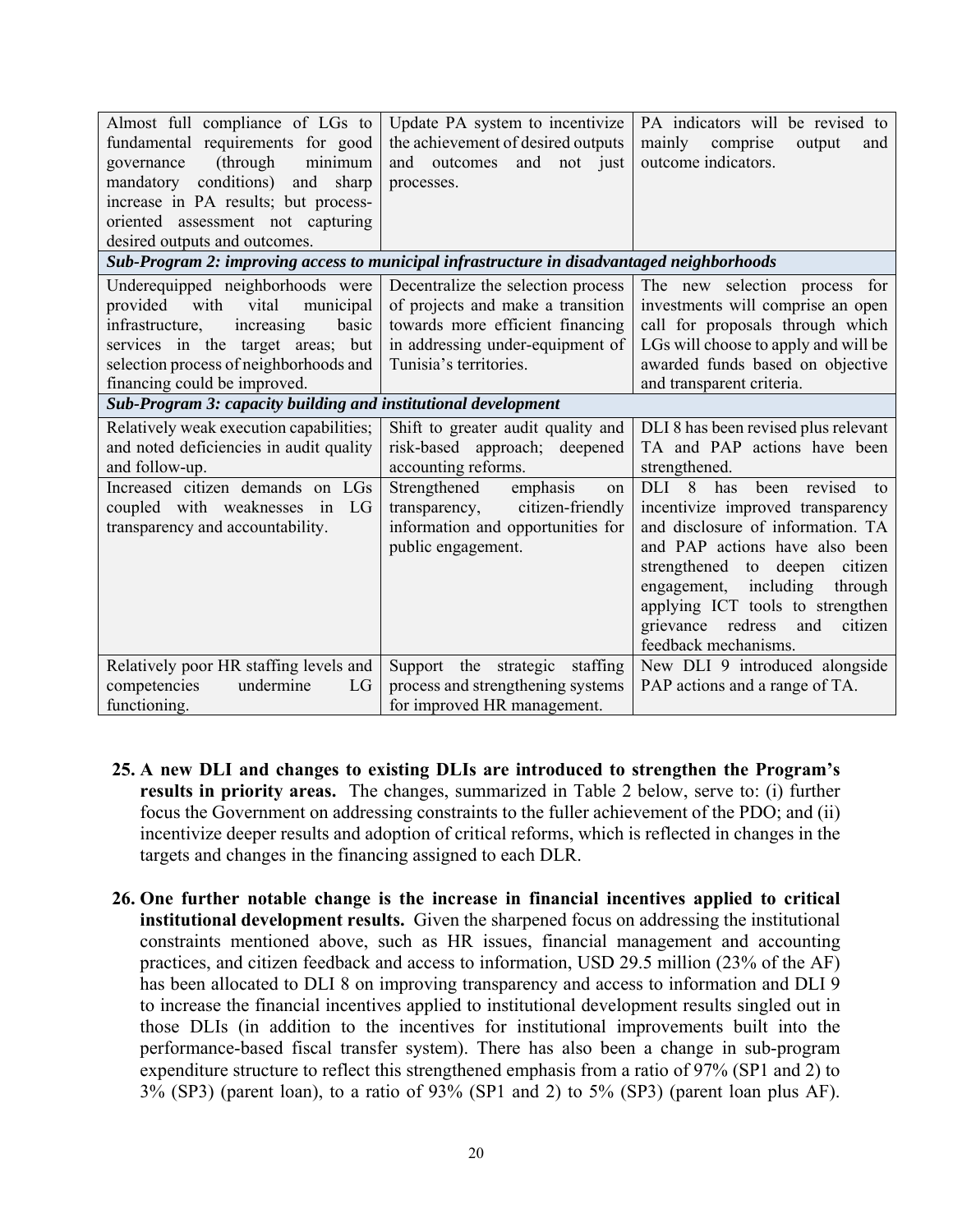Additionally, the amount allocated to DLIs 5 and 6, which capture the execution performance and capacity building of LGs, represents USD 36.5 million (28% of the AF), whereas they represented 23% of the parent loan.

| <b>DLI</b>                                                                                                                                               | <b>Revision Made</b>                                                                                                                                                                                                                                                                                                                                                                                                                                                                                                                                                                                                                  |
|----------------------------------------------------------------------------------------------------------------------------------------------------------|---------------------------------------------------------------------------------------------------------------------------------------------------------------------------------------------------------------------------------------------------------------------------------------------------------------------------------------------------------------------------------------------------------------------------------------------------------------------------------------------------------------------------------------------------------------------------------------------------------------------------------------|
| DLI 2: timely communication                                                                                                                              | Given strong performance to date, the amounts assigned to the DLRs have been                                                                                                                                                                                                                                                                                                                                                                                                                                                                                                                                                          |
| transfers to LGs of<br>and<br>unconditional CBGs.                                                                                                        | reduced.                                                                                                                                                                                                                                                                                                                                                                                                                                                                                                                                                                                                                              |
| DLI 3: percentage of LGs that<br>met the Minimum Mandatory<br>Conditions and received CBGs.                                                              | Given strong performance to date and the fact that LGs already have an<br>incentive to comply with MMCs as they are a prerequisite to obtain the<br>unconditional grants under Sub-Program 1, the amounts assigned to the DLRs<br>have been reduced.                                                                                                                                                                                                                                                                                                                                                                                  |
| DLI 4: percentage of LGs that<br>have met the threshold PA<br>scores.                                                                                    | The annual target will be raised to 70% for 2019 (unchanged PA system) and<br>DLR targets have been added for the subsequent years for the revised more<br>results-oriented PA system. In 2018, the publication of the Government order<br>pertaining to the PA revision will be introduced under DLI 4.                                                                                                                                                                                                                                                                                                                              |
| DLI 5: percentage of LGs that<br>have executed their Annual<br>Investment Plans on schedule<br>in terms of expenditures.                                 | Given significant difference between the baseline performance after a year of<br>implementation and the DLI 5 targets, the end-of-Program target will remain<br>80%, but the targets for years between now and the end of the Program have<br>been adjusted in accordance with the recommendations of the Program<br>midterm review. The percentage completion target has been reduced for the<br>upcoming DLRs (60% in 2019, and 70% in 2020-2021) in order to better reflect<br>baseline data for this DLI.                                                                                                                         |
| DLI 6: percentage of LGs that<br>received<br>capacity<br>have<br>building support in accordance<br>with their annual capacity<br>development plan.       | To place additional emphasis on the demand-driven TA activities, only LGs<br>that receive a minimum threshold of their requested demand-driven TA<br>activities as well as 70% of their requested training will be considered, so that<br>the DLI cannot be fully achieved through classroom-based training alone.                                                                                                                                                                                                                                                                                                                    |
| DLI 7: targeted number of<br>living in<br>targeted<br>people<br>disadvantaged neighborhoods<br>have benefited from improved<br>municipal infrastructure. | The original end-Program target of 500,000 will be increased to 640,000. The<br>selection of the new target LGs and neighborhoods will be conducted through<br>the call for expression of interest and the use of transparent and objective<br>criteria.                                                                                                                                                                                                                                                                                                                                                                              |
| DLI 8: improving transparency<br>and access to information,<br>financial<br>management<br>and<br>reporting.                                              | Revised indicators will be introduced and the DLI will be split into two parts.<br>> Part 8a will focus on improving transparency, proactive disclosure of<br>information and data. It will incentivize the publication of LG<br>information to encourage citizen engagement and accountability.<br>Part 8b will focus on strengthening audit quality and follow-up for<br>➤<br>enhanced accountability. All LGs will be audited by 2019. From CY<br>2020, CoA will follow a risk-based selection process, agreed with the<br>WB, to select LGs whose audit findings and recommendations will<br>undergo follow-up review by the CoA. |
| DLI 9 (new DLI): improving                                                                                                                               | New DLI to focus on HRM which was identified as a critical binding<br>constraint. DLI will be split into two parts:                                                                                                                                                                                                                                                                                                                                                                                                                                                                                                                   |
| human resources management                                                                                                                               | > Part 9a incentivizing improved staffing of key functions in priority                                                                                                                                                                                                                                                                                                                                                                                                                                                                                                                                                                |
|                                                                                                                                                          | LGs.                                                                                                                                                                                                                                                                                                                                                                                                                                                                                                                                                                                                                                  |
|                                                                                                                                                          | Part 9b incentivizing HR structural reform to facilitate better mobility<br>➤<br>to enable staffing, including through an online job market, and to<br>facilitate the development of sustainable and higher-performing<br>mechanisms for LG HRM.                                                                                                                                                                                                                                                                                                                                                                                      |

# **Table 2: Summary of DLI Changes**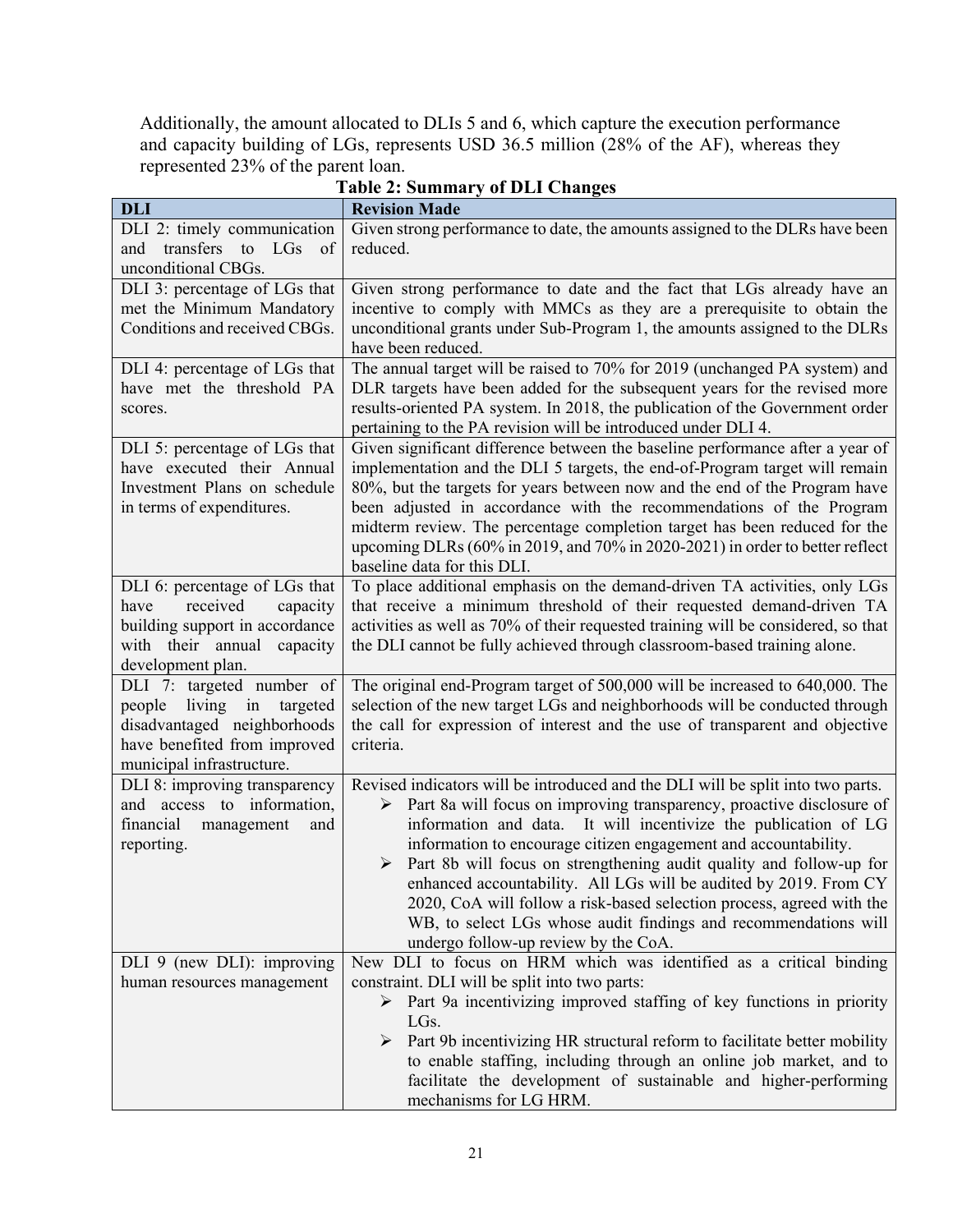- **27. Program Action Plan.** The Program results are supported by critical actions summarized in the modified Program Action Plan (see Annex 7).Nine of the fourteen actions in the Program Action Plan of the parent PforR have been achieved. Following the midterm review of the Program, a recommendation was made to cancel Program Action #13 on LGs preparing and implementing annual action plans to address audit findings, as it has already been incorporated within the framework of Sub-Program 1 actions. Program Action #14 will be dropped and replaced by a new action that is oriented towards LGs improving their performance with regards to maintaining a functional grievances redress mechanism (GRM). New and followup activities are proposed in the updated PAP to reflect the evolving Program needs and the new areas of focus under the AF.
- **28. Implementation arrangements.** Program implementation arrangements (implementing agencies, technical, fiduciary, environmental and social, disbursements, monitoring and verification process) remain overall the same as under the parent PforR.<sup>6</sup> Strategic partnerships, through an MoU, will be established where necessary with other key stakeholders relevant to AF activities. Notably, an MoU would be signed with the Directorate of Civil Service Reform to enlist its support for the HRM actions.
- **29. Expenditure to date and efficiency7.** As part of the Program, the Government committed to transfer to LGs approximately USD 353 million<sup>8</sup> equivalent in unconditional and conditional grants through 2019. As of March 31, 2018, the MoF transferred TND 349 million to the CPSCL for unconditional grants destined for LGs. By the end of December 2016, the first full year of Program implementation, LGs reported executing 42%<sup>9</sup> of their total budgets, including financing from the conditional and unconditional grants as well as all other resources made available under the Government program, such as loans and other grants, in addition to LG own source revenues. Evidence from a study carried out by an independent consultant, based on a sample of 61 LGs, shows that as of September 2017, approximately  $60\%^{10}$  of the 2016 resources mobilized for municipal investments (excluding disadvantaged neighborhood projects) were committed or spent on works started. As of March 2018, the CPSCL reported that 67% of the 2015-2017 conditional grant resources were committed or spent on works started. To help monitor progress in use of grants more systematically and accurately, the WB will continue to provide technical assistance to the Government in terms of strengthening the CPSCL M&E system. Additionally, the WB will provide technical support to help the

 $\overline{a}$ 

<sup>&</sup>lt;sup>6</sup> In 2016, subnational government oversight, including line ministry oversight of the Program's implementation agency moved from the Ministry of Interior to MALE (for further details on this shift, please refer to Annex 5). This arrangement has proven effective to date.

<sup>&</sup>lt;sup>7</sup> For the expenditure-to-date analysis, the team used the exchange rate under the parent Program (TND  $1 =$  USD 0.63).

<sup>8</sup> This includes capital block grants transfers to LGs and conditional capital grants committed to LGs. In 2016 and 2017, the MoF transferred to the CPSCL TND 107 million per year for conditional and unconditional grants. In 2018, this number increased to TND 135 million. This brings the total to TND 349M. Given exchange rate

fluctuations over that time period, the amount is indicated only in TND.

<sup>&</sup>lt;sup>9</sup> This is a number computed based on numbers presented by 244 LGs in their annual investment plans' execution reports.

<sup>&</sup>lt;sup>10</sup> This percentage includes capital block grants and conditional capital grants to LGs, as well as other resources mobilized by LGs including own source revenues and CPSCL loans.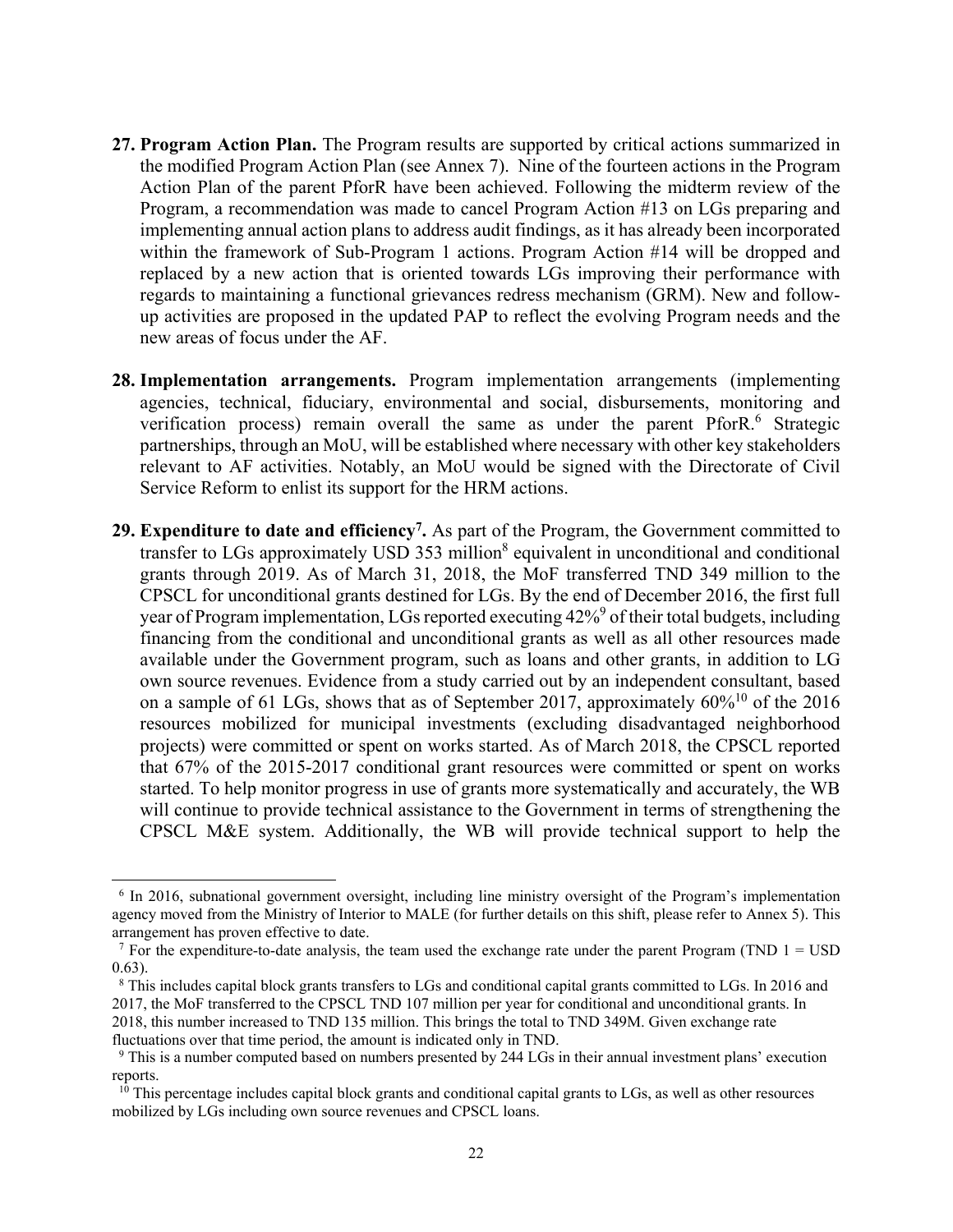Government in accelerating the application of international accounting standards that would provide more detailed information on LG expenditures.

**30. Program Expenditure Framework**. The total Program expenditures, from 2020 to 2023 are estimated to be about USD 204 million, of which USD 130 million will be funded from the AF and the remainder financed from loan proceeds from the parent loan and by the Government. The Program Expenditure Framework will be reflected in the Ministry of Local Affairs' budget allocation included within the General Budget of the State. The Program Expenditure Framework is aligned with Government priorities and acceptable in terms of classification, sustainability and predictability. The main risk of the Program in this regard is related to the variable capacity of LGs to: (i) prepare and execute investment projects; and (ii) mobilize their own revenues. Mitigation measures to address these risks have been incorporated in the restructured Program's design. To this end, Sub-Program 3 offers capacity building and technical support to the LGs. Table 3 below presents the Program Expenditure Framework and Table 4 presents the corresponding changes to overall Program boundaries.

| Sub-Program 1<br><b>Municipal infrastructure</b><br>delivery                                                                                                                                                                                                                                                                                                                                                                                                                                                                                                 | Sub-Program 2<br><b>Improving access to municipal</b><br>infrastructure in disadvantaged<br>neighborhoods                                                                                                                                                                                                                                                                                                                                                                                   | Sub-Program 3<br><b>Capacity support for improved</b><br><b>LG</b> institutional development<br>and accountability                                                                                                                                                                                                                                                                                                                                                                       |
|--------------------------------------------------------------------------------------------------------------------------------------------------------------------------------------------------------------------------------------------------------------------------------------------------------------------------------------------------------------------------------------------------------------------------------------------------------------------------------------------------------------------------------------------------------------|---------------------------------------------------------------------------------------------------------------------------------------------------------------------------------------------------------------------------------------------------------------------------------------------------------------------------------------------------------------------------------------------------------------------------------------------------------------------------------------------|------------------------------------------------------------------------------------------------------------------------------------------------------------------------------------------------------------------------------------------------------------------------------------------------------------------------------------------------------------------------------------------------------------------------------------------------------------------------------------------|
| TND 690 million (USD 286<br>million)                                                                                                                                                                                                                                                                                                                                                                                                                                                                                                                         | TND 70 million (USD 30 million)                                                                                                                                                                                                                                                                                                                                                                                                                                                             | TND 31.5 million (USD 13<br>million)                                                                                                                                                                                                                                                                                                                                                                                                                                                     |
| <b>Capital Block Grants</b><br>AF: TND 240 million (USD100<br>million); and parent loan and<br>government contribution: TND<br>135 million (USD 57.5 million)<br>Formula-based grant allocation to<br>LGs in $2020 - 2022$ , subject to<br>their meeting MMCs and<br>achieving satisfactory<br>performance scores annually.<br><b>LG Contribution</b><br>TND 150 million (estimate)<br>$(USD64$ million) <sup>12</sup><br>LG contributions to investments<br>from their net savings.<br><b>Municipal investment loans</b><br>TND 165 million (estimate) (USD | <b>Conditional Capital Grants</b><br>AF: TND 50 million (USD22<br>million); and parent<br>loan/government contribution:<br>TND 20 million (USD 8 million)<br>Grant allocation to LGs for<br>specified investments in line with<br>national priorities (currently for<br>local infrastructure in<br>disadvantaged neighborhoods),<br>subject to selection on the basis<br>of transparent criteria including<br>meeting a MMC grant access<br>requirement, and matching grant<br>requirement. | Capacity-building and<br>technical support AF: TND 19.3<br>million (USD 8 million); and<br>parent loan/government<br>contribution: TND 12 million<br>(USD 5 million)<br>(1) Classroom and demand-based<br>capacity support to be<br>provided to LGs on a just-in-<br>time basis.<br>Support to the Program's<br>(2)<br>MDAs i.e. ministries,<br>departments and agencies<br>involved in the<br>implementation of Program<br>activities and new HR, PFM<br>and accountability activities. |

Table 3: Program Expenditure Framework for 2020-2023 period<sup>11</sup> \*

 $\overline{\phantom{a}}$ 

<sup>&</sup>lt;sup>11</sup> For the Program Expenditure Framework, the current exchange rate was used (TND  $1 =$  USD 0.42). An unallocated amount of TND 10 million (USD 4 million) is also available across all three Sub-Programs.<br><sup>12</sup> In 2017, the LG contribution to investments from their own source revenue totaled TND 140 million. Based on

this, it is estimated that in 2020 and 2021, LG contribution could average at least TND 100 million per year.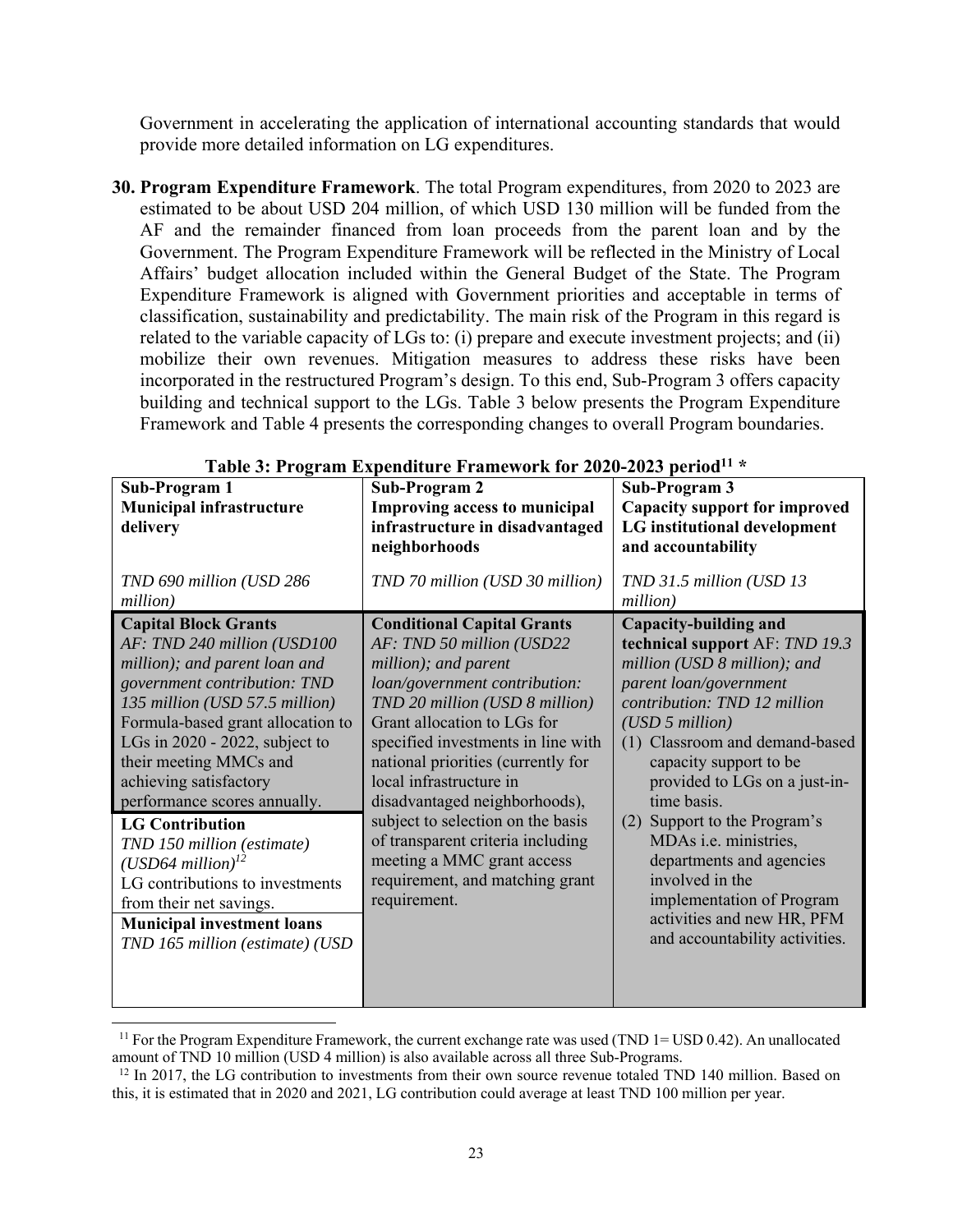| $69$ million) <sup>13</sup>      |  |
|----------------------------------|--|
| Investment loans to LGs from the |  |
| CPSCL.                           |  |
|                                  |  |

*\* Given exchange rate fluctuations, the dinar amounts are subject to change***.** 

| Table 4: Program Financing 2016-2023 (in USD million) <sup>14</sup>              |     |     |     |  |  |  |  |  |
|----------------------------------------------------------------------------------|-----|-----|-----|--|--|--|--|--|
| <b>Financing Source</b><br><b>Original Program</b><br><b>AF Program</b><br>Total |     |     |     |  |  |  |  |  |
| <b>BORROWER</b>                                                                  | 63  |     | 63  |  |  |  |  |  |
| <b>IBRD</b>                                                                      | 300 | 130 | 430 |  |  |  |  |  |
| <b>OTHER</b>                                                                     |     |     |     |  |  |  |  |  |
| <b>TOTAL</b>                                                                     | 363 | 130 | 493 |  |  |  |  |  |

#### **IV. APPRAISAL SUMMARY**

#### *Technical Assessment*

l

- **31. Municipal Infrastructure Delivery (Sub-Program 1).** The core institutional reforms related to the establishment of a performance-based system of budgetary transfers from the central government to LGs (PAP Action #1 and #2) have been completed. The PA manual and training for the Controller General of Public Services (CGSP) have also been completed (PAP Action #3). The Government has thus far transferred the CBGs agreed in the original expenditure framework in a timely fashion. Given the success of these first transfer cycles, the overall design of Sub-Program 1 will remain unchanged under the AF, i.e. the access to the grant would still be conditioned on meeting MMCs and a minimum score on the PA. Nonetheless, the size of the grant will be increased to respond to growing local needs and incentivize better performance by LGs, and the PA will be enhanced to reflect more ambitious goals to be met by LGs. The details are as follows:
	- a. **Calibrating the grant size.** By design, the parent Program did not envisage increasing the CBG until the proposed reforms were put in place, tested and made operational. Therefore, in 2016 and 2017, the CBG per capita was limited to USD 2.3. The original design also foresaw doubling the CBG in 2018. However, due to communal border extensions resulting in the increased population coverage from 7.0 to 9.7 million, the CBG in 2018 rose only to USD 3.3 per capita instead of USD 4.6 – the initial level agreed on. Therefore, the Government seeks to increase the CBG to approximately USD 5.2 per capita from 2019 onward. This increase in the size of the grant is considered adequate given the trade-off between the growing needs at the local level and LG absorptive capacity.
	- b. **Strengthening the PA system.** The initial focus of the Program was to establish systems that would serve as the institutional and fiscal platform for delivering the reforms required to implement the decentralization policy. However, the promising performance outcomes have made it clear that it is timely to propose a reorientation of the PA towards more

<sup>&</sup>lt;sup>13</sup> This has been estimated based on the fact that in 2016 and 2017, loans extended from the CPSCL to LGs averaged around TND 50 million per year.

<sup>&</sup>lt;sup>14</sup> For the Program boundaries analysis, the exchange rate under the parent Program (TND  $1 =$  USD 0.63) was used.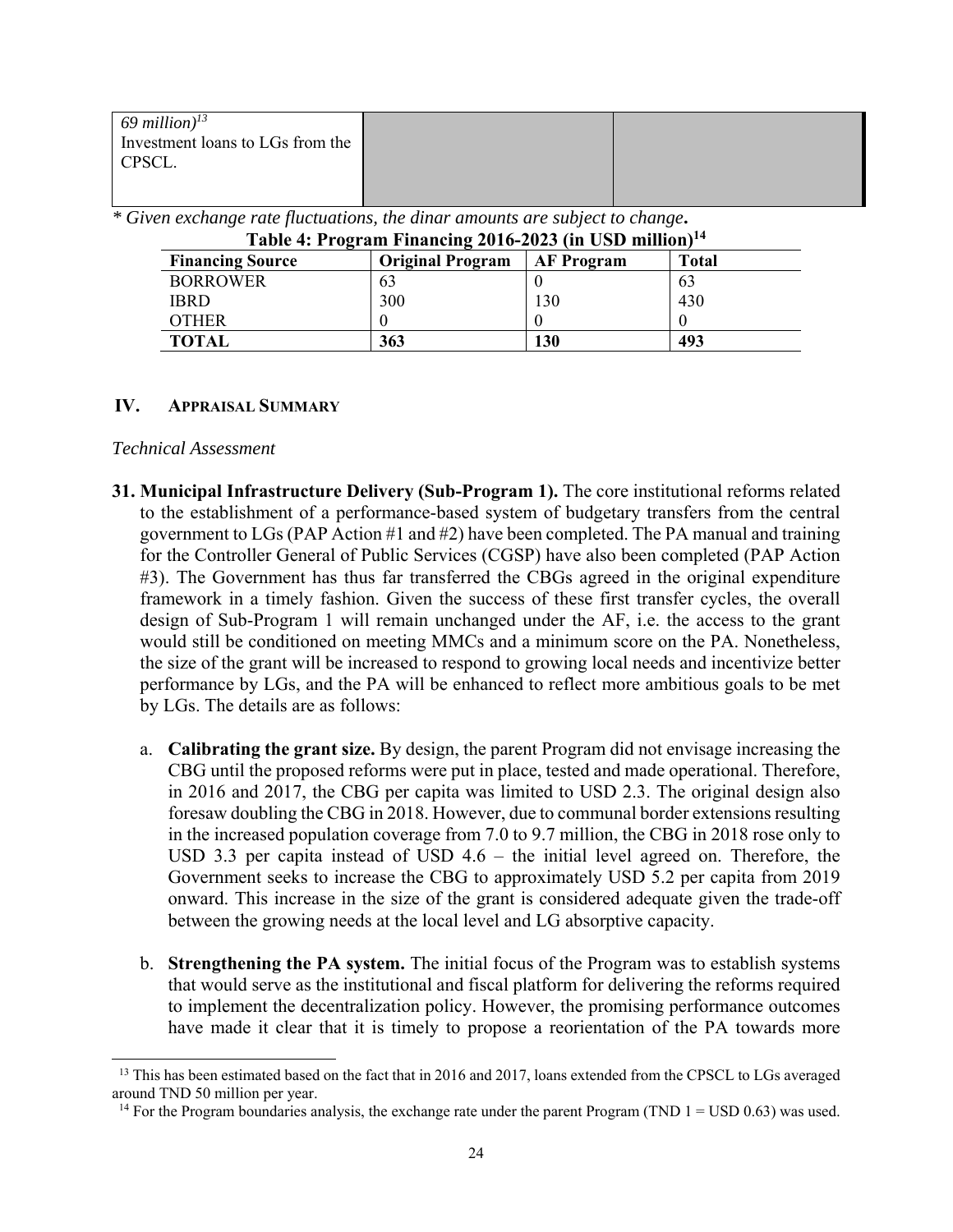ambitious results, moving away from a mostly process-based assessment. The final amount of CBG to be distributed to LG relative to its PA score will be modified according to the proposal made by the Government at the Program midterm review (Annex 4).

- **32. Improved access to municipal infrastructure in underequipped neighborhoods (Sub-Program 2).** Although Sub-Program 2 experienced some initial delays, its target of 500,000 beneficiaries is expected to be reached. In addition, the measures pertaining to supporting the implementation of Sub-Program 2 in the PAP have been carried out in a satisfactory manner. To build on this success and further deepen decentralization and urban development reforms, the following opportunities for enhancing results have been identified:
	- a. **Under the original design of Sub-Program 2, the selection of disadvantaged neighborhoods was made by the central Government (following consultations organized by governors at the regional level).** In contrast, the decision to undertake neighborhood improvements – and the selection of target neighborhoods – should, under a decentralized system, be at the discretion of the LG. As such, the support to disadvantaged neighborhoods will shift to a system that incentivizes LGs to deliver against national and local priorities.
	- b. **Ensuring the objectivity of the selection process.** Based on the success of the call for proposal process for the 2018 additional tranche piloted during Program implementation, discussions were held with the counterparts to fully adopt and systematize this approach and to define objective and transparent eligibility and selection criteria. The final list of criteria is to be included in the updated Program Operations Manual (POM). These criteria were thoroughly discussed with the counterparts and will include:
		- i. *for the eligibility criteria:* MMCs; financial match; minimum number of housing units and minimum population density per neighborhood; absence of land issues; and
		- ii. *for the selection criteria:* score on a local development index (drawn from the Government's Regional Development Index) and/or neighborhood population.
	- c. **Based on experience-to-date, it was concluded that projects in disadvantaged neighborhoods should be delivered in a more integrated manner.** Therefore, the three projects which will benefit from larger funding grants will include socio-economic infrastructure in addition to the provision of other municipal services, with the objective of supporting a more integrated social and economic development.
- **33. LG capacity and system strengthening (Sub-Program 3).** A diagnostic was undertaken, including analysis of existing data, LG performance assessment data, institutional and political economy analysis and multiple interviews with stakeholders. As a result of this technical analysis, a set of new measures were identified. All new measures have been technically assessed, as outlined in the technical addendum (Annex 4). The strategic relevance and technical soundness of these additional measures have been confirmed, and capacity strengthening measures have been identified.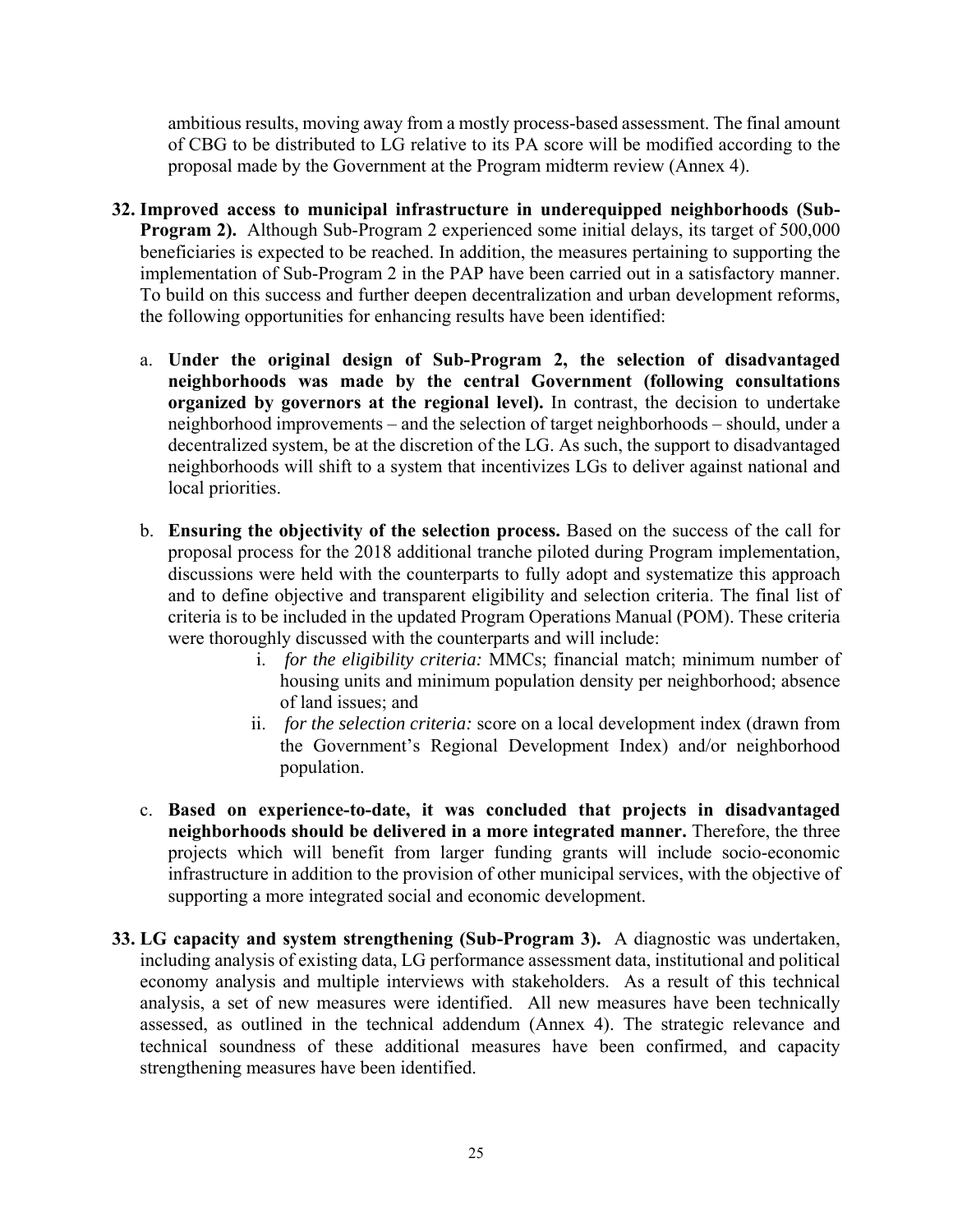## *Fiduciary Assessment*

**34. The fiduciary risk is substantial due to remaining fiduciary capacity gaps.** The main gaps are identified in Annex 5 and include: (i) at a national level, delays at various stages of the public procurement process in Tunisia, and low participation by suppliers/contractors in public procurement proceedings; and (ii) at a Program level, the need to improve the reliability and the timely preparation of the LGs' financial statements and the quality of the external audit. In order to further address these gaps, additional measures will be implemented to improve the fiduciary performance of the Program, and Sub-Program 3 will include capacity building activities to improve procurement and financial management. These additions notwithstanding, the assessment has shown that fiduciary (including procurement) arrangements put in place for the parent Program are still relevant and adequate.

## *Environmental and Social Assessments*

- **35. The Program implementing entities and environmental and social regulations remain consistent with those in the original loan.** The environmental and social impacts of the Program would not change substantially because of the scale-up of the unconditional capital grant transfers to LGs with extension of communal borders and increase in their population coverage from approximately 7.0 million to 9.7 million.
- **36. The Program environmental and social management systems are deemed MS.** The MS rating is due to initial delays with the development of Environmental and Social Management Plans (ESMPs) by LGs. To address this situation, it was agreed to streamline the reporting on environmental and social aspects and put in place a monitoring system for reporting on land acquisition, to improve reporting going forward. Additional measures are included in the Addendum to the ESSA, summarized in Annex 6.
- **37. Publication and public consultation.** The Addendum to ESSA has been consulted during a meeting convened by the CPSCL and the World Bank on April 5, 2018 and the final version was disclosed on the Bank's external website and in-country, on CPSCL's website in April 2018.
- **38. Risk profile of the operation.** The overall risk remains High. For the risk rating and revisions to any ratings as a result of the AF, please refer to the Systematic Operation Risk-Rating Tool (SORT) included in Annex 3. The risks rated Substantial or High are briefly described below:
	- a. **Political and Governance:** The risk is high as Tunisia's political and institutional landscape is still volatile. The risks have been assessed using the Maghreb governance and political economy filter. The risks are mitigated by the fact that: (a) the Program focuses heavily on the public administration's Director Generals (high-level civil servants) who tend to retain their post even after ministerial reshuffles, which helps ensure continuity in the face of political fluidity; (b) the implementing institutions in this Program have shown good stability during Program implementation: central agencies (CPSCL, CGSP, CoA, MALE) have experienced no discontinuity in accomplishing their mission, including those related to the parent Program; and (c) by focusing on LGs' administration and anticipating arrival of elected local officials, the design of the Program ensured that political novelties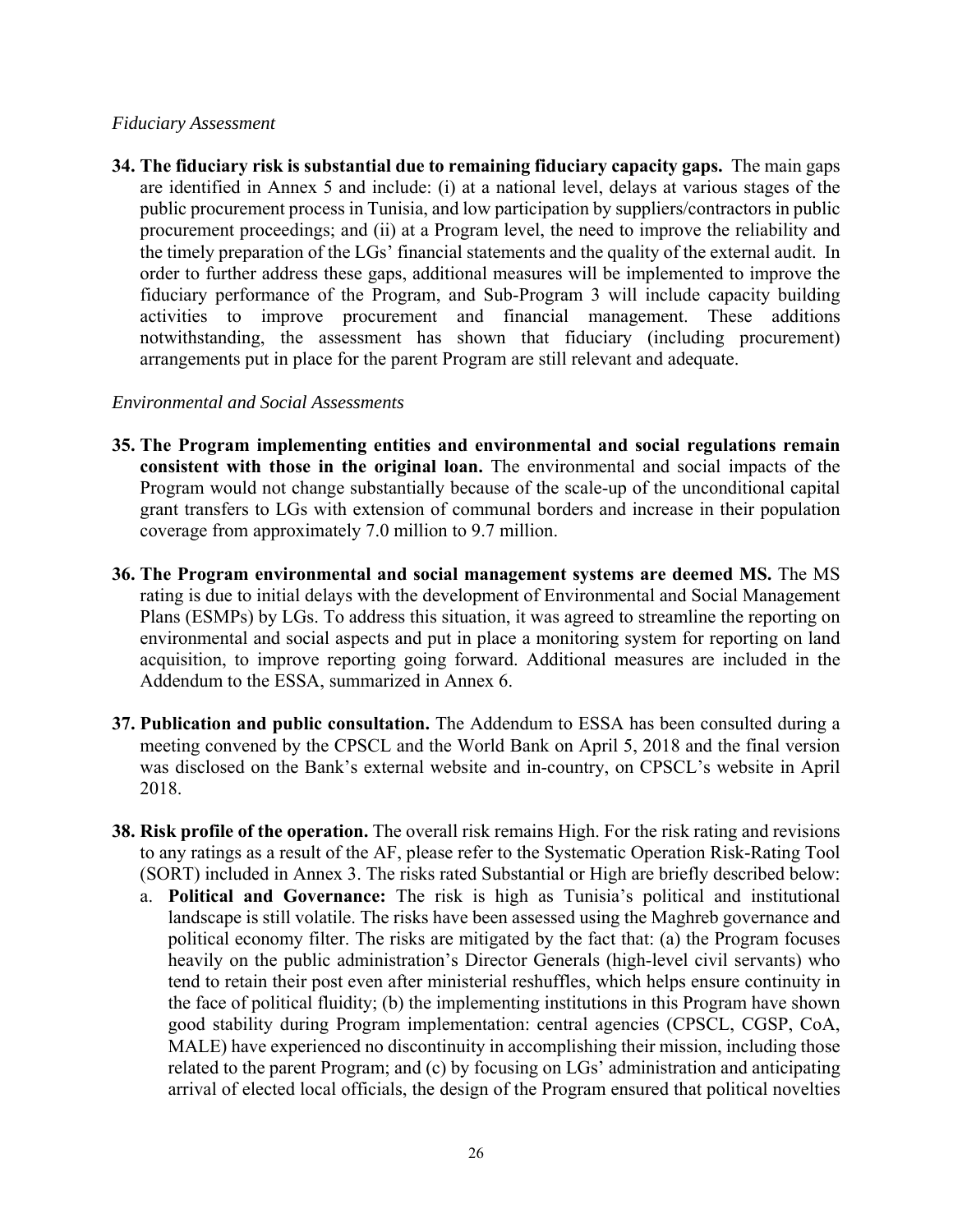incurred by local elections will have limited destabilizing effects, while trying to optimize potential positive effects.

- b. **Macroeconomic**: This risk is high given that the macroeconomic outlook remains very fragile, highlighting the importance of strong policy anchors and international support. The Government is committed to fiscal consolidation and macroeconomic stability, including through an IMF program. The IMF program moved to quarterly reviews with the aim to improve program monitoring and performance given the elevated macroeconomic vulnerabilities. The World Bank and several other bilateral and multilateral institutions (such as the EU, AfDB, KfW, and AFD) are supporting the Government technically and financially to accelerate the implementation of structural reforms.
- c. **Sector Strategies and Policies**: The risk is substantial since the sector is in the midst of a long-term reform agenda. This risk has been addressed by anticipating reforms (on the basis of the recently approved LG Organic Law) and integrating them in the Program's design.
- d. **Technical Design of Program**: The risk is substantial as LGs' capacity to plan and execute investments is an area of ongoing improvement and given new ambitious additions to the results sought under the Program. While almost all LGs have adopted Annual Investment Plans (AIPs) on time and through due processes, the quality of these AIPs have sometimes been suboptimal, including because of unrealistic implementation timeframes. This in turn affected execution rates. In addition, monitoring systems of capital investment resources have been limited to date. Despite these impediments, there are indications that investment execution rates have been relatively acceptable since the beginning of the Program. To address these risks, incentives for better reporting on capital investment use and better AIP execution will be introduced in the updated PA system. Technical assistance will also continue to be deployed to support CPSCL M&E capacity, and communes' abilities to properly plan and execute AIPs. Finally, the switch to mandatory multi-year investment planning provided by the LG Organic Law will also help improve the quality of AIPs. Furthermore, Sub-Program 3 has been significantly enhanced to increase capacity support to LGs and relevant MDAs, designed to address the observed risks.
- e. **Institutional Capacity for Implementation and Sustainability:** The risk is high. In addition to the risks and mitigation measures discussed in paragraph (d) above, other risks include CoA capacity to achieve its auditing mission. While this entity has been satisfactorily meeting the Program's objectives, it faces significant challenges. Technical and material support will be provided both under the Program and through Moussanada Trust Fund to reduce these risks. Sustainability risks mainly lie in the long-term nature of decentralization reforms, for which the mitigation strategy includes introducing or increasing incentives to operationalize expected reforms.
- f. **Fiduciary**: The risk remains substantial due to identified gaps. Nevertheless, the fiduciary arrangements put in place for the Program have been deemed relevant. Additional measures highlighted in the World Bank supervision reports and the CoA audit reports will be implemented to improve the fiduciary performance of the Program. These mainly relate to the need to improve: (i) the reliability and the timely preparation of the LGs' financial statements, and (ii) the quality of the external audit. In addition, risks might occur related to suboptimal reporting and monitoring related to the CBG, and changes related to the adoption of implementation decrees for the LG Organic Law, which will elaborate on the constitutional principle of switching to ex post controls on all activities of LGs. This risk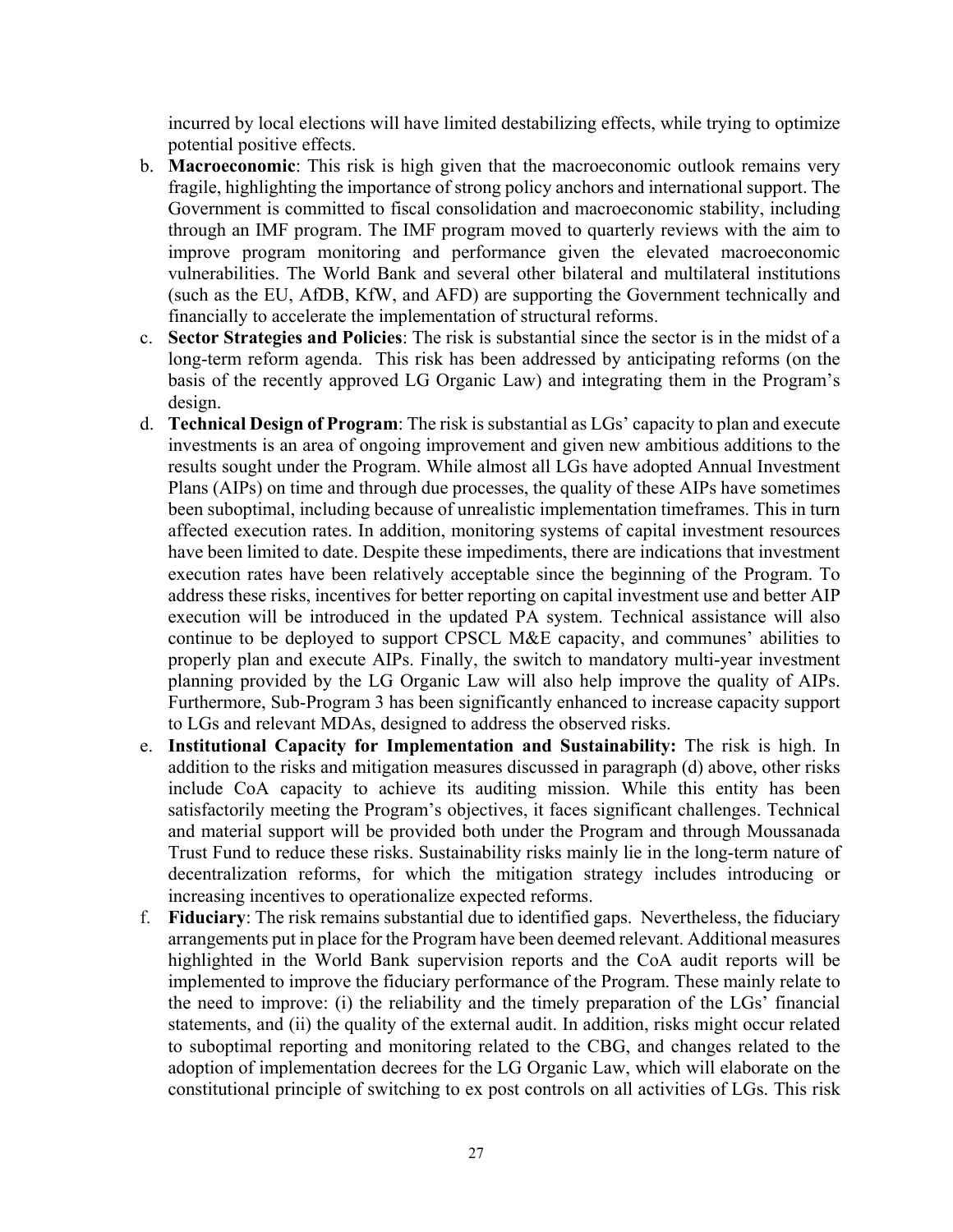is mitigated by the support to CBG reporting and monitoring detailed in the previous paragraph. Moreover, procurement risks will be further addressed by strengthened capacity building support to LGs. Additionally, technical support to auditing processes and functions will be deployed under the Program and through the Moussanada Trust Fund. This includes support to CoA auditing capabilities, as well as support to LGs transitioning to a double-entry bookkeeping accounting system, as provided by the LG Organic Law. The shift in Sub-Program 2 grant modalities also incurs new elements of fiduciary risks. The new modalities proposed, notably the transparent criteria to select beneficiary LGs, have been designed to mitigate fiduciary risks under Sub-Program 2.

g. **Environmental and Social**: The risk rating has been increased from moderate to substantial. Mitigation measures include: (i) new and revised actions included in the PAP (Annex 7) in response to the gaps identified in the revised ESSA, to which the addendum was published in April 2018 on the Bank's external website and on the CPSCL's website; (ii) reinforcement of the capacity strengthening activities linked to the different steps of social and environmental management of projects; and (iii) upgrading of the national system of environment management which is expected to materialize in the coming months through the passing of the decree on Environmental Impact Studies (the draft has been deemed by the Bank as filling several gaps of the existing system).

## **V. WORLD BANK CORPORATE COMMITMENTS**

### *Gender*

 $\overline{\phantom{a}}$ 

**39. The World Bank Systematic Country Diagnostic for Tunisia (June 2015) identifies women's economic empowerment as paramount to achieving an open and inclusive society and to accelerating growth; additionally, in spite of significant progress, women are still under-represented in managerial positions within the Tunisian civil service**. The SCD explains that while Tunisia is at the forefront of gender equality in the MENA region, particularly in terms of women's education and political participation, there is a wide and persistent gender gap in economic activity. This gap has shown little progress over time, as the female labor force participation rate increased by only one percentage point between 2000 and 2017, and the current rate of 25% is significantly lower than the Lower-Middle-Income country average female participation rate (38%). Additionally, a recent United Nations and Government of Tunisia (2017) report analyzing gender disparities in the Tunisian civil service finds that the percentage of women in the civil service has remained stable in recent years (standing at 37% of positions in 2016 compared to 36.6% in 2012), with generally lower female representation in management positions. While they are over-represented in the health and education sectors, female civil servants are especially under-represented relative to men in economic sectors, culture/entertainment, and LGs (where they represent 26%, 22% and 20.9% of staff respectively, compared to the national average of 37%). The report analyzes reasons for this under-representation, most of which are linked to insufficient access to career mobility opportunities<sup>15</sup>.

<sup>&</sup>lt;sup>15</sup> UN-Women and Government of Tunisia (2017), « Présence des femmes dans la fonction publique et accès aux postes de décision en Tunisie »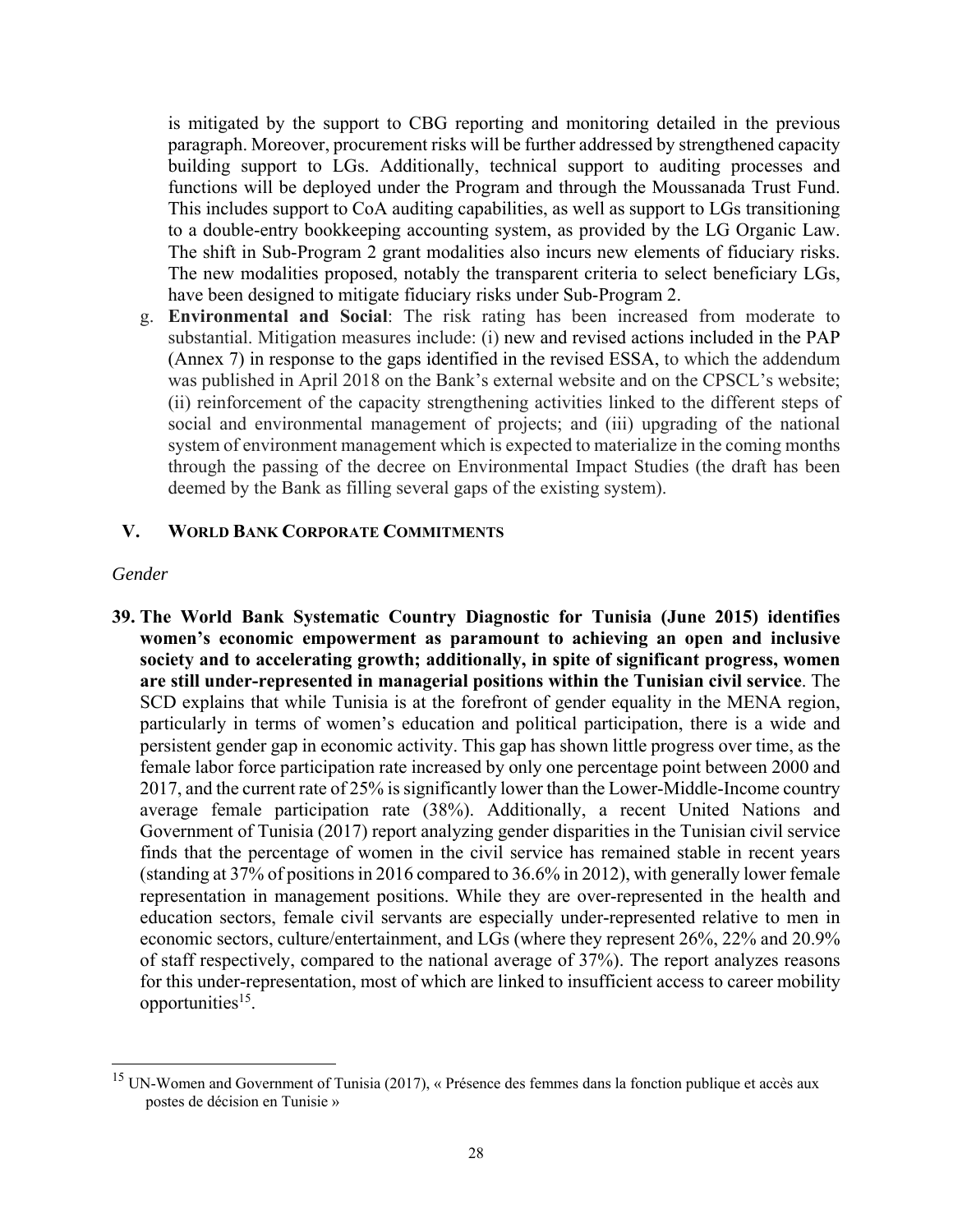- **40. The AF introduces the following activities to address the gender gaps in women's economic activity under Sub-Program 3**:
	- DLI 4 (LG PA): The PA indicator regarding the implementation of a human resources adjustment plan by LGs requires that such plans include an analysis of the number of women in different positions. This will provide evidence to shape future LG staffing decisions and increase the likelihood they are gender-informed.
	- DLI 9 (improving human resources management): The technical specifications for the online platform on job mobility will allow tracking historic records of mobility 'transactions' including by gender. Tracking these transactions by gender will help to generate better information on trends of women's employment and skill match within LGs, and improve future matching between supply and demand and capacity development decisions. The online platform will be made available to public servants in an open and non-discriminatory manner to ensure that women have equal information on and access to the opportunities listed, and will be actively advertised to all staff. An internal communication strategy funded by the operation will be developed and implemented, with particular considerations for encouraging applications by women (monitored in the result indicator cited below). This DLI also supports the adoption of a decree establishing conditions for staff redeployment that is expected to include language related to nondiscrimination, as well as financial and non-financial incentives (such as opportunities for career promotions) for staff that take up positions in target LGs. Both the decree and the online platform are expected to facilitate career mobility for civil servants, including women, by better utilizing and deploying their skills in key management and technical positions.

## **41. These activities will be captured in the following results indicators, under results area (RA) 3**:

- Number of applications through the new online job market for mobility (of which 35% filed by women) – this target is between the current percentage of women staff in LGs (20.9% in 2016) and the national average of women staff in the civil service (37% in 2016)
- Target municipalities have filled 4 out of 6 key managerial and technical posts  $-$  this indicator is not gender disaggregated but these posts will be filled through the online platform, which will be advertised and accessible to all staff, with particular measures to encourage applications by women
- **42. Finally, the Program will continue to provide specific benefits for women through its support for improved municipal services across LGs that are part of the Program, including in lagging areas.** A large share of municipal investments is oriented towards the installation and replacement of public lighting and sidewalks, especially in disadvantaged neighborhoods. These types of investments constitute two basic services which have been repeatedly identified as priorities by women.

# *Maximizing Finance for Development*

**43. This operation addresses key upstream constraints that limit the potential for private sector investment and participation in local service delivery.** According to a recent analysis carried out by the General Directorate of Local Governments and financed by the Islamic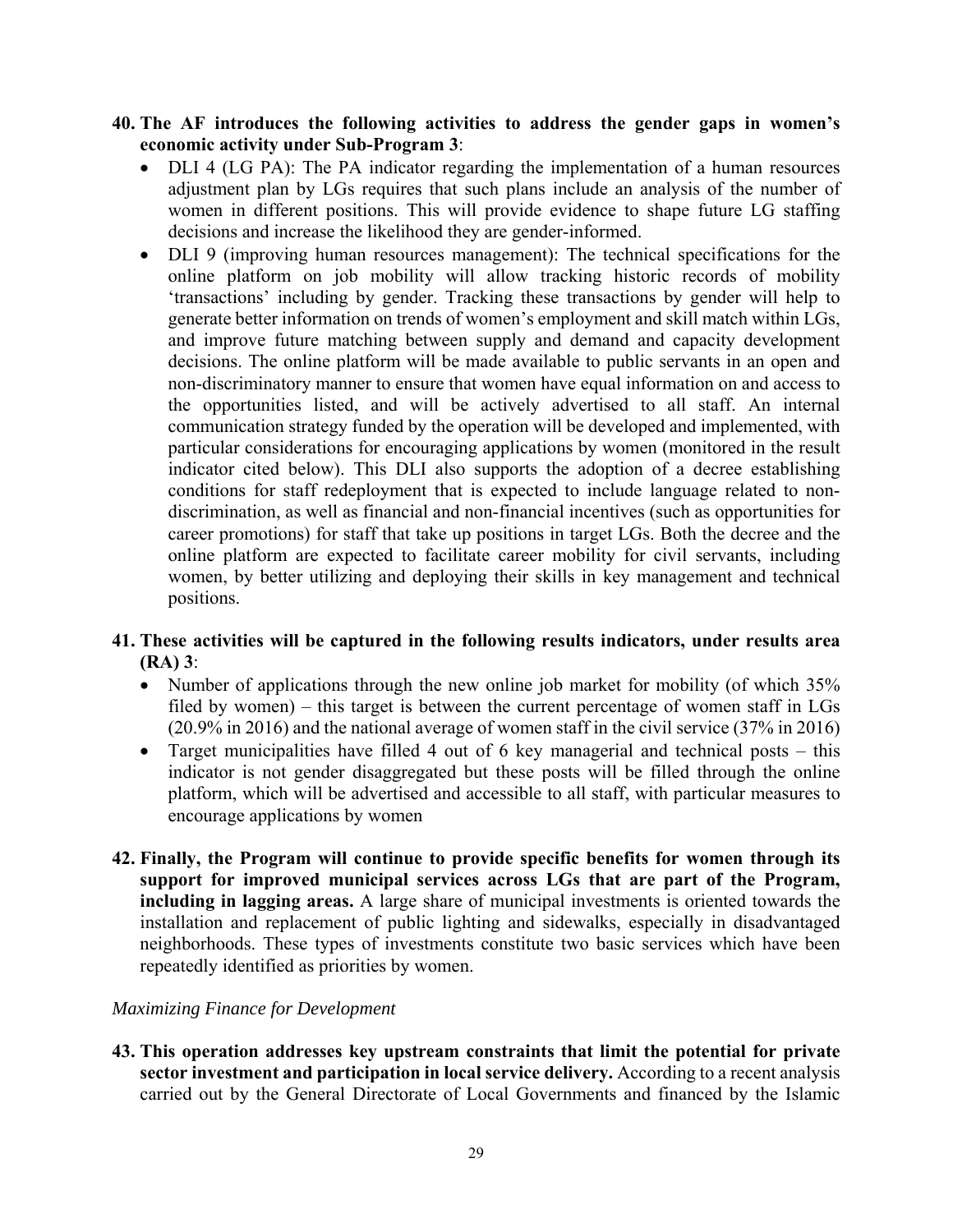Development Bank, the current level of private sector participation in municipal services in Tunisia is very low and consists of poor quality contracts. This is attributed to two main constraints: the financial capacity of LGs is very limited (which in turn limits the financial sustainability of local services), and LG capacity to manage private sector participation is very weak.

**44. This operation tackles both factors directly.** Firstly, it increases the financial capacity of LGs in three major ways: (i) increasing the predictability of resource transfers from the central government to LGs (through Sub-Program 1, as reflected in DLI 2 - timely communication and transfers of unconditional CBGs), (ii) improving financial management, which contributes to improved local revenue generation and asset management (through incentives introduced through the PA administered through Sub-Program 1 and through Sub-Program 3, as reflected in DLI 8 - improving transparency and access to information), and (iii) exploring access to opportunities in the public procurement market for companies and particularly SMEs by providing to LGs technical assistance to encourage use of the online e-procurement system TUNEPS through a PAP action. These measures seek to strengthen municipal revenues, decreasing the payment risks for existing and future partnerships with private actors, and improve LG creditworthiness for potential future commercial borrowing. Secondly, they seek to increase the institutional capacity of LGs by improving the quality and transparency of their fiduciary, planning and investment processes, which are key competencies for managing private sector participation or financing. These competencies may become increasingly relevant during the lifetime of the Program: although the current institutional, legal and sociopolitical context is not very conducive to private sector participation or financing of local service delivery, this legal framework is currently being reformed to facilitate such partnerships, and Program LGs will be positioned to take advantage of this opportunity.

### *Climate Co-Benefits*

 $\overline{\phantom{a}}$ 

**45. Vulnerability context.** Recent research shows that disasters are on the rise in the MENA region: while the absolute number of disasters around the world has almost doubled since the 1980s, the average number of natural disasters in MENA has almost tripled over the same period<sup>16</sup>. The high concentration of population in cities  $(3\%$  of the region's surface area is home to 92% of the total population), as well as the strong demographic pressure on urban areas in MENA (that are home to 62% of the total population while in absolute terms, the MENA urban population is expected to double by 2040) are increasing the exposure and vulnerability of people and economic assets to disasters. In Tunisia, a recent WB report forecasts an intensification of extreme rainfall events in the coming years due to climate change<sup>17</sup>. Over the past 50 years, the country has faced repeated and major floods, which have caused about 800 casualties and material losses estimated at TND hundreds of millions<sup>18</sup>. In addition to this, potential sea-level rise poses a risk to coastal communities where the

<sup>&</sup>lt;sup>16</sup> GFDRR, the World Bank, UNDP, UNISDR, Natural Disasters in the Middle East and North Africa: A Regional Overview, 2014.

<sup>17</sup> World Bank, 2013, *Tunisia in a Changing Climate: Assessment and Actions for Increased Resilience and Development.* World Bank, CMI, 2011, *Climate Change Adaptation and Natural Disasters Preparedness in the Coastal Cities of North Africa*

<sup>18</sup> Noômène Fehri, "L'aggravation du risqué d'inondation en Tunisie: éléments de réflexion", *Physio-Géo*, vol 8, 2014.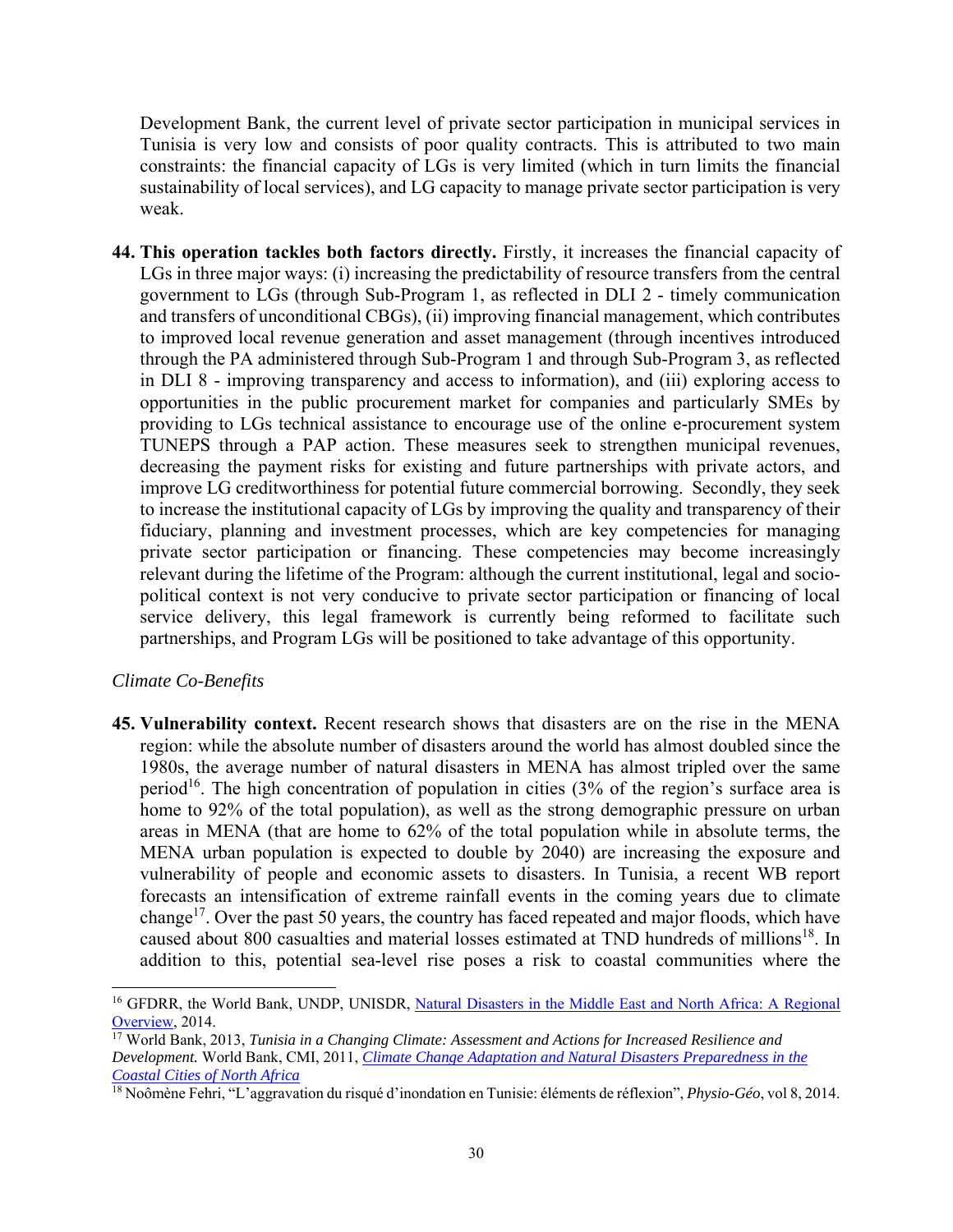population is already concentrated. From 2030 onwards, according to estimates, a 20-year return period rainfall would become a 10-year rainfall<sup>19</sup>. Given this vulnerability context, climate adaptation measures are necessary.

- **46. Program climate and disaster risk screening***.* The Additional Financing targets the population most likely to be affected by disaster risks, as it supports 272 municipalities housing most of the country's population and presenting the highest concentrations of urban population. Additionally, Sub-Program 2 focuses on disadvantaged neighborhoods, where climate-related risks are exacerbated due to inadequate drainage infrastructure, land-use issues, informal construction in flood-prone areas, and unsafe disposal of solid waste in drainage channels. Given the exposure to these hazards, the physical investments in municipal services facilitated by Sub-Programs 1 and 2 are likely to be most vulnerable to climate risks and need to be designed in a climate-resilient fashion. In terms of institutional readiness, the operation can help improve the adaptive capacity of LGs by sensitizing them so they are better equipped to incorporate risks linked to climate change vulnerability and natural disasters. Based on this assessment, the potential impact to the Program from climate and geophysical hazards is assessed as moderate.
- **47. Climate co-benefits***.* The Program is cognizant of climate change risks, and will introduce appropriate adaptation and mitigation measures across the eligible menu of infrastructure investments (as reflected in DLIs 5 and 7) and some key institutional strengthening interventions (as reflected in DLI 6) to build resilience and adaptive capacity to climate impacts, as follows:
	- (i) *Encouraging climate-smart infrastructure:* although a large part of the investment required to address flooding risks (including river flood hazard and flooding risks linked to sea level rise) involve larger equipment that fall under the mandate of the Central Government, the investments made by LGs in local infrastructure have the potential to apply climate-resilient engineering. The environmental review process for Sub-Program 2 projects already includes climate adaptation considerations, and this aspect will be enhanced to ensure that key investment types under Sub-Program 2 take into account climate stressors such as higher temperatures, increased precipitation, or flooding. Adaptation co-benefits could arise from investments such as sustainable stormwater drainage infrastructure, urban regeneration through afforestation to limit run-off, and potentially through climate proofing of roads to enable reduced runoff and increased absorption. Additionally, mitigation co-benefits are expected to arise from climate-smart investments in street lighting (replacing lighting equipment with photovoltaic lighting and LED bulbs for streetlights leading to energy efficiency gains), and potentially from use of energy efficient building materials and equipment.
	- (ii) *Building LG capacity to integrate climate and disaster risks into the municipal investment cycle:* As parallel TA, resources have been mobilized to support activities related to streamlining disaster risk management (DRM) in strategic urban planning and in municipal investment. The pilot activity is ongoing and has resulted in the development of a methodology for participatory risk mapping at the municipal

l 19 World Bank, 2013, *Tunisia in a Changing Climate: Assessment and Actions for Increased Resilience and Development.* World Bank, CMI, 2011, *Climate Change Adaptation and Natural Disasters Preparedness in the Coastal Cities of North Africa*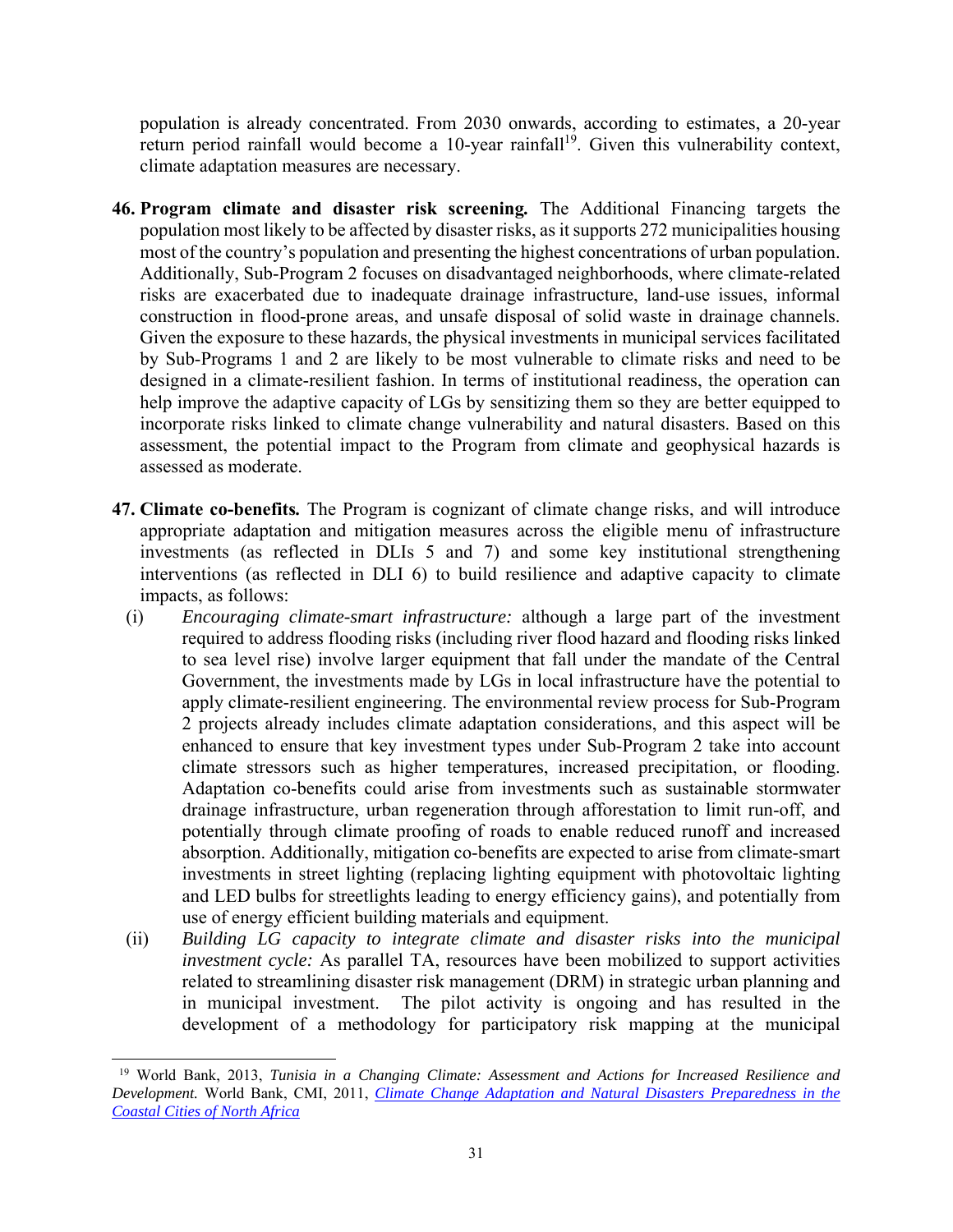level. Focusing on flooding risks from sea level rise and changes in precipitation, this methodology has been tested in four pilot municipalities. Based on its results, this activity will inform a training module on municipal DRM (for municipal staff and local elected representatives) with the intention of integrating this in the national LG training institute (CFAD) course offerings and making it available to all LGs through Sub-Program 3.

**48.** The following DLIs will be linked to climate change adaptation activities:

- DLI 5 (Required percentage of LGs have executed their Annual Investment Plans on schedule in terms of expenditures): LGs' AIPs cover Sub-Program 2 investments, for which investment decisions linked to climate resilience are being enhanced (e.g. through development of model TORs and use of energy-efficient public lighting – see details below). This is in addition to the existing environmental review process for projects which already includes climate adaptation considerations.
- DLI 6 (LGs that received Capacity Building Support in accordance with their annual capacity development plan): based on the results of the ongoing pilot, capacity development options offered by the CFAD would include an optional training on integrating DRM in municipal investment and urban planning.
- DLI 7 (Targeted number of people living in targeted disadvantaged neighborhoods have benefited from improved municipal infrastructure): The environmental review process for Sub-Program 2 projects already includes climate adaptation considerations. This aspect will be enhanced through introduction of specific technical features in the TORs of prefeasibility studies. To this end, model TORs will be developed (in collaboration between WB experts and the CPSCL) and included in the Operational Manual. Also under Sub-Program 2, the CPSCL will recommend to LGs that all public lighting solutions built (representing about 10% of investments) be equipped with LED bulbs and that photovoltaic public lighting be introduced when/if upgrading the main road of each neighborhood (road upgrades represent about 40% of investments).

## *Citizen Engagement*

**49. Establishing strong participatory processes for planning public investments, opportunities for citizen feedback, robust GRMs, and access to information will continue to be key elements of the PforR (both as performance incentives and DLIs).** Performance incentives for municipalities will be adjusted to emphasize outcomes and outputs and to provide incentives for municipalities to close the feedback loop with citizens, including through: (i) a PA indicator incentivizing transparent disclosure of information on LG investment planning through both physical and online means; and (ii) a possible PA indicator incentivizing municipal councils to discuss proposals and feedback collected in preparatory meetings with citizens. A revised DLI 8 on proactive disclosure is also being introduced. Additionally, a new indicator on *functional* grievance redress at the municipal level is included in the results framework. Finally, a review of existing performance monitoring revealed the need for independent citizen feedback on service quality, local governance, and the overall perspective of the citizen vis-à-vis the municipality (level of trust, perception of social compact). Accordingly, because this is a new area, a pilot baseline system will be pursued in parallel with trust fund financing.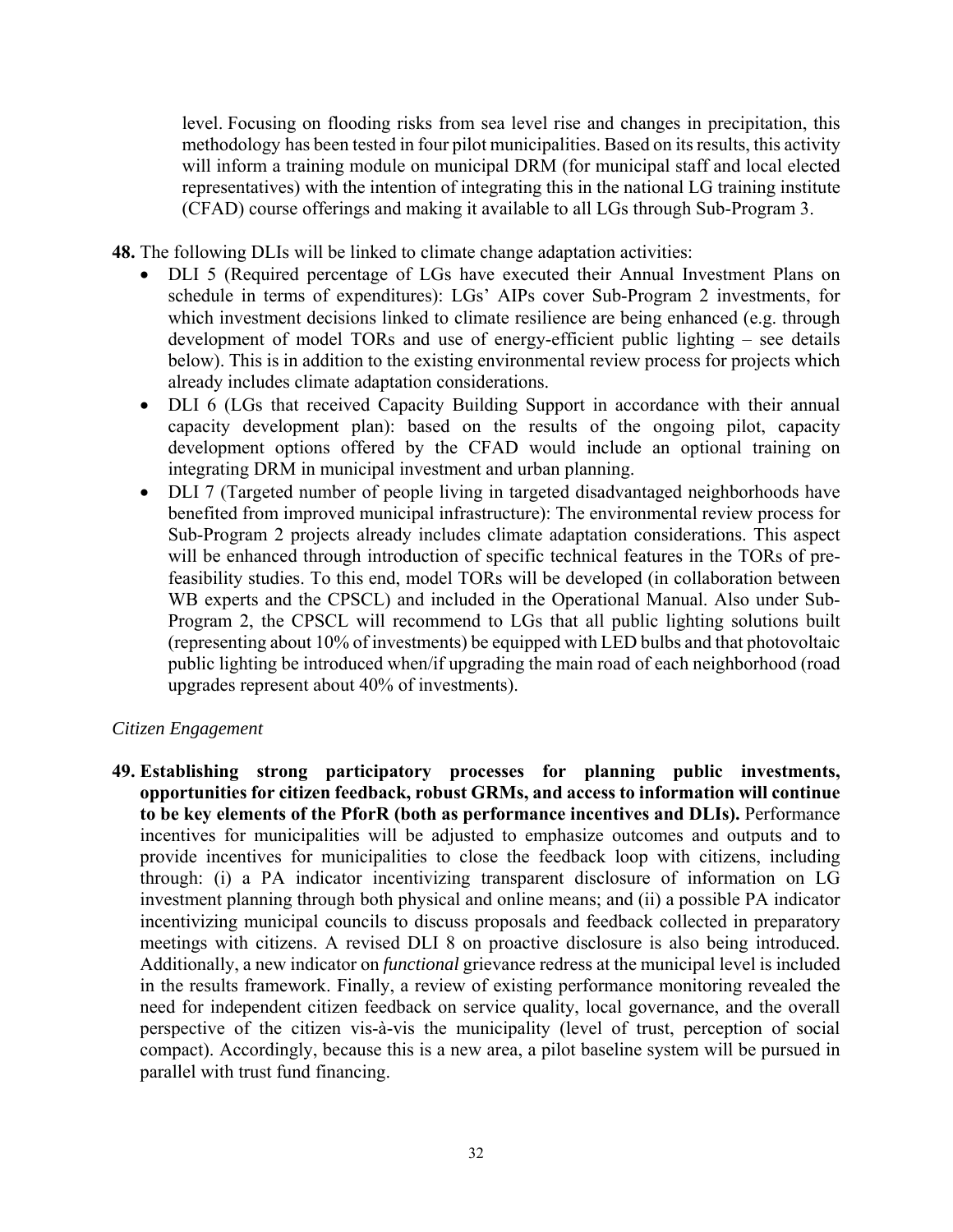#### *Grievance Redress*

**50. Communities and individuals who believe that they are adversely affected by a WB supported project may submit complaints to existing project-level grievance redress mechanisms or the WB's Grievance Redress Service (GRS).** The GRS ensures that complaints received are promptly reviewed in order to address project-related concerns. Program affected communities and individuals may submit their complaint to the WB's independent Inspection Panel which determines whether harm occurred, or could occur, as a result of WB non-compliance with its policies and procedures. Complaints may be submitted at any time after concerns have been brought directly to the World Bank's attention, and Bank Management has been given an opportunity to respond. For information on how to submit complaints to the World Bank's corporate GRS, please visit http://www.worldbank.org/GRS. For information on how to submit complaints to the World Bank Inspection Panel, please visit www.inspectionpanel.org.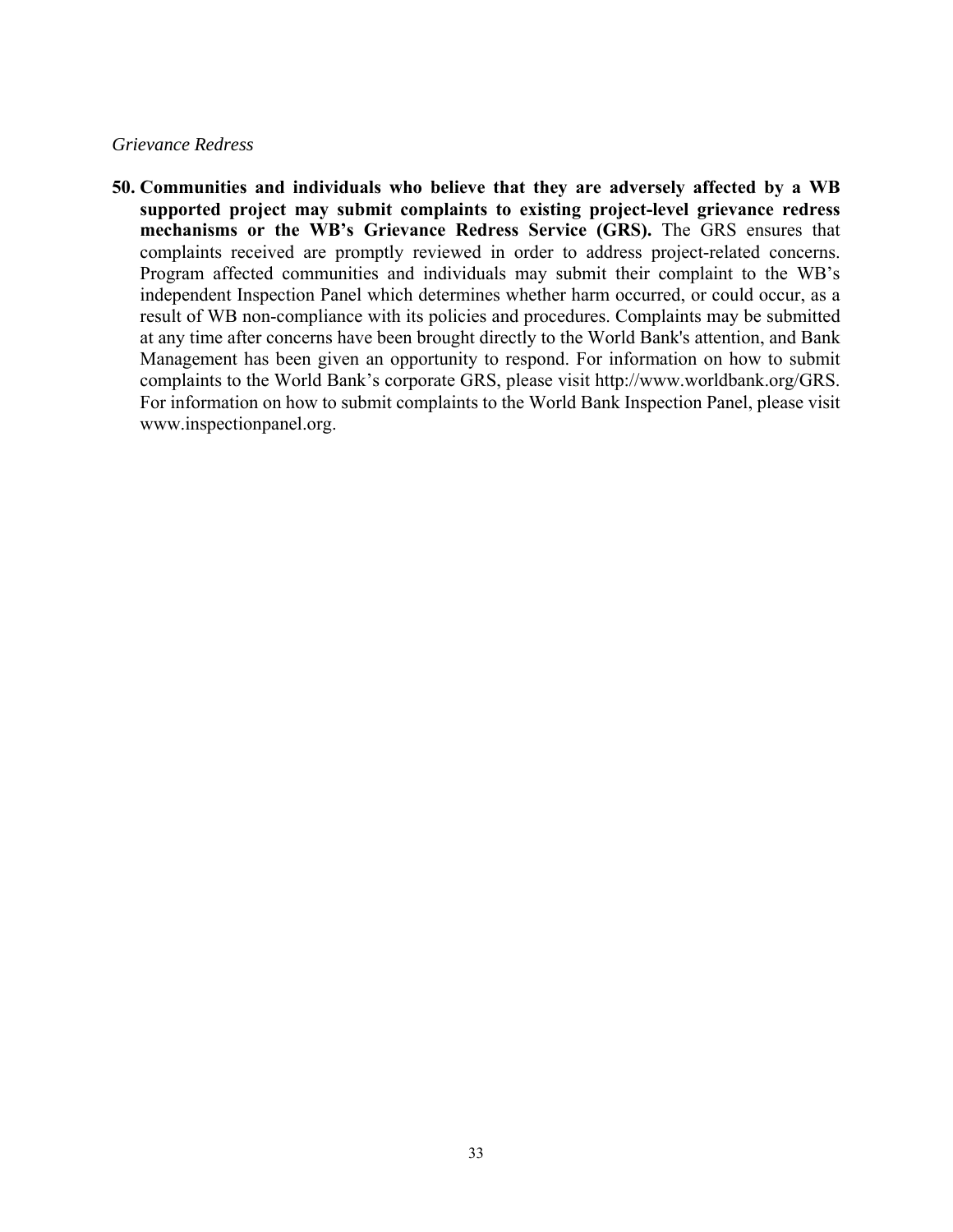#### **ANNEXES**

#### **ANNEX 1: REVISED RESULTS FRAMEWORK AND MONITORING INDICATORS**

The objectives of the Program are: (i) to strengthen Local Governments' performance to deliver municipal infrastructure, and (ii) to improve access to services in targeted disadvantaged neighborhoods.

| <b>Action</b> (No | <b>PDO Indicators by Objectives/ Outcomes</b>                    |                                    |   | Core  | Unit          | Baseline | Actual | End    | Rationale for        |
|-------------------|------------------------------------------------------------------|------------------------------------|---|-------|---------------|----------|--------|--------|----------------------|
| Change,           | (Key indicators to measure the achievement of each aspect of the |                                    |   | (Y/N) | of            | (Year)   | (Year) | Target | Changes from         |
| Revised,          | PDO statement)                                                   |                                    |   |       | Meas.         |          |        | (Year) | Original             |
| New,              |                                                                  |                                    |   |       |               |          |        |        |                      |
| <b>Marked for</b> |                                                                  |                                    |   |       |               |          |        |        |                      |
| Deletion)         |                                                                  |                                    |   |       |               |          |        |        |                      |
|                   | Objective 1:                                                     | PDO Indicator 1:                   | 4 | Y     | $\frac{0}{0}$ | $0\%$    | 76%    | 70%    | The exact threshold  |
| Revised           | To strengthen Local                                              | Percentage LGs that achieve at     |   |       |               | (2014)   | (2017) | (2022) | score has been       |
|                   | Governments' performance to                                      | least the threshold score in their |   |       |               |          |        |        | removed as it is to  |
|                   | deliver municipal infrastructure                                 | annual performance assessment      |   |       |               |          |        |        | be indicated in the  |
|                   |                                                                  |                                    |   |       |               |          |        |        | manual, as is the    |
|                   |                                                                  |                                    |   |       |               |          |        |        | case for the         |
|                   |                                                                  |                                    |   |       |               |          |        |        | relevant DLI         |
|                   |                                                                  |                                    |   |       |               |          |        |        | indicator: DLI 4.    |
|                   |                                                                  |                                    |   |       |               |          |        |        | Intermediate targets |
|                   |                                                                  |                                    |   |       |               |          |        |        | have been adjusted   |
|                   |                                                                  |                                    |   |       |               |          |        |        | since the PA will    |
|                   |                                                                  |                                    |   |       |               |          |        |        | be revised to        |
|                   |                                                                  |                                    |   |       |               |          |        |        | include more         |
|                   |                                                                  |                                    |   |       |               |          |        |        | results-oriented     |
|                   |                                                                  |                                    |   |       |               |          |        |        | indicators.          |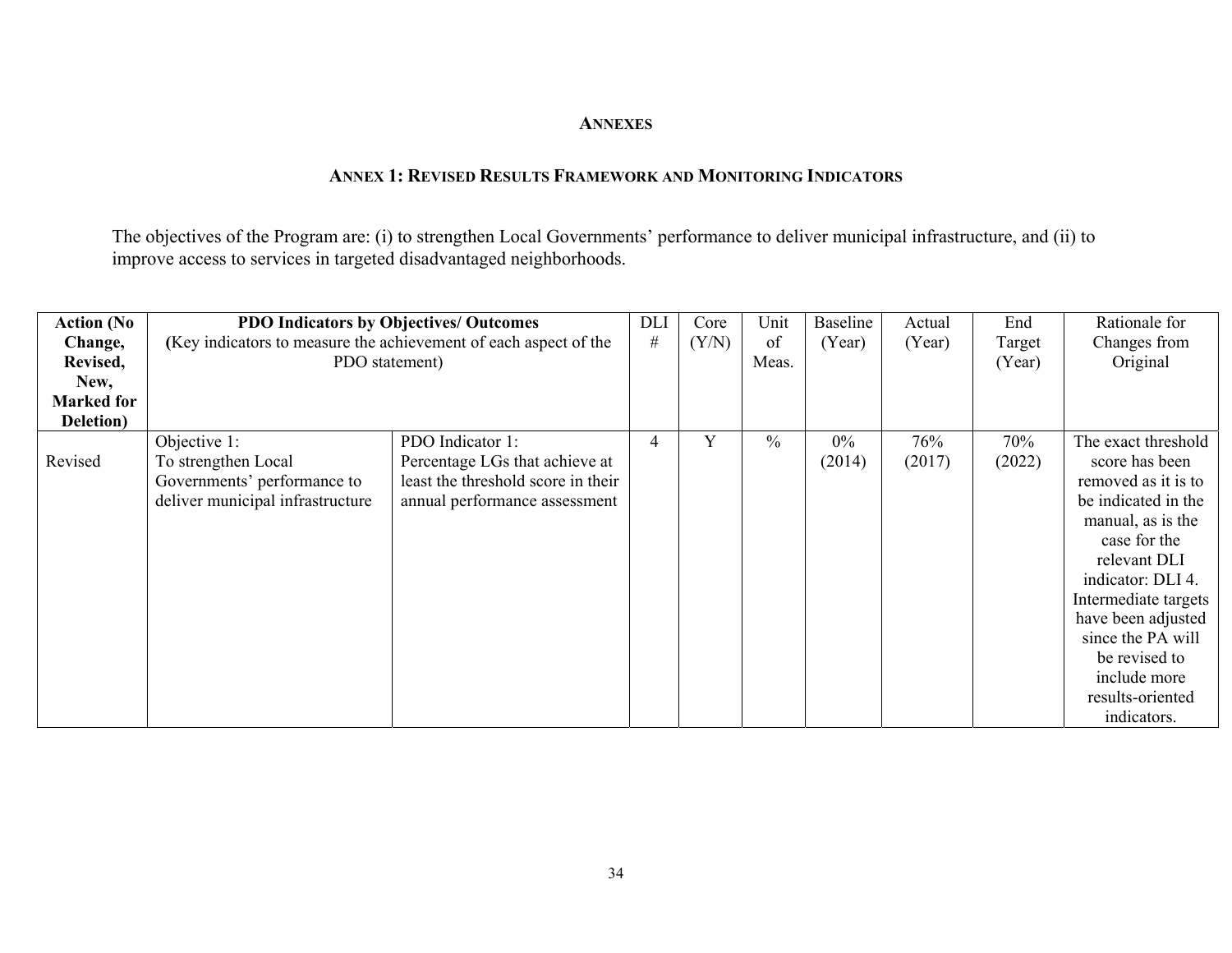| Revised | Objective 2: to improve access to<br>services in targeted<br>disadvantaged neighborhoods. | PDO Indicator 2:<br>People living in targeted<br>disadvantaged areas benefiting<br>from improved municipal<br>infrastructure (disaggregated by<br>gender) | N/A | N | # | $\theta$<br>(2014)         | 22,510<br>(2017)    | 640,000<br>(2022)   | Included scaled-up<br>target for outer<br>years (140,000 in<br>addition to the<br>500,000 originally<br>targeted).                                                                                                                                                                                 |
|---------|-------------------------------------------------------------------------------------------|-----------------------------------------------------------------------------------------------------------------------------------------------------------|-----|---|---|----------------------------|---------------------|---------------------|----------------------------------------------------------------------------------------------------------------------------------------------------------------------------------------------------------------------------------------------------------------------------------------------------|
| Revised | Both objectives                                                                           | PDO Indicator 3:<br>Number of direct beneficiaries<br>of which 50% women                                                                                  | N/A | Y | # | $\boldsymbol{0}$<br>(2014) | 7,000,000<br>(2018) | 9,700,000<br>(2022) | The beneficiary<br>population size<br>increased due to the<br>Government's<br>communalization<br>reform. The size<br>grew since 2017<br>however Program<br>LGs have<br>informally<br>excluded the new<br>populations from<br>Program<br>investments since<br>funds had not yet<br>been calibrated. |

| <b>Action</b> (No | <b>DLI</b><br><b>Intermediate Results Indicators by Results Area</b> |                                                       |   | Core | Unit of       | <b>Baseline</b> | Actual | End           | <b>Rationale for Changes from</b> |
|-------------------|----------------------------------------------------------------------|-------------------------------------------------------|---|------|---------------|-----------------|--------|---------------|-----------------------------------|
| Change,           |                                                                      | (critical processes, outputs or intermediate outcomes | # |      | Meas.         | (Year)          | (Year) | <b>Target</b> | Original                          |
| Revised, New,     |                                                                      | indicators needed to achieve each aspect of the PDO)  |   |      |               |                 |        | (Year)        |                                   |
| <b>Marked for</b> |                                                                      |                                                       |   |      |               |                 |        |               |                                   |
| Deletion)         |                                                                      |                                                       |   |      |               |                 |        |               |                                   |
| No change         | Results Area 1                                                       | Timely publication of indicative                      |   | No   | Yes/No        | N <sub>o</sub>  | Yes    | Yes           | No change                         |
|                   | (Capital Grant                                                       | unconditional capital grant                           |   |      |               | (2014)          | (2018) | (2022)        |                                   |
|                   | System                                                               | allocation for each LG                                |   |      |               |                 |        |               |                                   |
|                   | reformed)                                                            | LGs that satisfy Minimum                              |   | No   | $\frac{0}{0}$ |                 | 97     | 90%           | No change                         |
|                   |                                                                      | Mandatory Conditions (MMCs) and                       |   |      |               | (2014)          | (2018) | (2022)        |                                   |
|                   |                                                                      | receive capital grants                                |   |      |               |                 |        |               |                                   |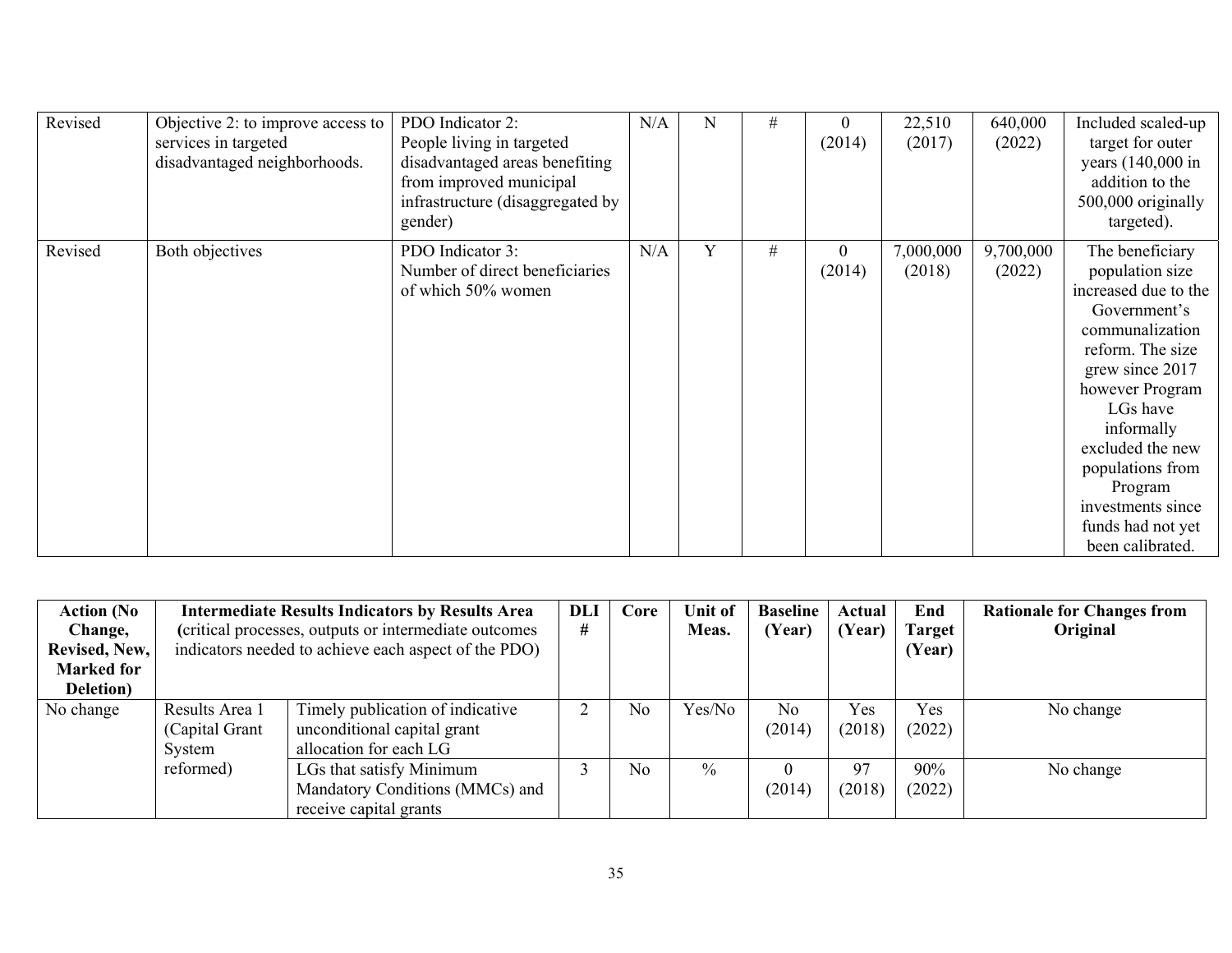| Revised | Results Area 2    | Independent LG performance              | $\overline{4}$ | N <sub>o</sub> | Yes/No        | N <sub>o</sub> | Yes    | Yes    | The PA will be made more                                    |
|---------|-------------------|-----------------------------------------|----------------|----------------|---------------|----------------|--------|--------|-------------------------------------------------------------|
|         | (LG institutional | assessment system introduced and        |                |                |               | (2014)         | (2017) | (2022) | results-oriented.                                           |
|         | performance       | threshold targets met                   |                |                |               |                |        |        |                                                             |
| Revised | improved to       | LGs that have executed their Annual     | 5              | N <sub>o</sub> | $\frac{0}{0}$ | NA             | 36     | 80     | Yearly targets and the execution                            |
|         | deliver           | Investment Plans on schedule in         |                |                |               | (2014)         | (2016) | (2022) | rate adjusted according to the                              |
|         | municipal         | terms of expenditures                   |                |                |               |                |        |        | recommendation of the midterm                               |
|         | infrastructures   |                                         |                |                |               |                |        |        | review to better calibrate targets                          |
|         | and services      |                                         |                |                |               |                |        |        | based on the baseline value                                 |
|         |                   |                                         |                |                |               |                |        |        | developed in the first year of                              |
|         |                   |                                         |                |                |               |                |        |        | Program implementation; but                                 |
|         |                   |                                         |                |                |               |                |        |        | the end target of 80% will be                               |
|         |                   |                                         |                |                |               |                |        |        | maintained.                                                 |
| Revised |                   | LGs that received Capacity Building     | 6              | N <sub>o</sub> | $\frac{0}{0}$ | $\overline{0}$ | 55     | 80     | The two activities (TA and                                  |
|         |                   | Support in accordance with their        |                |                |               | (2014)         | (2016) | (2022) | training) of the Capacity                                   |
|         |                   | <b>Annual Capacity Development Plan</b> |                |                |               |                |        |        | Building Support to LGs will be                             |
|         |                   | (ACDP)                                  |                |                |               |                |        |        | measured separately. Having                                 |
|         |                   |                                         |                |                |               |                |        |        | received Capacity Building                                  |
|         |                   |                                         |                |                |               |                |        |        | Support means that LGs have                                 |
|         |                   |                                         |                |                |               |                |        |        | received at least 70% of training                           |
|         |                   |                                         |                |                |               |                |        |        | requests validated by the CFAD                              |
|         |                   |                                         |                |                |               |                |        |        | and a minimum percentage of<br>TA requests validated by the |
|         |                   |                                         |                |                |               |                |        |        | CPSCL (as defined in the POM)                               |
|         |                   |                                         |                |                |               |                |        |        | and recorded in their final                                 |
|         |                   |                                         |                |                |               |                |        |        | validated ACDPs. The parent                                 |
|         |                   |                                         |                |                |               |                |        |        | Program had defined during                                  |
|         |                   |                                         |                |                |               |                |        |        | implementation the 70% metric                               |
|         |                   |                                         |                |                |               |                |        |        | of having 'substantially                                    |
|         |                   |                                         |                |                |               |                |        |        | executed' the ACDP regardless                               |
|         |                   |                                         |                |                |               |                |        |        | of the type of activities                                   |
|         |                   |                                         |                |                |               |                |        |        | undertaken but in this revised                              |
|         |                   |                                         |                |                |               |                |        |        | definition the achievement target                           |
|         |                   |                                         |                |                |               |                |        |        | must be met both by training                                |
|         |                   |                                         |                |                |               |                |        |        | and TA separately. The intent is                            |
|         |                   |                                         |                |                |               |                |        |        | to encourage higher execution of                            |
|         |                   |                                         |                |                |               |                |        |        | TA.                                                         |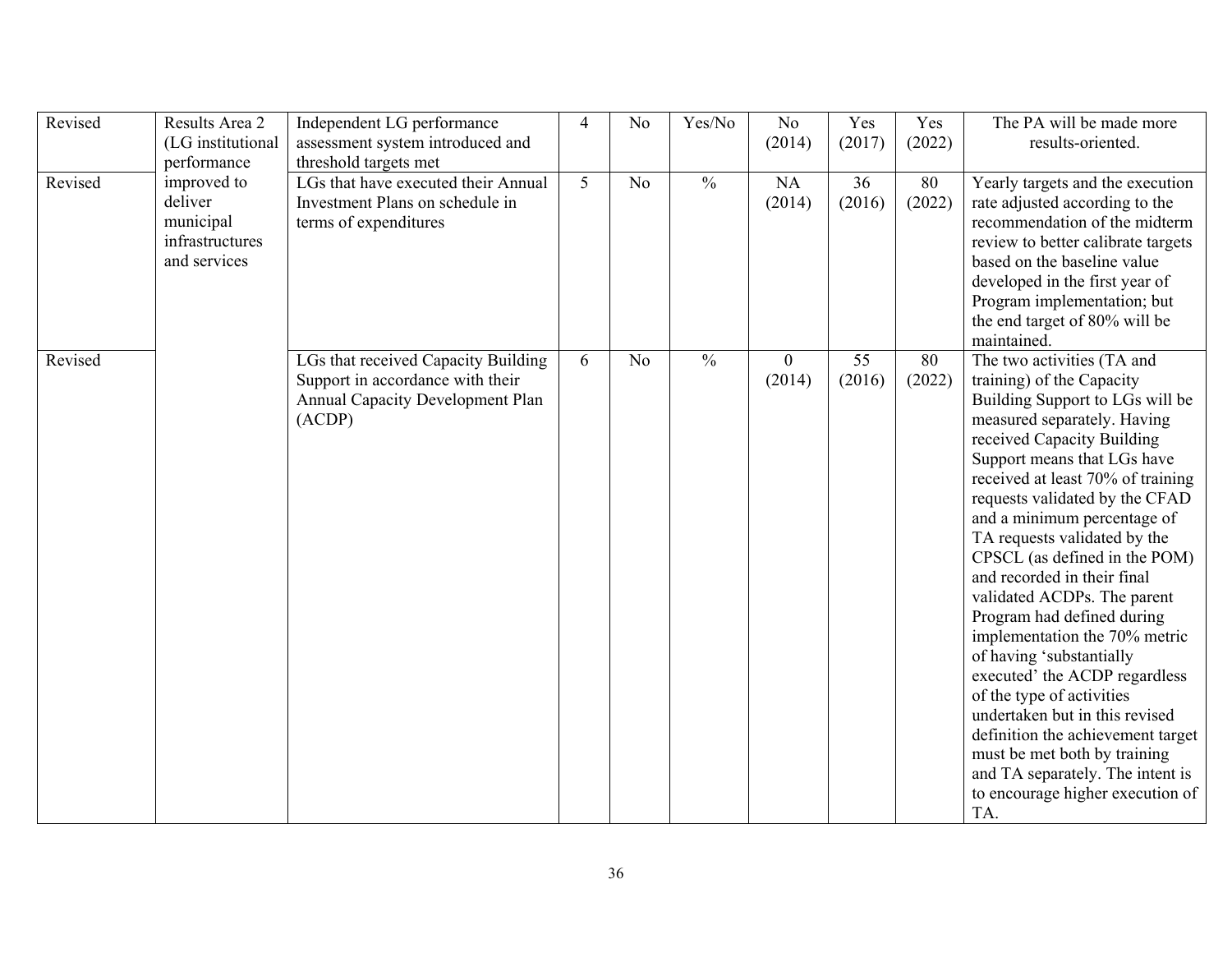| $\overline{\text{No}}$ change |                                                                                                                | Information on budgetary transfer<br>and LG performance is publicly<br>accessible                                       | 8   | N <sub>o</sub> | Yes/No                            | N <sub>o</sub><br>(2014) | Yes<br>(2016) | Yes<br>(2022) | No change; this indicator will be<br>verified as part of DLI 8 under<br>the AF.                                                                                                                                                                                                                                                                             |
|-------------------------------|----------------------------------------------------------------------------------------------------------------|-------------------------------------------------------------------------------------------------------------------------|-----|----------------|-----------------------------------|--------------------------|---------------|---------------|-------------------------------------------------------------------------------------------------------------------------------------------------------------------------------------------------------------------------------------------------------------------------------------------------------------------------------------------------------------|
| New                           |                                                                                                                | % LGs with functional Grievance<br>Redress Systems                                                                      | N/A | N <sub>o</sub> | $\frac{0}{0}$                     | $0^{20}$<br>(2018)       |               | 60<br>(2022)  | Functional <sup>21</sup> grievance redress is<br>critical both for overall Program<br>risk management (including<br>social and environmental risks),<br>to strengthen accountability and<br>to mitigate some of the risks of<br>decentralization. While LGs<br>have had a GRM, the<br>requirement characterizing<br>functionality of GRM systems is<br>new. |
| New                           |                                                                                                                | Target municipalities have filled 4<br>out of 6 key managerial and<br>technical posts                                   | 9   | N <sub>o</sub> | $\frac{0}{0}$                     | $\overline{0}$<br>(2018) |               | 80<br>(2022)  | New indicator introduced to<br>capture LG strengthened HR<br>capacity.                                                                                                                                                                                                                                                                                      |
| New                           |                                                                                                                | Number of staff that have applied<br>for LG positions through the online<br>job market (of which 35% filed by<br>women) | 9   | N <sub>o</sub> | Number<br>of<br>applica-<br>tions | $\theta$<br>(2018)       |               | 200<br>(2022) | New indicator to facilitate<br>mobility of staff to LGs.                                                                                                                                                                                                                                                                                                    |
| Marked for<br>Deletion        | Results Area 3<br>(Access to<br>municipal<br>infrastructure in<br>targeted<br>disadvantaged<br>areas improved) | LGs that implement their investment<br>plans for targeted disadvantaged<br>neighborhoods according to<br>schedule       | N/A | N <sub>o</sub> | $\frac{0}{0}$                     | $\overline{0}$           |               | N/A           | The Annual Investment Plan<br>includes all LG investments<br>including Sub-Program 1 and 2<br>funded projects. Therefore, this<br>indicator represents a repeat of<br>the Annual Investment Plan<br>execution indicator above.                                                                                                                              |
| Marked for<br>Deletion        |                                                                                                                | Access to all-season roads within a<br>500-meter range under the Program                                                | N/A | Yes            | Number                            | $\overline{0}$           |               | N/A           | Not a good measure in the<br>Tunisian urban context, where                                                                                                                                                                                                                                                                                                  |

<sup>&</sup>lt;sup>20</sup> The baseline is 0 because this is a new indicator focused on GRM functionality. Currently LGs do not have fully functional GRM systems.

<sup>&</sup>lt;sup>21</sup> This is included to encourage the LGs to move towards a more effective GRM for citizens. A functional system would be: (a) able to quickly produce data on grievance and complaints by type (for example, solid waste, ID, land dispute, social or environmental issue etc.), by level of resolution, and by resolution and response rate for LG dependent complaints; (b) accessible to all citizens (physical registry or online) and keeping a register/records that is comprehensive; and (c) governed by a protocol laying out clear procedures and typology, at a minimum with public signage on citizens' rights to submit complaints and process for appeal.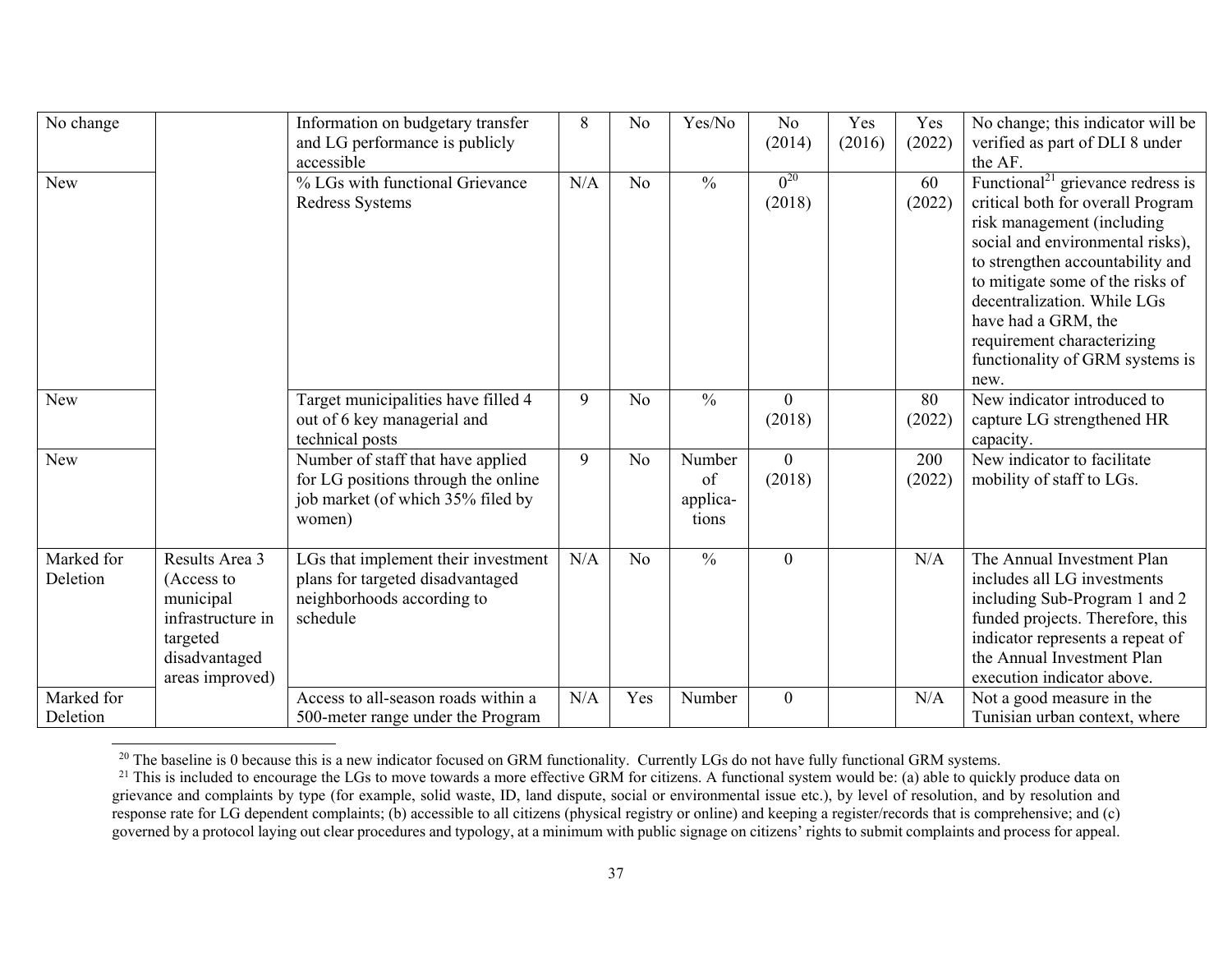|                        |                                                                                                      |     |                |                                       |                |               |                                                  | under-equipped neighborhoods<br>are generally already connected<br>to an asphalted road but where<br>the road system within these<br>neighborhoods remains very<br>poor.<br>The indicator will be replaced<br>with the Corporate Results<br>Indicator on non-rural roads                              |
|------------------------|------------------------------------------------------------------------------------------------------|-----|----------------|---------------------------------------|----------------|---------------|--------------------------------------------------|-------------------------------------------------------------------------------------------------------------------------------------------------------------------------------------------------------------------------------------------------------------------------------------------------------|
| Marked for<br>Deletion | People in urban areas provided with<br>access to regular solid waste<br>collection under the program | N/A | Yes            | Number                                | $\overline{0}$ |               | N/A                                              | The original indicator focused<br>on an investment component not<br>pursued under Sub-Program 2<br>(solid waste management) given<br>the need for municipalities to<br>program this type of investment<br>at the level of the whole<br>municipality and not at the level<br>of a single neighborhood. |
| <b>New</b>             | Number of kilometers of roads<br>constructed and/or rehabilitated<br>under Sub-Program 2             | N/A | No             | Km of<br>roads                        | None<br>(2014) | 64<br>(2018)  | 600<br>linear<br>km<br>(2022)                    | The Corporate Result Indicator<br>on non-rural roads is better<br>suited than the previously used<br>corporate indicator pertaining to<br>all-season roads.<br>Target established based on<br>projections from finalized<br>projects under the Program to<br>date.                                    |
| New                    | Number of lighting solutions<br>installed under Sub-Program 2.                                       | N/A | N <sub>o</sub> | Number<br>of<br>lighting<br>solutions | None<br>(2014) | 526<br>(2018) | 5,500<br>lightin<br>g<br>solutio<br>ns<br>(2022) | Better suited given the type of<br>investments carried out in<br>disadvantaged neighborhoods.<br>Target established based on<br>projections from finalized<br>projects under the Program to<br>date.                                                                                                  |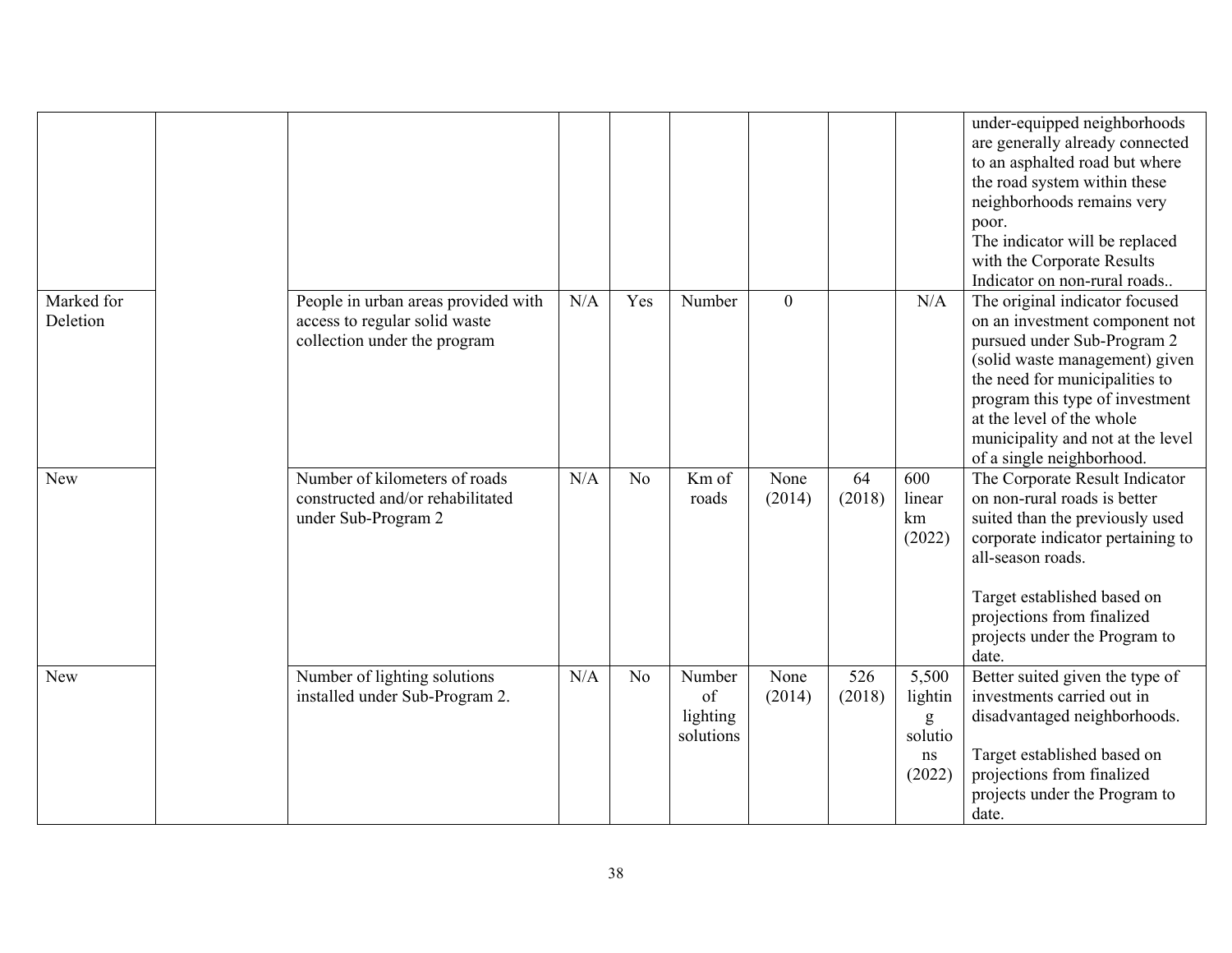|                                    | $\mathbf{m}$ and $\mathbf{m}$ and $\mathbf{m}$ and $\mathbf{m}$ and $\mathbf{m}$ and $\mathbf{m}$ and $\mathbf{m}$ |                  |               |                |                       |                             |
|------------------------------------|--------------------------------------------------------------------------------------------------------------------|------------------|---------------|----------------|-----------------------|-----------------------------|
| <b>Indicator Name (#)</b>          | <b>Description (Clear definition etc.)</b>                                                                         | <b>Frequency</b> | Data          | Methodology    | <b>Responsibility</b> | <b>Rationale for Change</b> |
|                                    |                                                                                                                    |                  | <b>Source</b> | for data       | for Data              |                             |
|                                    |                                                                                                                    |                  |               | collection     | <b>Collection</b>     |                             |
|                                    |                                                                                                                    |                  |               |                |                       |                             |
|                                    |                                                                                                                    |                  |               |                |                       |                             |
| Percentage LGs that achieve at     | LGs have to meet a minimum score.                                                                                  | Annual           | PA            | This data is   | CPSCL, CGSP           | No change in the data       |
| least the threshold score in their |                                                                                                                    |                  |               | collected      |                       | collection method.          |
| annual performance assessment      |                                                                                                                    |                  |               | through the PA |                       |                             |
|                                    |                                                                                                                    |                  |               | carried out by |                       |                             |
|                                    |                                                                                                                    |                  |               | the CGSP.      |                       |                             |
| People living in targeted          |                                                                                                                    | Annual           | LG            | This data is   | LG, CPSCL             | No change in the data       |
| disadvantaged areas benefiting     | Program CY 2022 end target: 640,000                                                                                |                  | Progress      | available      |                       | collection method.          |
| from improved municipal            |                                                                                                                    |                  | Reports       | through the    |                       |                             |
| infrastructure (disaggregated by   |                                                                                                                    |                  | <b>PPR</b>    | Sub-Program 2  |                       |                             |
| gender)                            |                                                                                                                    |                  |               | M&E            |                       |                             |
|                                    |                                                                                                                    |                  |               | framework.     |                       |                             |
| Number of Direct Beneficiaries     | Beneficiaries include both projects                                                                                | Annual           | LG            | This data is   | LG, CPSCL             | No change in the data       |
| of which 50% women                 | undertaken under Sub-Program 1 and                                                                                 |                  | Progress      | reported on by |                       | collection method.          |
|                                    | Sub-Program 2.                                                                                                     |                  | Reports       | LGs and by the |                       |                             |
|                                    |                                                                                                                    |                  | <b>PPR</b>    | CPSCL in the   |                       |                             |
|                                    | Program CY 2022 end target: 9,700,000                                                                              |                  |               | annual PPR.    |                       |                             |

### **Monitoring & Evaluation Plan: PDO Indicators\***

## **Monitoring & Evaluation Plan: Intermediate Results Indicators\***

| <b>Indicator Name (#)</b>        | <b>Description (Clear definition etc.)</b> | Frequency | Data<br><b>Source</b> | Methodology<br>for data | <b>Responsibility</b><br>for Data | <b>Rationale for Change</b> |
|----------------------------------|--------------------------------------------|-----------|-----------------------|-------------------------|-----------------------------------|-----------------------------|
|                                  |                                            |           |                       | collection              | Collection                        |                             |
| Timely publication of indicative | The publication of the indicative          | Annual    | See Annex             | See Annex 2             | See Annex 2                       | No change                   |
| unconditional capital grant      | allocation should be published on the      |           |                       |                         |                                   |                             |
| allocation for each LG           | ∟G portal                                  |           |                       |                         |                                   |                             |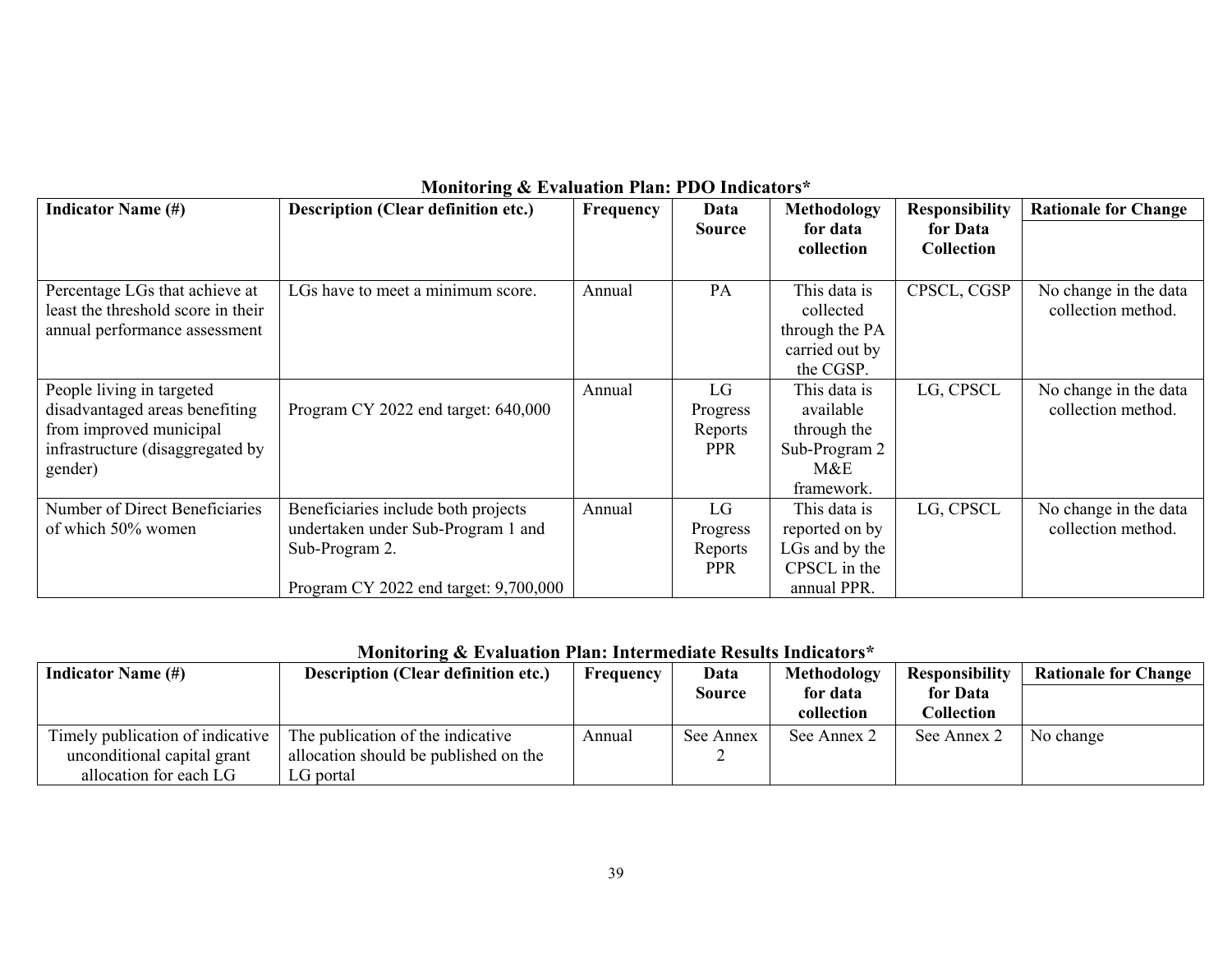| LGs that satisfy Minimum       | Annual targets are defined in terms of   | Annual | See Annex      | See Annex 2 | See Annex 2 | No change                |
|--------------------------------|------------------------------------------|--------|----------------|-------------|-------------|--------------------------|
| Mandatory Conditions (MMCs)    | percentage of LGs meeting the MMCs.      |        | $\overline{2}$ |             |             |                          |
| and receive capital grants     |                                          |        |                |             |             |                          |
|                                | Targets are set at 90% from 2018         |        |                |             |             |                          |
|                                | onwards in the results framework.        |        |                |             |             |                          |
| Independent LG performance     | In CY 2019: 70% of LGs achieve           | Annual | See Annex      | See Annex 2 | See Annex 2 | The LG Performance       |
| assessment system introduced   | threshold PA scores of 70 points         |        | $\mathcal{D}$  |             |             | Assessment will be       |
| and threshold targets met.     | In CY 2020: 60% of LGs achieve           |        |                |             |             | revised to have fewer,   |
|                                | threshold PA scores of 50 points         |        |                |             |             | more difficult           |
|                                | following the PA enhancement             |        |                |             |             | indicators focused on    |
|                                | In CY 2021: 70% of LGs achieve           |        |                |             |             | measuring desired        |
|                                | threshold PA scores of 50 points         |        |                |             |             | results. In light of the |
|                                | following the PA enhancement             |        |                |             |             | greater results sought,  |
|                                |                                          |        |                |             |             | annual targets have      |
|                                |                                          |        |                |             |             | been revised             |
|                                |                                          |        |                |             |             | accordingly.             |
| LGs that have executed their   | Percentage of LGs which have executed    | Annual | See Annex      | See Annex 2 | See Annex 2 | Percent execution and    |
| Annual Investment Plans on     | at least 50% of the expenditures         |        |                |             |             | yearly targets, with the |
| schedule in terms of           | involved in their annual investment plan |        |                |             |             | exception of the end     |
| expenditures                   |                                          |        |                |             |             | target, have been        |
|                                |                                          |        |                |             |             | adjusted to reflect LG   |
|                                |                                          |        |                |             |             | capacities assessed      |
|                                |                                          |        |                |             |             | based on the baseline in |
|                                |                                          |        |                |             |             | 2016 and the             |
|                                |                                          |        |                |             |             | recommendation from      |
|                                |                                          |        |                |             |             | the Program midterm      |
|                                |                                          |        |                |             |             | review.                  |
| LGs that received Capacity     | Annual targets are defined in terms of   | Annual | See Annex      | See Annex 2 | See Annex 2 | The verification         |
| Building Support in accordance | percentage of LGs which have prepared    |        |                |             |             | protocol of the          |
| with their annual capacity     | and executed 70% of the training         |        |                |             |             | indicator has been       |
| development plan               | activities and a percentage target of    |        |                |             |             | revised to reflect       |
|                                | their TA demands included in their       |        |                |             |             | disaggregated targets.   |
|                                | Annual Capacity Development Plan and     |        |                |             |             |                          |
|                                | validated by CPSCL and CFAD.             |        |                |             |             |                          |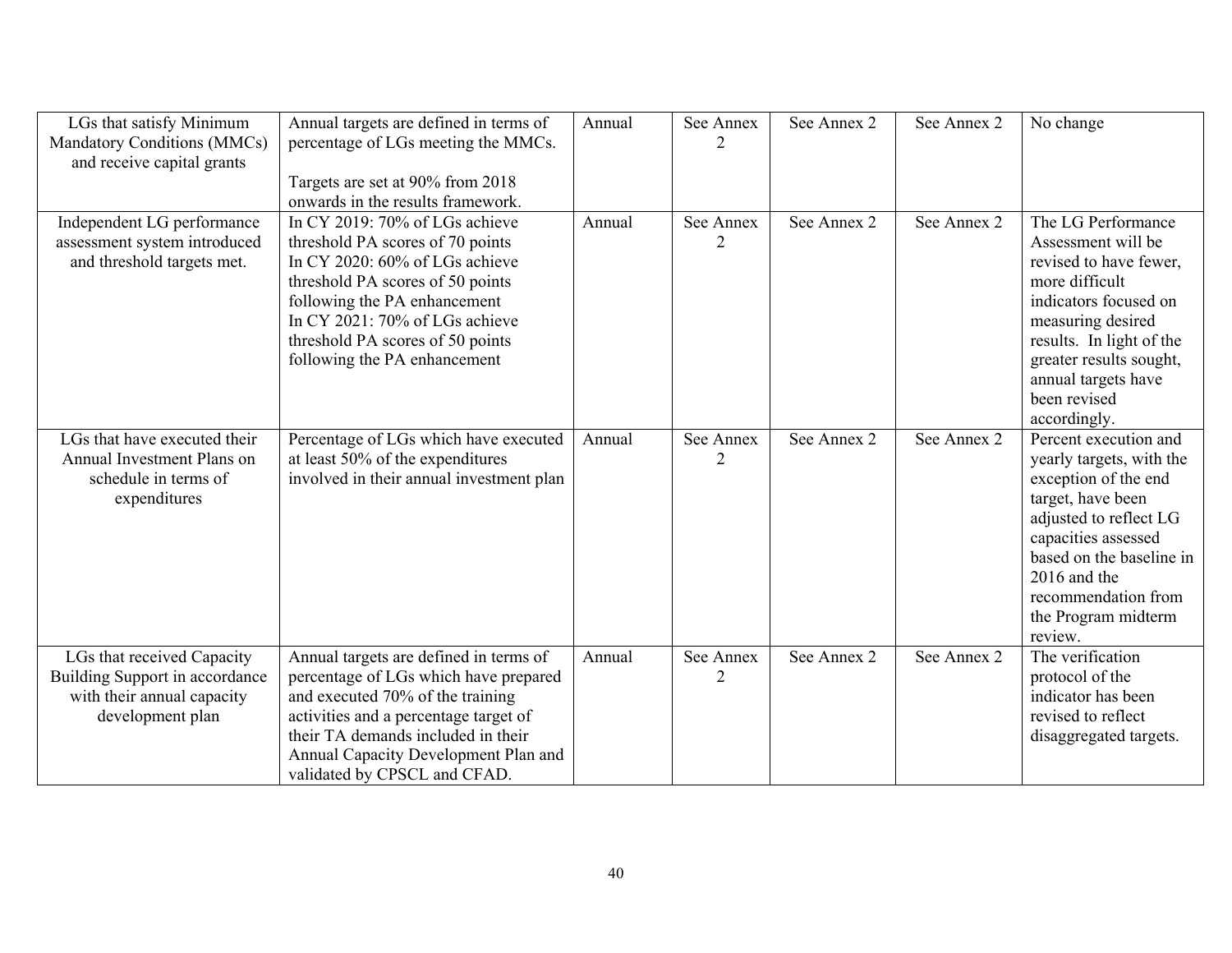| Information on budgetary<br>transfer and LG performance is<br>publicly accessible     | The amount of the unconditional and<br>conditional grants per LG, LG<br>population, MMC results, PA scores,<br>audits and procurement plans should be<br>published on the E-Portal (machine<br>readable data).<br>Detailed budget data (expenditure,<br>revenue, debt) should be published on<br>the LG website.                                                                                                                                                                                                                                                                                                        | Annual /<br>Bi-Annual | See Annex<br>$\overline{2}$ | See Annex 2                                                                                      | See Annex 2                         | This indicator will be<br>verified through DLI 8                                                                                                                    |
|---------------------------------------------------------------------------------------|-------------------------------------------------------------------------------------------------------------------------------------------------------------------------------------------------------------------------------------------------------------------------------------------------------------------------------------------------------------------------------------------------------------------------------------------------------------------------------------------------------------------------------------------------------------------------------------------------------------------------|-----------------------|-----------------------------|--------------------------------------------------------------------------------------------------|-------------------------------------|---------------------------------------------------------------------------------------------------------------------------------------------------------------------|
| LGs with functional Grievance<br>Redress Systems                                      | A functional system would be one: (a)<br>able to quickly produce data on<br>grievance and complaints by type (for<br>example, solid waste, ID, land dispute,<br>social or environmental issue etc.), by<br>level of resolution, and by resolution and<br>response rate for LG dependent<br>complaints; (b) accessible to all citizens<br>(physical registry or online) and keeps a<br>register/records that is comprehensive;<br>and (c) governed by a Protocol laying out<br>clear procedures and typology, at a<br>minimum with public signage on<br>citizens' rights to submit complaints and<br>process for appeal. | Annual                | See Annex<br>$\overline{2}$ | See Annex 2<br>This will also<br>be reflected in<br>an indicator on<br>GRM in the<br>revised PA. | See Annex 2<br>(and CGSP<br>audits) | This is a new indicator<br>that will be verified in<br>part through the CGSP<br>audits of the revised<br>PA. Data production<br>will be verified through<br>DLI 8a. |
| Target municipalities have filled<br>4 out of 6 key managerial and<br>technical posts | Annual targets are defined as % of target<br>municipalities which have staffed 4 out<br>6 functions. In CY 2020, the target is for<br>50% of target municipalities to have<br>staffed 4 out of 6 functions. In CY 2021,<br>the target is for 70% of target<br>municipalities to have staffed 4 out of 6<br>functions. In CY 2022, the target is for<br>80% of select municipalities to have<br>staffed 4 out of 6 functions. A<br>government decree on redeployment of                                                                                                                                                  | Annual                | See Annex<br>2              | See Annex 2                                                                                      | See Annex 2                         | This is a new indicator<br>that will be verified<br>through the newly<br>introduced DLI 9a.                                                                         |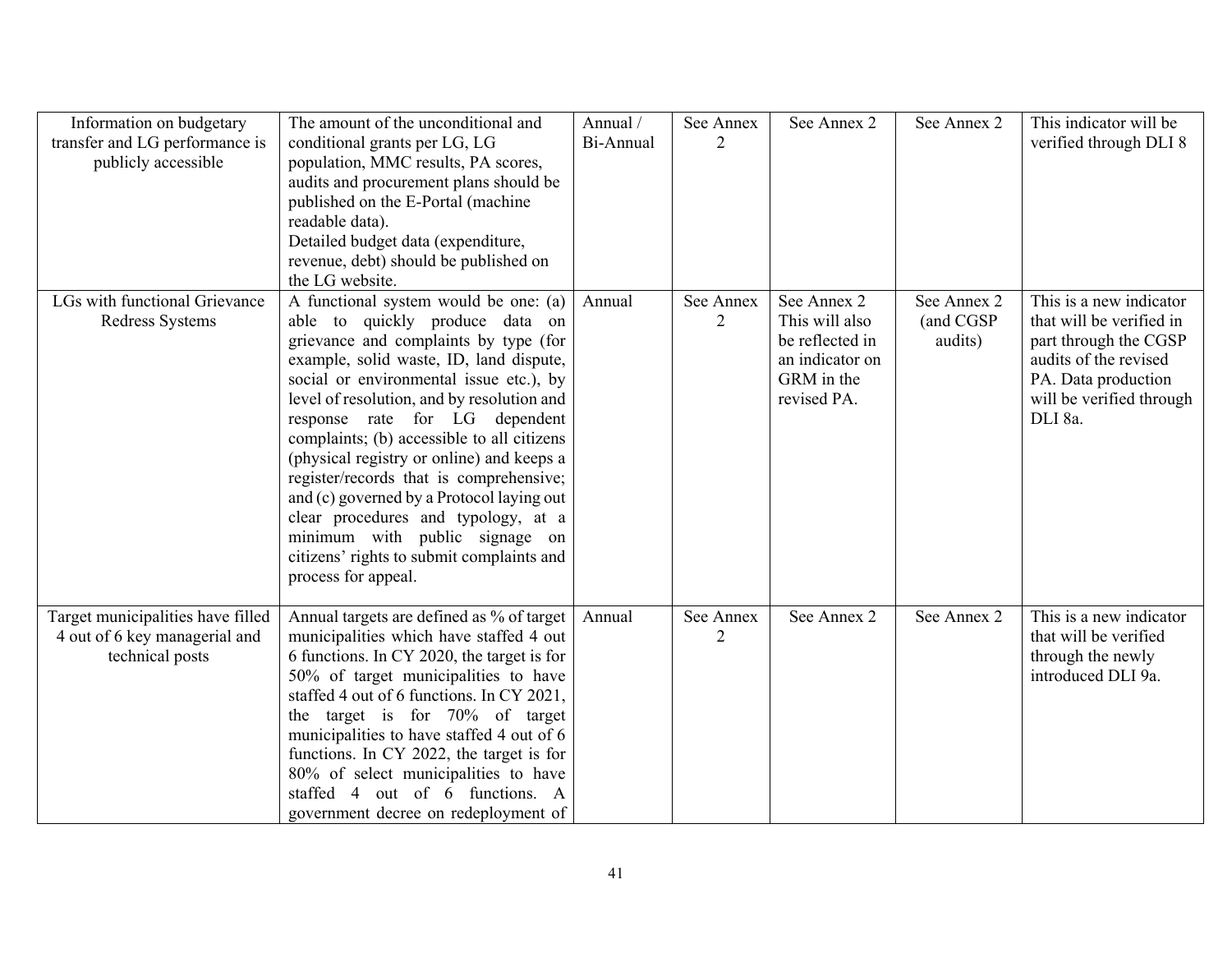|                                                                                                                       | staff towards LGs, to be adopted in 2019,<br>expected to define selection<br>is<br>parameters for redeployment incentives.                                                                                                                                                                                                                                                                         |                                                                                   |                                                                                                                      |             |                                         |                                                                                                                                                                                                                                      |
|-----------------------------------------------------------------------------------------------------------------------|----------------------------------------------------------------------------------------------------------------------------------------------------------------------------------------------------------------------------------------------------------------------------------------------------------------------------------------------------------------------------------------------------|-----------------------------------------------------------------------------------|----------------------------------------------------------------------------------------------------------------------|-------------|-----------------------------------------|--------------------------------------------------------------------------------------------------------------------------------------------------------------------------------------------------------------------------------------|
| Number of staff that have<br>applied for LG positions through<br>the online job market (of which<br>% filed by women) | The indicator measures the<br>operationalization of the online job<br>market which will aim to link job<br>seekers with vacant positions in LGs. In<br>CY 2021, the target is set to 100 staff<br>have applied for LG positions through<br>the online job market. In CY 2022, the<br>target is set to 200 staff have applied for<br>LG positions through the online job<br>market.                 | Annual                                                                            | See Annex<br>$\overline{2}$                                                                                          | See Annex 2 | See Annex 2                             | This is a new indicator<br>that will be verified<br>through the newly<br>introduced DLI 9b.                                                                                                                                          |
| Number of kilometers of roads<br>constructed and/or rehabilitated<br>under Sub-Program 2                              | The indicator measures the number of<br>kilometers of all roads constructed,<br>reopened to motorized traffic, or<br>upgraded under Sub-Program 2. Targets<br>are defined in light of the targets set by<br>the preliminary studies for projects<br>under the 2015-2016, 2017 and 2018<br>tranches, as well as in light of the<br>achievements registered in the 21<br>projects completed to date. | Updated<br>periodicall<br>y upon<br>completion<br>of works<br>for each<br>project | <b>CPSCL</b><br>consolidate<br>s the data<br>sent by<br>LGs and<br><b>ARRU</b><br>(project<br>completion<br>reports) |             | Sub-Program 2<br>Technical<br>committee | While this is a new<br>indicator that will help<br>to better measure the<br>results on the ground<br>for Sub-Program 2<br>funded projects, it will<br>follow the relevant<br>M&E process already<br>undertaken under the<br>Program. |
| Number of lighting points<br>installed under Sub-Program 2.                                                           | The indicator measures the number of<br>lighting points installed in the target<br>neighborhoods under Sub-Program 2.<br>Targets are defined in light of the<br>targets set by the preliminary studies for<br>projects under the 2015-2016, 2017 and<br>2018 tranches, as well as in light of the<br>achievements registered in the<br>21 projects finalized so far.                               | Updated<br>periodicall<br>y upon<br>completion<br>of works<br>for each<br>project | <b>CPSCL</b><br>consolidate<br>s the data<br>sent by<br>LGs and<br><b>ARRU</b><br>(project<br>completion<br>reports) |             | Sub-Program 2<br>Technical<br>committee | While this is a new<br>indicator that will help<br>to better measure the<br>results on the ground<br>for Sub-Program 2<br>funded projects, it will<br>follow the relevant<br>M&E process already<br>undertaken under the<br>Program. |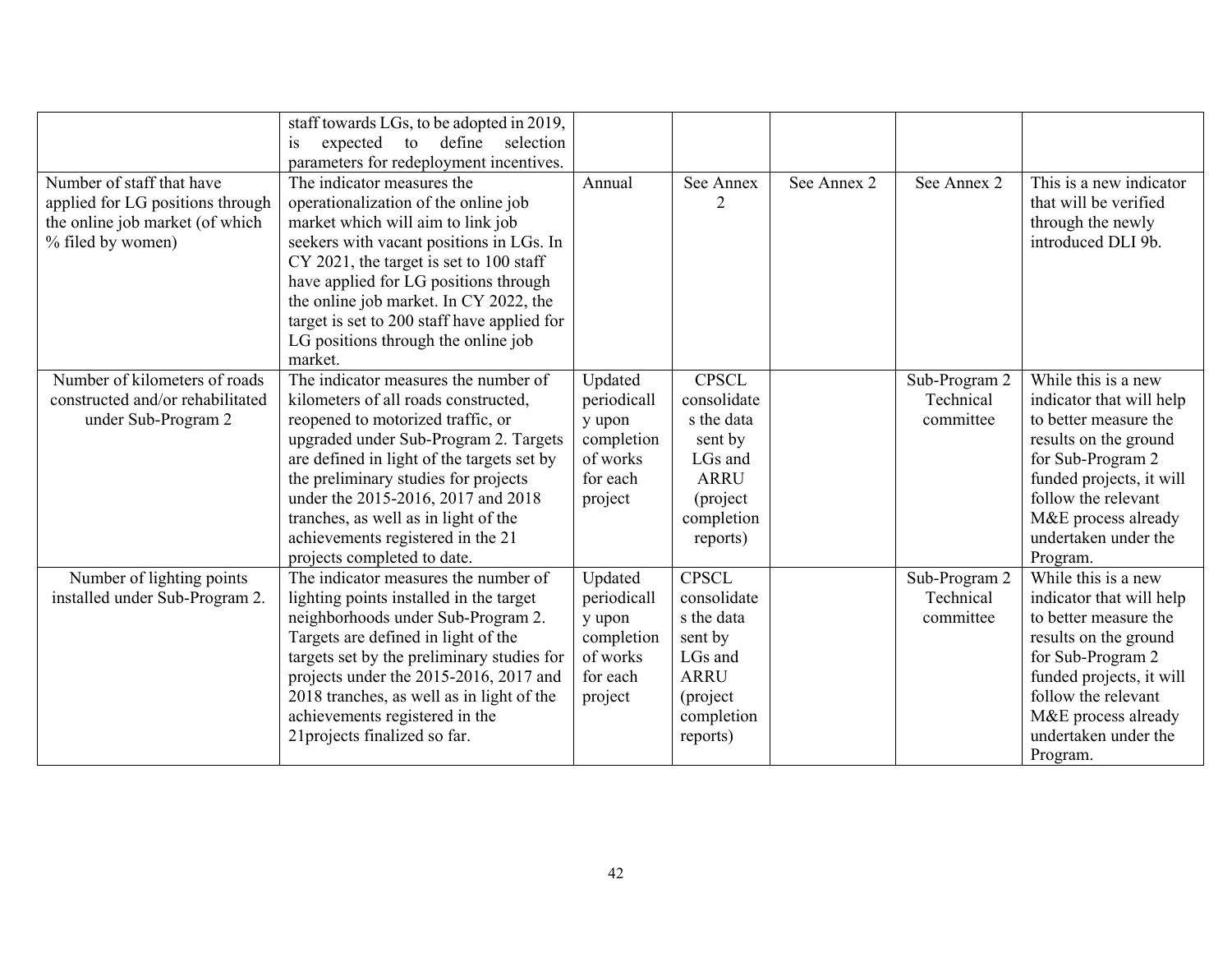#### **ANNEX 2: DISBURSEMENT LINKED INDICATORS, DISBURSEMENT ARRANGEMENTS AND VERIFICATION PROTOCOLS**

| <b>DLI</b>                                                                                                                                                               | <b>Total</b>                                                                           |                                                                     | Original DLRs (in million USD) |                     |                     |                            |                     |                                                                                                 | <b>AF for DLRs</b>  |                     |                                      |                                                                                           |
|--------------------------------------------------------------------------------------------------------------------------------------------------------------------------|----------------------------------------------------------------------------------------|---------------------------------------------------------------------|--------------------------------|---------------------|---------------------|----------------------------|---------------------|-------------------------------------------------------------------------------------------------|---------------------|---------------------|--------------------------------------|-------------------------------------------------------------------------------------------|
| (original/<br>no change,<br>revised,<br>new,<br>marked<br>for<br>deletion)                                                                                               | <b>Financing</b><br><b>Allocated</b><br>to DLI<br>(in<br>million<br>$\boldsymbol{USD}$ | <b>Original</b><br><b>DLI</b><br><b>Baselin</b><br>$\boldsymbol{e}$ | Year or<br>Period 1            | Year or<br>Period 2 | Year or<br>Period 3 | <b>Year or</b><br>Period 4 | Year or<br>Period 5 | AF<br><b>DLI</b><br><b>Baseli</b><br>$ne$ (if<br>differe<br>nt than<br>last<br>origina<br>IDLR) | Year or<br>Period 6 | Year or<br>Period 7 | Year or<br><b>Period</b><br>8<br>N/A | Rationale                                                                                 |
| DLI <sub>1</sub><br>(achieved)<br>The<br>Governmen<br>t has<br>replaced<br>Decree No<br>97-1135<br>and<br>restructure<br>d its capital<br>grant<br>system<br>accordingly |                                                                                        | None                                                                | Yes                            | N/A                 | N/A                 | N/A                        | N/A                 | N/A                                                                                             | N/A                 | N/A                 |                                      | No<br>extension<br>or revision<br>needed as<br>this DLI<br>was<br>already<br>met in full. |
| Amount<br>allocated                                                                                                                                                      | (original<br>30M)                                                                      |                                                                     | 30M                            |                     |                     |                            |                     |                                                                                                 |                     |                     |                                      |                                                                                           |

 $^{22}$  The original loan is in Euro. However, by way of simplification, all the allocations of the parent Program included in this table are converted from Euro using the exchange rate included in the PAD of the parent Program (EUR 1= USD 0.72).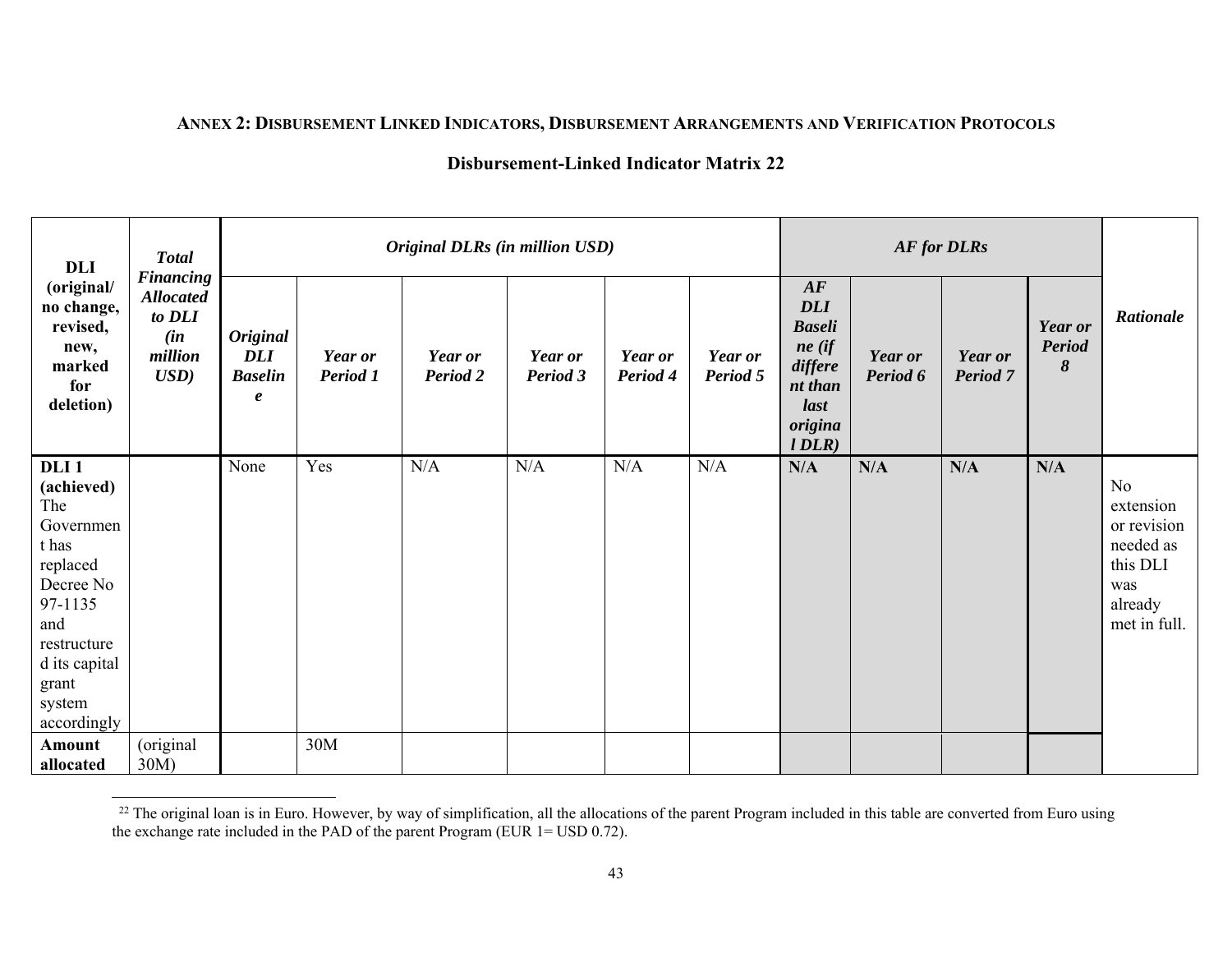| <b>Status of</b><br><b>Achieveme</b><br>nt/<br><b>Disbursem</b><br>ent                                                                                                                                                                  | Fully<br>Disbursed          |      | Fully<br>disbursed                                                                                                                                                       |                                                                                                                                                                          |                                                                                                                                                                       |                                                                                                                                                                           |                                                                                                                                                                       |                                                                                                                                                                                       |                                                                                                                                                                                  |                                                                                                                                                                                                           |                                                                                                                                                                                                           |
|-----------------------------------------------------------------------------------------------------------------------------------------------------------------------------------------------------------------------------------------|-----------------------------|------|--------------------------------------------------------------------------------------------------------------------------------------------------------------------------|--------------------------------------------------------------------------------------------------------------------------------------------------------------------------|-----------------------------------------------------------------------------------------------------------------------------------------------------------------------|---------------------------------------------------------------------------------------------------------------------------------------------------------------------------|-----------------------------------------------------------------------------------------------------------------------------------------------------------------------|---------------------------------------------------------------------------------------------------------------------------------------------------------------------------------------|----------------------------------------------------------------------------------------------------------------------------------------------------------------------------------|-----------------------------------------------------------------------------------------------------------------------------------------------------------------------------------------------------------|-----------------------------------------------------------------------------------------------------------------------------------------------------------------------------------------------------------|
| DLI <sub>2</sub><br>(revised)<br>Timely<br>communica<br>tion to LGs<br>of the<br>indicative<br>Capital<br><b>Block</b><br>Grants<br>(CBGs)<br>allocation<br>and timely<br>transfer of<br>CBGs to<br>eligible<br>LGs by the<br>Governmen |                             | None | Timely<br>communicat<br>ion to LGs<br>of the<br>indicative<br><b>CBGs</b><br>allocation<br>and timely<br>transfer of<br>CBGs to<br>eligible<br>$LGs$ , in<br><b>FY15</b> | Timely<br>communicat<br>ion to LGs<br>of the<br>indicative<br><b>CBGs</b><br>allocation<br>and timely<br>transfer of<br>CBGs to<br>eligible<br>$LGs$ , in<br><b>FY16</b> | Timely<br>communica<br>tion to LGs<br>of the<br>indicative<br><b>CBGs</b><br>allocation<br>and timely<br>transfer of<br>CBGs to<br>eligible<br>LGs, in<br><b>FY17</b> | Timely<br>communi<br>cation to<br>LGs of<br>the<br>indicativ<br>e CBGs<br>allocatio<br>n and<br>timely<br>transfer<br>of CBGs<br>to<br>eligible<br>LGs, in<br><b>FY18</b> | Timely<br>communic<br>ation to<br>LGs of the<br>indicative<br><b>CBGs</b><br>allocation<br>and timely<br>transfer of<br>CBGs to<br>eligible<br>LGs, in<br><b>FY19</b> | <b>Timely</b><br>communi<br>cation to<br>LGs of<br>the<br>indicative<br><b>CBGs</b><br>allocation<br>and<br>timely<br>transfer<br>of CBGs<br>to eligible<br>$LGs$ , in<br><b>FY20</b> | <b>Timely</b><br>communi<br>cation to<br>LGs of<br>the<br>indicativ<br>e CBGs<br>allocatio<br>n and<br>timely<br>transfer<br>of CBGs<br>to<br>eligible<br>LGs, in<br><b>FY21</b> | <b>Timely</b><br>commu<br>nicatio<br>n to<br>LGs of<br>the<br>indicati<br>ve<br><b>CBGs</b><br>allocati<br>on and<br>timely<br>transfe<br>r of<br><b>CBGs</b><br>to<br>eligible<br>LGs, in<br><b>FY22</b> | No change<br>has been<br>introduced<br>to the<br>result<br>sought, but<br>new targets<br>in the form<br>of DLRs<br>have been<br>included<br>for the<br>extended<br>period of<br>the<br>Program<br>and the |
| <b>Amount</b><br>allocated                                                                                                                                                                                                              | 26M<br>(original<br>$20M$ ) |      | $4M^{23}$                                                                                                                                                                | 4M                                                                                                                                                                       | 4M                                                                                                                                                                    | 4M                                                                                                                                                                        | 4M                                                                                                                                                                    | 2M                                                                                                                                                                                    | 2M                                                                                                                                                                               | 2M                                                                                                                                                                                                        | amount<br>assigned to<br>upcoming                                                                                                                                                                         |

<sup>&</sup>lt;sup>23</sup> Amounts not disbursed due to effectiveness delays were reallocated equally to the DLRs of the subsequent years.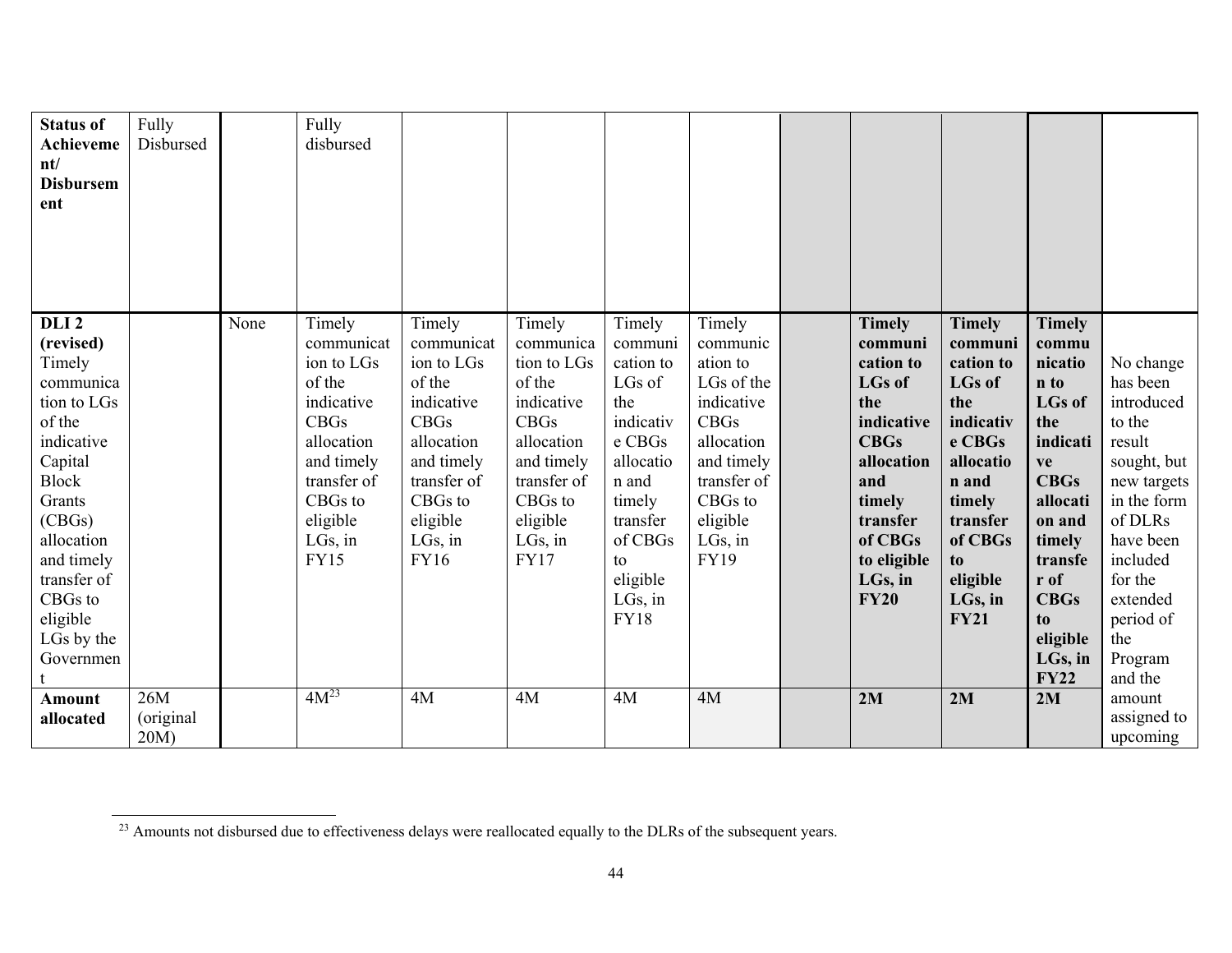| <b>Status of</b><br>Achieveme<br>nt/<br><b>Disbursem</b><br>ent                                                        | Disbursed:<br>10M        |                | Not<br>achieved<br>because of<br>effectivenes<br>s delays | Fully<br>achieved<br>and<br>disbursed:<br>5M   | Fully<br>achieved<br>and<br>disbursed:<br>5M   | In the<br>process<br>of being<br>verified<br>(5M)   | Not yet<br>due<br>(5M)    |                                         |                                  |           | DLRs has<br>been<br>reduced<br>given<br>strong<br>performan<br>ce on this<br>DLI.                                                          |
|------------------------------------------------------------------------------------------------------------------------|--------------------------|----------------|-----------------------------------------------------------|------------------------------------------------|------------------------------------------------|-----------------------------------------------------|---------------------------|-----------------------------------------|----------------------------------|-----------|--------------------------------------------------------------------------------------------------------------------------------------------|
| DLI <sub>3</sub><br>(revised)<br>Acceptable<br>percentage<br>of LGs<br>have met<br>the MMCs<br>and<br>received<br>CBGs |                          | $\overline{0}$ | CY 2015:<br>60% of LGs                                    | CY 2016:<br>70% of LGs                         | CY 2017:<br>80% of<br>LGs                      | CY 2018:<br>90% of<br>LGs                           | CY 2019:<br>90% of<br>LGs | <b>CY 2020:</b><br>90% of<br><b>LGs</b> | CY 2021:<br>90% of<br><b>LGs</b> | <b>NA</b> | No change<br>has been<br>introduced<br>to the<br>result<br>sought, but<br>new targets<br>in the form<br>of DLRs<br>have been               |
| <b>Amount</b><br>allocated                                                                                             | 36M<br>(original<br>30M) |                | $6M^{24}$                                                 | 6M                                             | 6M                                             | 6M                                                  | 6M                        | 3M                                      | 3M                               |           | included<br>for the<br>extended                                                                                                            |
| <b>Status of</b><br>Achieveme<br>nt/<br><b>Disbursem</b><br>ent                                                        | Disbursed:<br>15M        |                | Not<br>achieved<br>because of<br>effectivenes<br>s delays | Fully<br>achieved<br>and<br>disbursed:<br>7.5M | Fully<br>achieved<br>and<br>disbursed:<br>7.5M | In the<br>process<br>of being<br>verified<br>(7.5M) | Not yet<br>due<br>(7.5M)  |                                         |                                  |           | period of<br>the<br>Program<br>and the<br>amount<br>assigned to<br>upcoming<br>DLRs has<br>been<br>reduced<br>given<br>strong<br>performan |

<sup>&</sup>lt;sup>24</sup> Amounts not disbursed due to effectiveness delays were reallocated equally to the DLRs of the subsequent years.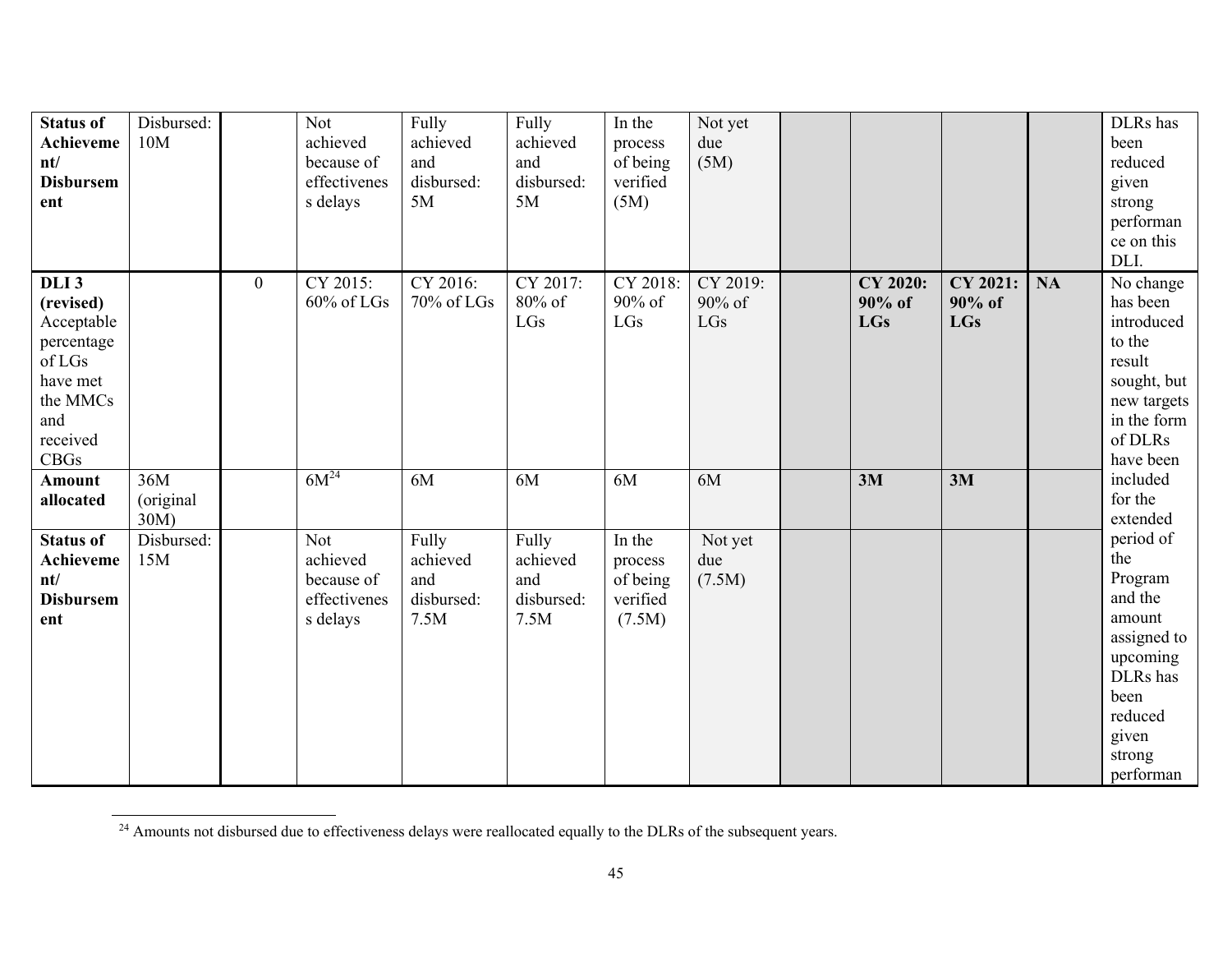|                                                                                                                                                                                                                                                                                           |                           |      |                                                                                                 |                                                                         |                                                                 |                                                                                                                                                                                                                                                                                           |                                                                             |                                                                                                                                |                                                                                                                                |           | ce on this<br>DLI.                                                                                                                                                                                                                                                                                                             |
|-------------------------------------------------------------------------------------------------------------------------------------------------------------------------------------------------------------------------------------------------------------------------------------------|---------------------------|------|-------------------------------------------------------------------------------------------------|-------------------------------------------------------------------------|-----------------------------------------------------------------|-------------------------------------------------------------------------------------------------------------------------------------------------------------------------------------------------------------------------------------------------------------------------------------------|-----------------------------------------------------------------------------|--------------------------------------------------------------------------------------------------------------------------------|--------------------------------------------------------------------------------------------------------------------------------|-----------|--------------------------------------------------------------------------------------------------------------------------------------------------------------------------------------------------------------------------------------------------------------------------------------------------------------------------------|
| DLI <sub>4</sub><br>(scaled up)<br>The<br>Governmen<br>t has<br>designed<br>and<br>implemente<br>d an<br>independen<br>t <sub>LG</sub><br>performanc<br>$\mathbf{e}$<br>assessment<br>(PA)<br>system and<br>required<br>percentage<br>of LGs<br>have met<br>the<br>threshold<br>PA scores |                           | None | In CY 2015:<br>The PA<br>system is<br>developed<br>and the PA<br>manual is<br>adopted by<br>MoI | In CY 2016:<br>the PA<br>system is<br>tested and<br>implemente<br>$d$ . | In CY2017<br>50% of<br>LGs<br>achieve<br>threshold<br>PA scores | $(a)$ In CY<br>2018:<br>$60\%$ of<br>LGs<br>achieve<br>threshold<br>PA<br>scores<br>(13M)<br>$\&$<br>(b)<br><b>Minister</b><br>ial arrêté<br>(Govern<br>ment<br>order)<br>pertaini<br>ng to PA<br>revision<br>has been<br>publishe<br>d before<br><b>Decembe</b><br>r 31,<br>2018<br>(7M) | In CY<br>2019:<br>70% of<br><b>LGs</b><br>achieve<br>threshold<br>PA scores | In CY<br>2020:<br>$60\%$ of<br><b>LGs</b><br>achieve<br>threshold<br>PA scores<br>based on<br>the<br>revised<br>assessmen<br>t | In CY<br>2021:<br>70% of<br><b>LGs</b><br>achieve<br>threshold<br>PA<br>scores<br>based on<br>the<br>revised<br>assessme<br>nt | <b>NA</b> | The PA<br>indicators<br>and<br>scoring<br>system will<br>be revised<br>to<br>incentivize<br>the<br>achieveme<br>nt of<br>greater<br>results.<br>The new<br>system will<br>be<br>effective in<br>year 6, and<br>because it<br>will be<br>more<br>difficult<br>for LGs to<br>achieve the<br>threshold<br>PA score,<br>the target |
| <b>Amount</b><br>allocated                                                                                                                                                                                                                                                                | 112M<br>(original<br>90M) |      | 20M                                                                                             | 20M                                                                     | 25M                                                             | 20M                                                                                                                                                                                                                                                                                       | 5M                                                                          | <b>11M</b>                                                                                                                     | 11M                                                                                                                            |           | is lower in<br>year 6 than<br>in the                                                                                                                                                                                                                                                                                           |
| <b>Status of</b><br>Achieveme<br>nt/                                                                                                                                                                                                                                                      | Disbursed:<br>65M         |      | Fully<br>achieved<br>and                                                                        | Fully<br>achieved<br>and                                                | Fully<br>achieved<br>and                                        | Not yet<br>due<br>(25M)                                                                                                                                                                                                                                                                   |                                                                             |                                                                                                                                |                                                                                                                                |           | preceding<br>year.<br>Parallel<br>simulation                                                                                                                                                                                                                                                                                   |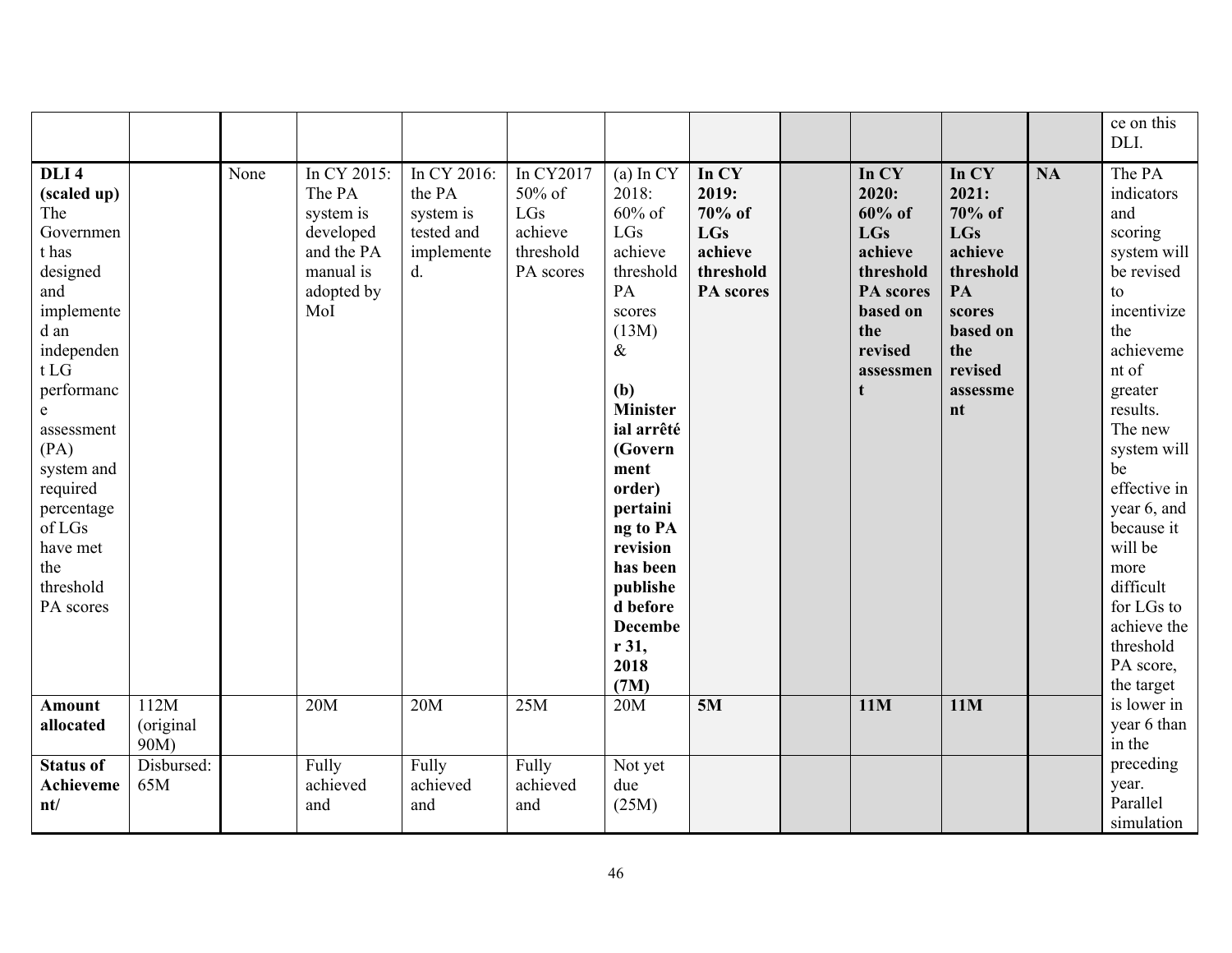| <b>Disbursem</b> |  | disbursed: | disbursed: | disbursed: |  |  |  | s of the               |
|------------------|--|------------|------------|------------|--|--|--|------------------------|
| ent              |  | $20M$      | $20M$      | 25M        |  |  |  | new                    |
|                  |  |            |            |            |  |  |  | system will            |
|                  |  |            |            |            |  |  |  | be carried             |
|                  |  |            |            |            |  |  |  | out in 2019            |
|                  |  |            |            |            |  |  |  | on a                   |
|                  |  |            |            |            |  |  |  | sample of              |
|                  |  |            |            |            |  |  |  | LGs to                 |
|                  |  |            |            |            |  |  |  | introduce              |
|                  |  |            |            |            |  |  |  | necessary              |
|                  |  |            |            |            |  |  |  | adjustment             |
|                  |  |            |            |            |  |  |  | s to the               |
|                  |  |            |            |            |  |  |  | scoring                |
|                  |  |            |            |            |  |  |  | methodolo              |
|                  |  |            |            |            |  |  |  | gy,<br>including       |
|                  |  |            |            |            |  |  |  | in order to            |
|                  |  |            |            |            |  |  |  | ensure that            |
|                  |  |            |            |            |  |  |  | the                    |
|                  |  |            |            |            |  |  |  | minimum                |
|                  |  |            |            |            |  |  |  | threshold              |
|                  |  |            |            |            |  |  |  | score is               |
|                  |  |            |            |            |  |  |  | well                   |
|                  |  |            |            |            |  |  |  | calibrated             |
|                  |  |            |            |            |  |  |  | $\mathop{\mathrm{to}}$ |
|                  |  |            |            |            |  |  |  | represent              |
|                  |  |            |            |            |  |  |  | satisfactor            |
|                  |  |            |            |            |  |  |  | y LG                   |
|                  |  |            |            |            |  |  |  | performan              |
|                  |  |            |            |            |  |  |  | ce. The                |
|                  |  |            |            |            |  |  |  | values                 |
|                  |  |            |            |            |  |  |  | assigned to            |
|                  |  |            |            |            |  |  |  | DLR 4.4.b              |
|                  |  |            |            |            |  |  |  | and DLR                |
|                  |  |            |            |            |  |  |  | $4.5$ are              |
|                  |  |            |            |            |  |  |  | reassigned             |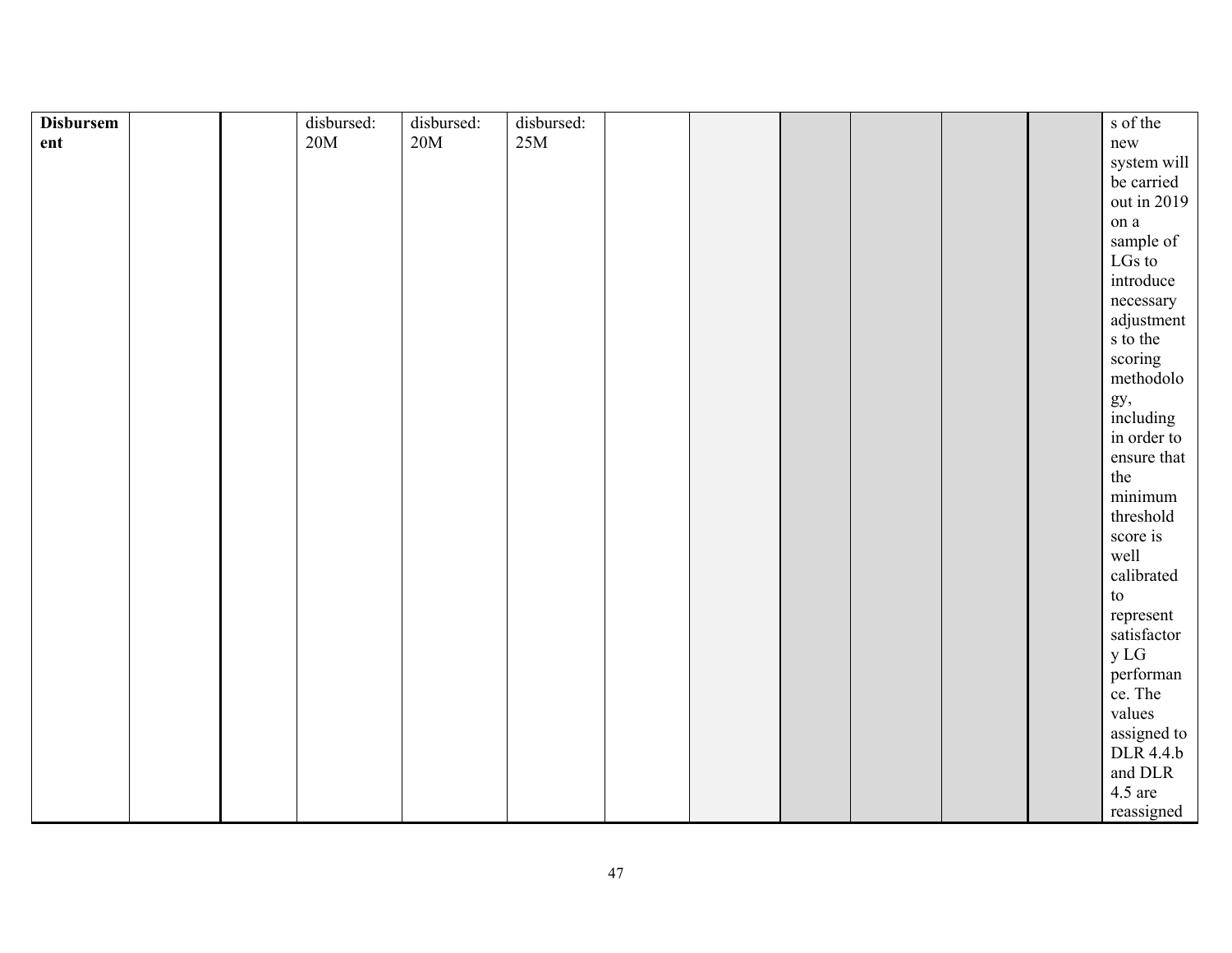|                                                                                                                                                                                           |                           |      |                         |                         |                            |                                                        |                                                  |                                   |                            |                                            | from DLR<br>4.4.a<br>financed<br>by the<br>parent<br>loan. All<br>other DLR<br>additions<br>to the<br>Program<br>are<br>financed<br>by the new<br>loan.                                    |
|-------------------------------------------------------------------------------------------------------------------------------------------------------------------------------------------|---------------------------|------|-------------------------|-------------------------|----------------------------|--------------------------------------------------------|--------------------------------------------------|-----------------------------------|----------------------------|--------------------------------------------|--------------------------------------------------------------------------------------------------------------------------------------------------------------------------------------------|
| DLI <sub>5</sub><br>(revised)<br>Required<br>percentage<br>of LGs<br>have<br>executed<br>their<br>Annual<br>Investment<br>Plans on<br>schedule in<br>terms of<br>expenditure<br>${\bf S}$ |                           | None | CY 2015:<br>40 % of LGs | CY 2016:<br>50 % of LGs | CY 2017:<br>60 % of<br>LGs | CY 2018:<br>60 % of<br><b>LGs</b><br>(original:<br>70% | CY 2019:<br>60 % of<br>LGs<br>(original:<br>80%) | CY 2020:<br>70 % of<br><b>LGs</b> | CY 2021:<br>70 % of<br>LGs | <b>CY</b><br>2022:<br>80% of<br><b>LGs</b> | Included<br>targets for<br>the<br>extended<br>period of<br>the<br>Program<br>and revised<br>targets for<br>2018 and<br>2019 and<br>revised the<br>verificatio<br>n protocol.<br>Please see |
| <b>Amount</b><br>allocated                                                                                                                                                                | 76.5M<br>(original<br>45M |      | $5M^{25}$               | 10M                     | 10M                        | 10M                                                    | 10M                                              | 10.5M                             | 10.5M                      | 10.5M                                      | table<br>below for<br>further                                                                                                                                                              |
| <b>Status of</b><br>Achieveme                                                                                                                                                             | Disbursed:<br><b>8M</b>   |      | <b>Not</b><br>achieved  | Partially<br>achieved   | Expected<br>to disburse    | Not yet<br>due                                         | Not yet<br>due                                   |                                   |                            |                                            | details.                                                                                                                                                                                   |

 $\frac{25}{25}$  Amounts not disbursed due to effectiveness delays were reallocated equally to the DLRs of the subsequent years.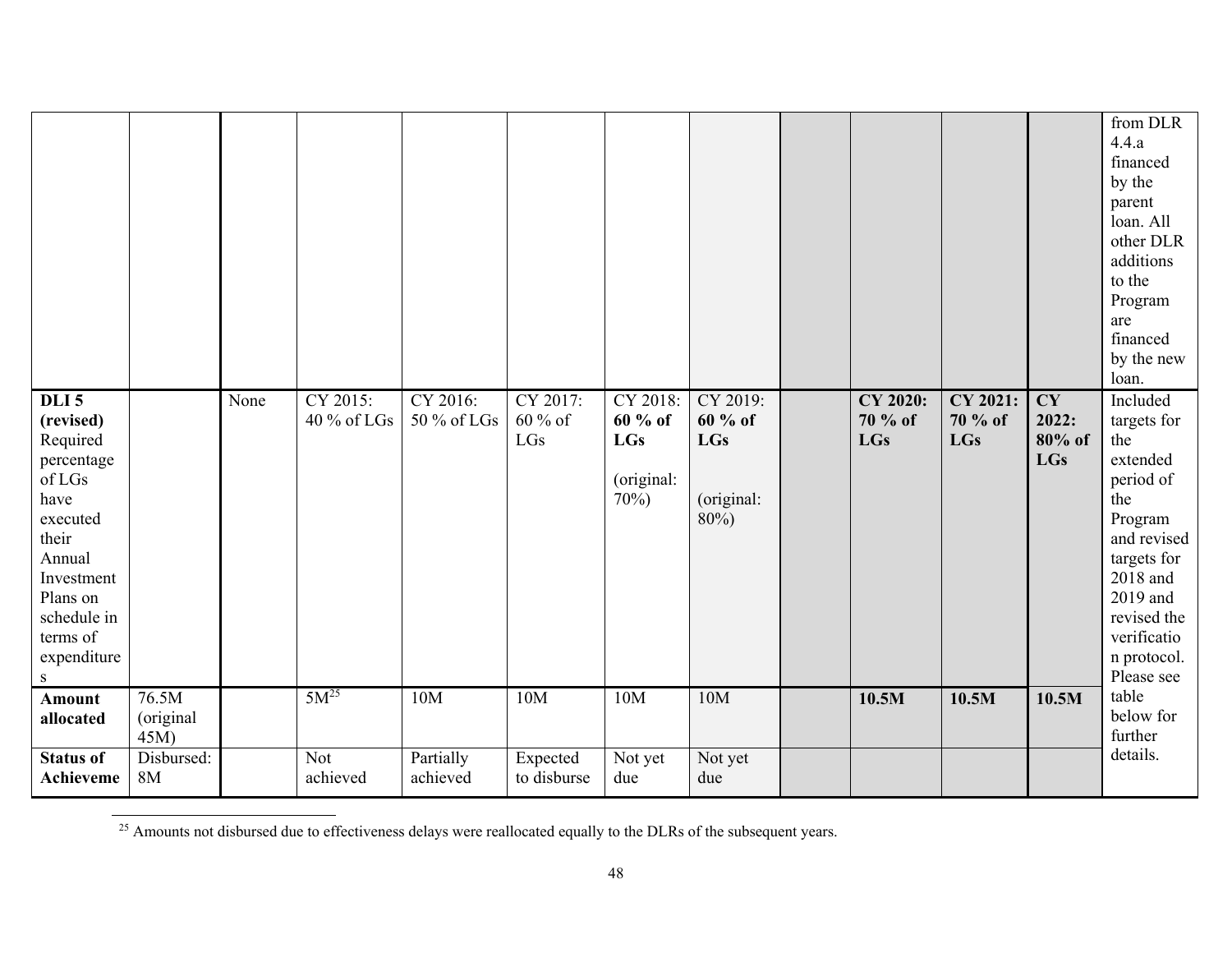| nt/<br><b>Disbursem</b><br>ent                                                                                                                                               |                         |                | because of<br>effectivenes<br>s delays                           | and<br>disbursed:<br>8M                            | soon<br>(12.4M)                            | (12.3M)                                                                                       | (12.3M)                                                                            |                                                                                              |                                                                                                   |                                                                                     |                                                                                                                                                          |
|------------------------------------------------------------------------------------------------------------------------------------------------------------------------------|-------------------------|----------------|------------------------------------------------------------------|----------------------------------------------------|--------------------------------------------|-----------------------------------------------------------------------------------------------|------------------------------------------------------------------------------------|----------------------------------------------------------------------------------------------|---------------------------------------------------------------------------------------------------|-------------------------------------------------------------------------------------|----------------------------------------------------------------------------------------------------------------------------------------------------------|
| DLI <sub>6</sub><br>(revised)<br>LGs that<br>received<br>Capacity<br><b>Building</b><br>Support in<br>accordance<br>with their<br>annual<br>capacity<br>developme<br>nt plan |                         | None           | CY 2015:<br>50% of LGs                                           | CY 2016:<br>$60\%$ of LGs                          | CY 2017:<br>70% of<br>LGs                  | CY 2018:<br>70% of<br><b>LGs</b><br>(original<br>$80\%$                                       | CY 2019:<br>70% of<br><b>LGs</b>                                                   | CY 2020:<br>70% of<br><b>LGs</b>                                                             | CY 2021:<br>80% of<br><b>LGs</b>                                                                  | <b>NA</b>                                                                           | Included<br>new targets<br>for the<br>extended<br>period of<br>the<br>Program<br>and revised<br>the<br>verificatio<br>n protocol.<br>Please see<br>table |
| <b>Amount</b><br>allocated                                                                                                                                                   | 40M<br>(original<br>25M |                | $5M^{26}$                                                        | 5M                                                 | 10M                                        | 5M                                                                                            | 5M                                                                                 | 5M                                                                                           | 5M                                                                                                |                                                                                     | below for<br>further<br>details.                                                                                                                         |
| <b>Status of</b><br><b>Achieveme</b><br>nt/<br><b>Disbursem</b><br>ent                                                                                                       | Disbursed:<br>6.1M      |                | <b>Not</b><br>achieved<br>because of<br>effectivenes<br>s delays | Partially<br>achieved<br>and<br>disbursed:<br>6.1M | Expected<br>to disburse<br>soon<br>(9.45M) | Not yet<br>due<br>(9.45M)                                                                     |                                                                                    |                                                                                              |                                                                                                   |                                                                                     |                                                                                                                                                          |
| DLI <sub>7</sub><br>(scaled up)<br>Targeted<br>number of<br>people<br>living in<br>targeted<br>disadvanta<br>ged                                                             |                         | $\overline{0}$ |                                                                  |                                                    |                                            | Eligible<br><b>LGs</b><br>have<br>been<br>selected<br>pursuant<br>to<br>selection<br>criteria | Work<br>contracts<br>covering<br>500,000<br>people<br>have been<br>tendered<br>and | <b>Tenders</b><br>for works<br>launched<br>covering<br>70% of<br>the<br>additional<br>target | <b>Tenders</b><br>for<br>works<br>launched<br>covering<br>100% of<br>the<br>additiona<br>I target | <b>Works</b><br>Contra<br>cts<br>coverin<br>g 100%<br>of<br>targete<br>d<br>additio | Included<br>scaled-up<br>target for<br>outer years<br>(140,000)<br>additional<br>population<br>for an end                                                |

<sup>&</sup>lt;sup>26</sup> Amounts not disbursed due to effectiveness delays were reallocated equally to the DLRs of the subsequent years.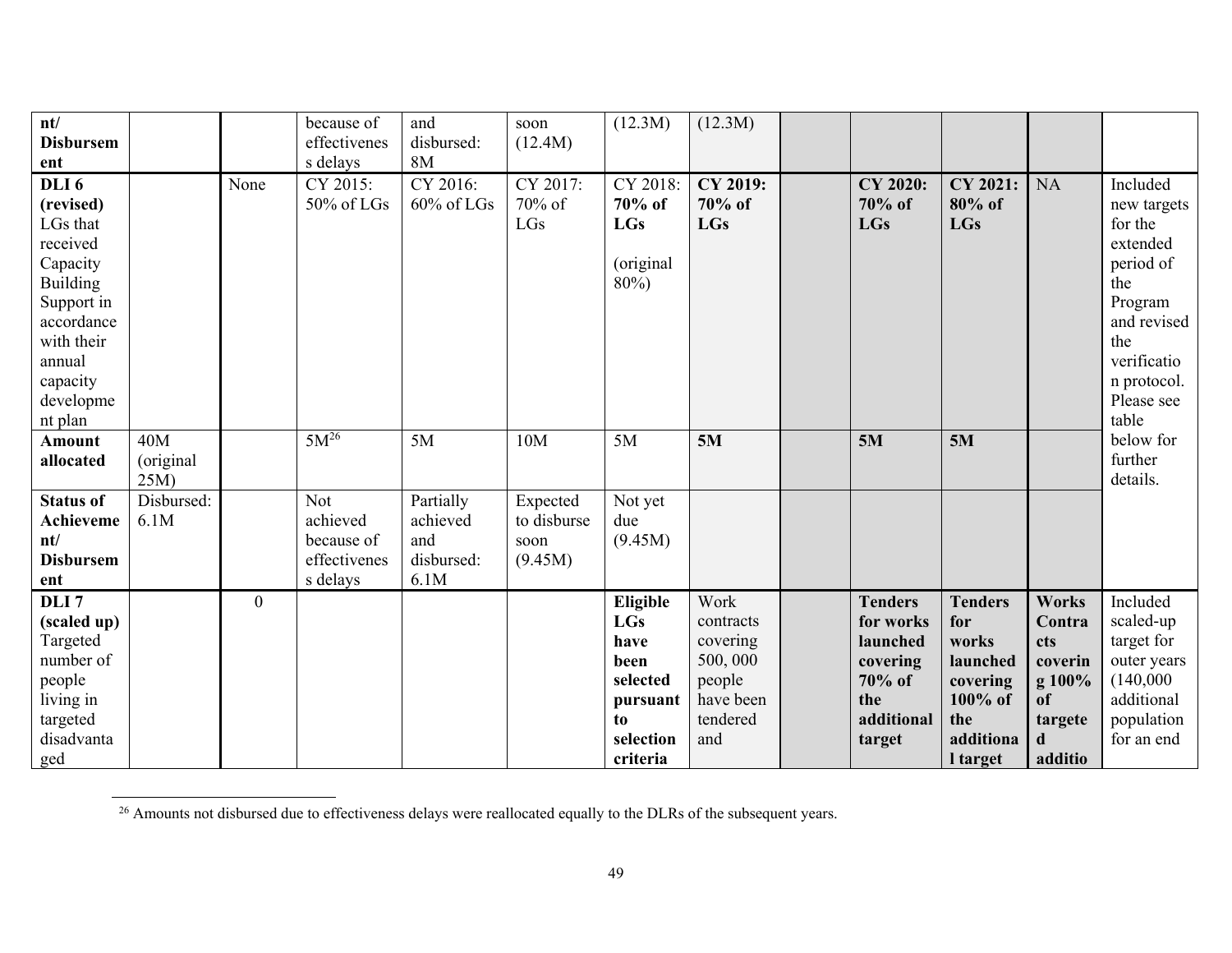| neighborho       |           |         |  | and               | completed<br>by $FY19^{28}$ | populatio                     | populatio    | nal     | target of |
|------------------|-----------|---------|--|-------------------|-----------------------------|-------------------------------|--------------|---------|-----------|
| ods have         |           |         |  | transpar          |                             | $\mathbf n$                   | $\mathbf n$  | populat | 640,000)  |
| benefited        |           |         |  | ent and           |                             |                               |              | ion are |           |
| from             |           |         |  | objective         |                             |                               |              | comple  |           |
| improved         |           |         |  | procedu           |                             |                               |              | ted     |           |
| municipal        |           |         |  | res as            | <b>Tenders</b>              |                               |              |         |           |
| infrastructu     |           |         |  | defined           | for works                   |                               |              |         |           |
| re               |           |         |  | in the            | launched                    |                               |              |         |           |
|                  |           |         |  | POM <sup>27</sup> | covering                    |                               |              |         |           |
|                  |           |         |  |                   | 50% of                      |                               | <b>Works</b> |         |           |
|                  |           |         |  |                   | the                         | <b>Works</b>                  | Contract     |         |           |
|                  |           |         |  |                   | additional                  | <b>Contracts</b>              | S            |         |           |
|                  |           |         |  |                   | target                      | covering                      | covering     |         |           |
|                  |           |         |  |                   | populatio                   | $20\%$ of                     | 70% of       |         |           |
|                  |           |         |  |                   | n (for                      | targeted                      | targeted     |         |           |
|                  |           |         |  |                   | $AF)^{29}$                  | additional                    | additiona    |         |           |
|                  |           |         |  |                   |                             | populatio                     |              |         |           |
|                  |           |         |  |                   |                             | n are                         | populatio    |         |           |
|                  |           |         |  |                   |                             |                               |              |         |           |
|                  |           |         |  |                   |                             | complete<br>$\mathbf{d}^{30}$ | n are        |         |           |
|                  |           |         |  |                   |                             |                               | complete     |         |           |
|                  |           |         |  |                   |                             |                               | d            |         |           |
| Amount           | 60 M      | 40M     |  | <b>9M</b>         | 3M                          | 2.2M                          | 4.3M         | 1.5M    |           |
| allocated        | (original |         |  |                   |                             |                               |              |         |           |
|                  | 40M)      |         |  |                   |                             |                               |              |         |           |
| <b>Status of</b> | Disbursed | Disburs |  |                   |                             |                               |              |         |           |
| Achieveme        | in        | ed: 40M |  |                   |                             |                               |              |         |           |
| nt/              | advance:  |         |  |                   |                             |                               |              |         |           |
| <b>Disbursem</b> | 40M       |         |  |                   |                             |                               |              |         |           |
| ent              |           |         |  |                   |                             |                               |              |         |           |

 $^{27}$  This result corresponds with DLR 7.1 as outlined in the second table in this annex

 $^{28}$  This result corresponds with DLR 7.2 as outlined in the second table in this annex.

<sup>&</sup>lt;sup>29</sup> This result and the subsequent results linked to tenders for works launched in the subsequent years correspond with DLR 7.3 as outlined in the second table in this annex.

 $30$  This result and the subsequent results linked to works contracted completed in the subsequent years correspond with DLR 7.4 as outlined in the second table in this annex.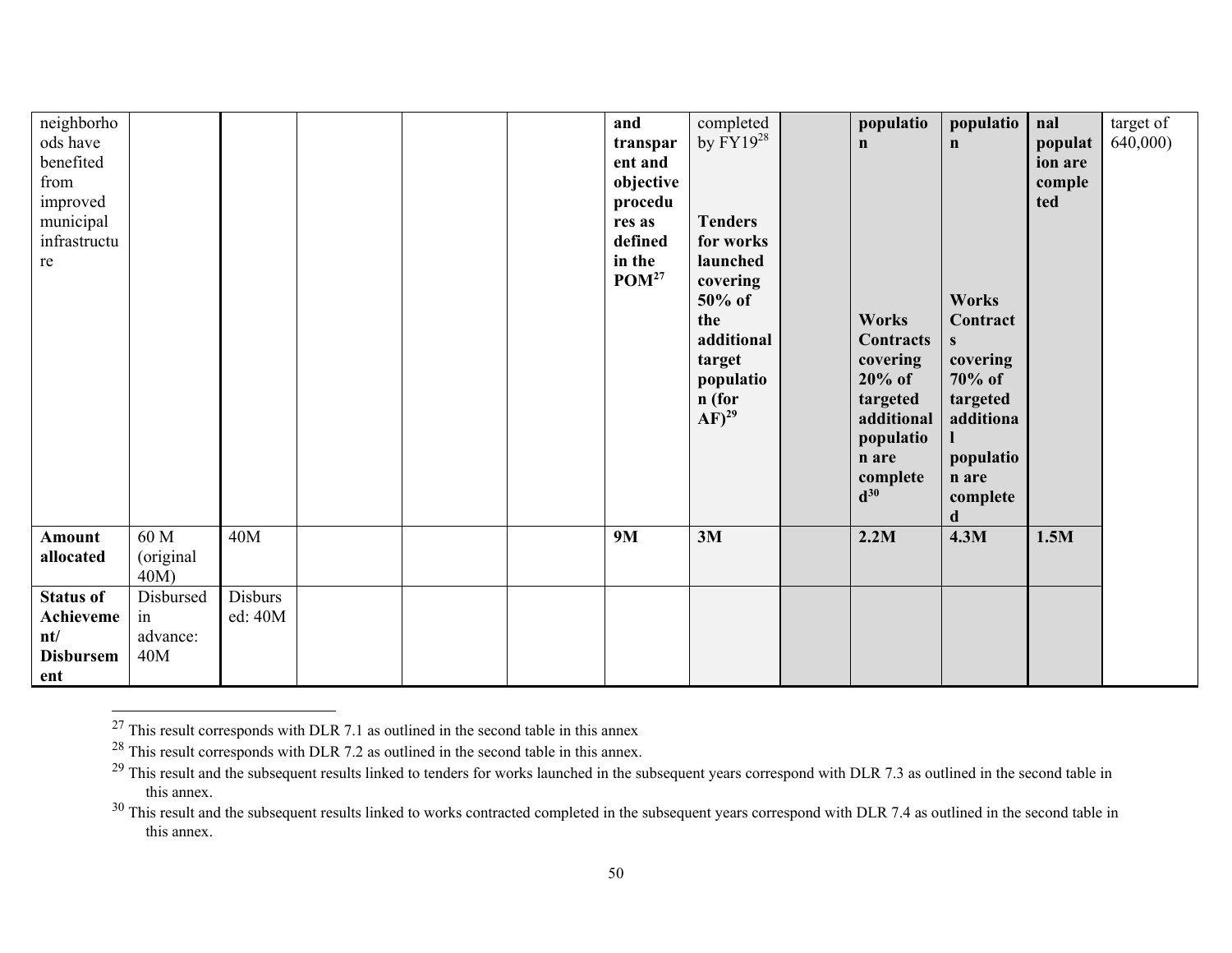| <b>DLI</b> 8.a. | \$36.5 M  | In CY 2015,  |  | Publicatio  | Publicatio | Publicati        | Publica  | Strengthen   |
|-----------------|-----------|--------------|--|-------------|------------|------------------|----------|--------------|
| (revised):      | (original | the E-portal |  | n on E-     | n and      | on and           | tion     | ed           |
| Transparen      | \$20M)    | is designed  |  | Portal of   | update on  | update           | and      | mechanism    |
| cy and          |           | and          |  | key         | E-Portal   | on E-            | update   | s for pro-   |
| access to       |           | operational. |  | informatio  | of new     | <b>Portal of</b> | on E-    | active       |
| information     |           |              |  | n and data  | and        | new and          | Portal   | disclosure   |
| have been       |           |              |  | on LGs in   | existing   | existing         | of new   | and open     |
| improved        |           |              |  | machine     | key        | key              | and      | data are     |
|                 |           |              |  | readable    | informati  | informati        | existing | proposed,    |
|                 |           |              |  | formats,    | on and     | on and           | key      | which will   |
|                 |           |              |  | including   | data on    | data on          | inform   | include      |
|                 |           |              |  | with        | LGs in     | LGs in           | ation    | informatio   |
|                 |           |              |  | metadata    | machine    | machine          | and      | n related to |
|                 |           |              |  | (datasets)  | readable   | readable         | data on  | ${\rm LG}$   |
|                 |           |              |  | and         | formats,   | formats,         | LGs in   | manageme     |
|                 |           |              |  | informatio  | including  | including        | machin   | nt and       |
|                 |           |              |  | n to be     | with       | with             | e        | performan    |
|                 |           |              |  | published   | metadata   | metadata         | readabl  | ce, to       |
|                 |           |              |  | are         |            |                  | e        | strengthen   |
|                 |           |              |  | defined in  |            |                  | formats  | accountabi   |
|                 |           |              |  | the DLI     |            |                  |          | lity and     |
|                 |           |              |  | verificatio |            |                  | includi  | opportuniti  |
|                 |           |              |  | n protocol  |            |                  | ng with  | es for       |
|                 |           |              |  | table       |            |                  | metada   | citizen      |
|                 |           |              |  | below).     |            |                  | ta       | engagemen    |
|                 |           |              |  |             |            |                  |          | t.           |
|                 |           |              |  | (Key data   |            |                  |          |              |
|                 |           |              |  | is not      |            |                  |          |              |
|                 |           |              |  | published   |            |                  |          |              |
|                 |           |              |  | or not      |            |                  |          |              |
|                 |           |              |  | updated     |            |                  |          |              |
|                 |           |              |  | regularly)  |            |                  |          |              |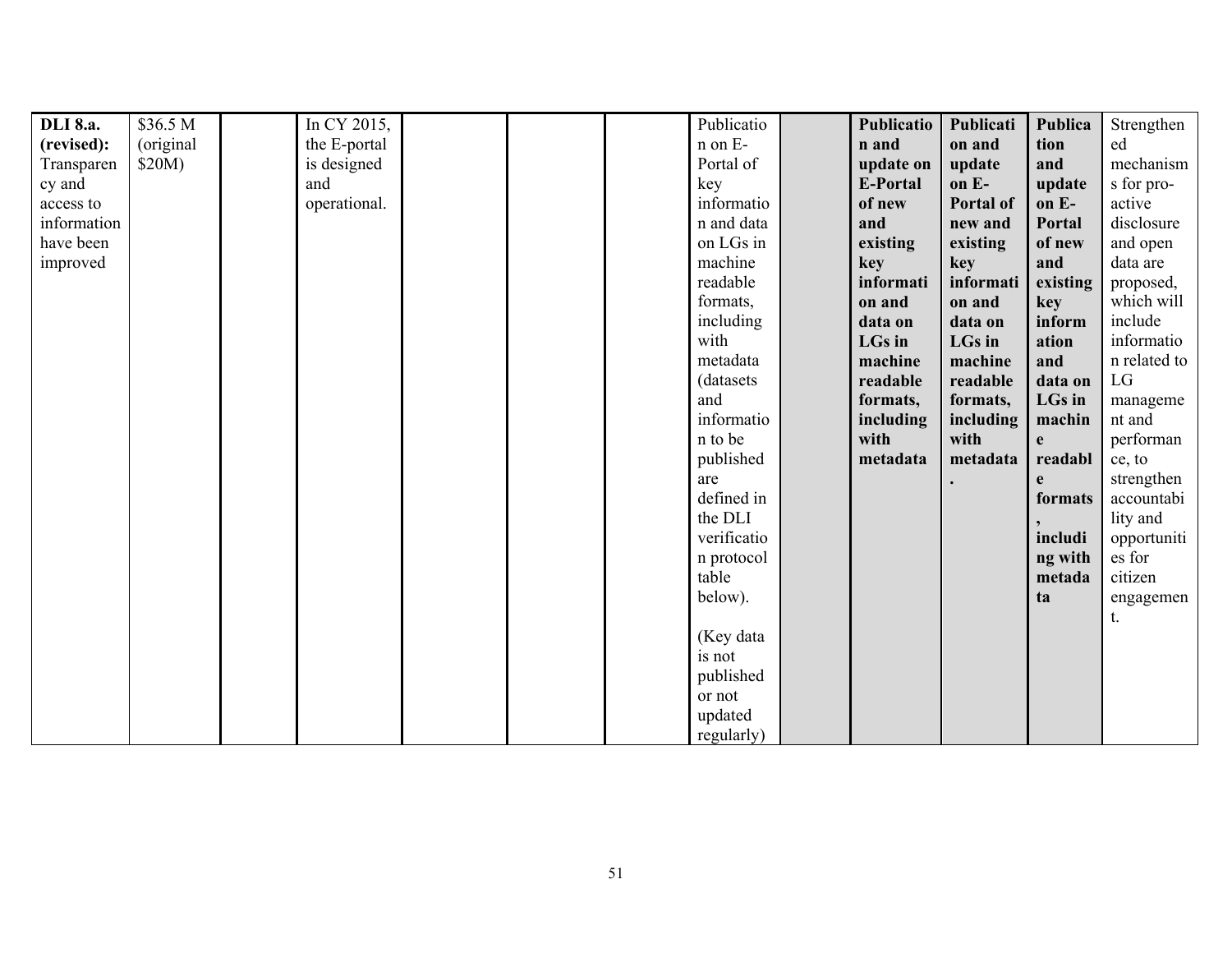| <b>DLI</b> 8.b. |  | CY 2016:     | CY 2017:    | CY 2018:  | CY 2019:   | CoA to   | CoA to          | CoA to               | CoA to     | The           |
|-----------------|--|--------------|-------------|-----------|------------|----------|-----------------|----------------------|------------|---------------|
| (new):          |  | At least     | At least    | At least  | $100\%$ of | underta  | undertak        | undertak             | undert     | proposed      |
| local           |  | 60% of LG    | 70% of LG   | 80% of    | LG annual  | ke risk- | e risk-         | e risk-              | ake        | changes to    |
| governmen       |  | annual       | annual      | LG        | financial  | based    | based           | <b>based</b>         | risk-      | this DLI      |
| t financial     |  | financial    | financial   | annual    | accounts   | audits   | audits          | audits               | based      | are as        |
| manageme        |  | accounts     | accounts    | financial | legally    | and      | and             | and                  | audits     | follows: to   |
| nt and          |  | legally      | legally     | accounts  | received   | follow-  | follow-up       | follow-up            | and        | include an    |
| financial       |  | received by  | received by | legally   | by the     | up with  | with LGs        | with LGs             | follow-    | amendmen      |
| reporting       |  | the Cour des | the Cour    | received  | Cour des   | LGs      | (at least       | $(100\% \text{ of }$ | up with    | t that        |
| have been       |  | Comptes are  | des         | by the    | Comptes    | (LG)     | 90% of          | LG                   | <b>LGs</b> | audits will   |
| improved        |  | audited by   | Comptes     | Cour des  | are        | annual   | LG              | annual               | (100%      | used a new    |
|                 |  | December     | are audited | Comptes   | audited by | financi  | annual          | financial            | of LG      | (enhanced)    |
|                 |  | $31$ of      | by          | are       | December   | al       | financial       | statemen             | annual     | audit         |
|                 |  | current year | December    | audited   | 31 of      | stateme  | statement       | t                    | financi    | format in     |
|                 |  |              | $31$ of     | by        | current    | nt       | received        | received             | al         | 2020,         |
|                 |  |              | current     | Decembe   | year       | receive  | by the          | by the               | stateme    | 2021, and     |
|                 |  |              | year        | r 31 of   |            | d by     | <b>Cour des</b> | <b>Cour des</b>      | nt         | $2022.^{31}$  |
|                 |  |              |             | current   |            | the      | <b>Comptes</b>  | <b>Comptes</b>       | receive    | The DLI       |
|                 |  |              |             | year      |            | Cour     | are             | are                  | d by       | continues     |
|                 |  |              |             | (audit    |            | des      | audited         | audited              | the        | the existing  |
|                 |  |              |             | rate for  |            | Compt    | according       | accordin             | Cour       | requiremen    |
|                 |  |              |             | LG        |            | es are   | to the          | g to the             | des        | t that        |
|                 |  |              |             | reports   |            | audited  | methodol        | methodol             | Compt      | audits of     |
|                 |  |              |             | received) |            | accordi  | ogy             | ogy                  | es are     | LGs be        |
|                 |  |              |             |           |            | ng to    | outlined        | outlined             | audited    | undertaken    |
|                 |  |              |             |           |            | the      | in the          | in the               | accordi    | , but has, in |
|                 |  |              |             |           |            | method   | POM) by         | POM) by              | ng to      | recognition   |
|                 |  |              |             |           |            | ology    | <b>December</b> | <b>Decembe</b>       | the        | of the need   |
|                 |  |              |             |           |            | outline  | 31 of           | r 31 of              | method     | to improve    |
|                 |  |              |             |           |            | d in the | current         | current              | ology      | audit         |
|                 |  |              |             |           |            | POM)     | year            | year                 | outline    | quality       |
|                 |  |              |             |           |            | by       |                 |                      | d in the   | over          |
|                 |  |              |             |           |            | Decem    |                 |                      | POM)       | quantity,     |

<sup>&</sup>lt;sup>31</sup> Given the new changes that are foreseen under the new LG Organic Law, the period from 2019 to 2021 is considered a transitional period, whereby it is anticipated, following the adoption of related implementation decrees, that the audit function would be outsourced to the private sector under the supervision of the CoA.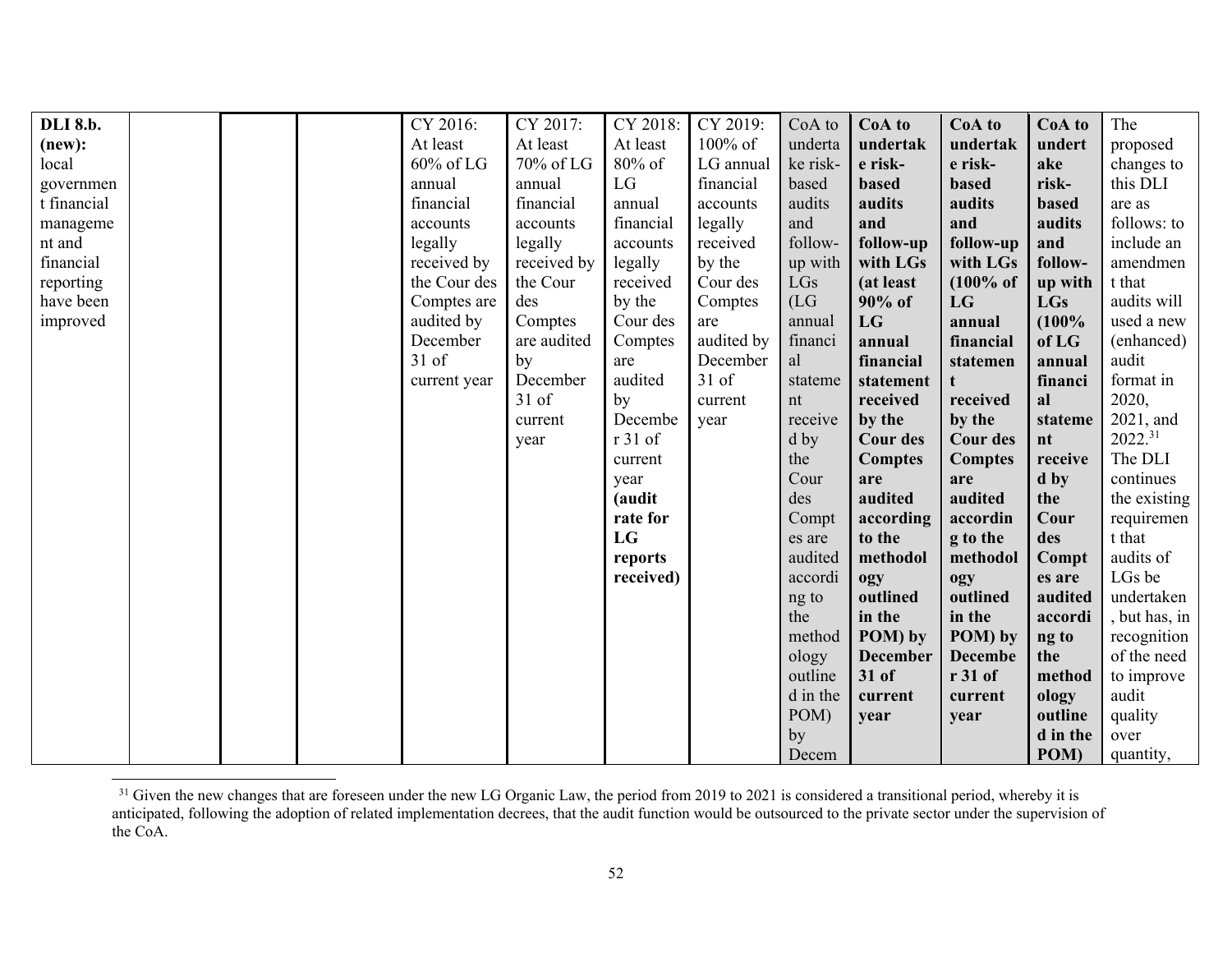|                                                                                                        |                               |                                                |                                               |                                                    |                        |                                                                                                                          | ber 31<br>of<br>current<br>year |                                                                                                                            |                                                                                                                 | by<br><b>Decem</b><br>ber 31<br><b>of</b><br>current<br>year                                           | reduced the<br>requiremen<br>t in terms<br>of the<br>number of<br>LGs to be<br>audited<br>each year,<br>with the<br>objective<br>of all LGs<br>having<br>been<br>audited by<br>2019. |
|--------------------------------------------------------------------------------------------------------|-------------------------------|------------------------------------------------|-----------------------------------------------|----------------------------------------------------|------------------------|--------------------------------------------------------------------------------------------------------------------------|---------------------------------|----------------------------------------------------------------------------------------------------------------------------|-----------------------------------------------------------------------------------------------------------------|--------------------------------------------------------------------------------------------------------|--------------------------------------------------------------------------------------------------------------------------------------------------------------------------------------|
| Amount<br>allocated                                                                                    | 36.5M<br>(original<br>$20M$ ) | 10M                                            | 3M                                            | 3M                                                 | 4M                     | 3M(8a)<br>2.5M(8b)                                                                                                       |                                 | 3M(8a)<br>2.5M(8b)                                                                                                         | 2M(8a)<br>1M(8b)                                                                                                | 1.5M<br>(8a)<br>1M<br>(8b)                                                                             |                                                                                                                                                                                      |
| <b>Status of</b><br>Achieveme<br>nt/<br><b>Disbursem</b><br>ent                                        | Disbursed:<br>13M             | Fully<br>achieved<br>and<br>disbursed:<br>10 M | Fully<br>achieved<br>and<br>disbursed<br>(3M) | In the<br>process of<br>being<br>disbursed<br>(3M) | Not yet<br>due<br>(4M) |                                                                                                                          |                                 |                                                                                                                            |                                                                                                                 |                                                                                                        |                                                                                                                                                                                      |
| <b>DLI</b> 9.a<br>(new)<br>Improved<br>Human<br>resource<br>manageme<br>$nt -$<br>Staffing<br>measures |                               |                                                |                                               |                                                    |                        | <b>Adoption</b><br>of a<br>governme<br>nt decree<br>with<br>objective<br>of<br>establishi<br>ng<br>financial<br>and non- |                                 | 50%<br>target of<br>municipal<br>ities have<br>filled 4<br>out of 6<br>key<br>manageri<br>al and<br>technical<br>functions | 70%<br>target of<br>priority<br>municipa<br>lities<br>have<br>filled 4<br>out of 6<br>key<br>manageri<br>al and | 80%<br>target<br>of<br>priority<br>munici<br>palities<br>have<br>filled 4<br>out of 6<br>key<br>manage | A new DLI<br>is proposed<br>on HRM to<br>incentivize<br>adoption of<br>key<br>reforms<br>and<br>policies by<br>the central<br>governmen                                              |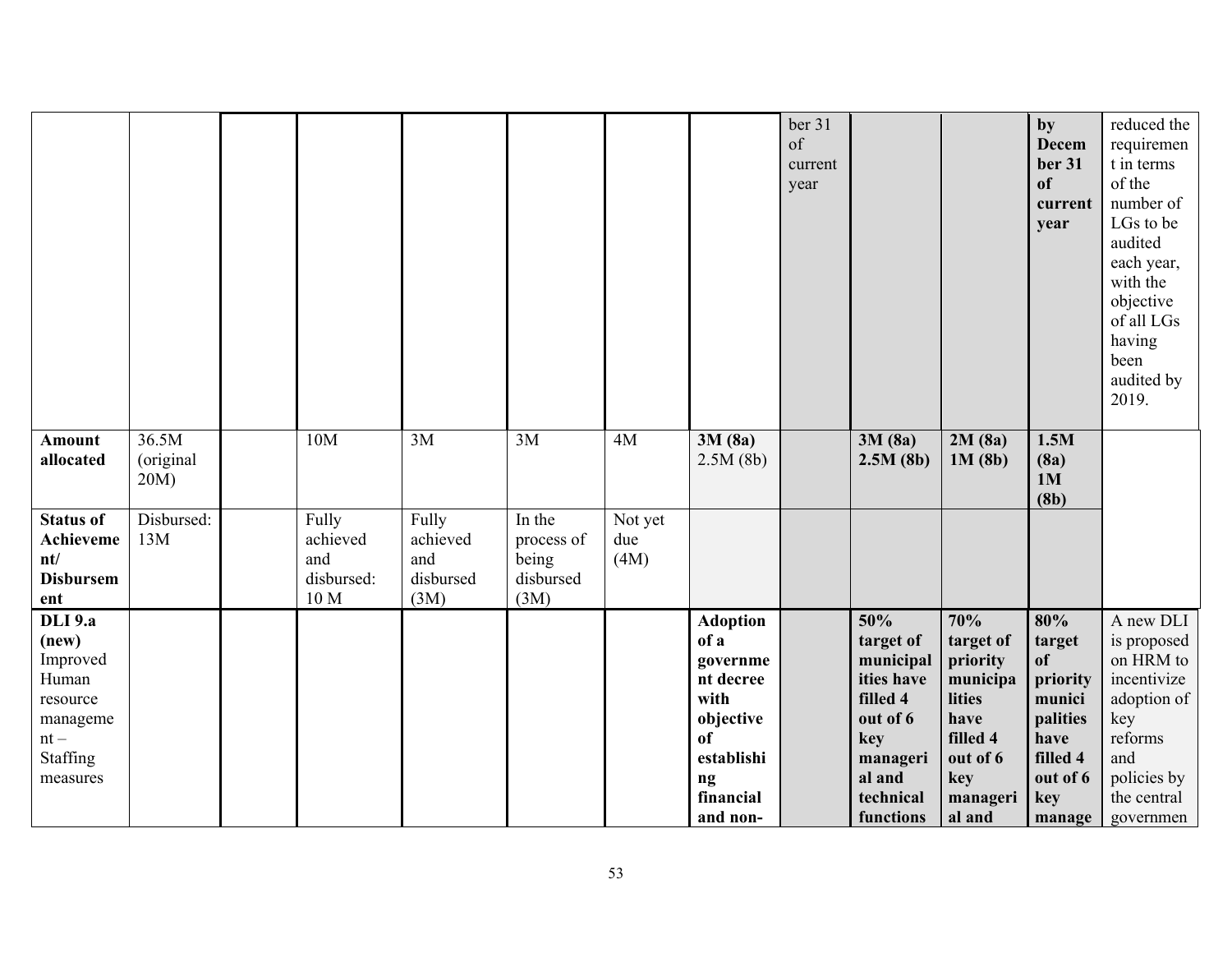|                |  |  |  | financial  |                   | technical | rial and     | t to             |
|----------------|--|--|--|------------|-------------------|-----------|--------------|------------------|
|                |  |  |  | incentives | $(0\%)$           | functions | technic      | facilitate       |
|                |  |  |  | to         |                   |           | al           | effective        |
|                |  |  |  | facilitate |                   |           | functio      | civil            |
|                |  |  |  | redeploy   |                   |           | ns           | service          |
|                |  |  |  | ment of    |                   |           |              | manageme         |
|                |  |  |  | staff to   |                   |           |              | nt at the        |
|                |  |  |  | targeted   |                   |           |              | local level.     |
|                |  |  |  | <b>LGs</b> |                   |           |              | The DLI          |
|                |  |  |  |            |                   |           |              | outlines         |
|                |  |  |  | (None)     |                   |           |              | key legal        |
| <b>DLI</b> 9.b |  |  |  |            |                   | 100 staff | 200          | and              |
|                |  |  |  | Preparati  | Implemen          |           |              | institutiona     |
| (new)          |  |  |  | on of      | tation of         | have      | staff        |                  |
| Improved       |  |  |  | strategic  | an online         | applied   | have         | 1 measures       |
| Human          |  |  |  | job        | job               | for LG    | applied      | that the         |
| resource       |  |  |  | descriptio | market to         | position  | for LG       | ministry         |
| manageme       |  |  |  | ns for 6   | inform            | through   | positio      | and central      |
| $\rm nt-HRM$   |  |  |  | key        | potential         | the       | $\mathbf{n}$ | governmen        |
| tools          |  |  |  | functions  | applicant         | online    | throug       | t would          |
|                |  |  |  | (key       | of vacant         | job       | h the        | take to          |
|                |  |  |  | managem    | positions         | market    | online       | respond to       |
|                |  |  |  | ent and    | in LGs            |           | job          | staffing         |
|                |  |  |  | technical  |                   |           | market       | needs in         |
|                |  |  |  | positions) | (N <sub>0</sub> ) |           |              | municipalit      |
|                |  |  |  |            | online job        |           |              | ies. The         |
|                |  |  |  | (No job    | market)           |           |              | DLI would        |
|                |  |  |  | descriptio |                   |           |              | also ensure      |
|                |  |  |  | ns)        |                   |           |              | a results-       |
|                |  |  |  |            |                   |           |              | oriented         |
|                |  |  |  |            |                   |           |              | approach         |
|                |  |  |  |            |                   |           |              | by               |
|                |  |  |  |            |                   |           |              | measuring        |
|                |  |  |  |            |                   |           |              | the              |
|                |  |  |  |            |                   |           |              |                  |
|                |  |  |  |            |                   |           |              | percentage<br>of |
|                |  |  |  |            |                   |           |              |                  |
|                |  |  |  |            |                   |           |              | municipalit      |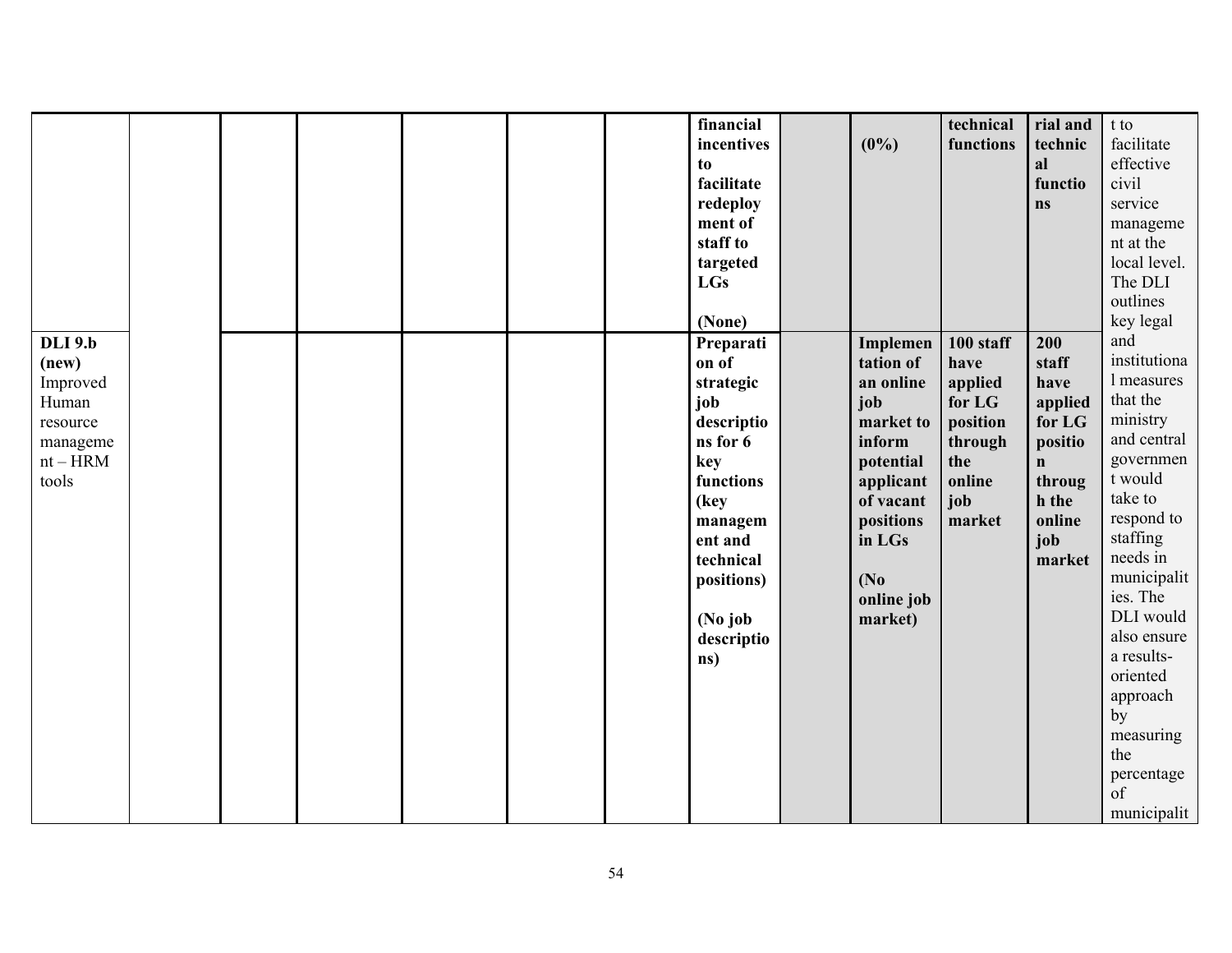|                                                                 |                                              |      |      |      |      |      |                  |                  |                    |                        | ies that<br>have<br>staffed key<br>managerial<br>and<br>technical<br>functions. |
|-----------------------------------------------------------------|----------------------------------------------|------|------|------|------|------|------------------|------------------|--------------------|------------------------|---------------------------------------------------------------------------------|
| Amount<br>allocated                                             | 13 M                                         |      |      |      |      |      | 2M(9a)<br>3M(9b) | 3M(9a)<br>1M(9b) | 1.5M(9a)<br>1M(9b) | 1M(9a)<br>0.5M<br>(9b) |                                                                                 |
| <b>Status of</b><br>Achieveme<br>nt/<br><b>Disbursem</b><br>ent | <b>New</b>                                   |      |      |      |      |      |                  |                  |                    |                        |                                                                                 |
| <b>Total</b><br>Financing<br>Allocated:                         | 300M<br>(original)<br>$+$ 130M $\,$<br>(new) | 40 M | 80 M | 48 M | 58 M | 58 M | 43.5 M           | 43.2 M           | 41.3 M             | 18 M                   |                                                                                 |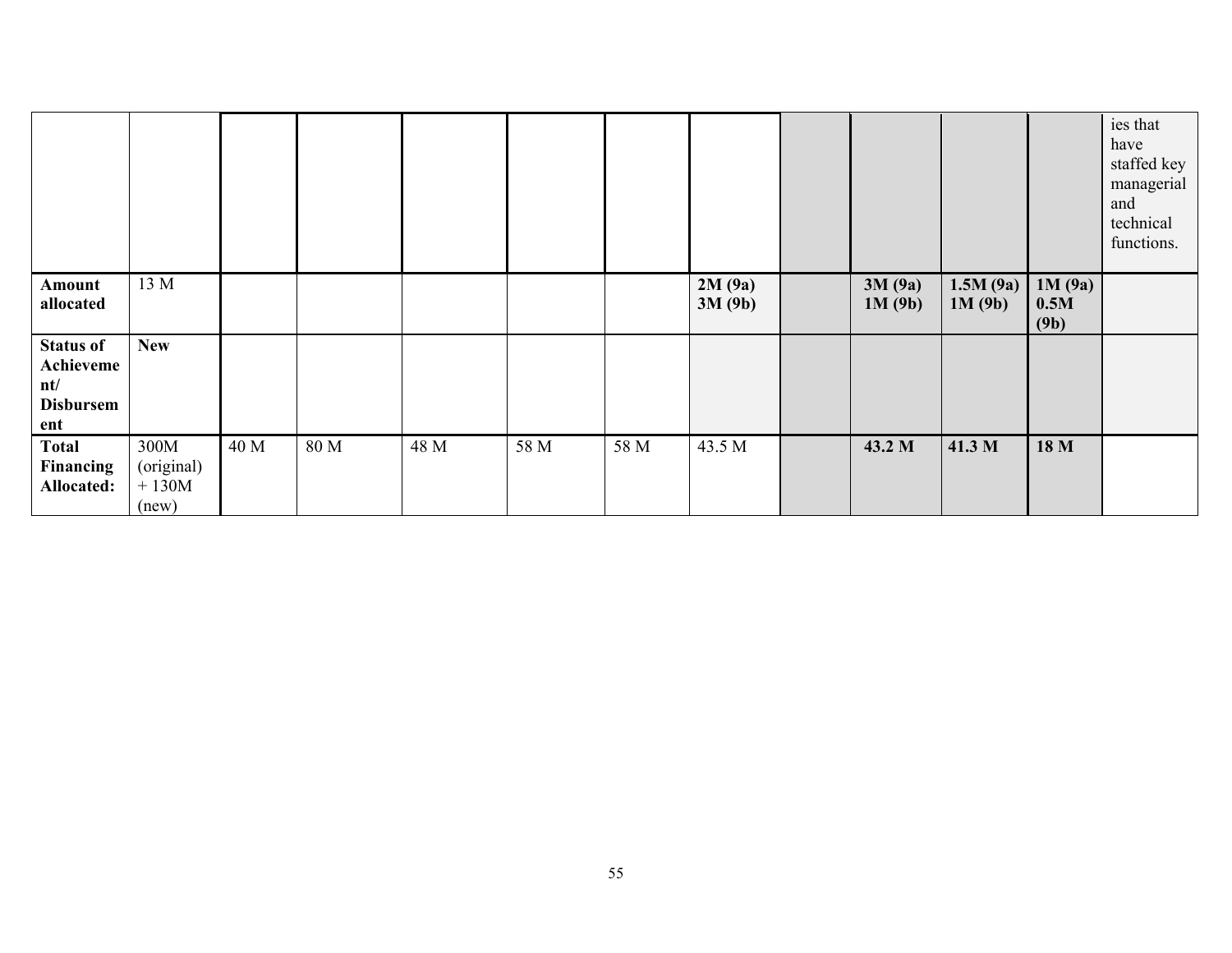|                |                         |                                                                    |                                                                  |              |            | ры усписанон гтососог гарк<br>Protocol to evaluate achievement of the DLI and data/result                       |                        |
|----------------|-------------------------|--------------------------------------------------------------------|------------------------------------------------------------------|--------------|------------|-----------------------------------------------------------------------------------------------------------------|------------------------|
| #              | <b>DLI</b>              | Definition/<br><b>Description of achievement</b>                   | <b>Scalability</b><br>of<br><b>Disburse</b><br>ments<br>(Yes/No) |              |            | <b>Rationale for any</b><br><b>Changes</b>                                                                      |                        |
|                |                         |                                                                    |                                                                  | Data         | Verific    | <b>Procedure</b>                                                                                                |                        |
|                |                         |                                                                    |                                                                  | source/a     | -ation     |                                                                                                                 |                        |
|                |                         |                                                                    |                                                                  | gency        | Entity     |                                                                                                                 |                        |
| -1             | DLI <sub>1</sub><br>The | Fully achieved and no further<br>legal texts are required.         | N/A                                                              | N/A          | N/A        | N/A                                                                                                             | N/A                    |
|                | Government              |                                                                    |                                                                  |              |            |                                                                                                                 |                        |
|                | has replaced            |                                                                    |                                                                  |              |            |                                                                                                                 |                        |
|                | Decree No 97-           |                                                                    |                                                                  |              |            |                                                                                                                 |                        |
|                | 1135 and                |                                                                    |                                                                  |              |            |                                                                                                                 |                        |
|                | restructured its        |                                                                    |                                                                  |              |            |                                                                                                                 |                        |
|                | capital grant           |                                                                    |                                                                  |              |            |                                                                                                                 |                        |
|                | system                  |                                                                    |                                                                  |              |            |                                                                                                                 |                        |
|                | accordingly             |                                                                    |                                                                  |              |            |                                                                                                                 |                        |
| $\overline{2}$ | DLI <sub>2</sub>        | From Program year 2 onwards,                                       | N <sub>o</sub>                                                   | <b>CPSCL</b> | <b>IVA</b> | From Program year 2, the CPSCL will notify the                                                                  | No changes in DLI      |
|                | Timely                  | annual allocation of CBGs                                          |                                                                  |              |            | Bank of the date and means of publication of the                                                                | formulation and        |
|                | communicatio            | published no later than                                            |                                                                  |              |            | annual allocation and will submit the documentation                                                             | verification. This DLI |
|                | n to LGs of             | December 1 of the preceding                                        |                                                                  |              |            | relative to the disbursements.                                                                                  | now includes targets   |
|                | the indicative          | year and disbursed no later than<br>February 1 of the current year |                                                                  |              |            |                                                                                                                 | for the outer years of |
|                | Capital Block<br>Grants |                                                                    |                                                                  |              |            | Verification by the IVA that the annual allocation is<br>consistent with the provisions of the decree, that the | the Program.           |
|                | (CBGs)                  |                                                                    |                                                                  |              |            | indicative annual allocation of capital block grants                                                            |                        |
|                | allocation and          |                                                                    |                                                                  |              |            | has been communicated in a timely manner to LGs                                                                 |                        |
|                | timely transfer         |                                                                    |                                                                  |              |            | to use the information for the preparation of their                                                             |                        |
|                | of CBGs to              |                                                                    |                                                                  |              |            | annual investment plan, and that the disbursements                                                              |                        |
|                | eligible LGs            |                                                                    |                                                                  |              |            | have been completed by the target date to eligible                                                              |                        |
|                | by the                  |                                                                    |                                                                  |              |            | LGs.                                                                                                            |                        |
|                | Government              |                                                                    |                                                                  |              |            |                                                                                                                 |                        |

**DLI Verification Protocol Table**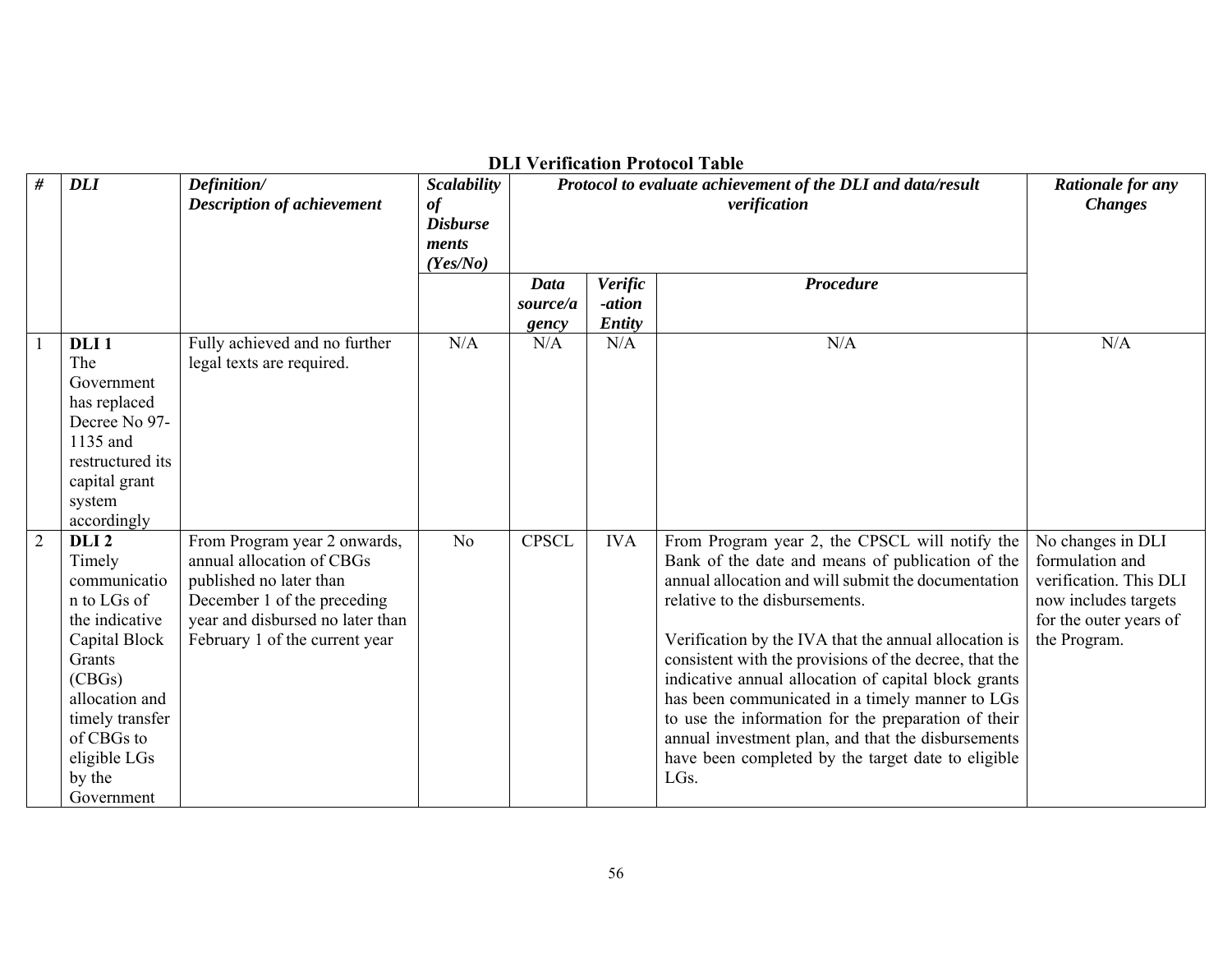| 3              | DLI <sub>3</sub><br>Acceptable<br>percentage of<br>LGs have met<br>the MMCs<br>and received<br><b>CBGs</b>                                                                                                                        | Annual targets are defined in<br>terms of percentage of LGs<br>meeting the MMCs.<br>The Annual targets are:<br>CY 2015: 60% of LGs<br>CY 2016: 70% of LGs<br>CY 2017: 80 % of LGs<br>CY 2018: 90% of LGs                                                                                                                                                                                                                                                                                                                                                                                                                                                      | Yes | LGs and<br><b>CPSCL</b>  | <b>IVA</b>  | Each year, the LGs will communicate to the CPSCL<br>the documentation relative to the satisfaction of<br>MMC <sub>s</sub> .<br>The<br>supporting<br>assessment<br>report<br>and<br>documentation will be made available by the<br>CPSCL for the IVA to carry out a sample audit. | No changes in DLI<br>formulation.<br>This DLI will include<br>targets for the extended<br>period of the Program.                                                                                                              |
|----------------|-----------------------------------------------------------------------------------------------------------------------------------------------------------------------------------------------------------------------------------|---------------------------------------------------------------------------------------------------------------------------------------------------------------------------------------------------------------------------------------------------------------------------------------------------------------------------------------------------------------------------------------------------------------------------------------------------------------------------------------------------------------------------------------------------------------------------------------------------------------------------------------------------------------|-----|--------------------------|-------------|----------------------------------------------------------------------------------------------------------------------------------------------------------------------------------------------------------------------------------------------------------------------------------|-------------------------------------------------------------------------------------------------------------------------------------------------------------------------------------------------------------------------------|
|                |                                                                                                                                                                                                                                   | CY 2019: 90% of LGs<br>CY 2020: 90% of LGs<br>CY 2021: 90% of LGs                                                                                                                                                                                                                                                                                                                                                                                                                                                                                                                                                                                             |     |                          |             |                                                                                                                                                                                                                                                                                  |                                                                                                                                                                                                                               |
| $\overline{4}$ | DLI <sub>4</sub><br>The<br>Government<br>has designed<br>and<br>implemented<br>an<br>independent<br>LG<br>performance<br>assessment<br>(PA) system<br>and required<br>percentage of<br>LGs have met<br>the threshold<br>PA scores | In CY 2015: The PA system is<br>developed and the PA manual is<br>adopted by Government<br>In CY 2016: the PA system is<br>tested and implemented.<br>In CY2017 50% of LGs achieve<br>threshold PA scores of 70<br>points<br>In CY 2018: 60% of LGs<br>achieve threshold PA scores of<br>70 points (13M) & Ministerial<br>arrêté (Government order)<br>pertaining to PA revision has<br>been published before Dec 31,<br>2018 (7M)<br>In CY 2019: 70% of LGs<br>achieve threshold PA scores of<br>70 points<br>In CY 2020: 60% of LGs<br>achieve threshold PA scores of<br>50 points<br>In CY 2021: 70% of LGs<br>achieve threshold PA scores of<br>50 points | Yes | <b>CPSCL</b><br>$/$ CGSP | <b>CGSP</b> | The entity in charge of PA (CGSP) will provide to<br>the WB through the CPSCL the supporting<br>documentation relative to the achievement of targets<br>for CY 2015, and 2016, the PA results, and the PA<br>yearly report for CY 2017, 2018, 2019, 2020, and<br>2021.           | No changes in DLI<br>formulation are<br>envisaged. This DLI<br>now includes targets<br>for 2019 - 2021. In<br>2018, a ministerial<br>arrêté (Government<br>order) will be adopted<br>to make the PA more<br>results-oriented. |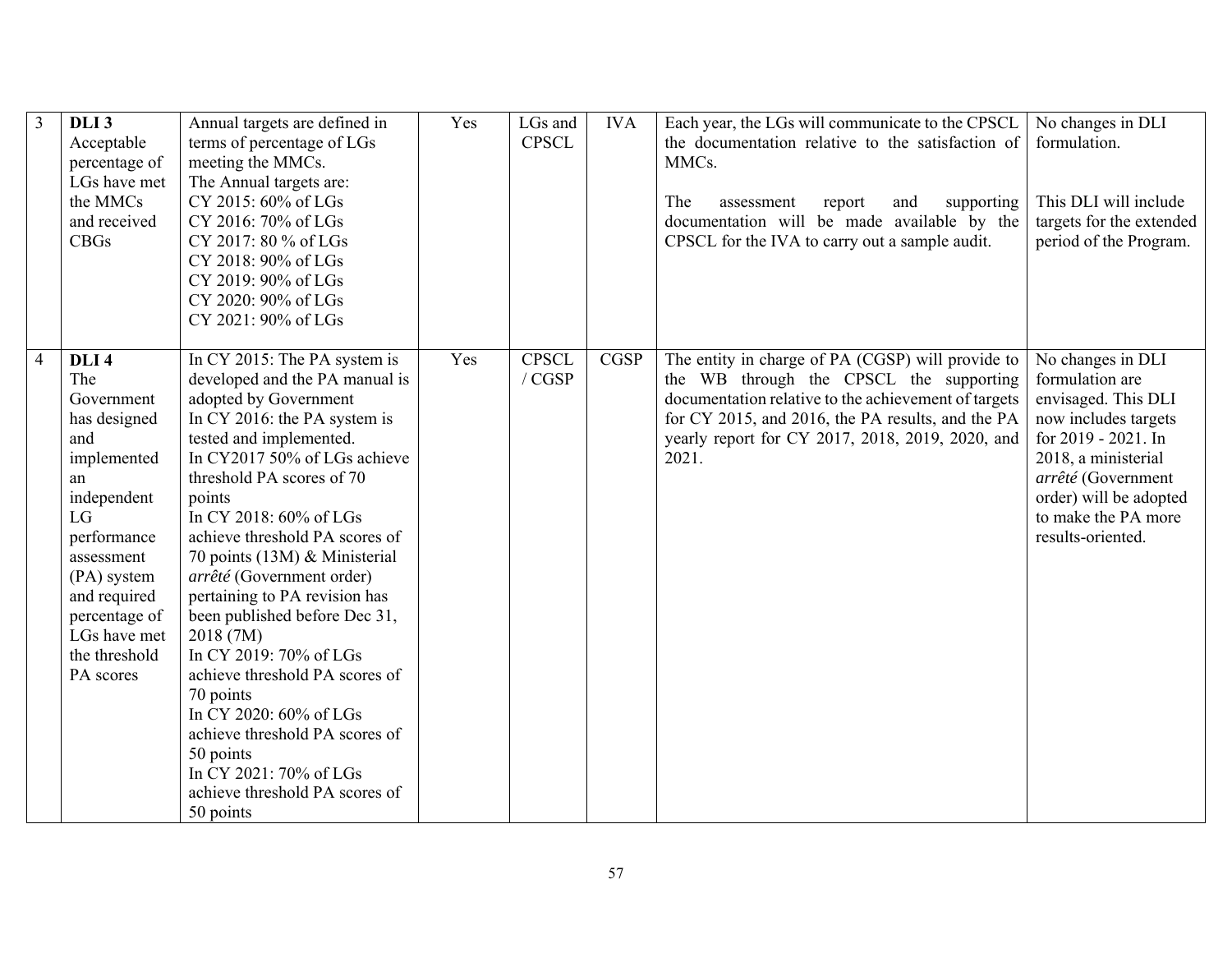| 5 | DLI <sub>5</sub> | Percentage of LGs which have      | Yes | <b>CPSCL</b>  | <b>IVA</b> | Each year, the LGs will prepare a progress report on | Due to the assessment    |
|---|------------------|-----------------------------------|-----|---------------|------------|------------------------------------------------------|--------------------------|
|   | Required         | executed a minimum                |     | / <b>CGSP</b> |            | the execution of their investment budget. The        | during the midterm       |
|   | percentage of    | percentage of the expenditures    |     |               |            | CPSCL will compile the progress reports in a         | review that the original |
|   | LGs have         | involved in their annual          |     |               |            | consolidated progress report for the same year.      | target was               |
|   | executed their   | investment plan.                  |     |               |            |                                                      | overestimated relative   |
|   | Annual           | The annual targets are            |     |               |            | The IVA will verify the achievement of the target    | to the baseline and the  |
|   | Investment       | CY 2015: 40 % of LGs have         |     |               |            | through sample audits.                               | broad scope of the       |
|   | Plans on         | executed 70% of expenditures      |     |               |            |                                                      | investment plan (not     |
|   | schedule in      | CY 2016: 50 % of LGs have         |     |               |            |                                                      | just the portion         |
|   | terms of         | executed 70% of expenditures      |     |               |            |                                                      | financed by the WB),     |
|   | expenditures     | CY 2017: 60 % of LGs have         |     |               |            |                                                      | the end target has been  |
|   |                  | executed 70% of expenditures      |     |               |            |                                                      | maintained but the       |
|   |                  | CY 2018: 60 % of LGs have         |     |               |            |                                                      | intermediate targets     |
|   |                  | executed 50% of expenditures      |     |               |            |                                                      | upcoming have been       |
|   |                  | CY 2019: 60 % of LGs have         |     |               |            |                                                      | revised down slightly,   |
|   |                  | executed 50% of expenditures      |     |               |            |                                                      | and the percentage of    |
|   |                  | CY 2020: 70% of LGs have          |     |               |            |                                                      | expenditures has been    |
|   |                  | executed 50% of expenditures      |     |               |            |                                                      | slightly reduced for     |
|   |                  | CY 2021: 70% of LGs have          |     |               |            |                                                      | upcoming years.          |
|   |                  | executed 50% of expenditures      |     |               |            |                                                      |                          |
|   |                  | CY 2022: 80% of LGs have          |     |               |            |                                                      |                          |
|   |                  | executed 50% of expenditures      |     |               |            |                                                      |                          |
| 6 | DLI <sub>6</sub> | Annual targets are defined in     | Yes | LG/           | <b>IVA</b> | Starting from CY 2015, each LG prepares and          | To the description of    |
|   | LGs that         | terms of percentage of LGs        |     | <b>CPSCL</b>  |            | executes with the support of the CPSCL and CFAD      | achievement section      |
|   | received         | which                             |     |               |            | an Annual Capacity Development Plan (ACDP)           | has been added a more    |
|   | Capacity         | have prepared and substantially   |     | <b>CFAD</b>   |            | covering the same areas covered under the PA.        | specific definition of   |
|   | Building         | executed a Capacity               |     |               |            | CFAD consolidates data on the ACDP training and      | 'substantially           |
|   | Support in       | Development Plan.                 |     |               |            | transmits this information to CPSCL.                 | executed' of their       |
|   | accordance       | Substantially executed is         |     |               |            |                                                      | ACDP, which is           |
|   | with their       | defined as having received 70%    |     |               |            | Each LG transmits its final ACDP for year n and the  | defined as LGs having    |
|   | annual           | of training requests validated by |     |               |            | progress report on the execution of its ACDP for     | received 70% of          |
|   | capacity         | the CFAD and a minimum            |     |               |            | year n-1 to the CPSCL by February 28th of year n.    | training requests        |
|   | development      | percentage of TA requests         |     |               |            |                                                      | validated by the CFAD    |
|   | plan             | validated by CPSCL defined in     |     |               |            | CPSCL submits to the IVA a progress report           | and a minimum            |
|   |                  | the Operation Manual.             |     |               |            | consolidating ACDPs for the previous year (n-1) by   | percentage of TA         |
|   |                  | The Annual targets are:           |     |               |            |                                                      | requests validated by    |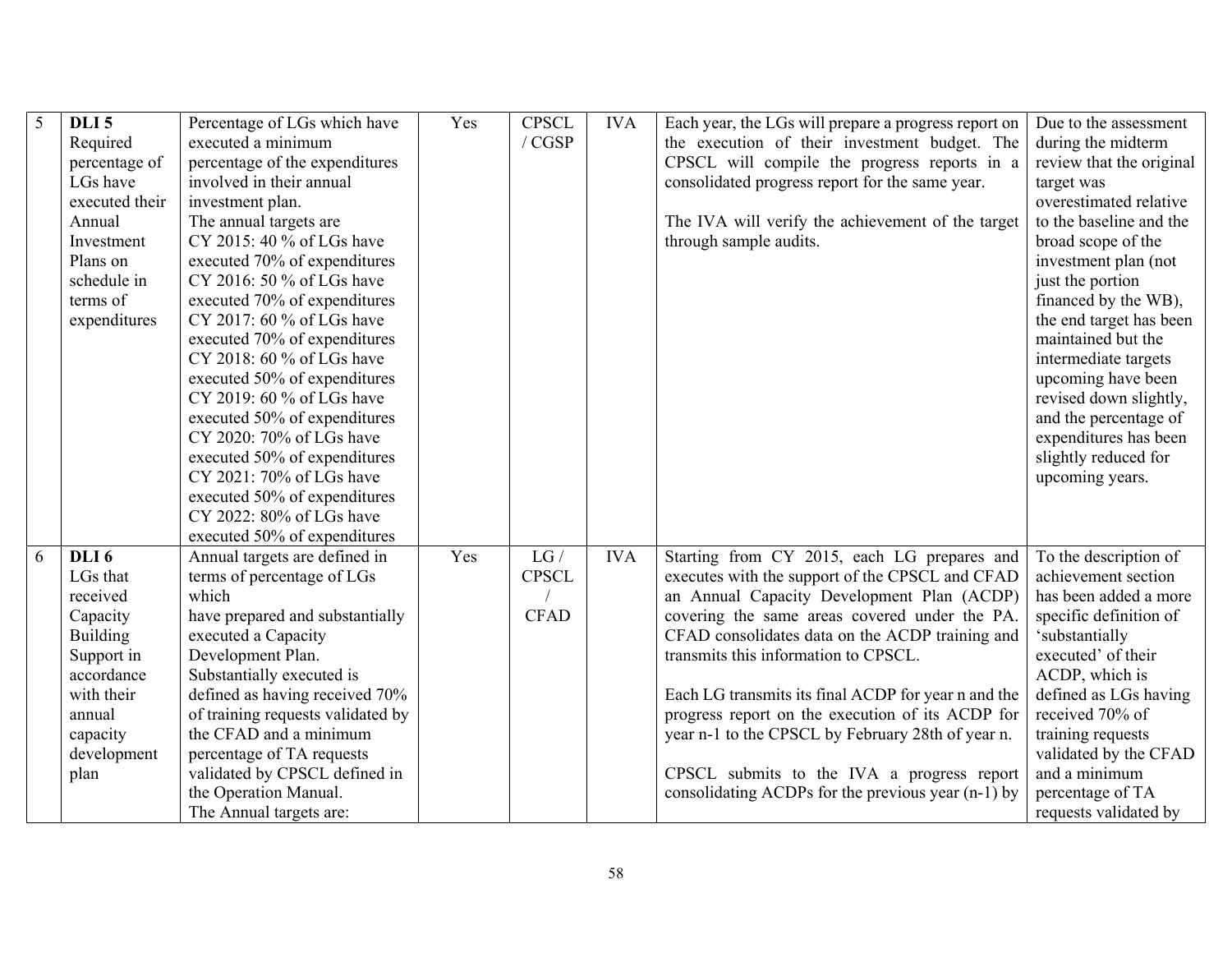|                |                                                                                                                                                                                                 | CY 2015:50% of LGs<br>CY 2016 : 60% of LGs<br>CY 2017: 70 % of LGs<br>CY 2018:70% of LGs<br>CY 2019: 70% of LGs<br>CY 2020: 70% of LGs<br>CY 2021: 80% of LGs                                                                                                                                                                                             |                |              |            | the end of April of each year. The IVA verifies<br>achievement of the target.                                                                                                                                                                                                                                                                                                                                                                                                                                                                                                                                                                            | CPSCL defined in the<br>Operation Manual and<br>recorded in their final<br>ACDPs.                                                                                                                                                 |
|----------------|-------------------------------------------------------------------------------------------------------------------------------------------------------------------------------------------------|-----------------------------------------------------------------------------------------------------------------------------------------------------------------------------------------------------------------------------------------------------------------------------------------------------------------------------------------------------------|----------------|--------------|------------|----------------------------------------------------------------------------------------------------------------------------------------------------------------------------------------------------------------------------------------------------------------------------------------------------------------------------------------------------------------------------------------------------------------------------------------------------------------------------------------------------------------------------------------------------------------------------------------------------------------------------------------------------------|-----------------------------------------------------------------------------------------------------------------------------------------------------------------------------------------------------------------------------------|
| $\overline{7}$ | DLI <sub>7</sub><br>(scaled-up)<br>Targeted<br>number of<br>people living<br>in targeted<br>disadvantaged<br>neighborhoods<br>have benefited<br>from<br>improved<br>municipal<br>infrastructure | DLR 7.1 (new) Eligible LGs<br>have been selected pursuant to<br>selection criteria and<br>transparent and objective<br>procedures as defined in the<br><b>POM</b><br>All the neighborhoods eligible<br>to additional financing under<br>Sub-Program 2 have been<br>selected and the LGs in which<br>these neighborhoods are located<br>have been notified | N <sub>o</sub> | CAP          | <b>IVA</b> | The identification of eligible neighborhoods/LGs<br>will be conducted by the Commission<br>d'Annualisation du Programme (CAP) (and<br>confirmed by the Comité interministériel, CIM),<br>based on preparatory work by the Technical<br>Committee, through a call for expression of<br>interest.<br>The selection will be conducted based on<br>transparent and objective criteria (including socio-<br>economic criteria - local development index,<br>density etc.), to be developed by the Technical<br>Committee in collaboration with the Bank and<br>validated by the CAP as soon as possible,<br>following which they will be included in the POM. | Introduction of a new<br>selection methodology<br>to further enhance<br>decentralization and<br>put LGs in the driver<br>seat regarding the<br>planning and<br>implementation of<br>investments falling<br>within their mandates. |
|                |                                                                                                                                                                                                 | <b>DLR 7.2</b> Work contracts<br>covering 500,000 people have<br>been tendered and completed<br>by the end of FY19.<br>This is defined as the<br>percentage of the initial target<br>population (from the Parent<br>Program) for which works<br>contracts have been signed and<br>completed. Work contracts are                                           | Yes            | <b>CPSCL</b> | <b>IVA</b> | Each year, LGs will prepare a physical progress<br>report on investments funded as part of the<br>Program. In addition, the LGs will make available<br>to the CPSCL all documentation relative to each<br>subproject's compliance with the Program's<br>provision on (i) sub-project's eligibility, (ii)<br>feasibility studies, (iii) procurement, and (iv)<br>environmental and social management.<br>The CPSCL will review the documentation and<br>determine the compliance of each municipal<br>investment.                                                                                                                                         | No changes.                                                                                                                                                                                                                       |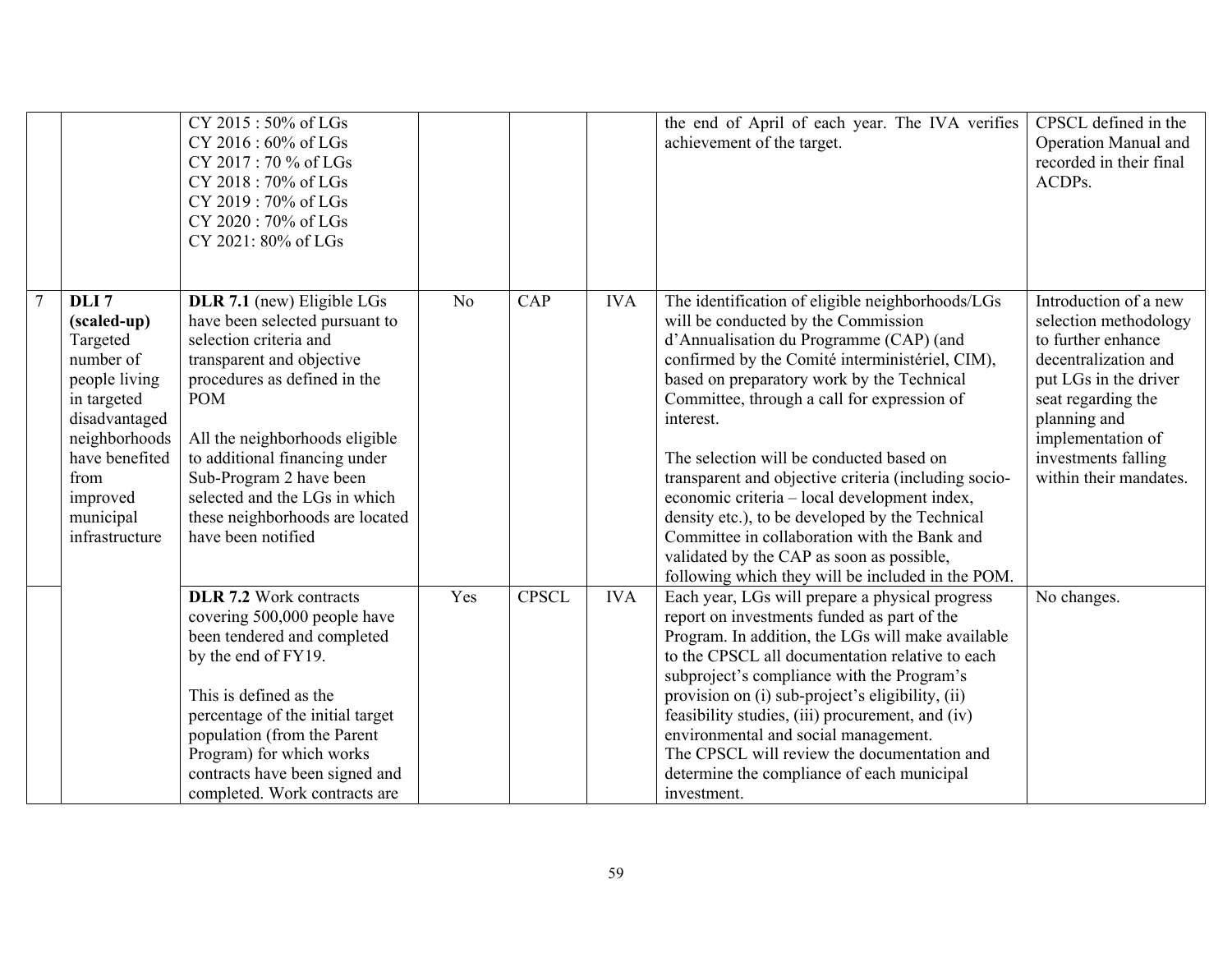| defined as contracts concluded<br>by Program closure.                                                                                                                                                                                                                                                                                                                                                                                                                                        |     |              |            | The CPSCL will submit to the Bank a consolidated<br>report on progress and compliance of the<br>investment sub-projects in targeted neighborhoods.<br>The assessment report and supporting<br>documentation will be made available by the<br>CPSCL for the IVA to carry out a sample audit.                                                                                                                                                                                                                                                                                                                                                                                                                                                                                                                         |                                                                                                                                                                                           |
|----------------------------------------------------------------------------------------------------------------------------------------------------------------------------------------------------------------------------------------------------------------------------------------------------------------------------------------------------------------------------------------------------------------------------------------------------------------------------------------------|-----|--------------|------------|---------------------------------------------------------------------------------------------------------------------------------------------------------------------------------------------------------------------------------------------------------------------------------------------------------------------------------------------------------------------------------------------------------------------------------------------------------------------------------------------------------------------------------------------------------------------------------------------------------------------------------------------------------------------------------------------------------------------------------------------------------------------------------------------------------------------|-------------------------------------------------------------------------------------------------------------------------------------------------------------------------------------------|
| DLR 7.3 (new) works contracts<br>covering additional 140,000<br>people have been tendered by<br>FY21 (disbursement on the<br>basis of a formula)<br>This is defined as the<br>percentage of the additional<br>target population (140,000<br>people targeted by the<br>Additional Financing) for<br>which tenders for works have<br>been launched.<br>Tenders launched are defined as<br>works contracts for which the<br>bidding documents have been<br>published by the AF closing<br>date. | Yes | <b>CPSCL</b> | <b>IVA</b> | Each year, the LGs will prepare a physical progress<br>report on investments funded as part of the<br>Program. In addition, the LGs will make available<br>to the CPSCL all documentation relative to each<br>subproject's compliance with the Program's<br>provision on (i) sub-project's eligibility, (ii)<br>feasibility studies, (iii) procurement, and (iv)<br>environmental and social management.<br>The CPSCL will review the documentation and<br>determine the compliance of each municipal<br>investment.<br>The CPSCL will submit to the Bank a consolidated<br>report on progress and compliance of the<br>investment sub-projects in targeted neighborhoods.<br>The assessment report and supporting<br>documentation will be made available by the<br>CPSCL for the IVA to carry out a sample audit. | The target population<br>is scaled up and the<br>modality has been<br>revised as detailed in<br>the main body of the<br>Program Paper and<br>Annex 4.                                     |
| DLR 7.4 (new) works contracts<br>covering additional 140,000<br>tendered under DLR7.d have<br>been completed by FY23<br>This is defined as the<br>percentage of the additional<br>target population (for the<br>Additional Financing) for<br>which works contracts have                                                                                                                                                                                                                      | Yes | <b>CPSCL</b> | <b>IVA</b> | Each year, the LGs will prepare a physical progress<br>report on investments funded as part of the<br>Program. In addition, the LGs will make available<br>to the CPSCL all documentation relative to each<br>subproject's compliance with the Program's<br>provision on (i) sub-project's eligibility, (ii)<br>feasibility studies, (iii) procurement, and (iv)<br>environmental and social management.                                                                                                                                                                                                                                                                                                                                                                                                            | The target population<br>is scaled up and the<br>modality has been<br>revised as detailed in<br>the main body of the<br>Program Paper and the<br><b>Technical Assessment</b><br>Addendum. |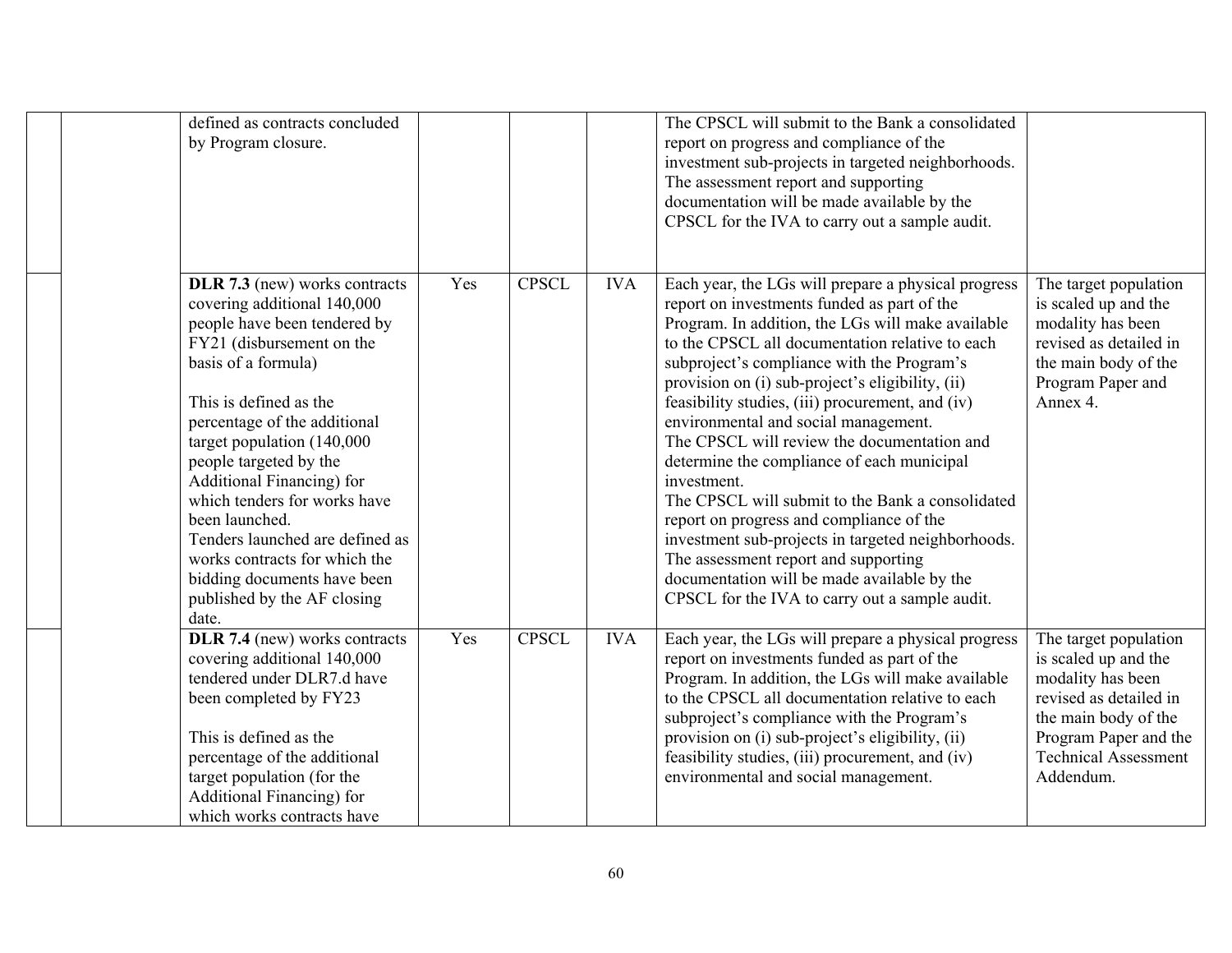|   |                                                                                         | been signed and completed by<br>Program closure.<br>Work contracts are defined as<br>contracts concluded by Program<br>closure.                                                                                                                                                                                                                                                                                                                                                                                                                                                                                                                                                                 |     |                                   |            | The CPSCL will review the documentation and<br>determine the compliance of each municipal<br>investment.<br>The CPSCL will submit to the Bank a consolidated<br>report on progress and compliance of the<br>investment sub-projects in targeted neighborhoods.<br>The assessment report and supporting<br>documentation will be made available by the<br>CPSCL for the IVA to carry out a sample audit. |                                                                                                                                                                                                                                                                      |
|---|-----------------------------------------------------------------------------------------|-------------------------------------------------------------------------------------------------------------------------------------------------------------------------------------------------------------------------------------------------------------------------------------------------------------------------------------------------------------------------------------------------------------------------------------------------------------------------------------------------------------------------------------------------------------------------------------------------------------------------------------------------------------------------------------------------|-----|-----------------------------------|------------|---------------------------------------------------------------------------------------------------------------------------------------------------------------------------------------------------------------------------------------------------------------------------------------------------------------------------------------------------------------------------------------------------------|----------------------------------------------------------------------------------------------------------------------------------------------------------------------------------------------------------------------------------------------------------------------|
| 8 | <b>DLI</b> 8.a<br>(revised)<br>Transparency<br>and access to<br>information<br>improved | Regular publication on E-Portal<br>of key LG information and data<br>in accessible and machine-<br>readable formats, including<br>with metadata as specified in<br>the POM. Publication and<br>update of data should be<br>maintained after first year of<br>publication:<br><b>CY2019:</b><br>• Name of LG in Arabic and<br>French;<br>• Link to the LG website if it<br>exists otherwise mentioning<br>that it does not exist;<br>• Number of inhabitants per<br>year;<br>• Surface area in square<br>kilometers;<br>• Indicators on the themes and<br>the number of training and<br>technical assistance provided<br>to LGs (optional information:<br>age distribution / gender /<br>grade); | Yes | MALE,<br><b>CPSCL</b><br>E-portal | <b>IVA</b> | The IVA will verify the achievement of the<br>corresponding targets.<br>The MALE will provide links to the appropriate<br>location of up to date machine readable data on the<br>E-portal to CPSCL for verification by IVA;<br>agreements will need to be reached on the specific<br>data to be posted and the deadline for posting in the<br>POM.                                                      | Change in targets<br>described in previous<br>table. The verification<br>protocol will be<br>modified to provide a<br>definition of the<br>"financial accounts are<br>legally received" and<br>to capture the new<br>transparency<br>requirements under<br>this DLI. |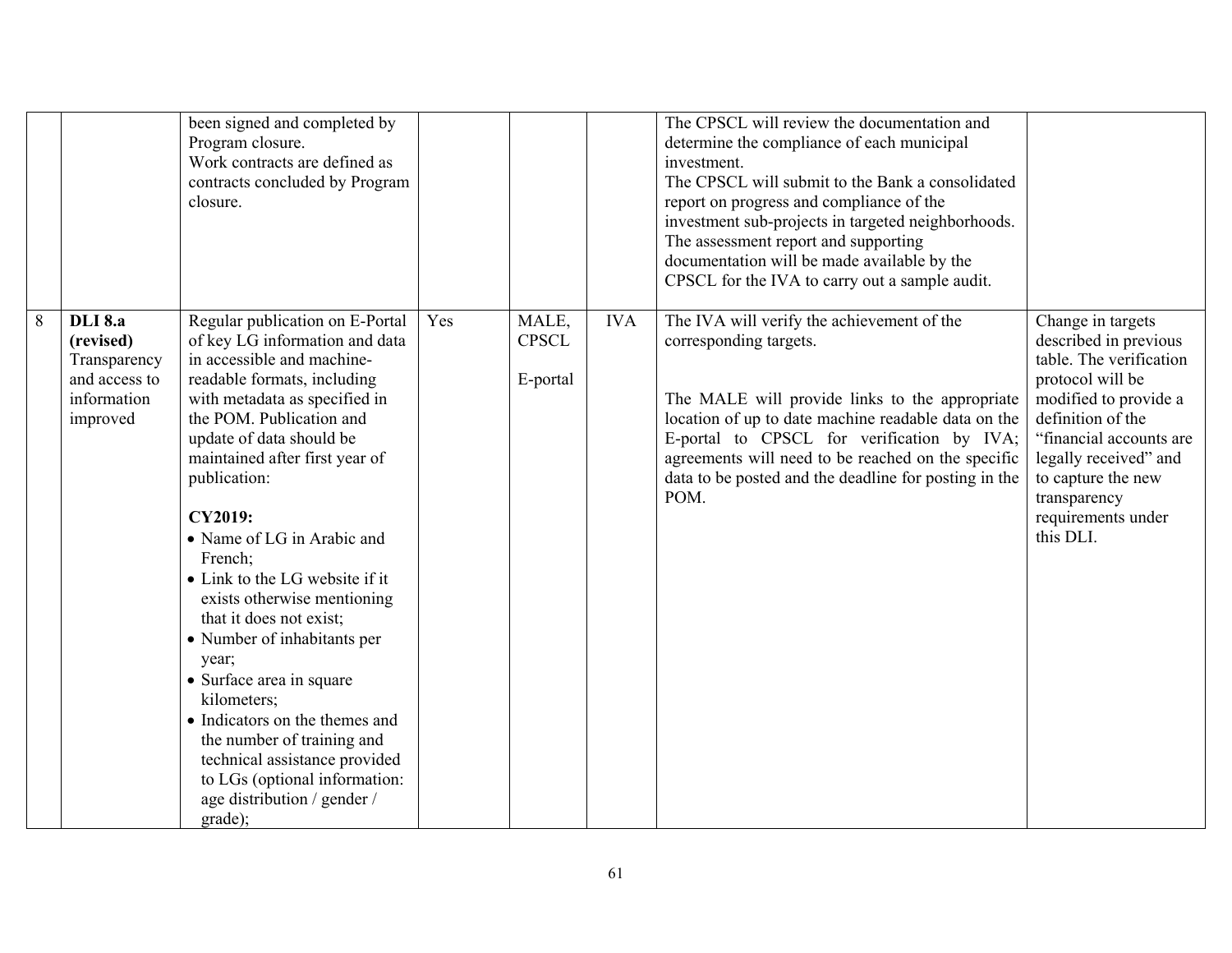|                          | • The block grant amount          |  |  |
|--------------------------|-----------------------------------|--|--|
| awarded to each LG;      |                                   |  |  |
| • MMC results;           |                                   |  |  |
| • Performance evaluation |                                   |  |  |
| results by criteria;     |                                   |  |  |
|                          | • Link to the report of the audit |  |  |
| of the CoA;              |                                   |  |  |
|                          | • The list of projects under the  |  |  |
|                          | annual investment plan by         |  |  |
|                          | year and their implementation     |  |  |
|                          | progress updated every six        |  |  |
| months;                  |                                   |  |  |
|                          | • Automatic publication of data   |  |  |
|                          | from the budget execution         |  |  |
|                          | system (ADEB) to the portal       |  |  |
| every six months;        |                                   |  |  |
| • Total number of civil  |                                   |  |  |
|                          | servants, by grade, by gender,    |  |  |
| by age group;            |                                   |  |  |
| <b>CY2020:</b>           |                                   |  |  |
|                          | • A link to the website of the    |  |  |
|                          | procurement plan of the LG        |  |  |
|                          | or a machine-readable file        |  |  |
|                          | published on the portal;          |  |  |
|                          | • Number of filled and vacant     |  |  |
| positions in each LG     |                                   |  |  |
|                          |                                   |  |  |
| <b>CY2021:</b>           |                                   |  |  |
|                          | • Number of total complaints      |  |  |
|                          | by typology, response time,       |  |  |
| resolution time;         |                                   |  |  |
|                          | · Tax revenue data (planned,      |  |  |
| collected, and rest);    |                                   |  |  |
| CY 2022:                 |                                   |  |  |
|                          |                                   |  |  |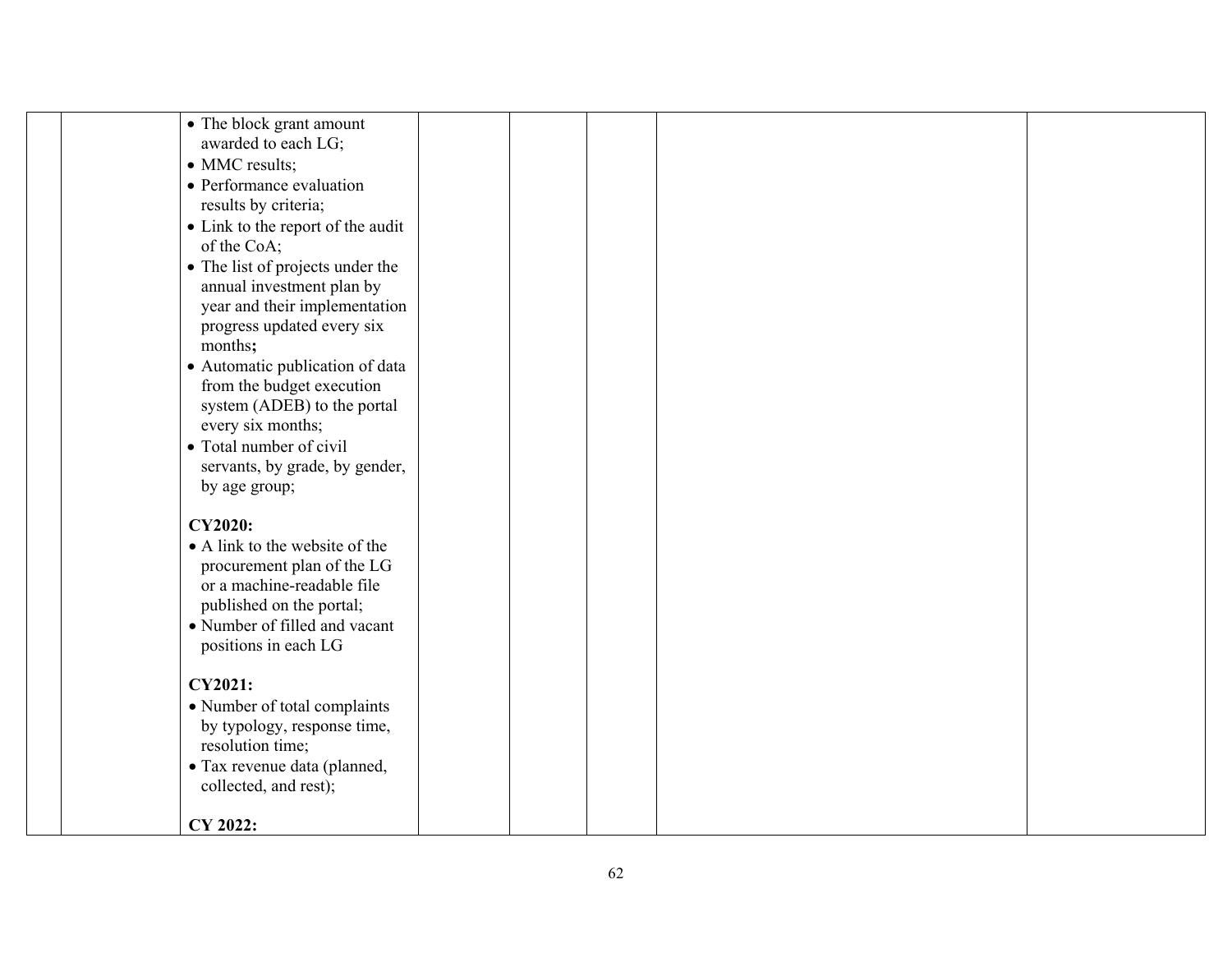|                                                                                                                                       | Update of previously<br>published data should be<br>maintained                                                                                                                                                                                                                                                                                                                                                                                                                                                                                                                                                                                                                                                                                                                                                                                                                                              |     |                      |            |                                                                                                                                                                                                                                                                                                                                                                                                                                                                                                                    |  |
|---------------------------------------------------------------------------------------------------------------------------------------|-------------------------------------------------------------------------------------------------------------------------------------------------------------------------------------------------------------------------------------------------------------------------------------------------------------------------------------------------------------------------------------------------------------------------------------------------------------------------------------------------------------------------------------------------------------------------------------------------------------------------------------------------------------------------------------------------------------------------------------------------------------------------------------------------------------------------------------------------------------------------------------------------------------|-----|----------------------|------------|--------------------------------------------------------------------------------------------------------------------------------------------------------------------------------------------------------------------------------------------------------------------------------------------------------------------------------------------------------------------------------------------------------------------------------------------------------------------------------------------------------------------|--|
| <b>DLI</b> 8.b.<br>(scaled up):<br>Local<br>government<br>financial<br>management<br>and financial<br>reporting have<br>been improved | The target of 100% of LGs<br>being audited applies to those<br>LGs that have submitted their<br>accounts and supporting<br>documentation to the CoA by<br>the deadline of July 31<br>following the fiscal year to be<br>audited. From CY 2019, all<br>LGs that have submitted annual<br>reports to CoA within the<br>deadline will have been audited<br>at least once in the previous<br>four years; CoA audit reports<br>will follow an enhanced format<br>and auditing standards to<br>encourage consistent standards<br>across LG financial reporting<br>and CoA audits of LGs in the<br>interim period leading up to the<br>adoption of double-entry<br>bookkeeping and<br>internationally accepted<br>auditing standards. In addition<br>to the financial audits just<br>mentioned, the CoA will<br>undertake a risk-based process,<br>agreed with the Bank, to select<br>LGs whose audit findings and | Yes | CoA,<br><b>CPSCL</b> | <b>IVA</b> | Each year, the LGs who have a budget above 1<br>million TND and who are obliged to submit their<br>accounts to CoA, submit their financial statements<br>and accounts to the MoF within the timeframe as<br>stipulated in MMC2 (as designed in the POM). The<br>MoF then transmits the accounts to the CoA before<br>the deadline of July 31 following the fiscal year to<br>be audited. The CoA transmits the relevant audit<br>results to the IVA. The IVA checks the achievement<br>of the relevant objectives. |  |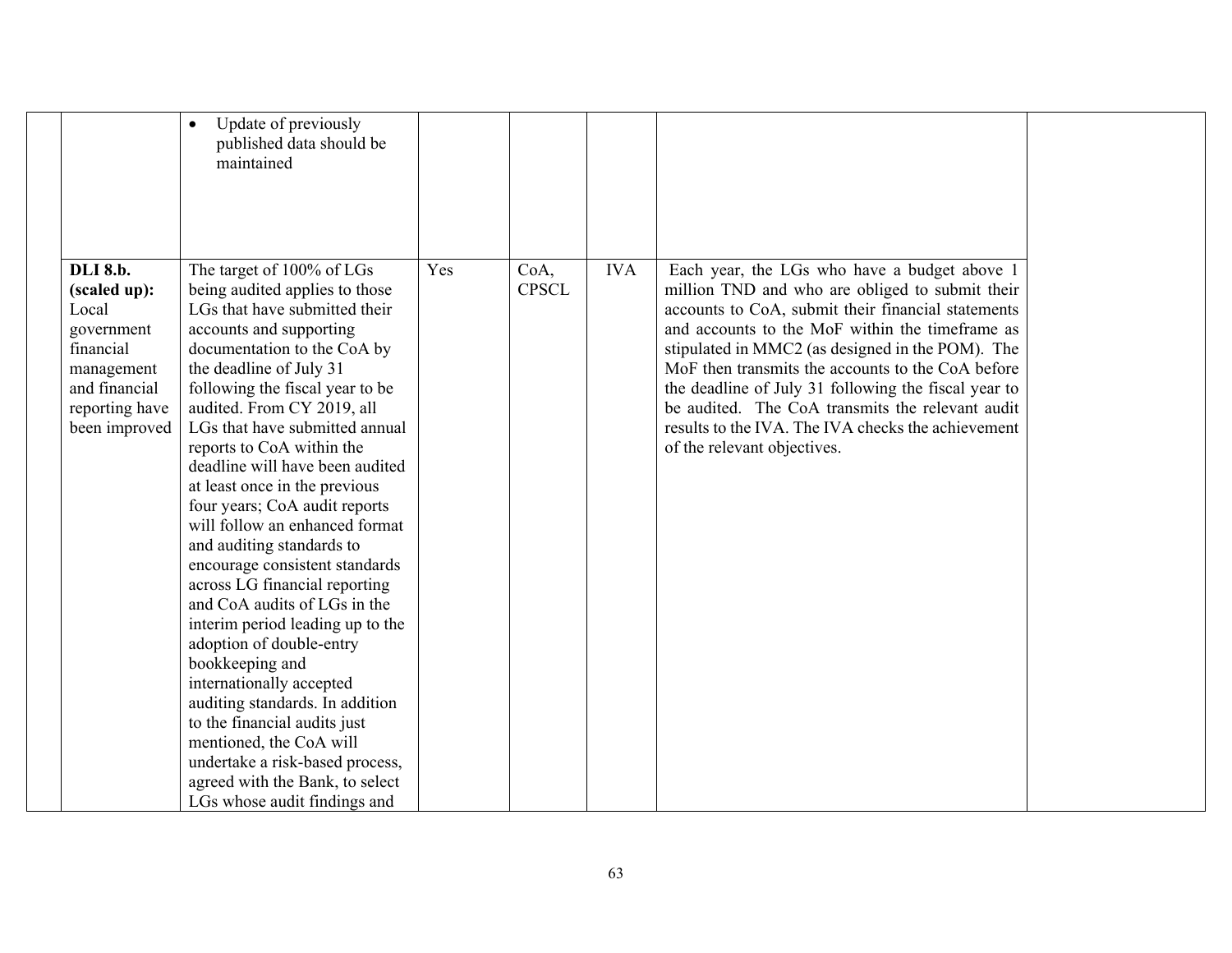|   |                                                                                       | recommendations will undergo<br>follow-up review by the CoA.                                                                                                                                                                                                                                                                                                                                                                                                                                                                              |     |                           |            |                                                                                                                                                                                                                                                                                                                                                                                                                                                                                                                                                                                                                                                                                                                                                                                                                                                                                                                                                                  |          |
|---|---------------------------------------------------------------------------------------|-------------------------------------------------------------------------------------------------------------------------------------------------------------------------------------------------------------------------------------------------------------------------------------------------------------------------------------------------------------------------------------------------------------------------------------------------------------------------------------------------------------------------------------------|-----|---------------------------|------------|------------------------------------------------------------------------------------------------------------------------------------------------------------------------------------------------------------------------------------------------------------------------------------------------------------------------------------------------------------------------------------------------------------------------------------------------------------------------------------------------------------------------------------------------------------------------------------------------------------------------------------------------------------------------------------------------------------------------------------------------------------------------------------------------------------------------------------------------------------------------------------------------------------------------------------------------------------------|----------|
| 9 | DLI 9.a (new)<br>Improved<br>Human<br>resource<br>management-<br>Staffing<br>measures | The first annual target is<br>identified in the form of a<br>governmental decree, with the<br>objective of establishing<br>financial and non-financial<br>incentives to facilitate<br>redeployment of staff to select<br>LG <sub>s</sub> .<br>CY 2019: Adoption of a<br>Government decree with<br>objective of establishing<br>financial and non-financial<br>incentives to facilitate<br>redeployment of staff to<br>targeted LGs.<br>CY 2020: 50% of target LGs<br>have staffed 4 out of 6 key<br>managerial and technical<br>functions | Yes | MALE/<br>DGFP/L<br>G/CPSC | <b>IVA</b> | Based on data drawn from LG staff management<br>information systems, the WB has built a<br>comprehensive picture of staffing in terms of<br>quantity and staff rank across key functions in<br>select LGs. The selection criteria of LGs will be<br>refined with support from MALE and specified in<br>the POM, and will include ensuring that the<br>selected communes are also selected based on the<br>feasibility of addressing staffing in such<br>communes. The functions/responsibilities are<br>General Secretary, Administrative and Financial<br>Directors, Engineers, Architects, Technician and/or<br>IT staff. Starting from CY19, the MALE will<br>submit a report extracted from the staff<br>management information systems to the IVA to<br>monitor staffing progress across the key functions.<br>In addition, relevant legal text formalizing the<br>nomination of staff to specific positions might also<br>need to be submitted to the IVA. | New DLI. |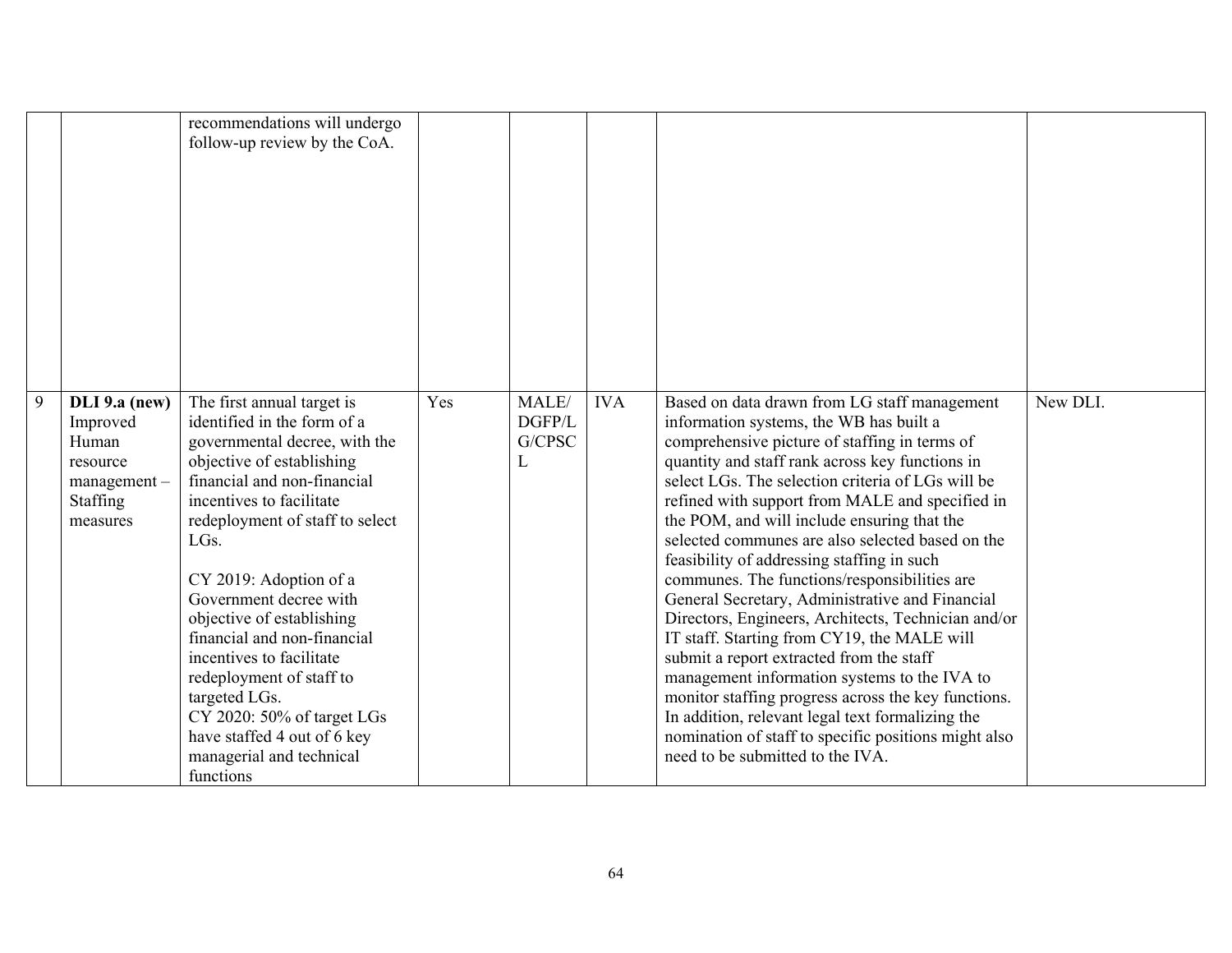|                                                                                    | CY 2021: $70\%$ of have staffed<br>4 out of 6 key managerial and<br>technical functions<br>CY 2022: 80% of have staffed<br>4 out of 6 key managerial and<br>technical functions                                                                                                                                                                                                                                                                                                                                                                                                                                                                             |     |                                         |            |                                                                                                                                                                                                                                                                                                                                                                                           |          |
|------------------------------------------------------------------------------------|-------------------------------------------------------------------------------------------------------------------------------------------------------------------------------------------------------------------------------------------------------------------------------------------------------------------------------------------------------------------------------------------------------------------------------------------------------------------------------------------------------------------------------------------------------------------------------------------------------------------------------------------------------------|-----|-----------------------------------------|------------|-------------------------------------------------------------------------------------------------------------------------------------------------------------------------------------------------------------------------------------------------------------------------------------------------------------------------------------------------------------------------------------------|----------|
| $DLI 9.b$ (new)<br>Improved<br>Human<br>resource<br>$m$ anagement $-$<br>HRM tools | The first annual target is<br>identified in the form of job<br>descriptions which are key tools<br>for effective HRM. In addition,<br>to facilitate mobility of civil<br>servants, an online job market<br>will be established to link<br>interested staff with vacant<br>positions in LGs. The annual<br>targets are measured as such:<br>CY 2019: Preparation of<br>strategic job descriptions for 6<br>key functions<br>CY 2020: Implementation of an<br>online job market<br>CY 2021: 100 staff have<br>applied for LG position through<br>the online job market<br>CY 2022: 200 staff have<br>applied for LG position through<br>the online job market | Yes | MALE/<br>DGFP/C<br>FAD/L<br>G/CPSC<br>L | <b>IVA</b> | The MALE will provide verification of<br>establishment of the required tools (job<br>descriptions) and online job market. The technical<br>specifications for the online platform on job<br>applications should allow tracking historic records<br>of mobility 'transactions' including by gender.<br>Summary reports extracted from the online<br>platform will be submitted to the IVA. | New DLI. |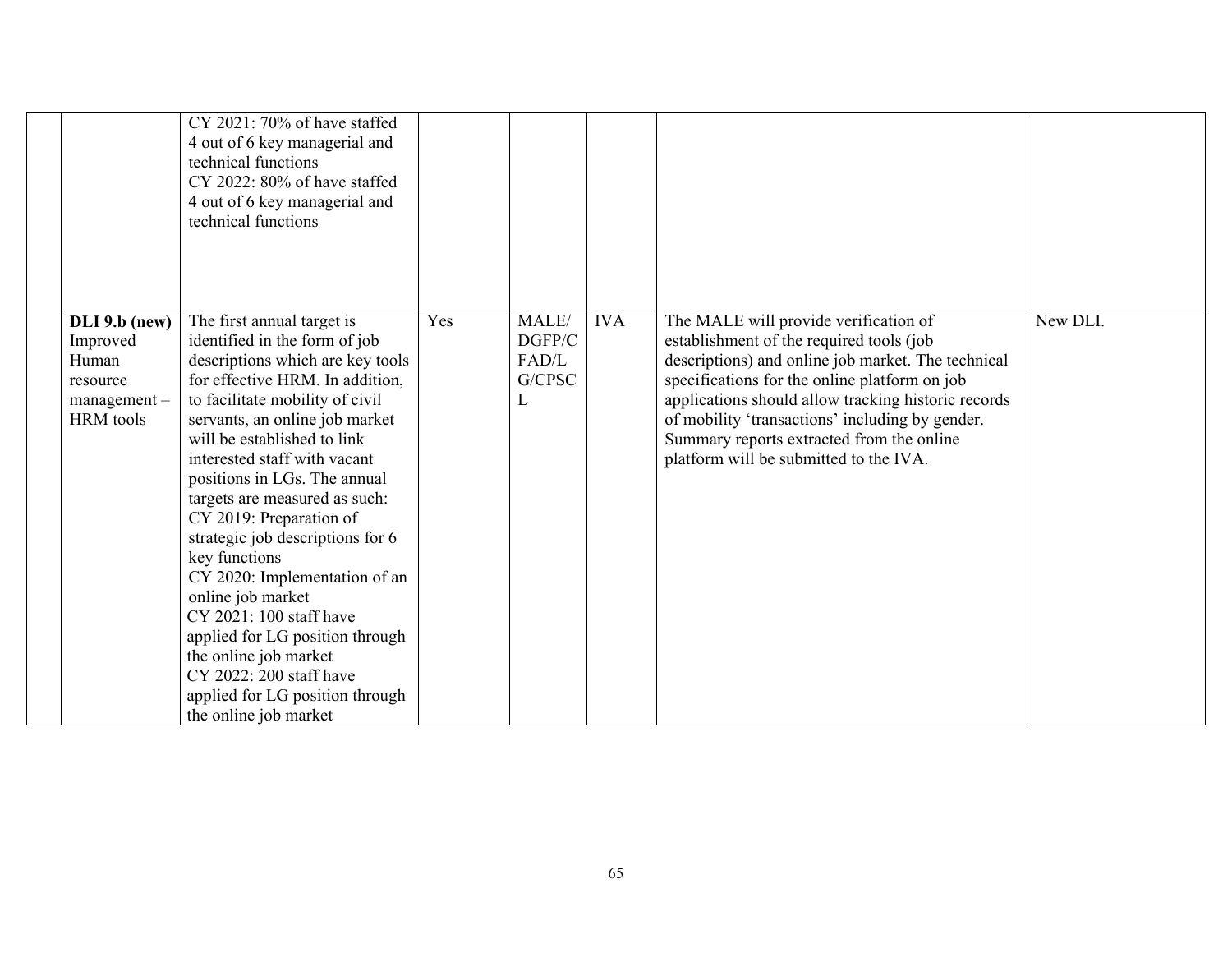## **ANNEX 3: SYSTEMATIC OPERATIONS RISK-RATING TOOL**

| <b>Risk Category</b>                                               | <b>Original Rating</b><br>(H, S, M, L)  | <b>Rating from Latest</b><br><b>ISR</b> | <b>Current Rating</b><br>with AF* |
|--------------------------------------------------------------------|-----------------------------------------|-----------------------------------------|-----------------------------------|
| Political and Governance                                           | Was not included<br>in the original PAD | High                                    | High                              |
| Macroeconomic<br>$2_{\cdot}$                                       | Was not included<br>in the original PAD | High                                    | High                              |
| Sector Strategies and Policies<br>3.                               | Was not included<br>in the original PAD | Substantial                             | Substantial                       |
| Technical Design of Project or Program<br>4.                       | Substantial                             | Substantial                             | Substantial                       |
| Institutional Capacity for Implementation and Sustainability<br>5. | Was not included<br>in the original PAD | High                                    | High                              |
| Fiduciary<br>6.                                                    | Substantial                             | High                                    | Substantial                       |
| <b>Environment and Social</b>                                      | Moderate                                | Substantial                             | Substantial                       |
| Stakeholders<br>8.                                                 | Was not included<br>in the original PAD | Substantial                             | Low                               |
| <b>OVERALL</b>                                                     | <b>High</b>                             | <b>High</b>                             | <b>High</b>                       |

\*Rating for the combined Parent and the Additional Financing.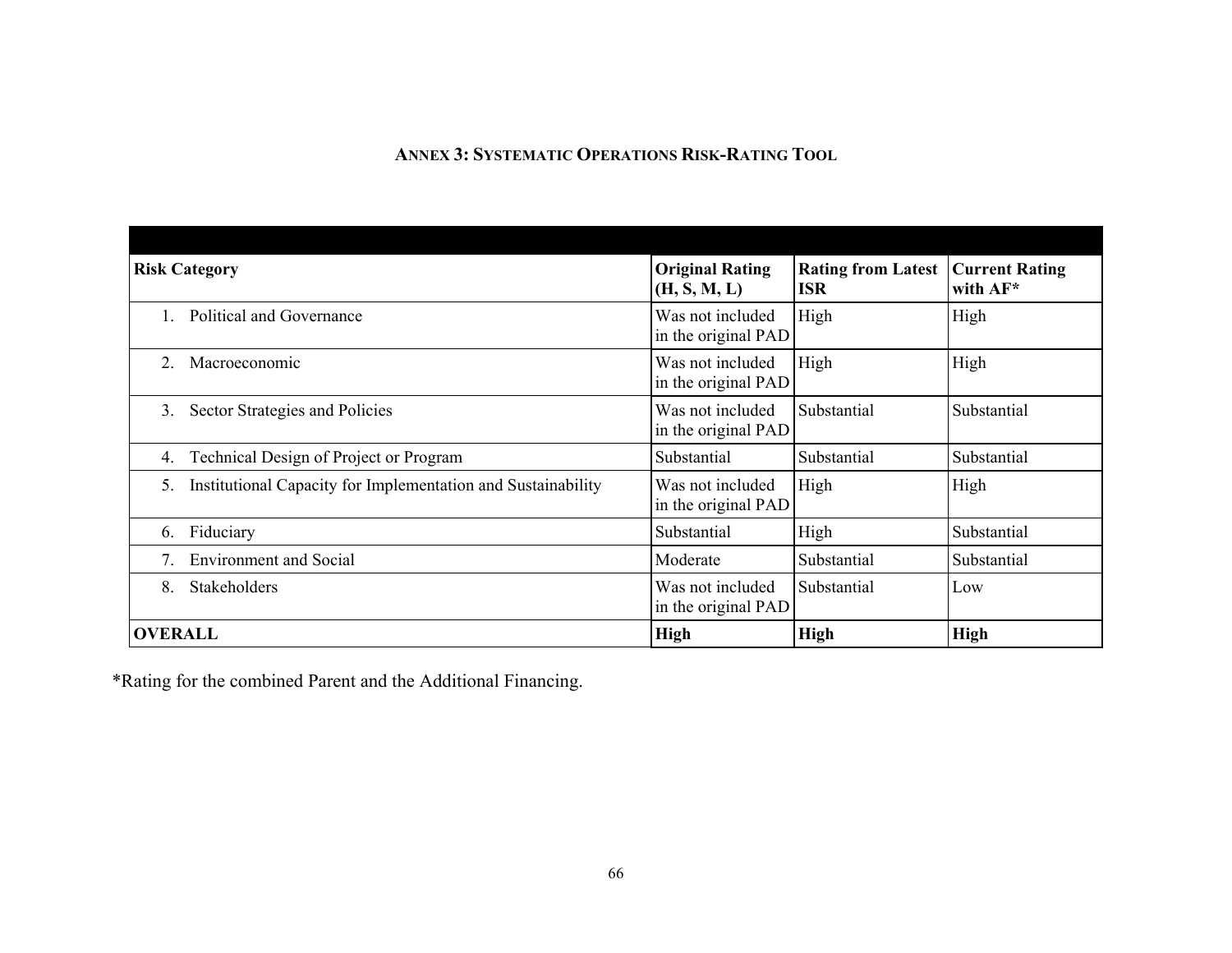#### **ANNEX 4: TECHNICAL ASSESSMENT – ADDENDUM**

#### **Strategic Relevance and Technical Soundness**

- 1. **Decentralization remains a critical foundation of the Tunisian transition and a key pillar of developing a more inclusive social contract.** The Government has undertaken a phased approach to these decentralization reforms, in recognition that decentralization is a multifaceted process that involves increased citizen voice and devolution of multiple powers and functions. In 2014, the Government established the UDLGP to which the WB is providing financing and technical support. Building on UDLGP's successes, in 2018, the Government requested an AF, as described in the Program Paper.
- 2. **Based on the recently updated Program midterm review (March April 2017) and technical assessment (February-April 2018), it is concluded that the Parent Program is technically sound and can serve to significantly deepen progress as follows:** 
	- **Sub-Program 1 (SP1) continues to serve the dual purpose of incentivizing and financing the improvement of institutional performance of LGs while delivering municipal infrastructure and services through performance-based capital block grants (CBGs).** By achieving progress against all related DLRs, the Government has demonstrated significant achievements with respect to this Sub-Program, and the proposed AF intends to build on this by supporting a shift to the results-oriented performance assessment system.
	- **Sub-Program 2 (SP2) continues to support improving services in underequipped neighborhoods.** The Government confirmed that serving under-equipped neighborhoods remains a national priority: the number of beneficiaries will increase from 500,000 under the parent PforR to 640,000, while supporting structural shifts in the approach to financing this priority to better align it to the Government's decentralization framework and urban development aspirations.
	- **Sub-Program 3 (SP3) remains technically sound and strategically relevant and it is inextricably linked to SP1 and SP2 by providing capacity support for improved LG institutional development and accountability.** SP3 has played, to date, an important role in helping LGs improve their performance and access their capital grants. Based on new diagnostics and lessons learnt in the past 4 years, significant additional constraints have been identified, and the AF will introduce a process to begin addressing them. LG institutional development represents a key element of the theory of change of the Program as expressed in the following assumptions: (i) LG investments will be more impactful, accountable, and equitable through institutional and systems strengthening; and, (ii) performance-based transfers will incentivize LG institutional reform uptake.
- 3. **The proposed changes under the AF are critical to scaling up results and impact.** Technical assessments show that the proposed changes are technically sound and strategically relevant. The changes are integrated through a combination of: (1) revised/new DLIs, which further focus the Government on addressing binding constraints and incentivize the Government to adopt critical, structural reforms; (2) new actions in the PAP; and, (3) new TA/capacity building activities. The table below provides a summary of implementation progress under the Parent Program.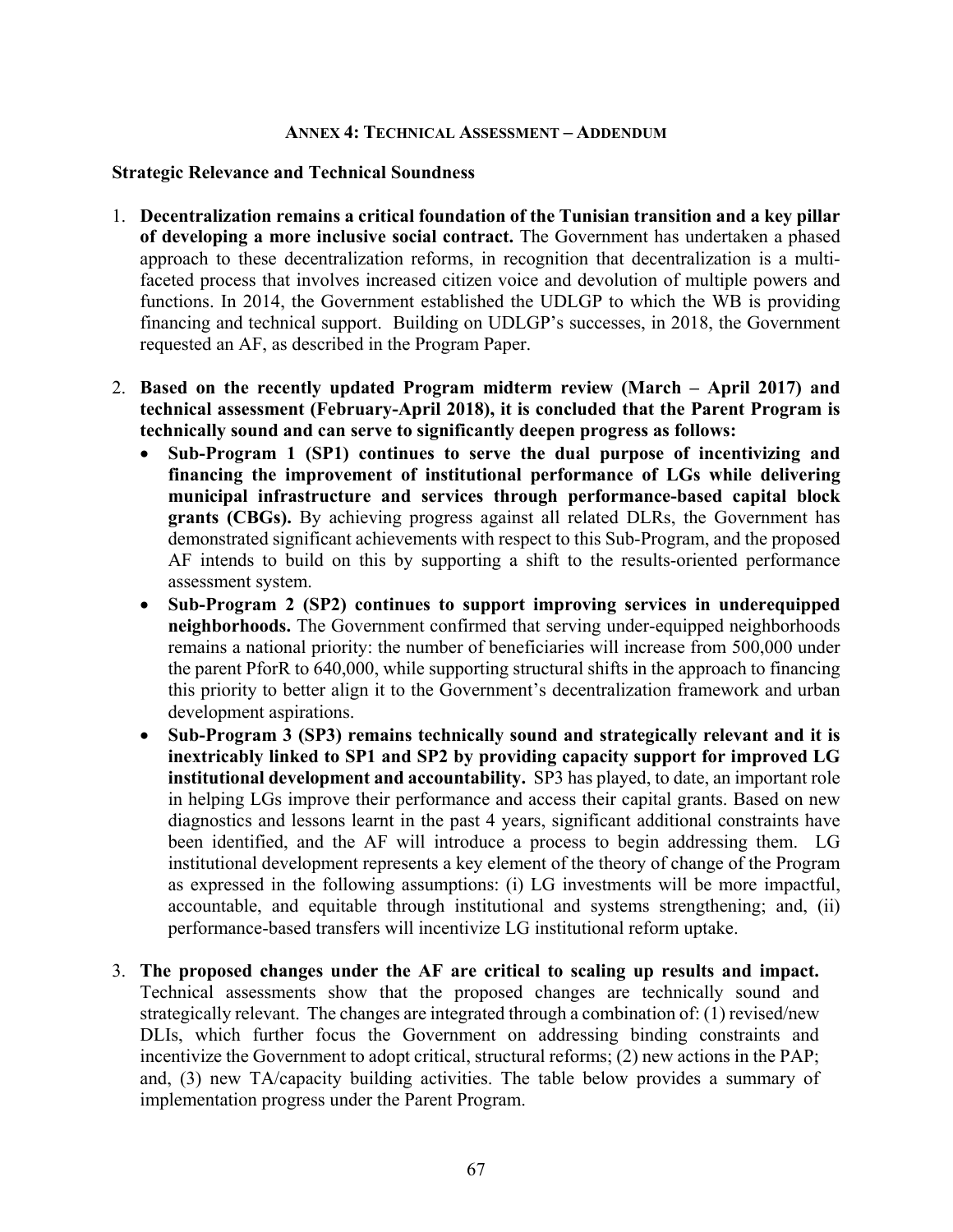|                                                 | Rating at                          | <b>Updated</b>   | <b>Summary Action(s)</b>                                                                                                                                                                                                                                                                                              | <b>Respons</b>                           | <b>Date</b>                        | <b>Changes Introduced</b>                                                                                                                                                                                                                                                                                                                                    |
|-------------------------------------------------|------------------------------------|------------------|-----------------------------------------------------------------------------------------------------------------------------------------------------------------------------------------------------------------------------------------------------------------------------------------------------------------------|------------------------------------------|------------------------------------|--------------------------------------------------------------------------------------------------------------------------------------------------------------------------------------------------------------------------------------------------------------------------------------------------------------------------------------------------------------|
|                                                 | Concept                            | <b>Rating</b>    |                                                                                                                                                                                                                                                                                                                       | ible                                     |                                    |                                                                                                                                                                                                                                                                                                                                                              |
| <b>PDO</b>                                      | Satisfactor<br>y                   | Satisfacto<br>ry | <b>Based</b><br>on<br>satisfactory<br>performance,<br>increase the ambition<br>of the performance<br>assessment<br>(PA)<br>system and reinforce<br>support for integrated<br>investments<br>that<br>LG-wide<br>address<br>development needs<br>and/or<br>improve<br>services<br>1n<br>disadvantaged<br>neighborhoods. | CPSCL/<br>MALE/<br>CGSP/<br><b>MDICI</b> | By<br>end of<br>the<br>Progra<br>m | Agreement<br>was<br>secured<br>with<br>the<br>client to revise the PA<br>make<br>it<br>to<br>more<br>output and outcome<br>oriented, and to revise<br>the design of SP 2 to<br>better align it with the<br>Government's<br>decentralization<br>framework<br>and<br>in<br>accordance with the<br>concept<br>memo<br>proposal.                                 |
| IP<br>(imple)<br>mentati<br>on<br>progres<br>s) | Moderatel<br>y<br>Satisfactor<br>y | Satisfacto<br>ry | - Ensure that the<br>demand-driven TA<br>support under SP 3<br>is on track.<br>- Continue dialogue<br>with counterparts on<br>political transitions.                                                                                                                                                                  | CPSCL/<br><b>MALE</b>                    | By<br>end of<br>the<br>Progra<br>m | Agreement<br>was<br>secured<br>on<br>reinforcing<br>the<br>capacity<br>building<br>and<br>support<br>improving<br>human<br>resources<br>management (HRM)<br>enable<br>LGs<br>to<br>to<br>reach<br>adequate<br>staffing<br>and<br>performance<br>levels<br>effectively<br>and<br>all<br>execute<br>their<br>functions.                                        |
| Techni<br>cal                                   | Moderatel<br>у<br>Satisfactor<br>y | Satisfacto<br>ry | - Scale up the<br>transfer systems<br>supported through<br>the Program and<br>further align them<br>with the<br>Government's<br>decentralization<br>framework.<br>- Refine the PA<br>system to move from<br>many process<br>oriented<br>performance<br>indicators to fewer                                            | LGs/<br>MALE/<br>CGSP/<br><b>CPSCL</b>   | By<br>end of<br>the<br>Progra<br>m | Agreement<br>was<br>secured for increasing<br>unconditional<br>the<br>capital grants' (SP 1)<br>size<br>to<br>the<br>level<br>2019<br>proposed<br>for<br>(approximately USD<br>50 million per year).<br>Agreement was also<br>secured to assist the<br>Government in better<br>aligning<br>the<br>conditional grant (SP<br>2)<br>with<br>the<br>Government's |

Table 1: UDLGP Implementation Progress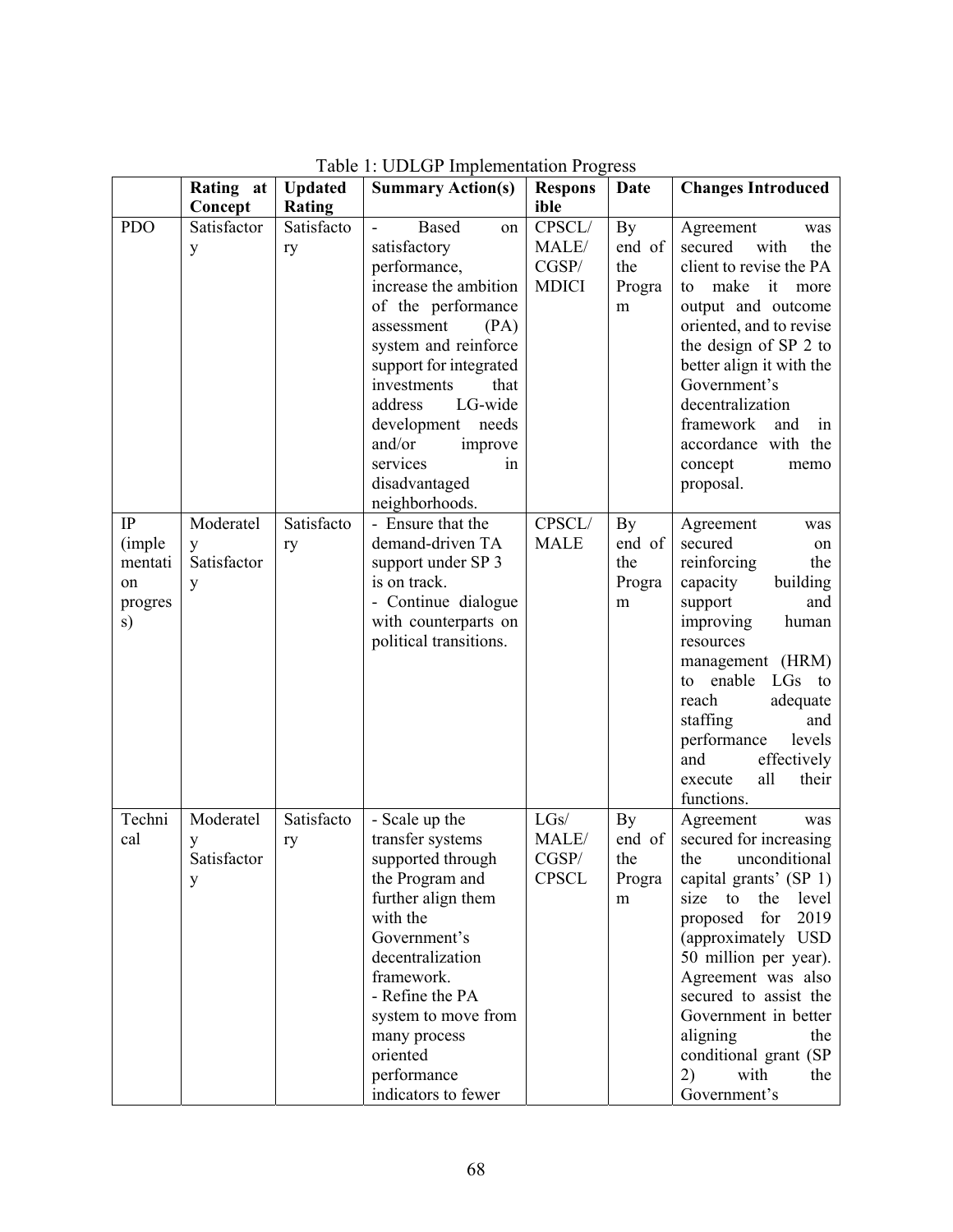|            |             |            | and more output-                              |             |        | decentralization                         |
|------------|-------------|------------|-----------------------------------------------|-------------|--------|------------------------------------------|
|            |             |            | and outcome-                                  |             |        | framework.<br>The                        |
|            |             |            | oriented indicators.                          |             |        | Government<br>has                        |
|            |             |            | - Raise the bar of                            |             |        | initiated the revision                   |
|            |             |            | performance                                   |             |        | of the PA system to                      |
|            |             |            | expectations for                              |             |        | both raise the bar of                    |
|            |             |            | LGs.                                          |             |        | performance                              |
|            |             |            | Deepen<br>the                                 |             |        | expectations for LGs                     |
|            |             |            | and<br>transparency                           |             |        | and to render it more                    |
|            |             |            | accountability                                |             |        | results<br>oriented.                     |
|            |             |            | systems; facilitate the                       |             |        | Lastly, key changes                      |
|            |             |            | introduction<br>of                            |             |        | were agreed on to                        |
|            |             |            | international                                 |             |        | deepen<br>the                            |
|            |             |            | accounting                                    |             |        | transparency<br>and                      |
|            |             |            | standards;<br>enhance                         |             |        | accountability                           |
|            |             |            | the LG e-Portal; and                          |             |        | systems,<br>improve                      |
|            |             |            | support<br>the                                |             |        | financial<br>public                      |
|            |             |            | of<br>improvement                             |             |        | management,<br>and                       |
|            |             |            | human resources at                            |             |        | enhance HRM.                             |
|            |             |            | the local level.                              |             |        |                                          |
| Fiducia    | Satisfactor | Satisfacto | - Address risk that                           | CoA         | By the | An agreement was                         |
| ry         | y           | ry         | the CoA will stop                             |             | end of | reached with the CoA                     |
|            |             |            | producing LG audits.                          |             | AF     | to introduce a risk                      |
|            |             |            |                                               |             | prepar | based audit<br>which                     |
|            |             |            |                                               |             | ation  | will help to maintain                    |
|            |             |            |                                               |             |        | adequate<br>an                           |
|            |             |            |                                               |             |        | accountability system                    |
|            |             |            |                                               |             |        | of the Program.                          |
| Enviro     | Moderatel   | Moderatel  | Streamline<br>the<br>$\overline{\phantom{a}}$ | CPSCL/      | By the | Agreement<br>was                         |
| nmenta     | y           | y          | implementation                                | <b>MALE</b> | end of | reached<br>that<br>the                   |
| and        | Satisfactor | Satisfacto | reporting<br>on                               |             | AF     | implementation                           |
| Social     |             |            | environmental<br>and                          |             | prepar | reporting<br>will<br>be                  |
|            | y           | ry         | social aspects and put                        |             | ation  | improved<br>during                       |
|            |             |            | in place a monitoring                         |             |        | implementation of the                    |
|            |             |            | system for reporting                          |             |        | AF.<br>Additional                        |
|            |             |            | on land acquisition.                          |             |        | measures have been                       |
|            |             |            |                                               |             |        | included<br>$\operatorname{in}$<br>the   |
|            |             |            |                                               |             |        | Addendum<br>the<br>to                    |
|            |             |            |                                               |             |        | ESSA.                                    |
| <b>DLI</b> | Satisfactor | Satisfacto | -Disbursement                                 | Various     | By     | A new DLI was added                      |
|            |             |            | against the DLIs has                          | Governm     | end of | incentivize<br>to                        |
|            | y           | ry         | been satisfactory thus                        | ent         | the    | enhancements<br>to                       |
|            |             |            | far.                                          |             |        | HRM and existing                         |
|            |             |            |                                               | agencies    | Progra |                                          |
|            |             |            |                                               |             | m      | DLI DLRs have been<br>extended<br>and/or |
|            |             |            |                                               |             |        |                                          |
|            |             |            |                                               |             |        | revised in light of the                  |
|            |             |            |                                               |             |        | recommendations of                       |
|            |             |            |                                               |             |        | the Program midterm                      |
|            |             |            |                                               |             |        | review and the AF                        |
|            |             |            |                                               |             |        | preparation<br>(please)                  |
|            |             |            |                                               |             |        | see Annex 2).                            |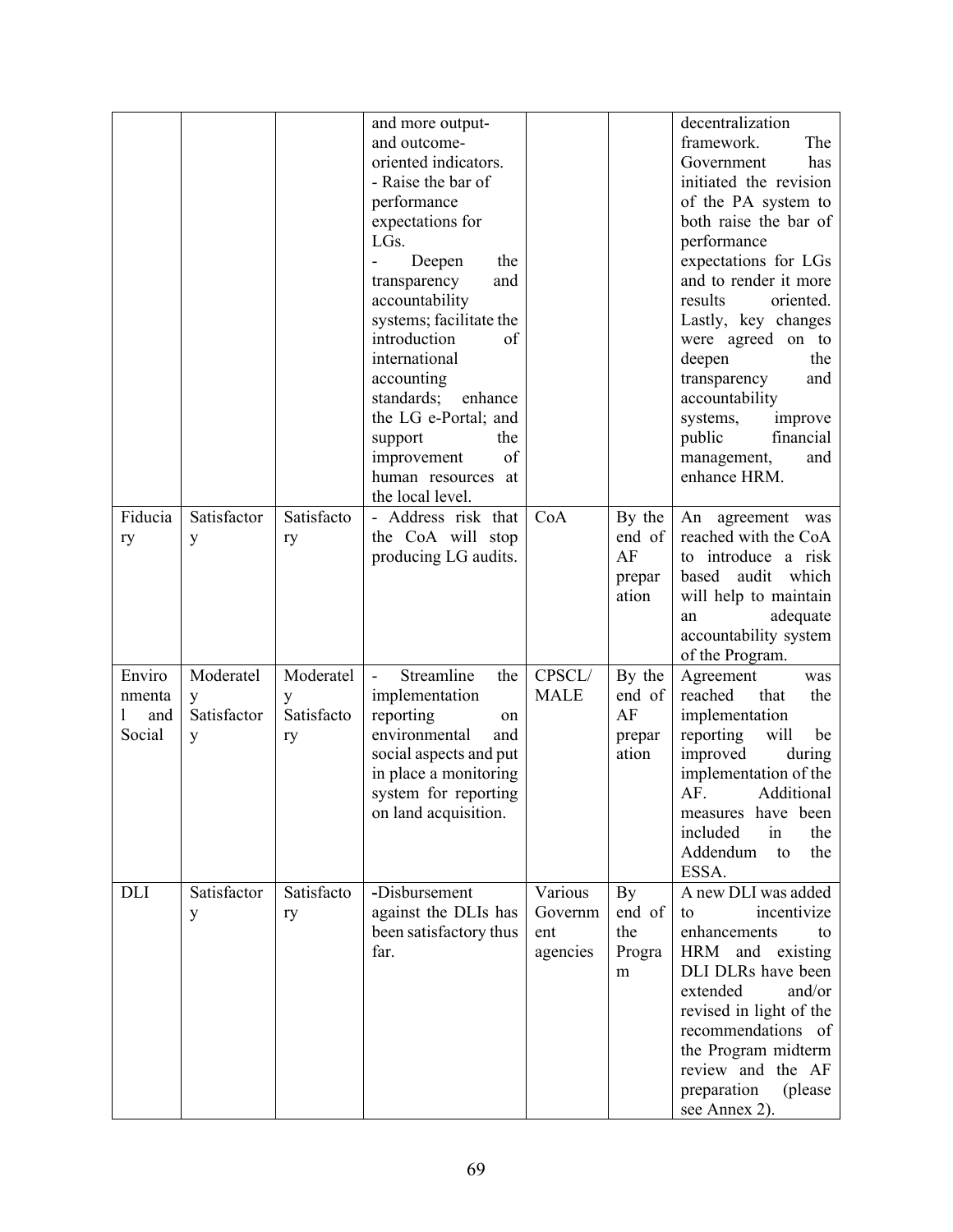| PAP   | Satisfactor | Satisfacto | -Nine of the fourteen   Various      | $\mathbf{B}\mathbf{v}$ | New<br>have<br>actions       |
|-------|-------------|------------|--------------------------------------|------------------------|------------------------------|
|       |             | ry         | actions in the current   (please)    |                        | end of been added to support |
|       |             |            | Program Action Plan refer to the     |                        | achievement                  |
|       |             |            | have been achieved. $\vert$ Annex 7) | $\vert$ Progra         | priorities<br>Program        |
|       |             |            |                                      | m                      | (please see Annex 7).        |
| Coven | Satisfactor | Satisfacto | -All covenants have $\vert$ N/A      | N/A                    | additional<br>Select         |
| ants  | v           | ry         | been complied with.                  |                        | covenants have been          |
|       |             |            |                                      |                        | included.                    |

# **Technical Assessment of Program Changes**

 $\overline{\phantom{a}}$ 

# *SP 1: Performance-Based Capital Block Grants (CBGs) for Municipal Infrastructure*

- 4. **SP 1 will be scaled up and its operational modalities will be refined in order to incentivize more ambitious LG performance and results.** By design, the parent Program did not envisage to expand the CBG levels until the grant system had been put in place, tested and generalized. Therefore, in 2016 and 2017, the CBG per capita was limited to USD 2.3. The original design aimed for CBG levels to double in 2018. However, following the expansion of the population, with the communalization of the Tunisian territory, from 7 to 9.7 million, the CBG levels in 2018 rose only to USD 3.3 per capita instead of USD 4.6. Therefore, the Government seeks to increase the levels of CBG to USD 5.2 per capita from 2019 until the end of the AF period. This increase in the size of the grant is considered optimal given the tradeoff between the growing needs at the local level and LGs' absorptive capacity. Additionally, a new tranche-based mechanism for funds transfers will be introduced to improve tracking of implementation.
- 5. **Access to CBGs will continue to be conditioned by meeting five minimum mandatory conditions (MMCs), and a more ambitious Performance Assessment (PA) will continue to determine the level of CBG received for 50% of the total amount allocated.** The MMCs remain unchanged (see Table 2), but the PA system will become more difficult as it seeks to reward results.32 After mixed results for the 2016 pilot (21.6% of Program LGs achieved the minimum threshold of 70 points needed for a satisfactory score), in 2017 performance has increased with 75.8% of LGs reaching a score of 70 points or more. In light of the positive results achieved by LGs, the AF preparation and diagnostics, building on the parent Program midterm review findings, concluded that the current PA indicators should be more ambitious, and focus more on outputs and outcomes rather than just processes. Having served its initial purpose of providing a system to support establishing the institutional and fiscal architecture needed for delivering on decentralization reforms, it is timely to recalibrate the PA.

| MMC <sub>1</sub> | Budget for year Y has been adopted by the municipal council by December 31 of year Y-1      |
|------------------|---------------------------------------------------------------------------------------------|
| MMC <sub>2</sub> | Financial statement for year Y-2 have been transmitted to the governor before June 30 of    |
|                  | vear Y-1                                                                                    |
| MMC <sub>3</sub> | The annual investment plan for year Y has been carried out through a participatory approach |
|                  | and adopted by the municipal council before December 31 of year Y-1                         |

| Table 2: Program minimum mandatory conditions (for a grant in year Y) |  |  |  |
|-----------------------------------------------------------------------|--|--|--|
|                                                                       |  |  |  |

<sup>&</sup>lt;sup>32</sup> Indeed in 2016, 92% of LGs have met all 5 MMCs (versus 70% required by DLR 3.2 for this year), this number reaching 98% in 2017 (versus 80% required by DLR 3.3).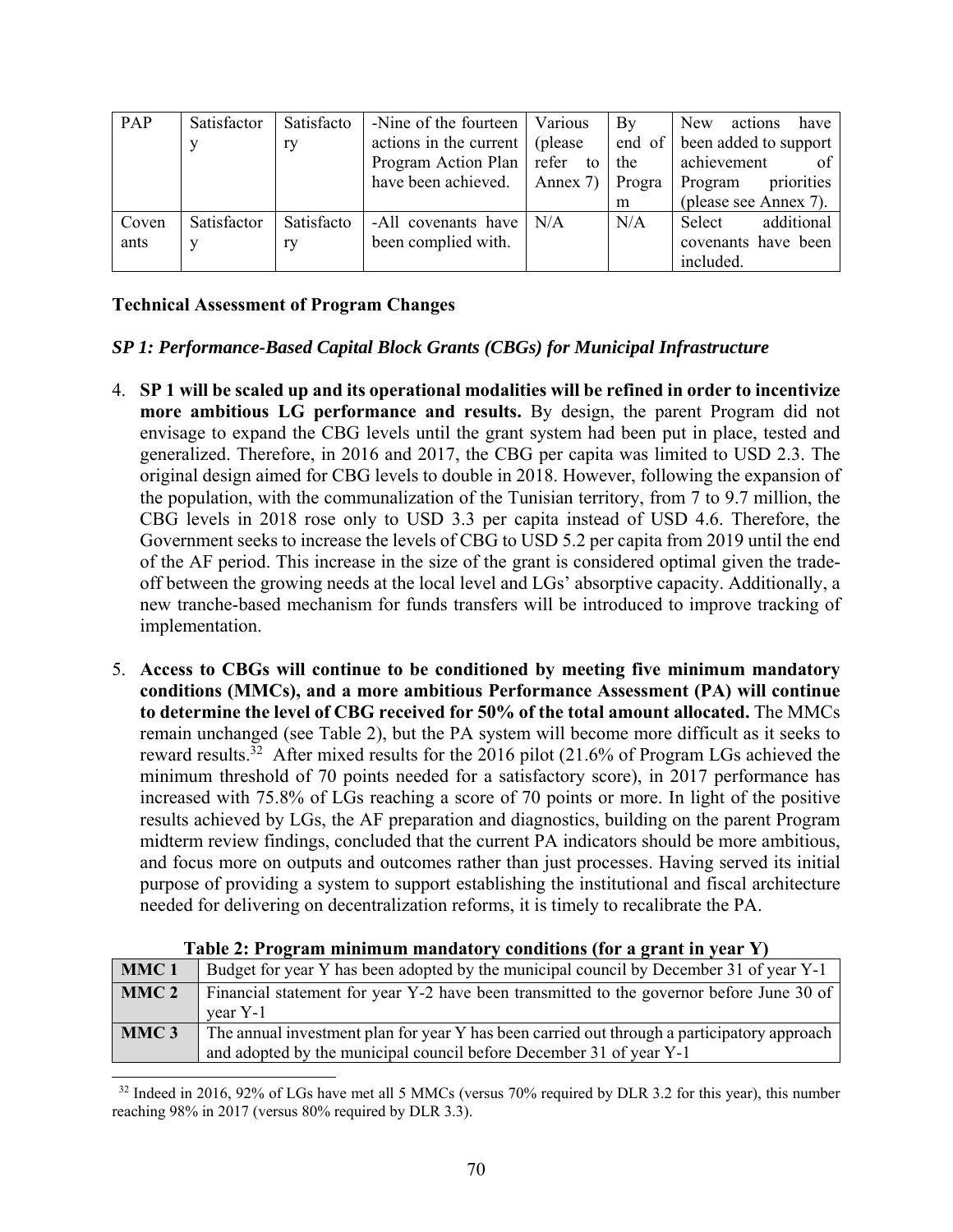| MMC <sub>4</sub> | Procurement plan for year Y is published on the National Procurement Observatory website |  |  |  |  |  |
|------------------|------------------------------------------------------------------------------------------|--|--|--|--|--|
|                  | before January 15 of year Y                                                              |  |  |  |  |  |
| MMC <sub>5</sub> | Grant agreement with the CPSCL has been approved by the municipal council before         |  |  |  |  |  |
|                  | December 31 of year Y-1                                                                  |  |  |  |  |  |

- 6. **The objectives of the PA update are to move towards (i) a more results-oriented system, (ii) a more focused set of indicators, and (iii) scores that are consistent with citizens' perception of their LGs' performance.** Several process indicators will be replaced by relevant output and outcome indicators but will continue to be captured in the assessment as they become built-in as conditions or pre-requisites for achieving the related indicators. Indicators under the new system will be integrated under the condition that they can be tracked using appropriate and reliable data. To ensure relevance of the revised set of indicators, tests on a sample of LGs will be carried out during CY2019 at the same time as the new requirements are shared with the LGs nation-wide, together with appropriate training/seminars, and implementation of the new PA system will be undertaken in CY2020. The original three themes (governance, management, sustainability) will be reformulated to reflect more tangible objectives that would be more easily identifiable by LGs and the citizens. The number of indicators will be reduced from 26 currently to about half of that number, and distributed across three themes. The revised PA system is being finalized with Government stakeholders and the PA indicators will be grouped into on the following themes: (i) service quality, (ii) transparency and accountability, and (iii) management of human and financial resources.
- 7. **The formula determining the CBG amount each LG receives relative to its PA score will be modified to take into account the higher standards introduced by the updated PA system.** The average PA score level is likely to fall significantly once the PA shifts to a more difficult results-orientation, and this could lead to (i) a higher share of SP1 CBG allocations remaining undistributed, and (ii) a reduction in municipal infrastructures and equipment provided to citizens. Despite good overall results in 2018, the amount of undistributed CBGs (calculated on the basis of 2017 PA) was around TND 10 million. To address this issue, a twofold mitigation mechanism will be put in place. First, the PA score threshold over which LGs receive their CBG will be lowered to accommodate the more difficult assessment. Currently, to receive the totality of CBG allocated to them, the LGs must meet all MMCs and receive a PA score higher than 70 points (out of 100). LGs that do not meet all MMCs receive no CBG (irrespective of PA score), while LGs that meet all MMCs but obtain a score lower than 70 points, receive 50% of their allocated CBG. Second, a performance bonus is introduced to financially reward the best performing LGs on the PA (a category to be further defined) by making use of undistributed CBG funds.<sup>33</sup> This bonus system would ensure that good performance is further rewarded, while at the same time avoiding a decline in municipal infrastructures and equipment financing by ensuring that the totality of the funds allocated under SP 1 would be distributed to LGs.

l

<sup>&</sup>lt;sup>33</sup> When having not received part of their allocated CBG one year, LGs are allowed to get back this amount the next year if they satisfy all MMCs and score higher than 70 points on the PA. The undistributed funds thus correspond to undistributed CBG funds that LGs have failed to get back the next year.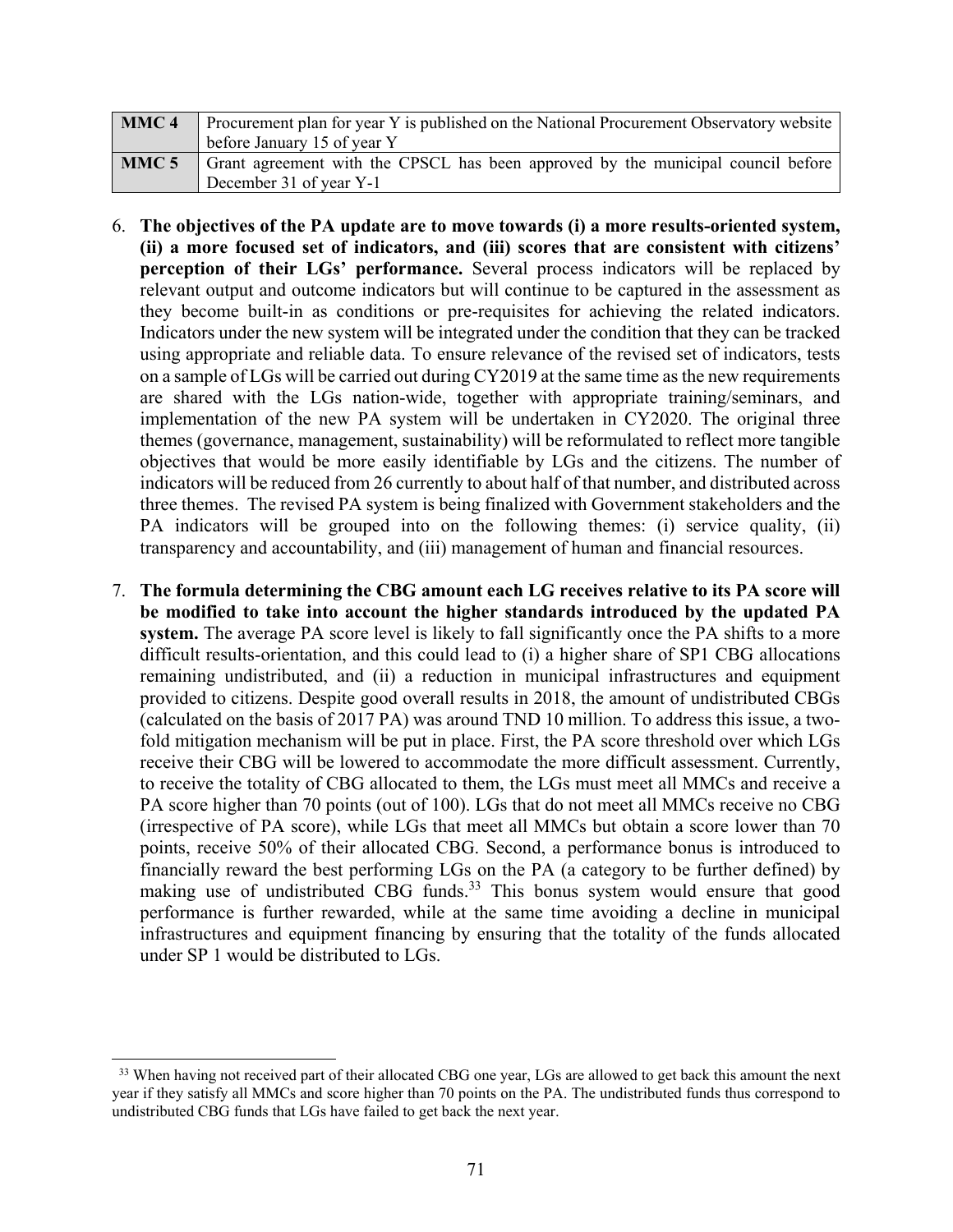| <b>All MMCs are met</b> | PA score          | % of CBG allocated<br>amount distributed<br>currently | % of CBG allocated<br>amount distributed in<br>updated system |
|-------------------------|-------------------|-------------------------------------------------------|---------------------------------------------------------------|
| NO                      | Between 0 and 100 | $0\%$                                                 | $0\%$                                                         |
| YES                     | Between 0 and 49  | 50%                                                   | 50%                                                           |
| <b>YES</b>              | Between 50 and 69 | 50%                                                   | 75%                                                           |
| YES.                    | Over 70           | 100%                                                  | 100%                                                          |
|                         |                   |                                                       | $+$ bonus if top performer                                    |

**Table 3: Proposed update to the distribution of CBGs under SP 1**

8. **The new PA system will be applied as of CY2020 (e.g. for CBG 2021 and 2022) to give the necessary time to inform and train LGs on the new system.** To help them adequately prepare for the new system requirements, LGs must be informed of the new system at least one year before (LGs performance are evaluated on the year preceding the year of assessment). Since the process of adopting the new system is estimated to take 3 to 6 months, and the PA begins in February, the earliest feasible year of implementation is 2020. Accordingly, the 2019 PA will be the occasion to run parallel simulations of the new system on a sample of LGs to help identify and address any feasibility issue, notably on the verification protocol, and to make necessary adjustments to the scoring methodology, including to make sure that the points threshold is well-calibrated to indeed represent satisfactory LG performance. There is little perceived risk that the new system would be abandoned after the Program given the high level of ownership of the system by the government and the administrative complexity of modifying the system.

# *SP 2: Conditional Grant for Funding the National Priority of Upgrading Disadvantaged Neighborhoods*

- 9. **Despite some delays in Program implementation (due in part to the one-year delay in loan effectiveness, as well as to delays in procurement), the initial target of 500,000 inhabitants is expected to be reached within the parent Program timeframe (end of 2019).** As of March 1, 2018, works had started in 91 projects out of 158 (covering 63% of the target population) while they had been finalized in 20 other projects, covering 14% of the target population. This proportion should reach 76% of the target population by the end of 2018 (i.e. the annual target for DLI7 should be met for 2018) according to the projections of the SP 2 Technical Committee. Moreover, the AF preparation confirmed the efficacy of SP 2 Government supervision through the strong coordination of relevant implementing agencies.
- 10. **Through the AF, this Sub-Program will fund**: (i) about 20 additional neighborhoods that are of a scale comparable to the large projects carried out under the Parent Program (estimated at about USD 1 million per project); and (ii) to the extent it proves practical (based on detailed feasibility assessments), three integrated larger-scale pilot projects in three different LGs (estimated at USD 2.5 to 3 million on average). The beneficiaries of SP 2 would increase from 500,000 to 640,000 beneficiaries.
- 11. **The changes to be introduced in SP2 will help deepen decentralization reforms by enabling LGs to participate directly in the programming and implementation of the investments falling under their mandate.** The main changes are threefold: (i) the decision to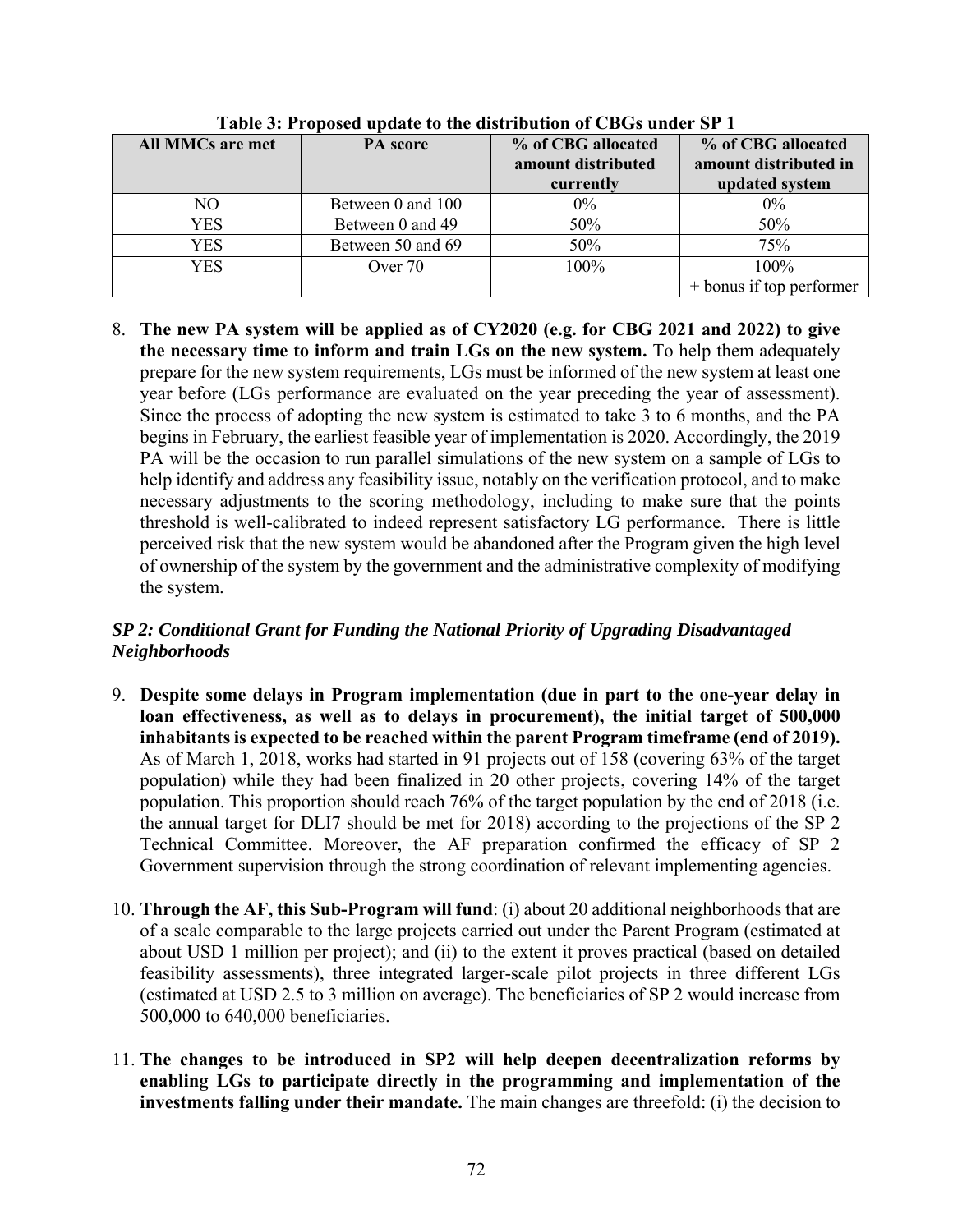participate in this grant system will be made by LGs through a call for proposals; (ii) LG selection will be based on transparent and progressive selection criteria; and (iii) a matching element will be introduced and calibrated based on LG capabilities (based on criteria to be established subsequently by a committee).

- 12. **The LG selection process will be better aligned with Tunisia's decentralization framework.** Under the original design of SP 2, the selection of disadvantaged neighborhoods was made by the central Government (following consultations organized by governors at the regional level). The support to disadvantaged neighborhoods will be adjusted to shift to a system that incentivizes LGs to deliver against national and local priorities. A call for proposals mechanism will be open through which LGs will choose to apply and be awarded funds based on objective and transparent criteria, destined to the modernization of disadvantaged neighborhoods. A successful pilot call for proposals was launched for the additional 2018 tranche<sup>34</sup>, for which more than 60 proposals were submitted and only 13 projects could be selected. This level of take up shows that municipalities are indeed willing to take the lead on programming and implementation of the investments and prioritize neighborhood upgrading.
- 13. **A preliminary proposal for SP 2 eligibility and selection criteria has been developed by the Government and WB.** The final list of criteria is to be included in the updated POM. The selection of neighborhoods will be carried out by the CAP and approved by the Inter-Ministerial Committee. Two options will be considered for the selection criteria (i) ranking under the local development index (a proxy of the regional development index); and/or, (ii) neighborhood population. Eligibility criteria for LGs would include the following conditions:
	- Respect of MMCs;
	- LG financial contribution;
	- Minimum number of housing units and minimum population density per neighborhood;
	- Absence of land issues (including for the building of socio-economic infrastructure);
	- Not benefitting from funding for urban upgrading from another national program (third tranche of the *Program for Integrated Development-Programme de Développement Intégré*, *PDI* or second *Rehabilitation and Neighborhood Integration Program-Programme de Réhabilitation et d'Intégration des Quartiers d'Habitation*, *PRIQH2*);
	- Limit to only 1 project per municipality;
	- Provision of a maintenance plan for the projected facilities (that is integrated with the LG's annual O&M plan and included in the approved annual budget); and,
	- HR eligibility criteria for accessing the second grant threshold (e.g. Secretary General and/or engineer) to make sure the project can be prepared and implemented in a satisfactory manner by the municipality.
- 14. **The Government expressed commitment to implement more integrated projects, with the view of supporting social and economic development in the select municipalities for Sub-Program 2.** It was agreed that the average grant amount provided under the parent Program for SP2 (TND 1.1 million) would be increased and would be structured around 2 maximum grant thresholds (TND 3 million and TND 7 million). The larger threshold will be conditioned

l <sup>34</sup> In replacement of 13 neighborhoods that were cancelled under the initial list of target neighborhoods financed by Sub-Program 2 due to delays in the work program of the National Agency for Sanitation (ONAS) (for building /extending the sanitation network in these neighborhoods).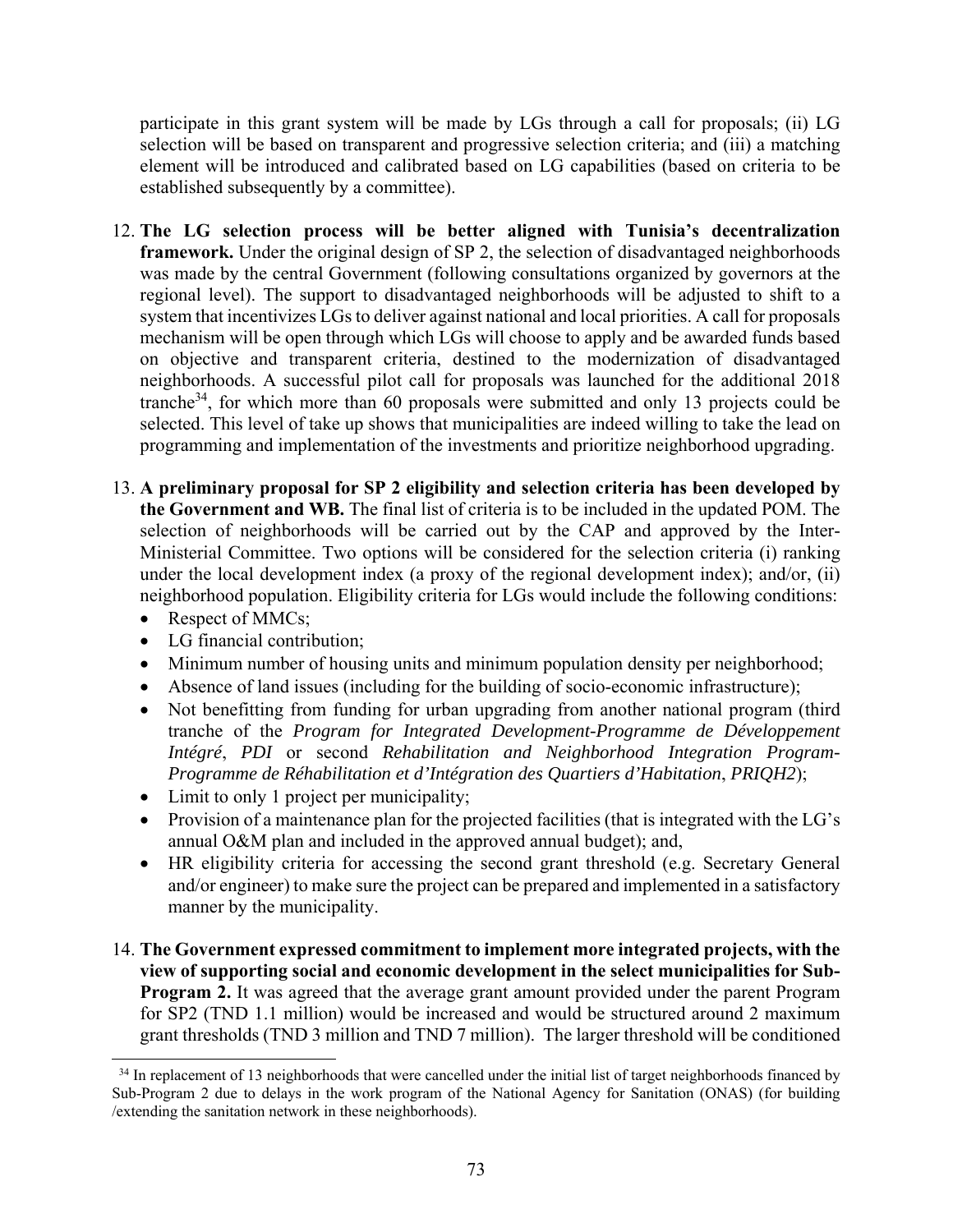on additional eligibility and selection criteria to be discussed and agreed with the Government. The projects benefitting from larger funding grants through the second threshold will include socio-economic infrastructure (multi-functional community facilities, e.g. libraries, markets, etc.), in addition to other municipal services (roads, public lighting, etc.). Of the amount allocated for the scale up to finance upgrading of disadvantaged neighborhoods, two-thirds would be allocated to projects under the first threshold, while USD 10 million will be allocated to the second threshold.

- 15. **The financial contribution requirement will directly involve municipalities in the management and implementation of projects and further foster accountability between LGs and citizens.** Municipalities will contribute financially to the project cost through allocating a percentage of their annual investment budget to the project (up to a cap of 20% of the project cost, depending on LG capabilities with criteria to be agreed with the Bank). These figures may be fine-tuned in the coming months in coordination with the counterparts. The financial participation requirement is an innovative approach that breaks with past practices in two main ways: (i) strengthen vertical lines of accountability by putting municipalities directly responsible for the provision of basic services to citizens falling under their mandate in disadvantaged neighborhoods and (ii) provides a new financial set-up that incentivizes leveraging more funding for the upgrading projects.
- 16. **In addition to the projected changes in the Results Framework (Annex 1), the monitoring and evaluation framework for Sub-Program 2 will be strengthened.** This consists of tracking additional indicators beyond the direct scope of projects implemented under Sub-Program 2 but which have a significant impact on the livelihood of the targeted communities (number of additional connections to the sanitation network and to the drinking water network; length of the underground storm-water drainage system).

#### *SP 3: Improved LG Institutional Development and Accountability*

 $\overline{a}$ 

17. **A minor change will be made to the ongoing activities under SP3 to increase its technical soundness and implementation pace.** The establishment of the TA system was delayed. These delays were in part attributed to the parent loan effectiveness delay, extended time spent in designing the TA system, and bottlenecks in procurement. The CY16 Annual Capacity Development Plans (ACDPs) execution was 54%, below the DLR target of 60% of LGs having substantially executed their ACDPs.However, the framework contracts for TA delivery have been signed as of February 2017 and TA execution is expected to increase significantly from 2018.<sup>35</sup> In order to place additional emphasis on the TA, the DLI 6 verification protocol would be revised to separately measure the contribution of training and technical assistance to the execution of the ACDPs.

<sup>&</sup>lt;sup>35</sup> The current sub-program focuses on delivering LG capacity building activities through demand-based training and technical assistance. Under Sub-Program 3, LGs received capacity development and technical support to prepare and implement annual capacity development plans via training programs offered by *Centre de Formation et d'Appui à la Décentralisation* (CFAD) and technical assistance (TA) from the *CPSCL*. These activities would continue to be supported under the AF.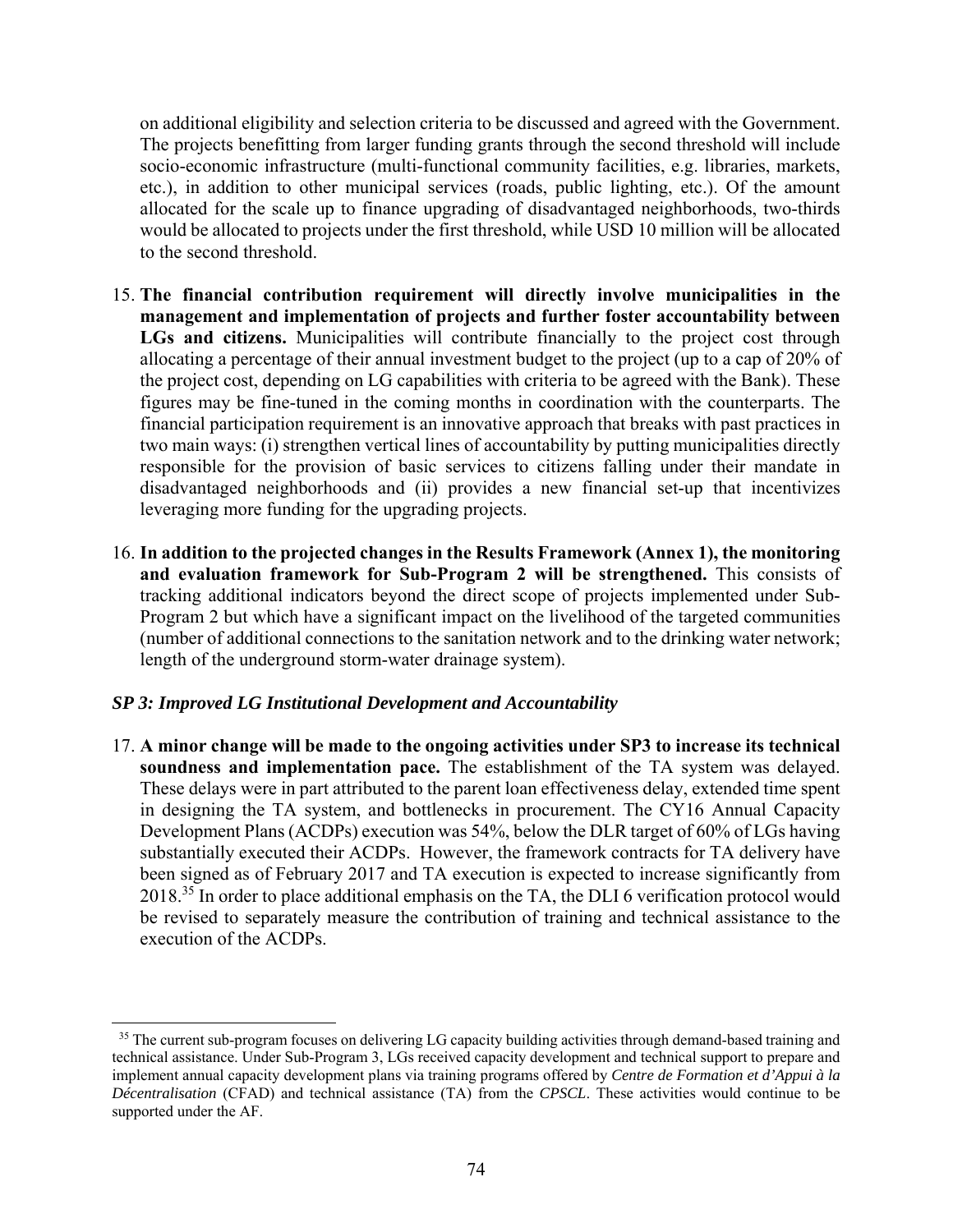18. **Based on a technical assessment and lessons learnt on decentralization in the past four years, SP 3 is also restructured to include new areas that are constraints to the fuller achievement of the PDO.** These changes are integrated for four reasons. First, UDLGP experience demonstrates that LG systems, institutional capacity and performance could be strengthened to ensure that investments are implemented in an effective, equitable and accountable manner. Second, the below changes were identified as be constraints to achievement of the PDO, as demonstrated by World Bank diagnostics and the results of the LG performance assessment. Third, the changes are aligned with, and pave the way for, the next wave of decentralization reforms. Fourth, growing international experience shows the strategic relevance of the areas outlined below. The main changes and their technical rationale are outlined below.

#### *Change 1: Greater Emphasis on Institutional Systems and Political Economy Risks*

19. **Under the AF, greater emphasis is put on enhancing systems and institutional performance to continue deepening decentralization reforms.** This is done principally by: (1) restructuring and increasing the budget envelope for SP 3; (2) supporting the entity responsible for ensuring the effective coordination and implementation of decentralization policy and legal provisions in the country; and (3) identifying targeted activities to address constraints, increase sustainability and enhance the strategic relevance of the Program. These measures are aligned with the existing and expanding needs and functions resulting from the municipal elections (May 2018) and adoption of LG Organic Law (April 2018).

#### *Change 2: Deepening Financial Management Reforms and Procurement*

- 20. **The AF will strengthen specific elements of LG financial management, which are associated with stronger execution, oversight and accountability.** A key aspect of the Government's LG decentralization program was, and remains, the strengthening of LG financial management, reporting, and auditing, including the adoption of accounting and auditing standards consistent with international standards. The Program financial oversight was successfully performed by the Court of Accounts (CoA - Tunisia's supreme auditing institution) which has managed to audit both the consolidated Program financial statements and so far about 70% of the eligible LGs' financial statements. It is expected that this percentage will increase to 80% in 2018.
- 21. **The technical assessment identified some deficiencies in terms of LG financial management.** These include: (a) while the expansion of LG audits represents a major achievement, audit quality could be improved; (b) follow up on audit findings could be strengthened<sup>36</sup>; (c) consistent standards and international norms of audit and accounting could be further integrated at the LG level; $37$  (d) the CoA faces certain resource and capacity

<sup>&</sup>lt;sup>36</sup> With respect to LG follow-up of actions identified in the audits, at this stage LGs are beginning to identify and track actions.

<sup>&</sup>lt;sup>37</sup> Audits still primarily focus on LG procedures, and do not meet international norms at this time, which, given the cash-based nature of local government financial reporting, would not be possible in any case.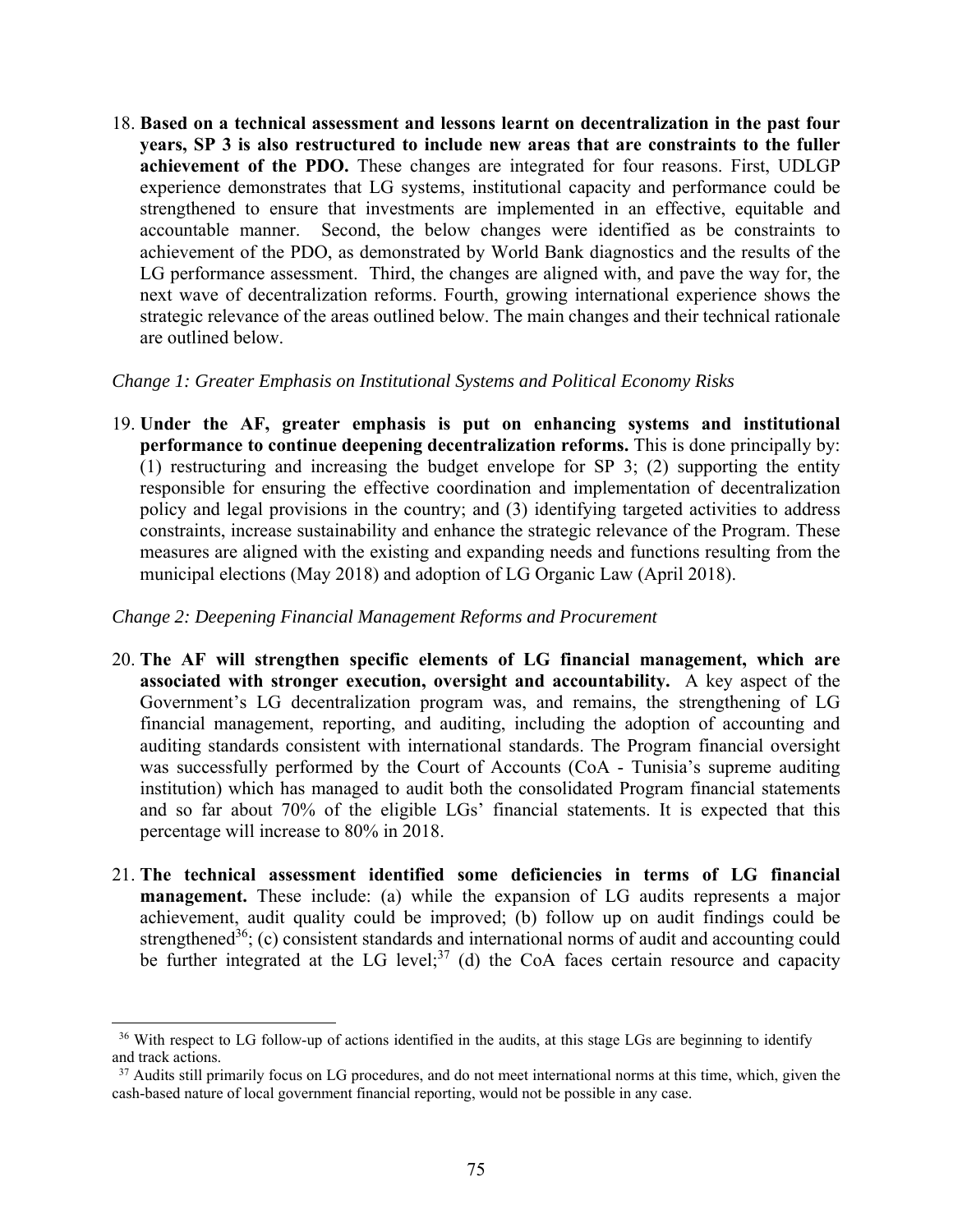constraints<sup>38</sup>; and (e) public procurement faces significant delays with weak capacity and systems at the LG level (see also Annex 5).

## 22. **In order to address these deficiencies, the following measures are adopted in the AF**:

- The Program is shifting the focus from quantity to quality to focus on higher quality audits, and integrating international standards. DLI 8 will continue the existing requirement that audits of LGs be undertaken, but will be adjusted in two mains ways. First, the CoA is set to target cumulatively 100% of LGs audited by 2019 (in 5 years' time since the start of the Program).<sup>39</sup> Second, the CoA is set is to: (i) target 90% of LGs audited each year starting 2020 using customized auditing standards (which are based on risk); (ii) target and maintain starting 2021, 100% of LGs audited each year starting 2020 using customized auditing standards (which are based on risk); and (iii) follow up on implementation of audit recommendations. This will help to focus the audit on the critical risks that could affect the Program to achieve its results. This will be done by (i) the enforcement of appropriate auditing standards with regard to context (small level of transactions at the LG level); (ii) the development of a risk map; and (iii) and the monitoring of the recommendations formulated by the audit reports. The audit reports will follow an enhanced format and appropriate auditing standards to encourage consistent standards across LG financial reporting and CoA audits of LGs in the interim period leading up to the adoption of doubleentry bookkeeping and internationally accepted auditing standards.
- Audit follow-up will be strengthened. From CY 2020, CoA will follow a risk-based selection process agreed with the Bank to select LGs whose audit findings and recommendations will undergo follow-up review by the CoA.
- To improve audit standards, the following measures have been identified: (i) improvement in the capacity of the CoA, in particular that of its local branches; and (ii) preparation and implementation by LGs of action plans to address audit findings within a period of six months after the receipt of the audit report.
- An additional PAP action will be introduced to promote the development of LG accounting and auditing standards consistent with international norms. This action supports progress on the establishment of modern accounting standards that will allow both the tracking of revenues and expenditures, but also clear statements regarding LG assets and liabilities and the sources and uses of funds. The World Bank and the Government have worked jointly to define a number of  $\text{legal}^{40}$  and technical assistance pre-requisites to the ultimate adoption of modern accounting and auditing standards, and have begun to identify sources of funding for technical assistance.
- A new PAP action will be included on implementing a procurement capacity building program for LGs to support operationalization of a decree mandating the use of TUNEPS "e-procurement" by all public procuring entities, which will apply to LGs from September 1, 2019 (Decree no.416 2018).

<sup>&</sup>lt;sup>38</sup> While the CdC received some support from the government for the carrying out of audits LGs (e.g., travel expenses), their overall resources and capacity have not increased to cover the new responsibilities, they have had to move auditors from other sections to cover the requirements (leaving other responsibilities unmet), and they have not received support for the decentralization of their offices.

<sup>&</sup>lt;sup>39</sup> The target of 100% of LGs being audited applies to those LGs that have submitted their accounts and supporting documentation to the CdC by the deadline of July 31 following the fiscal year to be audited

<sup>40</sup> Issuance of decrees regarding LG accounting and auditing; carrying out of LG asset registries and establishment of initial balance sheets; introduction of standards to LGs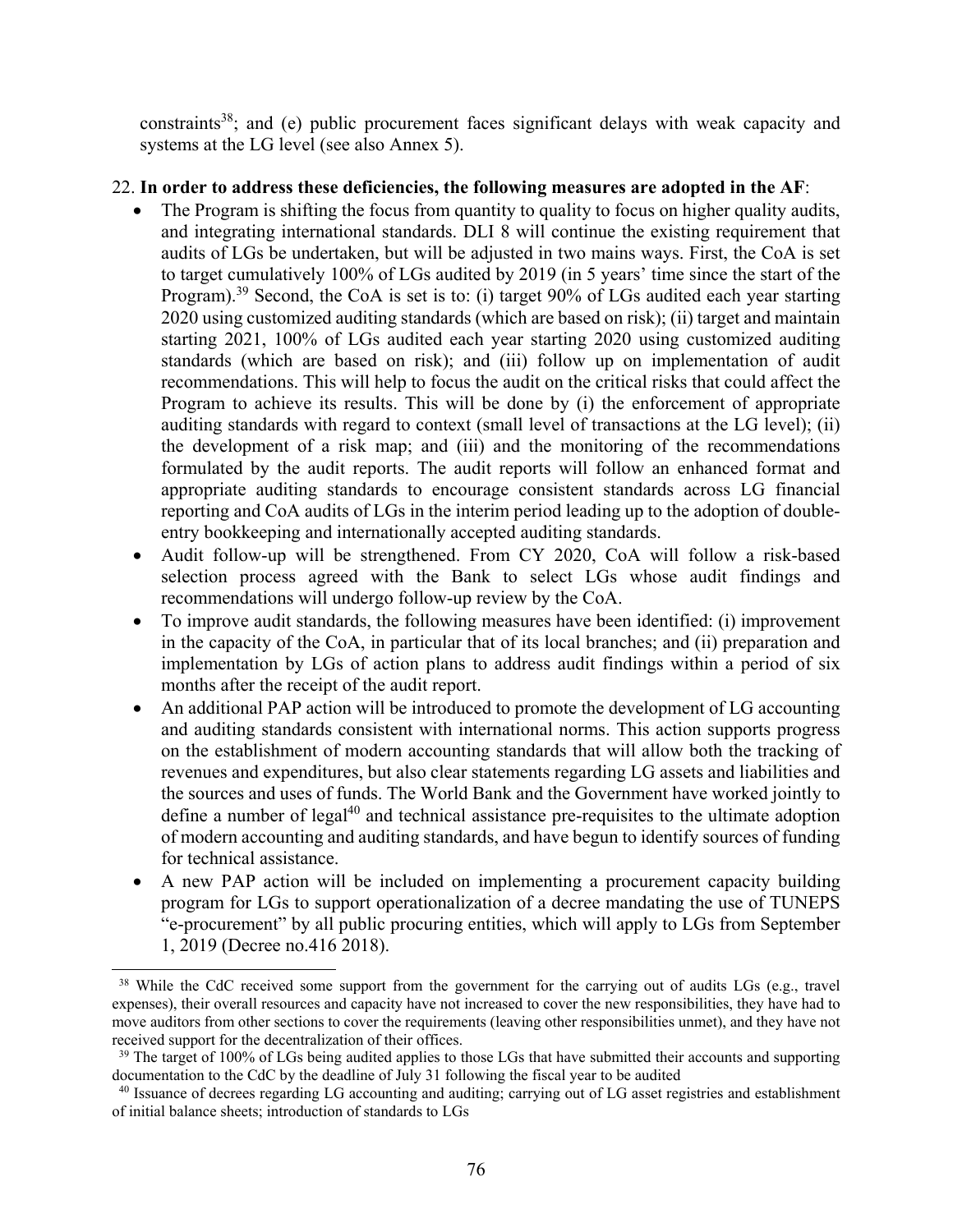23. **The above measures have been demonstrated, internationally, to improve LG financial management performance.** The adoption and use of such standards would enable an enhanced understanding of LG financial strengths and weaknesses, in particular their liquid assets and their liabilities, and patterns of each, as well as the adoption of ex-post management and financial controls, in contrast to the current ex-ante controls. This would increase oversight and help better track and curb resource use (or misuse).

#### *Change 3: Address Critical HR Constraints*

- 24. **Human Resources Management (HRM) is an area identified as one of the most critical constraints to the implementation of the Program and the achievement of the PDO.** The issue of HR emerged in the technical assessment as one of the constraints to furthering LG performance in Tunisia. The key findings are summarized below.
- 25. **Pressure on the low number of LG staff will be expected to increase in anticipation of the next round of decentralization reforms and accompanying transfer of further service delivery responsibilities to LGs.** LG staff are estimated at around 5% of total Government workforce which amounts to approximately 30,000 employees in comparison with approximately 650,000 employed by the central administrations.
- 26. **Public employment in LGs is characterized by (i) regional imbalances in terms of staffing and human resource capacity**<sup>41</sup> **between northern and coastal municipalities and interior and rural ones; and (ii) globally low supervision-to-staff ratios (category A1 and A2 staff), which vary between 2% in some municipalities to upwards of 15% in others**. The supervision-to-staff ratio in LGs has continually declined over the years and reached an average of 10% in part due to the regularization of large numbers of low-skilled temporary workers as a response to social pressures that surfaced after the 2011 revolution. In the absence of reliable assessments of staffing and capacity gaps, heavy controls from central authority and inefficient HRM systems have further burdened recruitment and hiring procedures, with many positions remaining vacant for extended periods while needs accumulate.
- 27. **Important gaps in terms of human resources need and capacity exist across the country's municipalities.** The World Bank and the Ministry of Local Affairs and the Environment (MALE) have worked jointly to analyze existing human resource gaps across six functions<sup>42</sup> considered critical for the proper functioning and delivery of municipal services via LGs (see Box 1). The analysis has identified several gaps across key functions such as administrative and financial managerial positions, and other highly technical positions generally occupied by architects and engineers. To date, around two-thirds of LGs do not have a qualified engineer and seventy-five percent do not have an architect on their payrolls. In addition, more than 20

<sup>&</sup>lt;sup>41</sup> The general statute of civil service in Tunisia encompasses central administrations, public agencies, and local governments.

<sup>&</sup>lt;sup>42</sup> The six key functions are: Secretary General, Administrative Manager, Financial Manager, Engineer/Senior Technician, Architect/Urban Planner, and IT officer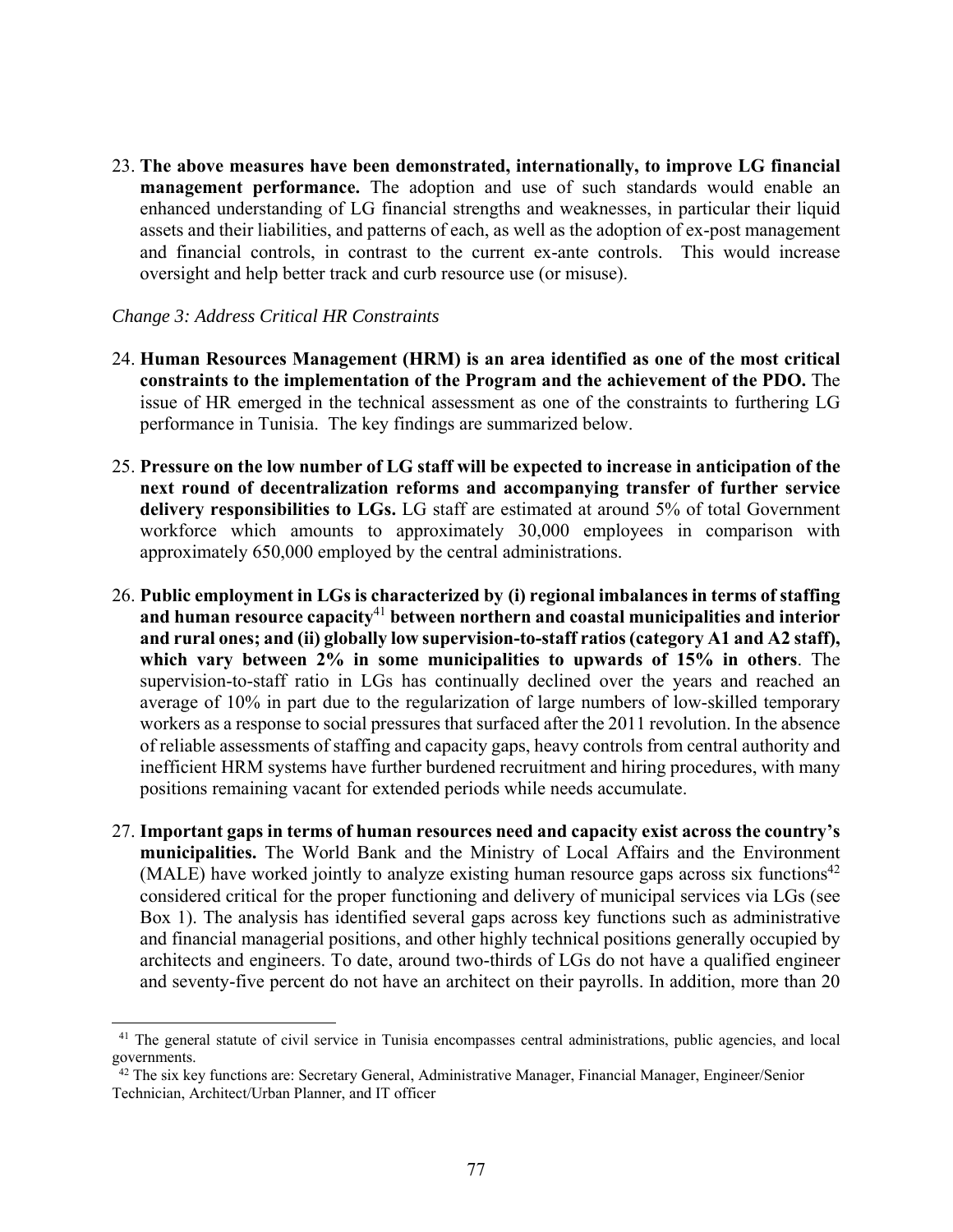municipalities do not have a qualified administrative or financial director within their administration.<sup>43</sup> In total, the analysis has estimated that more than 1,100 staff would need to be hired to ensure that each key function is filled by at least one staff in all LGs. The analysis therefore does not account for other LG characteristics such as population or geographic perimeter which are likely to expand the number further (e.g. the number of administrators needed in a municipality with 300,000 inhabitants is not the same as a municipality with a population of less than 10,000 people).

<sup>&</sup>lt;sup>43</sup> Qualification is measured in terms of whether a staff possessing a rank that is equivalent to the required function is currently occupying a position in the municipality.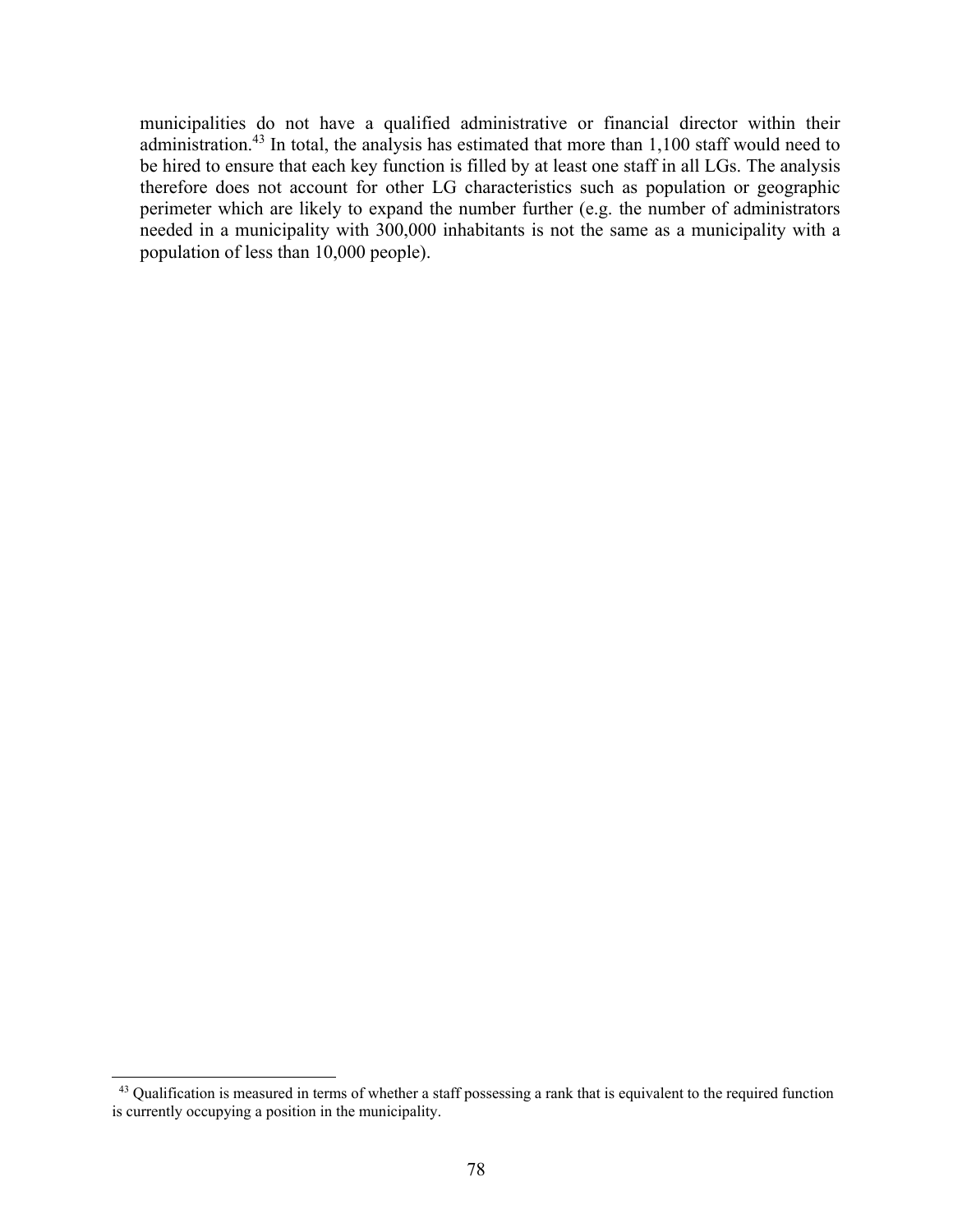#### **Box 1: Approach to Public Employment Gap Analysis in Local Governments in Tunisia**

**At the onset of the technical assessment, anecdotal evidence from the Government and LGs seemed to indicate the existence of critical shortages in human resources across most municipalities, particularly in interior and rural ones.** The shortages were said to concern managerial and specialized technical functions.

**The World Bank and the MALE have worked jointly to analyze existing human resources gaps across six functions considered critical for the proper functioning and delivery of municipal services.** These posts are: Secretary General, Administrative Manager, Financial Manager, Engineer/Senior Technician, Architect/Urban Planner, and IT officer. The analysis relied on three main parameters (i) each critical function was mapped to the equivalent existing employee ranks on the civil service pay scale; (ii) in small municipalities it was estimated that one employee could ensure both managerial functions (smaller than 5,000 people), and similarly, it was estimated that municipalities smaller than 20,000 people needed either an architect or an urban planner; and (iii) a gap was recorded when no employee possessing a rank that is equivalent to the required function was hired in the municipality.

**The analysis relied on granular data collected from two payroll management information systems (INSAF and Ojoor) which cover 97% of LGs.** This enabled an analysis sufficient to define clear issues and targets. The main drawback from this approach is that to the analysis could not nuance between the functions each employee was responsible for executing. For example, the analysis was not able to distinguish between financial and administrative managers. For each municipality, the data captured individual level data showing composition of staff by rank including their date of recruitment. Most notably, the analysis recorded large staffing gaps across technical functions in practically all municipalities. The table below shows that: (i) only four municipalities employed city planners, (ii) around 65% did not employ engineers, and (iii) nearly 75% had no architect on staff. The analysis also showed that nearly all municipalities (93%), independent of their size and resources, had staff on record with equivalent IT qualifications. Regarding managerial functions, 24 municipalities were not staffed with an employee possessing a managerial rank. In addition, a similar number of municipalities were operating without a secretary general according to the Ministry of Local Affairs and the Environment.

| <b>Key</b><br>functions/Popul<br>ation size | >100,000 | $50,000 -$<br>100,000 | 20,000-50,0000 | 5,000-20,000 | < 5,000 |
|---------------------------------------------|----------|-----------------------|----------------|--------------|---------|
| <b>Managers</b>                             | 0        | 0                     | 8              | 14           | 2       |
| <b>Engineers</b>                            |          | −                     | 74             | 83           | 0       |
| <b>City Planner</b>                         | 9        | 30                    | 121            | $\theta$     | 0       |
| <b>Architects</b>                           | 0        | 10                    | 94             | 86           | 9       |
| <b>Senior</b><br>Technician                 | 0        | 6                     | 71             | 69           | 9       |
| IT officer                                  | 13       | 37                    | 197            | 163          | 9       |
| <b>Total</b>                                | 23       | 90                    | 565            | 415          | 29      |

**Minimal number of required staff to fill key functions across all municipalities** 

28. **Addressing urgent staffing constraints facing LGs should be done with consideration to broader and structural weaknesses characterizing the civil service in Tunisia.** Moreover, addressing human resources capacity gaps and needs in LG will be crucial to prepare for the next round of decentralization reforms.In recent years, salary increases have led to an uncontrollable growth in the wage bill. The central government wage bill has reached around 14.5% of GDP in 2017, and represents almost 50% of government spending (excluding debt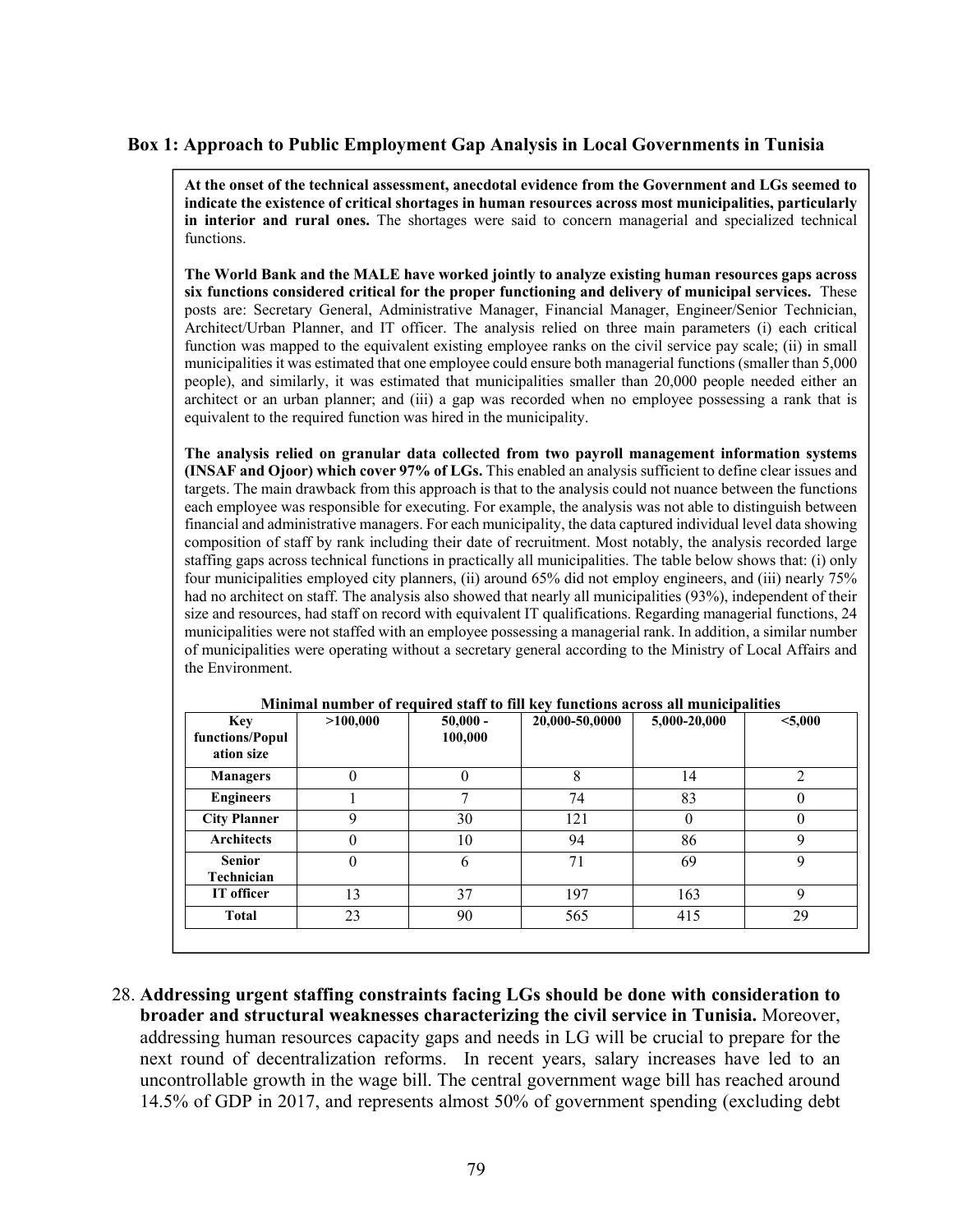service). This has had two main outcomes: (i) further constraining the government's fiscal space in a challenging economic environment; and (ii) creating a complex and unequal salary structure which hinders efficient allocation of human resources. As part of the IMF EFF program, the government has introduced stop-gap measures to control wage bill growth, including recruitment freezes as part of its 2018 budget law and two voluntary departure programs for all public employees. In parallel, the Government has also called on central and local administrations to redeploy staff between ministries and LGs to optimize government activities in line with actual and future needs.

- 29. **Administrative controls imposed by the system are sometimes heavy, and can complicate civil service management at the local level.** For example, controls have come in the form of staffing or wage spending caps to help manage the fiscal burden of staff wages and salaries on the LG's budget. Recognizing the fiscal risk that wage bill spending poses on LG financial health, the LG Law in Tunisia has instituted a 50% ceiling on wage bill spending as a proportion of LG current spending. These types of controls, however, can have unintended consequences such as depriving LGs in rural areas from much needed competencies and human resources to deliver services and conduct public works. These controls must be well designed to prevent distortions.
- 30. **Civil service recruitment process for LG staff can be cumbersome and time-consuming, and does not always achieve the planned results.** For example, to fill a job vacancy recorded in the annual workforce staffing plan which had received prior approval from the municipal council and central authority, LGs are still required to go through an additional layer of approvals from the central authority before initiating the recruitment process. Moreover, competitive recruitments are cumbersome and time-consuming to organize due to the multiple actors involved (municipalities, ministry of local affairs, and the Civil Service Directorate) and lack of a streamlined process. According to the Civil Service Directorate, competitive procedures<sup>44</sup> could be in principle conducted in 3 months, though anecdotal evidence shared with the World Bank found that these recruitment processes could last much longer (upwards of 2 years in some cases).
- 31. **In light of this diagnostic of the structural and LG level constraints on better HRM, the World Bank and the Government have agreed on a number of critical measures related to HRM.** Based on good practices and the local context, this can be summarized by a threepronged approach: (a) implementing a short-term action plan for staffing and incentivizing the filling of strategic posts through the testing and implementation of new and existing staffing mechanisms; (b) deepening HRM reforms at the level of MALE and LGs for improved strategic staffing and HR allocation; and (c) undertaking one structural civil service reform to support an enabling environment for adequate LG staffing in the medium and longer term. Key measures as follows:
	- **The AF will support a targeted set of activities designed to encourage take-up of key managerial and technical posts in LGs.** This would be achieved through: (1) the

<sup>&</sup>lt;sup>44</sup> Opening the competitive call, setting the selection criteria, collecting applications, convening a selection jury, and selecting successful candidates.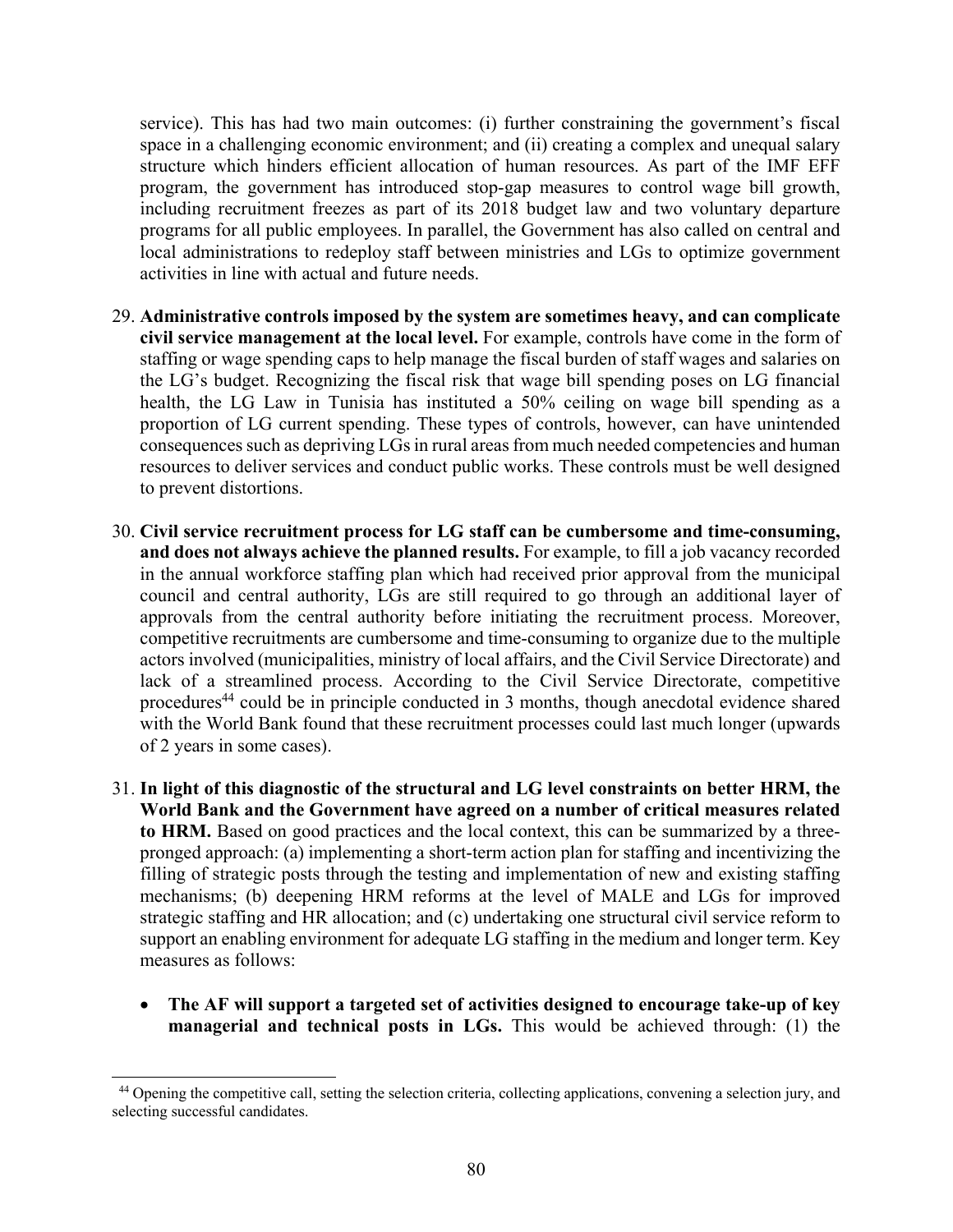simplification and acceleration of existing staffing mechanisms; and (2) the introduction, and testing, of a financial incentive to encourage staffing mobility to LGs.

- **The staffing mechanisms that can be simplified and improved to include:** competitive recruitment procedures, geographic mobility between LGs, geographic redeployment between centralized and deconcentrated authorities, and LGs. Administrative procedures regarding mobility of staff remain particularly restrictive. If an employee were to request a move from one LG to another, a first clearance would need to be reached between the two implicated LGs, then a second clearance is required either from the governor when LGs are located in the same governorate or from the central authority if they belong to different governorates. For managerial staff, mobility requests are systemically authorized by the General Civil Service Directorate. Another systematic challenge facing scale up of mobility is the weak matching between supply and demand; potential candidates lack timely access and information on advertised/open positions while potential employers lack access to profiles of said interested candidates. Keeping a historic record of mobility 'transactions' would be very helpful to inform policy and reform measures.
- **Beyond administrative procedures, structural challenges such as salary differentiation between professional groups can impede vertical mobility, as they can result in some financial loss to the employee and entail various bureaucratic hurdles**. Financial and non-financial incentives (such as career acceleration) to promote mobility of staff must be taken into consideration in any future legal text to mitigate for potential losses. The incentives could be defined by governmental decree and take the form of an allowance top-up to the salary. Its amount would range between 300 and 600 TND / month stretched over a period of 3 years (an average of 600 TND/month is equivalent to 50% of average net monthly salary which has been proposed as a legal ceiling in the LG Law regarding allowances given to staff redeployed to LGs). The top-up would be presented as a one-time "relocation grant" disbursed over 3 years to staff willing to redeploy to LGs located in specific geographic zones. This would mitigate any grievances from staff currently occupying posts similar to those benefitting from the grant. It would be granted for those who take up one of six key posts (general secretary, engineer, architect, city planner, administrative director, financial director, IT officer) in priority LGs. The government decree would cover various elements including (i) requiring precise job descriptions for each post; (ii) financial incentives that would vary according to employee rank and geographic location of the LG; and (iii) potentially, define non-financial incentives to promote staff mobility to interior and rural areas. In exchange, the selected candidate would commit to fixed-term placement; otherwise total or partial refund of the allowance would be required. Candidates would be selected through a recruitment process facilitated by jury selection. The management of said top-up would fall under the responsibility of the Ministry of Local Affairs and the General Civil Service Directorate.
- **These activities would be reflected in a new DLI (9), structured at two levels:** 
	- a. DLI (9.a) which focuses on implementing a short-term action plan for staffing and includes: the adoption of a government decree (with the objective of establishing financial incentives to facilitate recruitment of staff to priority LGs through redeployment) in 2019, and the proposed targets for the last three years of the Program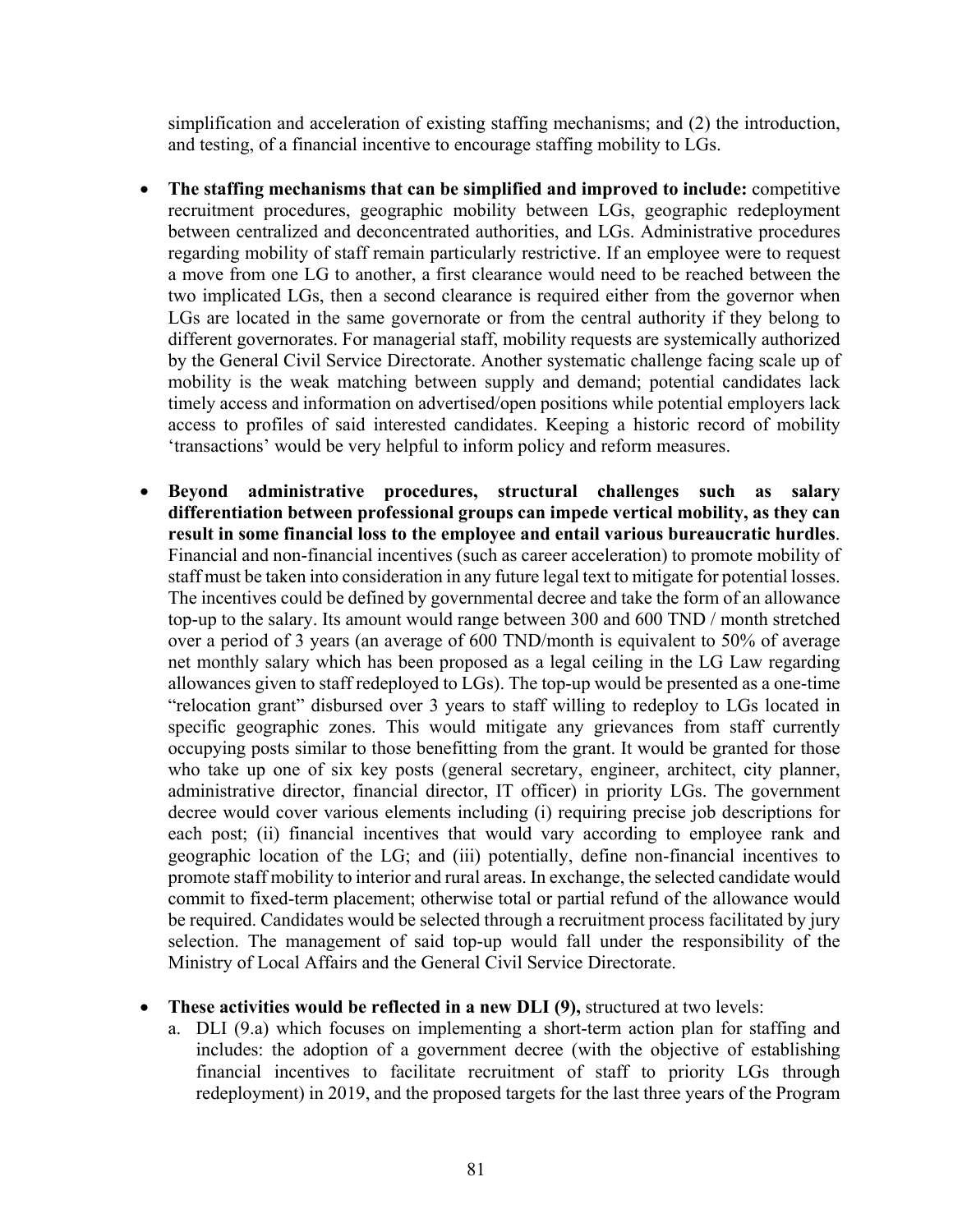would be 50% in 2020, 70% in 2021, and 80% in 2022 of target municipalities that have filled key 4 out of 6 managerial and technical posts.

- b. DLI (9.b) which focuses on developing HRM tools for MALE and LGs through preparation of strategic job descriptions in 2019, creating access to an online job market to link interested staff with vacant positions in LGs in 2020, and the proposed associated target of 100 staff have applied for LG positions through the online job market platform in 2021, and 200 staff by 2022.
- **The targets included in the DLI have been discussed at length with all key counterparts,** including the Ministry of Local Affairs, the General Civil Service Directorate to the Presidency of the Government, Ministry of Finance, and several LGs. The World Bank will provide technical assistance to the government to support the development of the decree and preparation of standard job descriptions for each post covered by the decree. The baseline value for the staffing target was calculated at approximately 30%, i.e. around 80 municipalities have currently filled key 4 out of 6 managerial and technical posts. The proposed staffing targets are considered realistic considering the analysis and diagnostic conducted jointly with the government. It was agreed with the government that disbursement against staffing targets for DLI 9a will be proportionate to actual results achieved. DLI 9b targets focus on implementing practical tools to help unlock bureaucratic constraints such as simplification of administrative procedures through use of ICT. Areas for complementary technical assistance have been identified to support achieving these targets. Further emphasis will also be put on ensuring training needs of redeployed civil servants are met through the capacity building program delivered by the CFAD.
- **The introduction of HRM reform at the LG level will put in place the foundations of a data-driven HR approach, premised on strategic staffing.** This will reinforce the development of a clear and comprehensive inventory of skills requirements for different tasks and of current and desired supervision ratios in different LGs. Strategic staffing plans would allow to optimize recruitment decisions and processes and allocate resources more efficiently. Currently, strategic workforce planning processes are limited or nonexistent, but could be launched gradually. The Program's PA system will increase the incentive for LG performance on staffing and recruitment planning. The revised PA system will include indicators to incentivize better and more transparent HR planning to ensure staffing skills and gaps are met to cover core functions and positions in LGs. The PA indicator will require LGs to publish annual HR reports, which will also be reflected through the e-portal (below).
- **A complementary measure in the PAP will support the deployment of HRM tools at the level of MALE and LGs through:** (i) preparation and deployment of job descriptions for key functions in LGs, and (ii) updating a guidance manual on staffing and recruitment in LGs.
- **To accelerate its response to urgent staffing needs in LGs, the Ministry of Local Affairs and Environment is also exploring extending the government's active labor market programs to LGs.** This would allow municipalities to benefit from hiring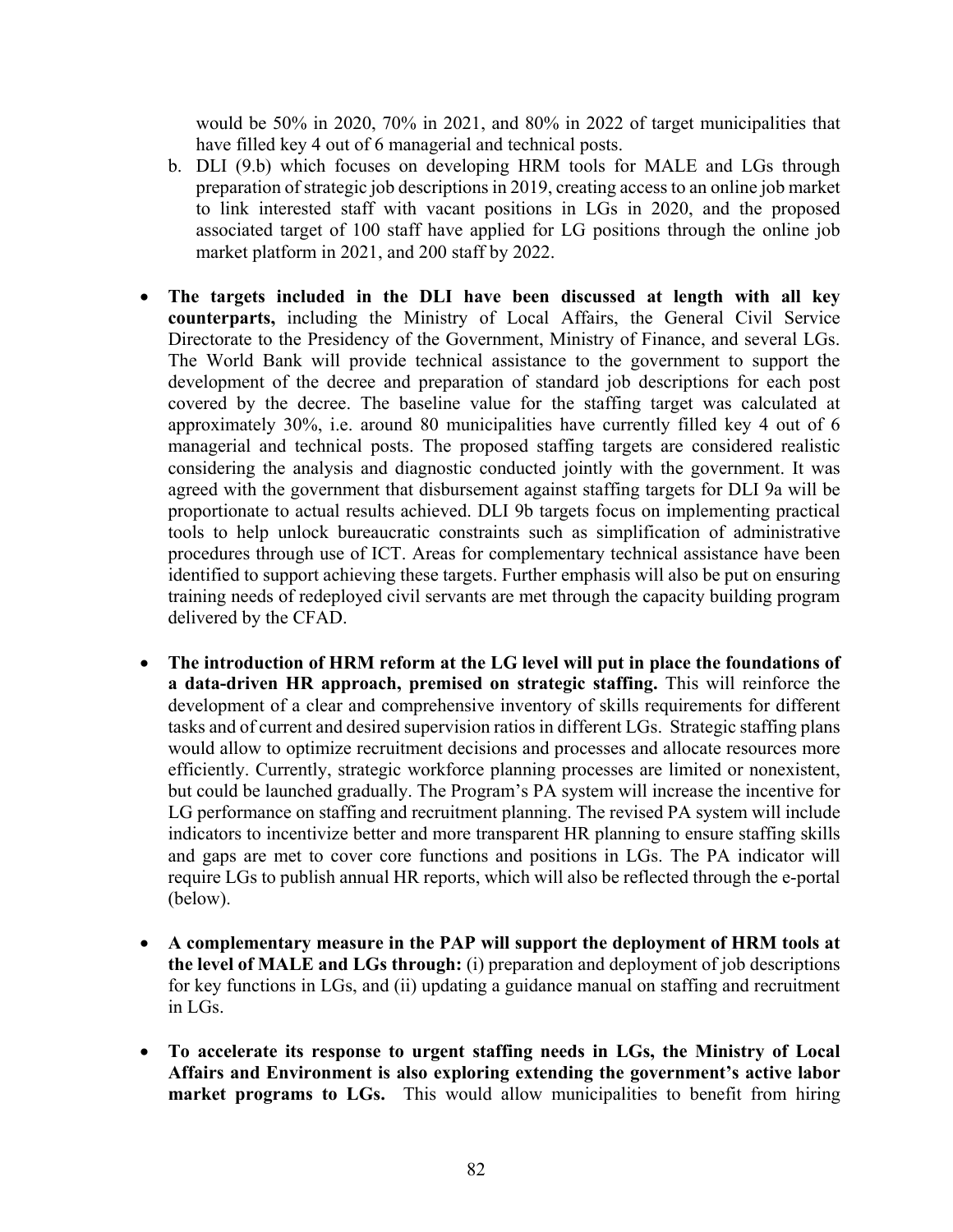qualified candidates on temporary basis to perform key technical functions at subsidized rates**.** For example, the Karama 'Dignity' program, managed by the Ministry of Employment, would grant LGs access to a pool of candidates that can be hired for up to 2 years (unemployed university degree holders without prior experience).<sup>45</sup> The current mechanism, implemented for private sector beneficiaries, targets first-time job seekers by offering them a 2-year contract at a minimum guaranteed salary of 600 TND, of which 400 TND is covered by the employment fund managed by the Ministry. In exchange, the private sector company commits to hiring at least half of the recruits it has employed through Karama. In 2017, the Karama program has managed to place 17,000 job seekers into companies, out of a target of 25,000.

- **While active labor market programs such as Karama, could present an attractive alternative for LGs with limited financial resources, the World Bank assessment, as formally shared with the government, highlights two main weaknesses:** (i) the target population, first time job seekers with university degrees, do not possess a level of skill and experience that would adequately respond in most cases to the skill profiles sought by LGs, and (ii) it poses future financial risks to LGs which might excessively rely on this mechanism, further complicating integration of recruits into the civil service.<sup>46</sup> Further work should therefore be completed to define the conditions and rules under which Karama could be used and identify strict selection conditions with regards to profile of recruits (recruits with technical profiles such as engineering and IT could be readily available through Karama but should be required to complete extensive training, in line with specific needs of LGs).
- 32. **It is deemed that the General Civil Service Directorate and MALE, and the other affected entities, have adequate capacity to begin addressing HRM issues but this needs further strengthening.** As such, areas for TA are identified and integrated into the AF Program design. Through TA, the World Bank will support the GoT in implementation of broader complementary structural reforms to improve civil service management at the central and local levels**.** This will be financed through TA by the Moussanada Trust Fund. In terms of structural reform, the World Bank will support the Civil Service Directorate in strengthening the legal framework for public sector redeployment and mobility and developing analytical tools and methods to better identify needs and HR gaps. Parallel support to the Civil Service Directorate and MALE will also help design and pilot a strategic workforce planning framework which consists of developing tools to help better manage recruitment, jobs, and skills (*Gestion prévisionnelle des effectifs des emplois et des compétences*, or GPEEC), including: (i) job descriptions; and (ii) job and skills benchmarks. Finally, the TA will help identify bottlenecks in administrative procedures for recruitment of staff in order to simplify and streamline procedures.

<sup>&</sup>lt;sup>45</sup> The Ministry of Employment and Professional Training said it was currently reviewing the current Karam decree (Decree 2017-358, March 2017) to expand its scope to include public agencies as beneficiaries.

<sup>46</sup> Similar government funded short-term jobs had been created in previous years to provide short-term internship opportunities in the public administration, which were then quickly redesigned to allow for some contracts to be renewed on a regular basis (anecdotal evidence suggested that some contracts were renewed on a regular basis upwards of ten years). Under social and political pressures, the government recently adopted a decision to regularize some 20,000 beneficiaries into the civil service.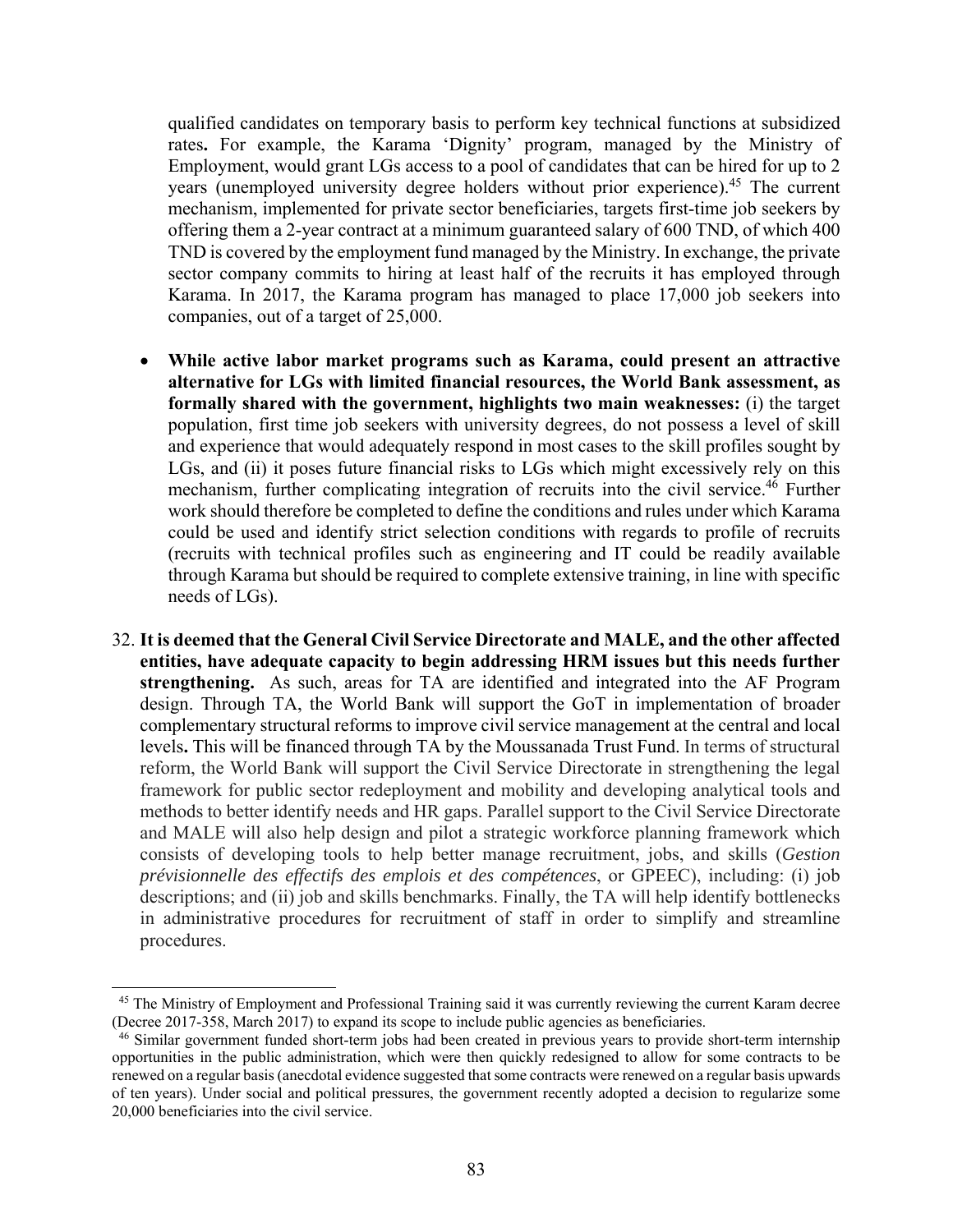33. **These HRM measures are strategically relevant yet they also present risks, so mitigation mechanisms have been devised.** This is briefly summarized in Table 4 below.

| <b>Risk</b>                    | <b>Mitigation Measures</b>                                                             |
|--------------------------------|----------------------------------------------------------------------------------------|
|                                |                                                                                        |
| HR issues take time to         | Adoption of realistic targets; work on three levels (Civil Service Directorate,        |
| resolve.                       | Ministry of Local Affaires and Ministry of Finance, and LGs) to address different      |
|                                | HRM constraints.                                                                       |
| Wage bill growth.              | Emphasis is placed on mobility and redeployment (thus wage bill neutral); all          |
|                                | staffing will follow existing wage bill control measures; measures will be             |
|                                | strengthened to ensure staffing aligns with a clear plan for financial sustainability. |
| Karama program may be          | The government would need to review and redefine the conditions and rules              |
| able to staff some technical   | under which Karama could be used in the public sector and identify strict              |
| posts, but only to a limited   | selection conditions with regards to profile of recruits (recruits with technical      |
| degree<br>benefits<br>it<br>as | profiles such as engineering and IT could be readily available through Karama          |
| candidates<br>limited<br>with  | but should be required to complete extensive training, in line with specific needs     |
|                                |                                                                                        |
| experience.                    | $of LGs$ ).                                                                            |
| Certain recruitment/staffing   | Areas of complementary TA has been Work in close partnership with the Civil            |
| mechanisms are slow, but       | Service Directorate to move the agenda forward.                                        |
| multiple<br>there<br>are       |                                                                                        |
| opportunities<br>for           |                                                                                        |
| accelerating them.             |                                                                                        |
| Financial incentives may be    | This is recognized, but a number of posts could still be encouraged through small      |
| necessary but insufficient     | financial incentives. In parallel, and in the medium term, the program                 |
|                                | recommends finalizing and adopting the decree on redeployment, which will              |
|                                | strengthen both financial and non-financial incentives.                                |

**Table 4: Summary of HRM Risks and Mitigation Measures** 

*Change 4: Deepening Accountability and Citizen Engagement* 

- 34. **The technical assessment also identified the need to further strengthen accountability and citizen engagement.** Tunisia has made important progress in transparency, accountability and citizen engagement through a series of reforms, though reform implementation has been slow and patchy.47The UDLGP has equally made progress on supporting participatory planning systems, introducing mechanisms to facilitate disclosure of information (E-portal), increasing opportunities for citizens to express their views outside of council meetings (as measured in a performance indicator), and ensuring at least the process requirements for grievance redress (GRS focal point, register of complaints, and a high percentage responded to) are met.
- 35. **In spite of progress in these areas, the AF technical assessment identifies important areas for strengthening.** The main findings from the technical assessment include the following:
- (i) **First, progress on LG performance indicators points to the need for some adjustments.**  This would include strengthening the access to information for citizens, a more results-oriented focus on grievance redress, and to build mechanisms for citizen feedback on service quality as

 $47$  Following the transition, Tunisia has adopted a range of critical laws and policies to facilitate greater transparency and citizen engagement, such as the Access to Information Law, constitutional provisions on public participation and a range of mechanisms for citizen engagement in sectoral projects.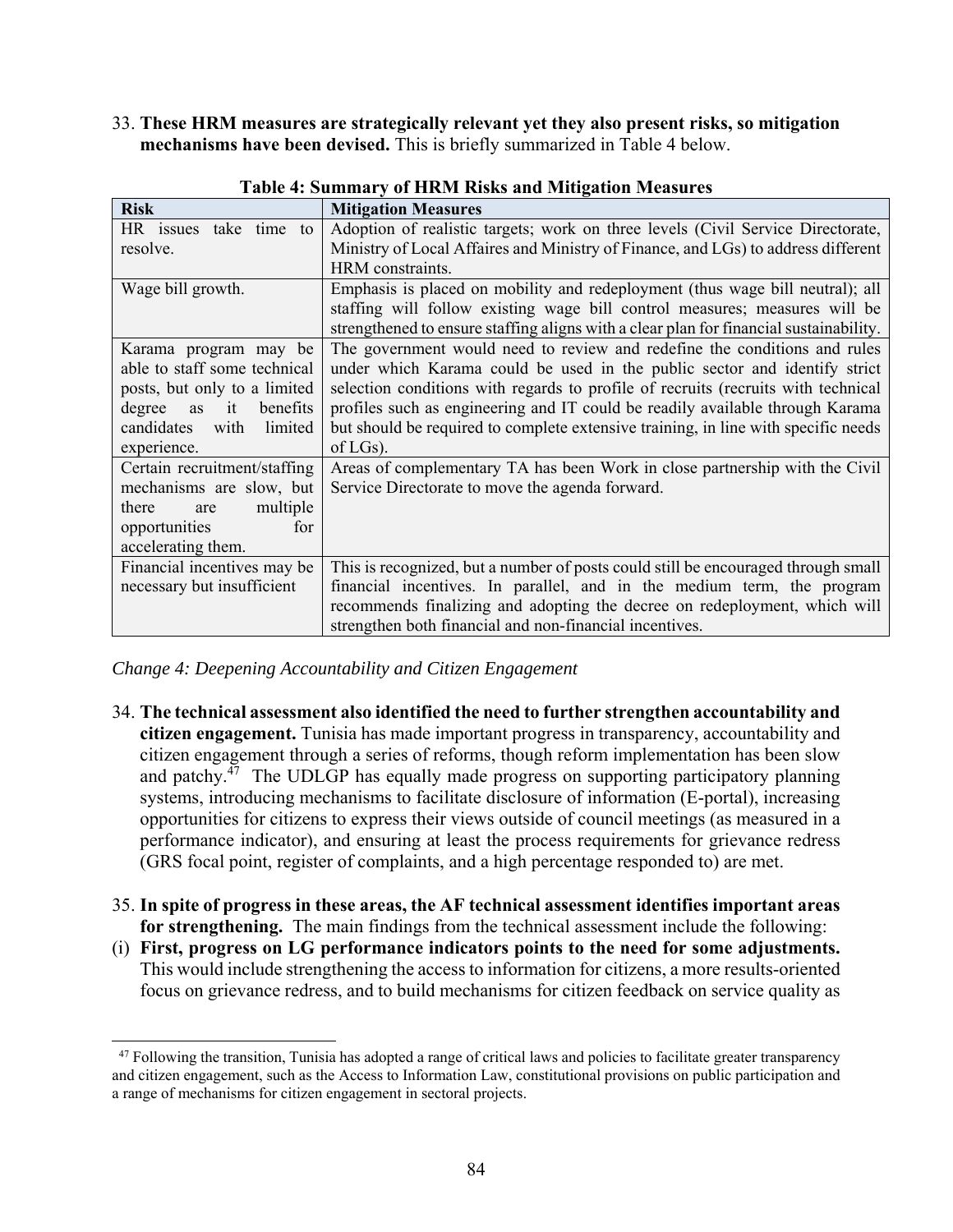well as the Program.<sup>48</sup> Based on process data collected from the PA (number of meetings, meetings prior to municipal councils, etc.), a majority of municipalities are complying with the indicators on participatory processes (with only 9% of municipalities not reporting regular municipal council meetings, and 19% not reporting preparatory citizen meetings prior to meetings). However, the current indicators are not able to provide information on the quality of participation, or whether the feedback provided is taken into account, nor whether it leads to inclusion or changed decision-making. The revised PA will include an indicator to measure whether citizen feedback provided in preparatory meetings are discussed in regular meetings of municipal councils.

- (ii) **Second, citizen access to key information on LG affairs and performance has not improved significantly with the Program**. The corresponding PA indicator measuring citizen access to key information receives scores among the lowest of all indicators (over 50% of communes had a score of zero). This is attributed to: (i) a significant number of municipalities having no operational websites (around 130 LGs [nearly 50% of all LGs] have no operational website); (ii) difficulties in publication via the Ministry E-portal;<sup>49</sup> and (iii) a lack of municipal disclosure via other means such as public posting.
- (iii)**Third, performance on grievance redress is mixed and inconclusive.** Most municipalities state they have a GRM focal point (100%), keep a register (93%) and respond within 21 days (71%). However, because the GRM decree on grievance redress does not define what "respond to" means – whether it implies simply acknowledging the complaint or addressing the underlying issue – it is not clear whether these systems are functional and used by the population.50
- (iv)**Fourth, as decentralization reforms deepen, transparency and accountability mechanisms at the local level will need further strengthening**. Transparency and clarity on decentralization plans and delineation of lines of responsibilities and control between tiers of governments will be crucial to enable citizens to hold their elected officials and local civil servants accountable for service standards and performances, while reducing vulnerability to corruption. Similarly, establishing effective monitoring mechanisms can enable better alignment between public services and citizen demands, particularly if accountability lines for local civil servants are clear.

<sup>&</sup>lt;sup>48</sup> The Program's ability to foster inclusive local deliberations will be important for addressing underlying causes of instability and exclusion. Large scale analysis of local deliberation processes (in India) which involved quotas for women and for other specific groups (youth) demonstrates that the mere presence of specific groups in consultative meetings does not necessarily lead to greater voice in local decision-making. These studies found that the determining factor in whether women's participation in local meetings resulted in greater voice, or greater discussion of the issues they raised, was the proportion of municipal council members who were women.

<sup>&</sup>lt;sup>49</sup> Unclear roles and responsibilities and lack of ownership (while CPSCL has most of the data, the focal point is technically the MALE), and weak communication around it has not permitted the portal to reach its full potential as a key source of information on LG affairs and performance. In general terms, LGs are typically responsible for ensuring that the data is disclosed (i.e. timely budget, procurement, progress, meeting minutes), while civil society plays an important role in disseminating such information in a useful form.

<sup>&</sup>lt;sup>50</sup> At present, there are several parallel electronic complaints systems being developed: The Bureau Central des Relations avec les Citoyens (BCRC) is developing an online grievance form; the World Bank has supported the development of Chikaya which serves a similar function, but has not yet been launched; GIZ has supported the development of a one-stop-shop for both service requests and complaints called 'Espace Citoyen' and an application 'tounes endhifa' (Clean Tunisia) is also being developed for the environmental police.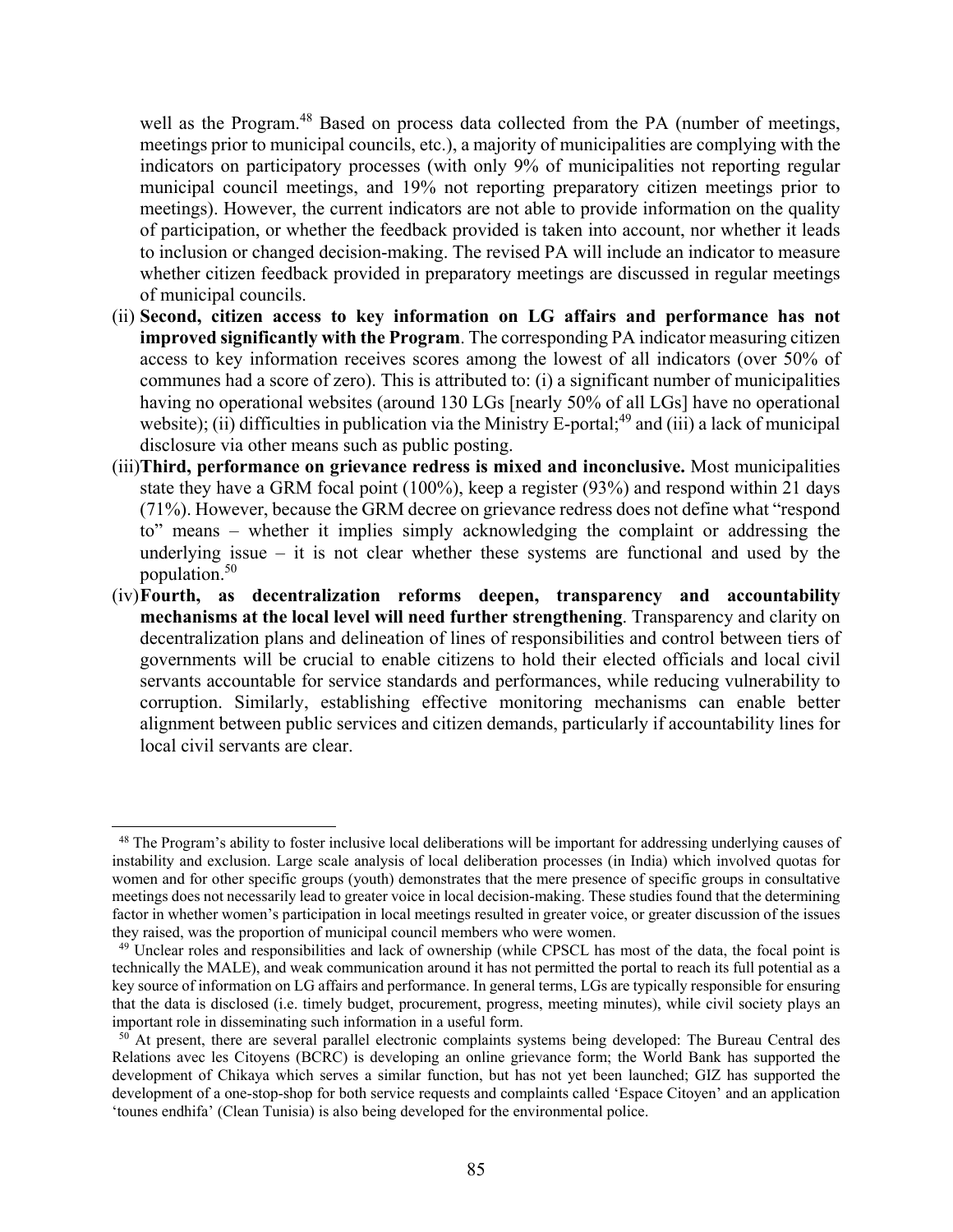- 36. **The AF will address these constraints with the goal of improving access to services.** The AF will focus on the following elements:
	- **Deepening accountability and citizen engagement by improving both access to and coverage of key municipal data, which supports the operationalization of the Access to Information Law in Tunisia.** Transparency will be strengthened by ensuring that key reports are easily accessible to the public and published on the LG E-Portal as well as in physical form at LG offices. Results in this area will be incentivized by:
		- a. **A revised DLI (8a) to ensure regular disclosure of key and relevant information in user friendly and accessible formats**. The DLI ensures that data that is useful to citizens and businesses is disclosed. This data includes: population estimates, HR data (staff by category, grade, age group, gender, average salary), GRM data (type, resolution rate, response rate) MMC Results, PA results, CBG amount, Audit Report (or link), Procurement Plan (or link), Link to LG websites; and detailed budget data (expenditure, revenue, debt). The data is detailed in Annex 2.
		- b. **Reinforcing the LG PA indicator relative to information disclosure.** The online disclosure will be complemented by a requirement, through the LG PA system, for LGs to physically disclose information (such as on noticeboards) so that citizens who do not use the portal can access the information;
		- c. **Implementing parallel TA through SP 3 and other grant sources to strengthen eportal use, accessibility and publication**. These activities were identified as part of the AF and will be put into motion once the AF is effective;<sup>51</sup> and
		- d. **Introducing actions in the PAP to improve use and accessibility of the E-portal.**  The associated actions comprise of: (1) enhancing the portal to allow automatic interfacing with national information systems for timely publication of data; (2) publishing digital versions of project related documents; (3) enhancing LG websites to support more user-friendly information and citizen feedback.
	- **Deepening citizen voice and accountability through strengthened grievance redress.** This will be achieved primarily through strengthening the opportunities for citizens to submit complaints, and report potential cases of corruption so that sanctions are enforced. Functional grievance redress is critical both for overall Program risk management (including social and environmental risks) and to mitigate some of the risks of decentralization. While the PforR has made advances on municipal grievance systems, the AF has identified the need to strengthen the overall functionality of the systems. In order to be functional, grievance redress systems need to include public notification, and protocols which guide municipal staff on rules for appeal, which grievances fall under the

<sup>&</sup>lt;sup>51</sup> The E-portal currently relies on manual updates which has added to the complication of publishing information and data in regular intervals. Automating the publication of certain data through creating interfaces between national applications such as the expenditure and revenue management systems (ADEB and GRB, respectively) and HR information systems (INSAF and Oujoor) with the E-portal, would facilitate publication of at least key information. In addition, LGs should also be encouraged to display information and key documents in public places/boards in order to ensure citizens can access the information, and to pursue parallel channels for transparency. In addition, it would be important to define and publicly communicate the "key" documents that should be made available. Such localized information on norms is important to allow citizens to also provide feedback on whether municipalities have conformed to the performance indicators. More broadly, in order to have a fully operational E-portal, it is recommended that a working group between CSPCL and MALE be facilitated to accelerate the next stage of the Eportal (including integrating budgetary data and launching the communications plan) and clarify responsibilities for the flow of information and ownership.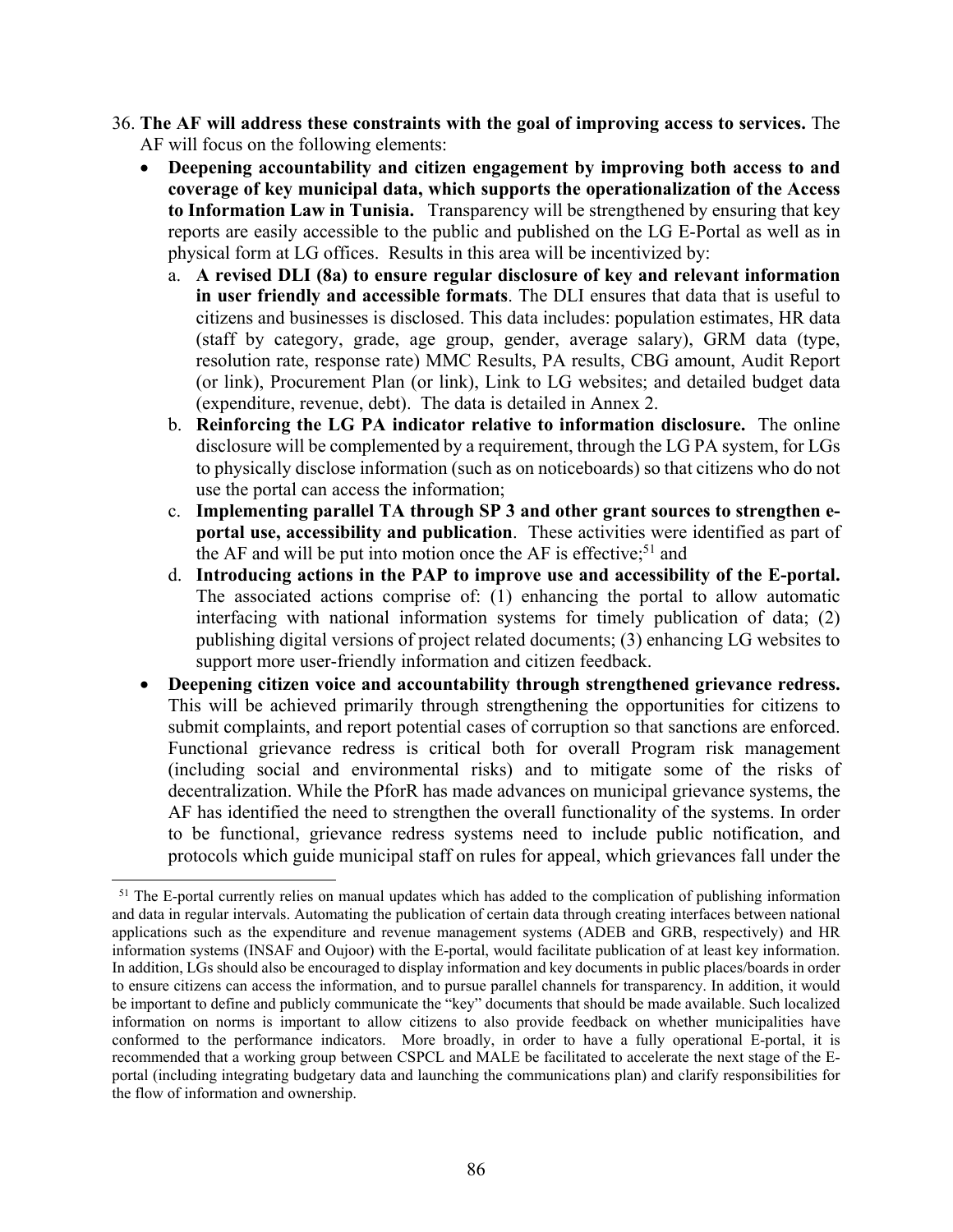direct jurisdiction of the Municipality, and when grievances can be considered closed. In order to be effective, the existence of such systems needs to be widely communicated, and the information systems they are entered into need to facilitate real time access to data. Functional grievance redress is also a critical component in monitoring social and environmental project risks. The LG GRM system will be strengthened under the AF in three main ways:

- a. A new LG performance indicator will be introduced to assess the functionality<sup>52</sup> of grievance redressal in resolving grievances;
- b. A new PAP action, with accompanying TA, will be introduced to strengthen GRM functionality so that grievances are adequately address. This will reformulate program Action #14 to include: (1) supporting development of GRM protocol to improve the functioning of small, medium, large LGs; (2) undertaking training/TA for municipalities to strengthen GRM; and (3) testing technological options to improve GRM.<sup>53</sup>
- c. A new indicator in the Results Framework on GRM.
- **The AF will support the Government in piloting a citizen feedback survey on LG services through a new PAP action financed by grants.** This will enable Tunisian LGs to pilot citizen feedback models and begin to institutionalize them within their administrative systems. This will further enable LGs to understand the needs of vulnerable groups, such as women and the youth. Moreover, a key vehicle for citizen engagement continues to be the participatory planning process rolled out under the parent Program.

#### *Change 5: Integrating Innovations and Technology*

37. **Cutting across the above, the AF will make greater use of technologies to improve LG performance and accountability.** This is notable in three main ways: (a) opening up data through the e-portal; (b) applying ICT to grievance redress and citizen feedback mechanisms; and, (c) moving towards an ICT/data-driven HR approach to transform HRM.

#### *Complementary Technical Assistance*

 $\overline{\phantom{a}}$ 

38. **The Bank has mobilized, and will continue to mobilize, complementary TA from other sources to strengthen implementation.** The Bank has mobilized resources from various TFs to fund TA for implementation of the Program at the national and LG levels. This has included

 $52$  A functional system would be one: (a) Able to quickly produce data on grievance by type (for example, solid waste, ID, land dispute, social or environmental issue etc.), by level of resolution, and by time to finally resolve as well as respond and keeps a register/records; (b) Accessible in-person and online at a minimum with public signage on citizens' rights to submit complaints and process for appeal; and (c) Governed by a Protocol laying out the procedures as well as right of appeal and (d) Provides data on aggregate complaint types and time of resolution is publicly posted at the locality.

<sup>&</sup>lt;sup>53</sup> In order to serve as an effective tool for improving municipal management, and incentivizing and evaluating subcontractors' performance, it is important for such systems to automatically tally complaints by type, level of resolution, and location – which can often be done by pre-populating the most common problems reported - and provide municipalities with sample Protocols. This could be supported under the World Bank TA. The Protocol is a document that provides all of the rules governing jurisdiction of complaints (including when the municipality is not responsible but just refers complaints, when a complaint can be considered "closed", what the process of appeal is, etc.), and ensures that staff in the municipality are all on the same page. Ideally this would also include an automatic question on satisfaction with a complaints process at the end of the process.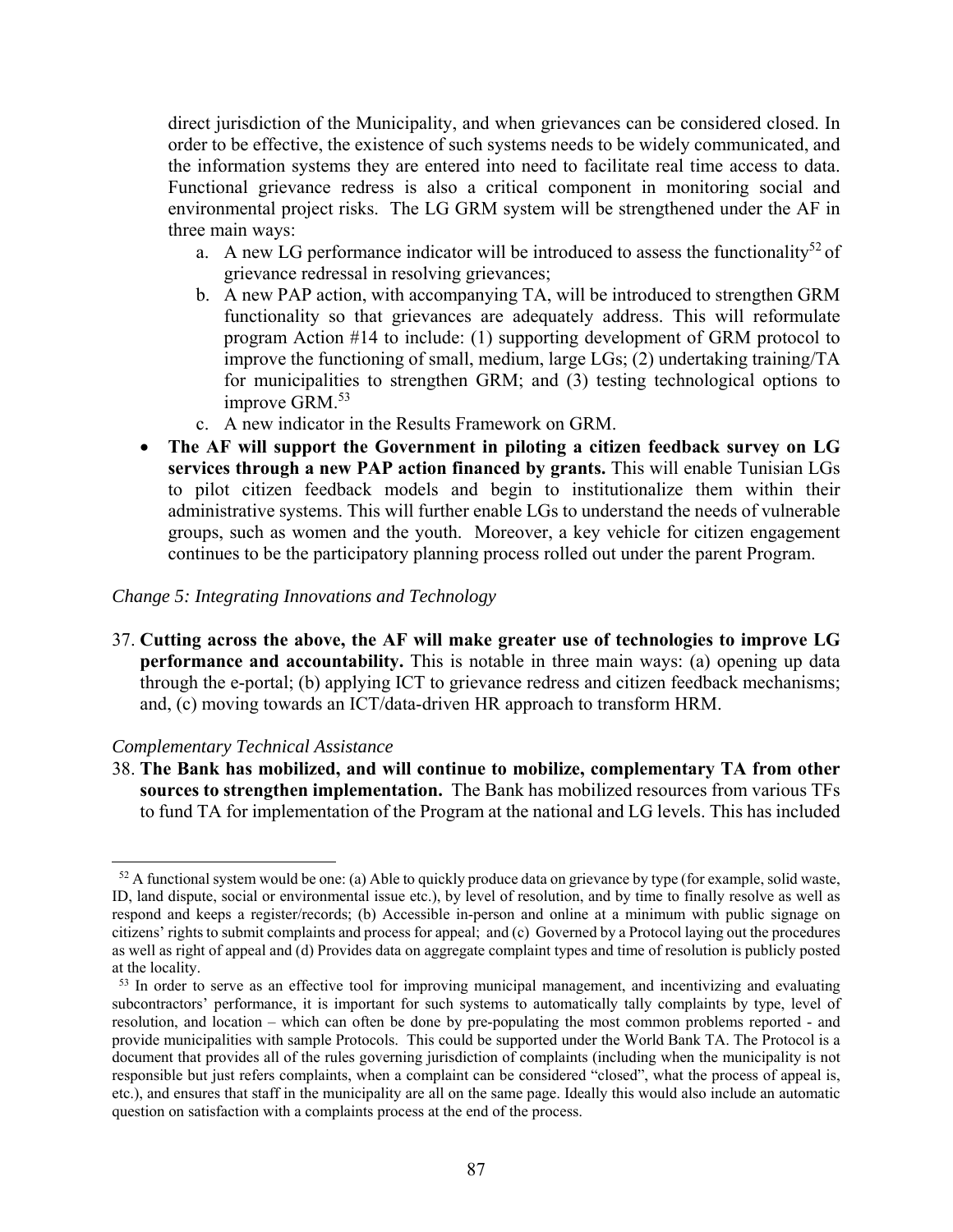funds from a multi-donor trust fund administered by the WB (Moussanada) and other MDTFs in areas including: E&S aspects, Technical Quality, PFM and M&E.

### *Institutional Arrangements*

- 39. **Overall, implementation of the Program will be carried out by the same entities, which have proven their ability to effectively implement the Program.** The implementing agency will remain CPSCL, under the supervision of its line ministry, Ministry of Local Affairs and Environment (MALE), and supported for specific aspects of the Program by Contrôle Général des Services Publics (CGSP), COA, CFAD. The Ministry of Finance (MoF), responsible for financing the Program's activities under its budget, has been transferring funds adequately both in terms of amounts and period. The Inter-Ministerial Committee (IMC), in charge of overseeing coordination of the Program and deciding operational changes, has been meeting regularly and was able to make necessary decisions (e.g. yearly approval of PA final results, updates to PA indicators or MMCs).
- 40. **The creation of the MALE in January 2016 has moved oversight of LGs outside the purview of the Ministry of Interior.** In August 2016, the Ministry of Local Affairs was merged with the Ministry of Environment, and a new organization structure for the MALE was adopted and eventually applied in 2017. One of the consequences was the split of the General Directorate for Local Governments (DGCPL) which notably served as the secretariat for the IMC and had few operational responsibilities, into two new directorates (one focusing on financial aspects of local governance, and the other on overseeing subnational projects). As of January 2016, the line responsibility for CPSCL and CFAD was transferred from MoI to MALE. These institutions did not in practice experience any significant change with regards to institutional or operational aspects related to the Program. While this institutional reshuffling certainly represented an internal challenge for the concerned institutions, it did not affect implementation of the Program as no significant issues were noted in relation to this change.
- 41. **The institutional set-up for SP 1 will remain unchanged in the light of the satisfactory performance of the concerned implementing agencies.** No major technical or fiduciary issues in the implementation of SP 1 has been noted by the Independent Verification Agency (IVA). CPSCL has been timely verifying MMCs and subsequently transferring CBGs as soon as they receive the funds from MoF. Despite limited human and material resources, CGSP has been carrying out the PA, including verification field visits, in a way that has been deemed satisfactory by all stakeholders, including the World Bank and the IVA. In addition, the ongoing digitalization through the e-portal of several Program-related procedures, including MMC and PA processes, will support the strengthening of the technical and fiduciary soundness of the Program implementation.
- 42. **The institutional set-up for SP 2 will remain unchanged for the municipalities benefitting from a conditional grant within the first maximum threshold (of TND 3 million).** Whereas in previous upgrading policies, project preparation and implementation was systematically delegated to a national implementing agency (ARRU), municipalities are given the option to implement directly their projects (with or without the assistance of a private design office for project follow-up). Although around 60% of the 158 projects under SP 2 have been/ are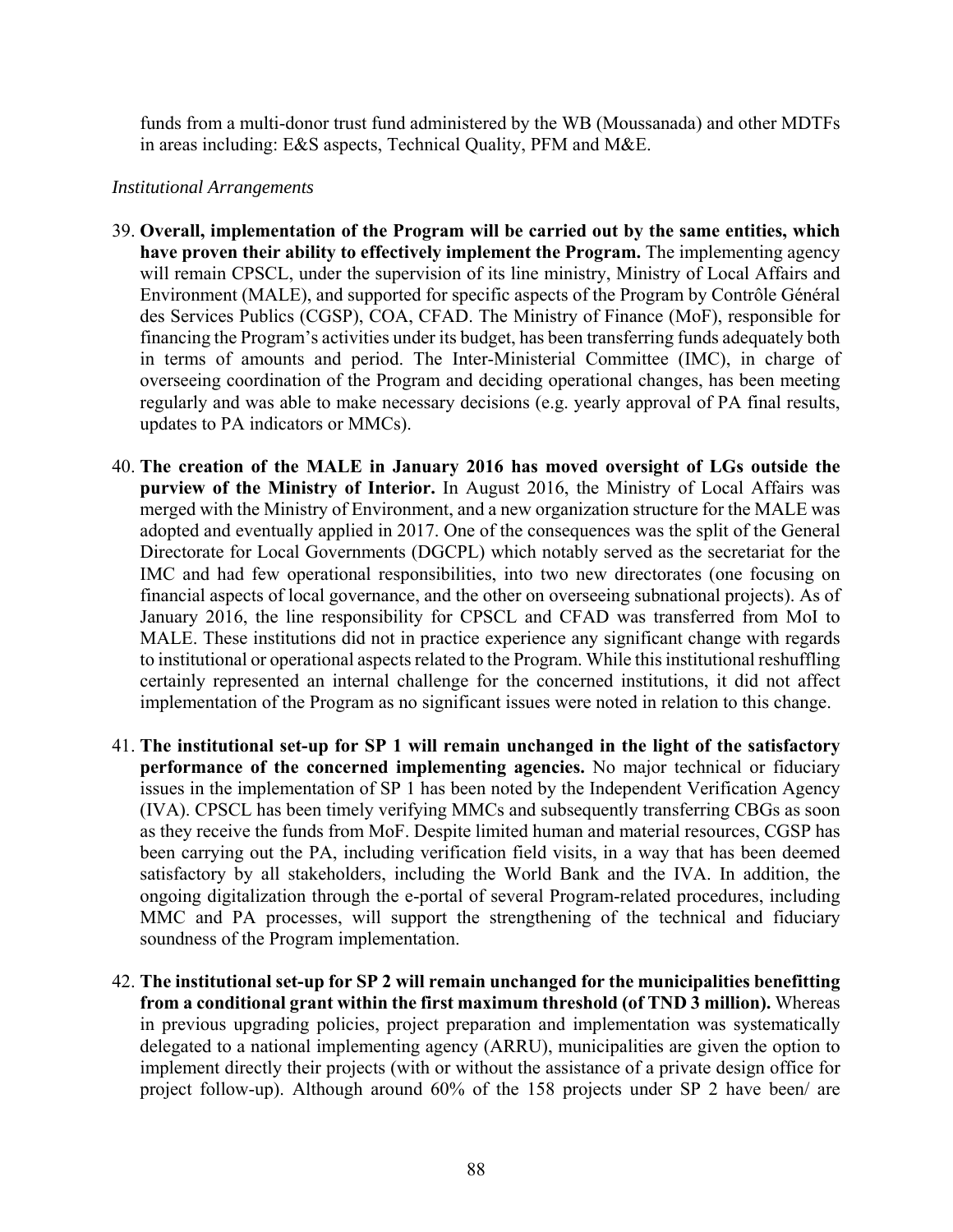implemented by ARRU, municipalities have proven efficient in the management of the remaining 59 projects in comparison with ARRU. According to the latest figures shared by the technical committee ensuring SP 2 follow-up, for the 2015-2016 and the 2017 tranches, works had started in 92% of the projects implemented directly by municipalities and in 83% of the projects implemented by ARRU at the end of February 2018. For municipalities benefitting from a conditional grant beyond TND 3 million, an additional eligibility criterion has been introduced to ensure that municipalities without a Secretary General and an engineer are supported either by private offices or by ARRU to ensure good implementation of their project.

43. **SP 3 will continue to operate overall under the same institutional set-up with a few additional entities involved in its implementation**. CPSCL and CFAD will continue to provide respectively technical assistance and trainings to communes. MALE, as well as its department of Human Resources, will play a more central role in the human resources and accountability work. In addition, strategic partnerships (e.g. memoranda of understanding) will be built with the Civil Service Directorate (under the Presidency of the Government) and the COA to ensure achievement of Program objectives.

### **Other Technical Assessments**

#### *Economic Analysis*

- 44. **Economic internal rates of return (EIRRs) for urban infrastructure.** One of the two objectives of the Tunisia UDLGP is to strengthen LGs' performance in delivering municipal infrastructure. The menu of eligible investments includes: (a) construction and rehabilitation of urban roads and sidewalks, (b) street lights, (c) stormwater drainage systems, (d) parks and recreational facilities, and (f) urban economic and social infrastructure (markets, bus stations, community centers, pre-schools, and other small-scale facilities). LGs select investments from this menu through a participatory process. Under SP 1 of the ongoing Program, in a sample of 56 of the 272 participating municipalities—ranging in size from 2,000 to 652,000 inhabitants—about 32 percent of funds has been spent on urban roads and sidewalks, 8 percent has been spent on street lighting, and 4 percent has been spent on stormwater drainage. Most of the projects are small-scale. For example, 58 of 67 contracts for roads and sidewalks were below USD 500,000. Under SP 2, 94 percent of funds have been spent on roads, 5 percent has been spent on street lights, and 1 percent has been spent on drainage. Data available for specific investments under the ongoing UDLGP are not sufficient to allow calculations of net present values or EIRRs for such investments, and the World Bank is offering parallel M&E support to help generate the data needed to conduce economic analyses of LG investments. This economic analysis will therefore draw on the results of economic analyses done for similar types of investments carried out under WB-financed operations in other countries.
- 45. **Evidence from similar investments in other countries indicates that they provide benefits in excess of costs**. Investments in urban roads typically generate EIRRs of between 10 and 33 percent. Investments in drainage systems result in EIRRs of between 7 and 32 percent. An economic analysis for investments in urban street lighting in Uganda provided an EIRR of 27 percent. The non-quantifiable benefits accruing to urban infrastructure investments are also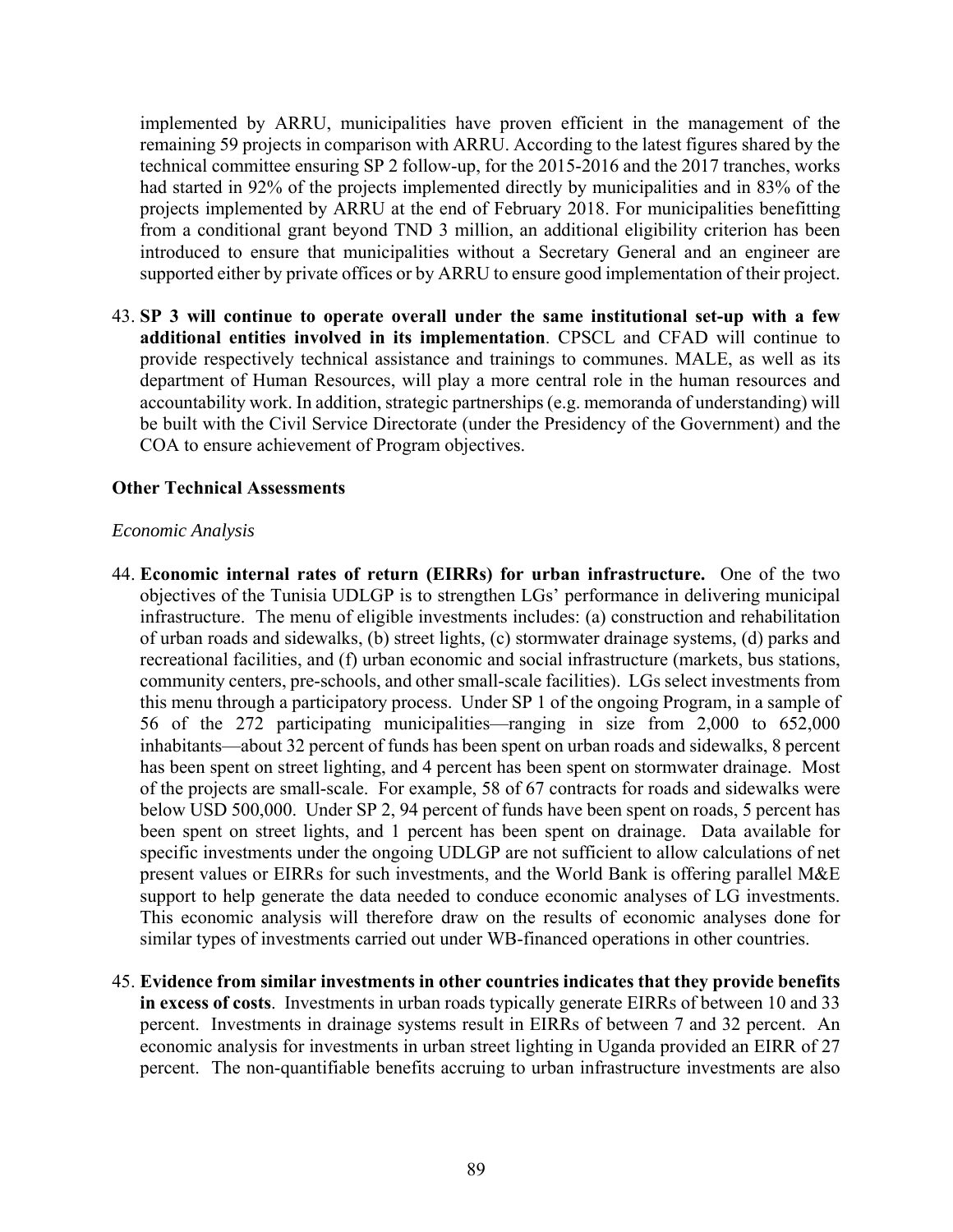evaluated as being significant. Details of the benefits of various types of urban infrastructure follow.

46. **Benefits of investments in urban roads.** The benefits associated with improved roads are (a) travel time savings; (b) travel cost savings; (c) reductions in vehicle operating costs; (d) enhanced access to jobs, markets, health facilities schools, and other services at lower cost than otherwise available (reflected in enhanced land values); and (e) promotion of economic growth in the region through enhanced trade, increased efficiency, and higher productivity. The table below provides a summary of the EIRR for urban roads under various WB-financed projects. These show that investments in urban roads and associated infrastructure generally generate returns well above their costs.

| Project                                                        | EIRR $(%)$    |
|----------------------------------------------------------------|---------------|
| Ethiopia Urban Institutional and Infrastructure Development    | 19.3          |
| Program                                                        |               |
| Tanzania Dar es Salaam Metropolitan Development Project        | 32.3          |
| Uganda Support to Municipal Infrastructure Development Program | $27.5 - 33.0$ |
| Cameroon Inclusive and Resilient Cities Development Project    | $18.0 - 30.0$ |

# **Benefits of improving road networks (USD millions)**

47. **Benefits of investments in street lighting.** Benefits of street lighting include: (a) increased perception of safety, (b) reduced accidents, and (c) and increased ability to do business after dark. The table below presents the results of the EIRR for investments in street lighting under a WB-financed urban development program in Uganda.

## **Benefits of street lighting (USD millions)**

| <b>Project</b>                                                 | $\mathbf{O}_{\mathbf{O}}$ |
|----------------------------------------------------------------|---------------------------|
| Uganda Support to Municipal Infrastructure Development Program | ' .U                      |

48. **Benefits of investments in drainage systems**. Benefits of investments in drainage systems include (a) reductions in number of days of work lost due to flooding, (b) reductions in property damage (buildings, roads, furniture, appliances, household goods); (c) increases in property values; (d) reduced loss of income from businesses whose hours would otherwise be curtailed and access reduced; (e) improved travel times on streets that used to flood; (f) lower maintenance costs for vehicles; and (g) reduced costs of illness associated with exposure to polluted and stagnant water. Well-constructed and maintained storm water drains also reduce costs of maintaining roads and lengthen their useful life. The table below presents the EIRRs for investments in stormwater drainage systems under various WB-financed operations.

| <b>Project</b>                                                     | EIRR $(%)$ |
|--------------------------------------------------------------------|------------|
| Kenya Municipal Program                                            | 32.0       |
| Tanzania Dar es Salaam Metropolitan Development Project            | 15.3       |
| Uganda Local Government Management and Service Delivery<br>Program | 10.6       |

#### **Benefits of stormwater drainage systems**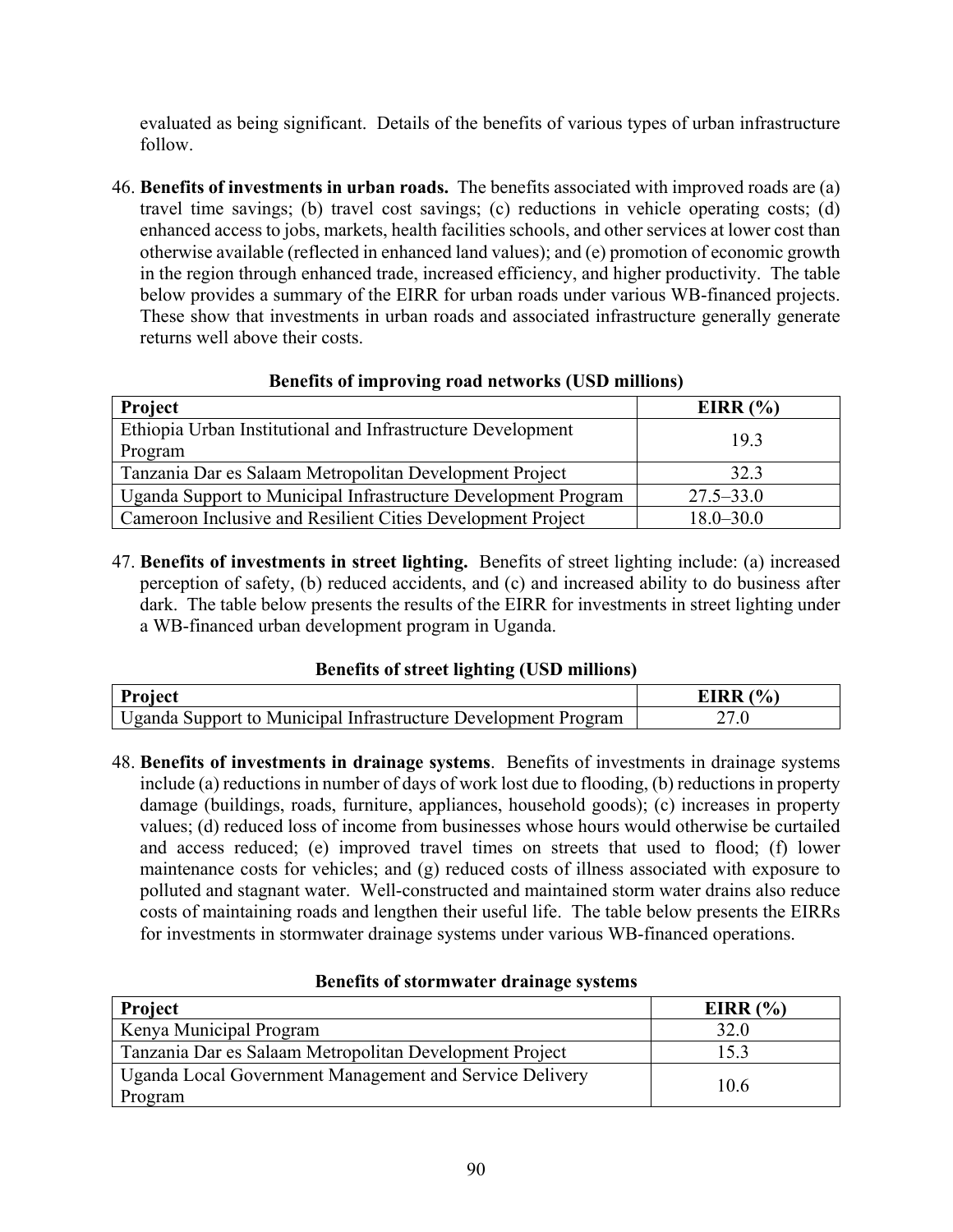| Cameroon Inclusive and Resilient Cities Development Project            | $7.3 - 15.4$ |
|------------------------------------------------------------------------|--------------|
| Senegal Stormwater Management and Climate Change Adaptation<br>Project | $16 - 43$    |

## **Cost effectiveness**

49. **Roads**. Unit costs per kilometer of urban roads are available for infrastructure constructed in disadvantaged neighborhoods under Sub-Program 2. These averaged USD117,832 per kilometer, well below the average for African countries, according to a study undertaken in 2014 by the African Development Bank on costs of road construction in Africa (see table below). However, the costs of constructing roads under the UDLGP was about 30 percent higher than the national average, probably due to the small size of the projects and the challenges of constructing roads in dense urban settlements.

**Unit costs of road construction and maintenance in Africa, 2008**

| Type             | Unit               | Lower quartile | Median quartile | <b>Upper quartile</b> |
|------------------|--------------------|----------------|-----------------|-----------------------|
| Construction and | USD/lane/kilometer | USD166,300     | USD227,800      | USD425,400            |
| upgrading of     |                    |                |                 |                       |
| paved roads less |                    |                |                 |                       |
| than $100$       |                    |                |                 |                       |
| kilometers       |                    |                |                 |                       |

*Source:* African Development Bank, 2014. "Study on Road Infrastructure Costs: Analysis of Unit Costs and Cost Overruns of Road Infrastructure Projects in Africa." Statistics Department, May. Available at a state of  $\alpha$  at a state of  $\alpha$  at a state of  $\alpha$  at a state of  $\alpha$  at a state of  $\alpha$  at a state of  $\alpha$  at a state of  $\alpha$  at a state of  $\alpha$  at a state of  $\alpha$  at a state of  $\alpha$  at a state of  $\alpha$  at

https://www.icafrica.org/fileadmin/documents/Knowledge/AFDB/AfDB\_Brief\_Road\_Costs.pdf.

50. **Street lights and drainage systems**. The costs of street lights vary significantly, depending on the type and height of the pole, the type and number of light fixtures per pole, and whether wiring is overhead or underground. Similarly, the costs of drainage systems vary depending on depth and width, whether covered or open, the type of soil, the gradient of the terrain, and other factors. Thus, there are no data similar to that for roads on the average unit costs of street lights and a kilometer of a drainage system in countries in Africa. Assessing the costeffectiveness of the investments in these areas under the UDLGP is therefore not possible given available data.

## **Non-quantified benefits of urban infrastructure**

 $\overline{\phantom{a}}$ 

51. **Roads.** Newly paved roads allow users to more cheaply access jobs, markets, health facilities, schools, and other services. Such access to opportunities is more likely to benefit the poor than saving time traveling. Moreover, many of the newly paved roads financed under the UDLGP are opening new areas of the municipalities to housing and development.<sup>54</sup>

<sup>&</sup>lt;sup>54</sup> See Robert Cervero for the value of shifting the framing of the objective of new roads as making cities more accessible versus more mobile by prompting a paradigmatic shift in planning, elevating land-use management and information technologies as tools for managing traffic flows and mitigating traffic congestion. Cervero, Robert. 2011. "Beyond Travel Time Savings." Transport Research Support, World Bank, Washington, DC.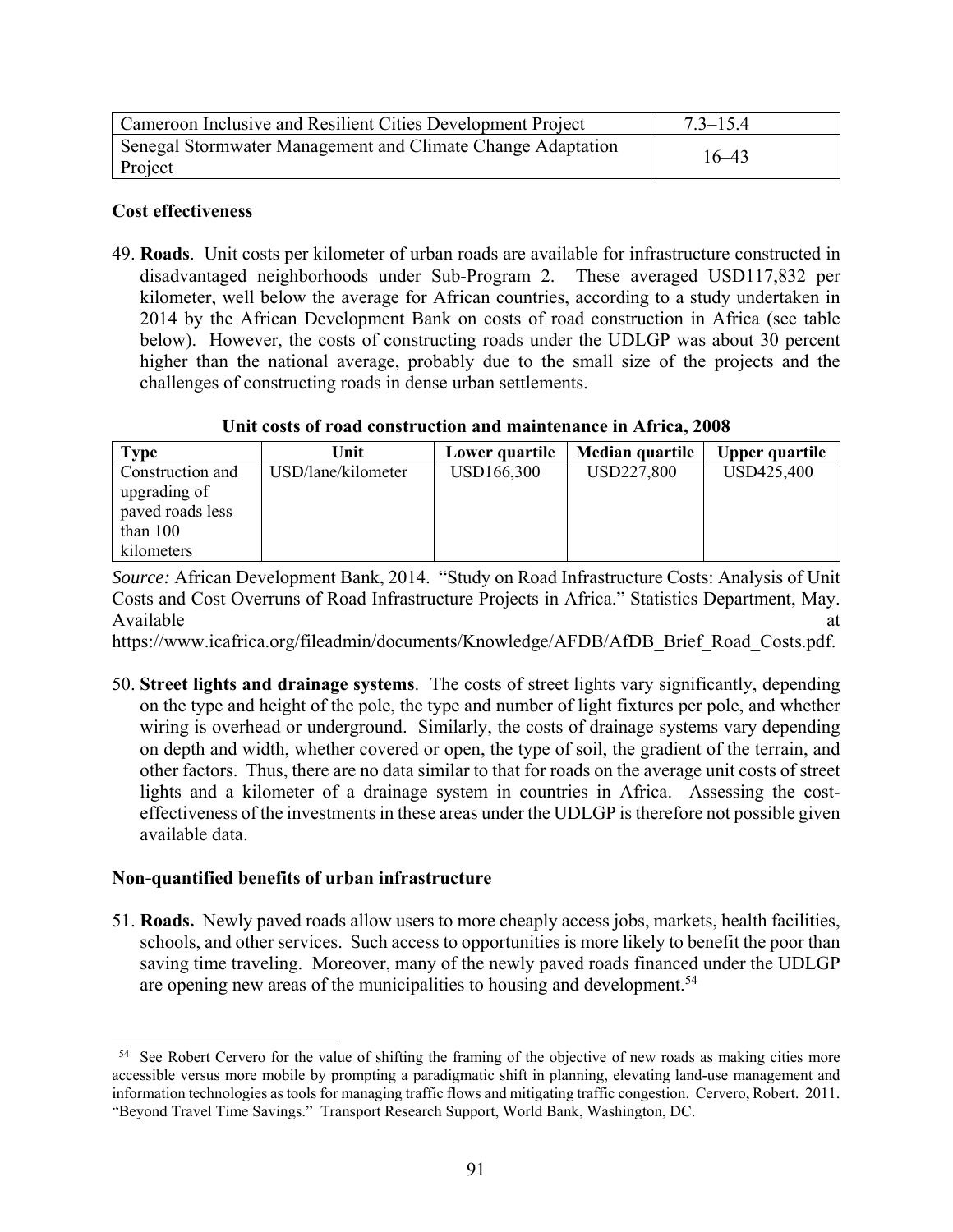- 52. **Sidewalks and related non-motorized transport facilities.** Sidewalks provide significant benefits. These include: (a) reductions in fatal or serious injuries due to vehicle-pedestrian accidents; (b) time savings for pedestrians, who can now walk on smooth pathways without interference from trucks, buses, vans, and cars, and (c) time-savings for motorists, who no longer must share the road with pedestrians. Such benefits are in addition to those calculated for roads. A cost-benefit analysis for sidewalks and related facilities constructed in Mombasa, Kenya, under the Bank-financed Kenya Municipal Program was carried out by an economist at the Madawalabu University in Bale Robe, Ethiopia and published in the European Academic Research Journal.<sup>55</sup> This found that overall the investment in the facilities was economically viable, with a benefit cost ratio of 8.41 in the first five years of operation.
- 53. **Institutional benefits**. The UDLGP provides capacity building support and incentives for participating LGs to improve participatory investment planning; financial management and own-source revenue generation; procurement, environmental and social management, and contract management; and asset management and operations and maintenance. It also supports central institutions that support LGs effectively exercise their mandates, thus strengthening decentralization, participatory governance, and transparency of local governments in Tunisia. Compared with the start of the Program, LG performance in the areas of governance, sustainability, and management has improved significantly, as shown in the scores of the annual PA. The UDLGP will continue to strengthen core urban governance and management functions in the participating LGs. The improved performance will affect the use of all funds available to LGs for urban development, not just those available under the UDLGP.
- 54. **Rationale for public sector financing of urban infrastructure and institutional strengthening**. The investments supported under the Program are core urban public goods and services, including roads, sidewalks, drainage, public parks and recreational facilities, and social and economic infrastructure. These would not be provided without significant public support. Under Sub-Program 3, improvements in urban governance are likely to lead to higher citizen participation in decision-making and in turn to greater citizen satisfaction with LG. This is expected to result in higher own-source revenue generation, increasing resources for additional investments in infrastructure and services. In addition, improvements in the quality and transparency of LG fiduciary, planning, and investment processes should help attract private sector participation or financing for future investments.

#### *Program Expenditure Framework*

55. **The estimated Program expenditure framework is presented below for 2016 to 2023 (parent Program plus additional financing).** This framework is developed based on the following principles:

56.

 **Alignment with Government priorities**: The activities included in the expenditure framework are aligned with the decentralization agenda which has been set in the new Constitution as a core priority. However, this requires transformational changes to the operating framework of the LGs, and the Program is designed to support key reforms

l 55 Mohapatra, Dipti Ranjan, 2014. "An Economic of Feasibility of Non-Motorized Transport Facilities in Mombasa Town, Kenya." European Academic Research, Volume II, Issue 8, November, 2014. Available at www.euacademic.org.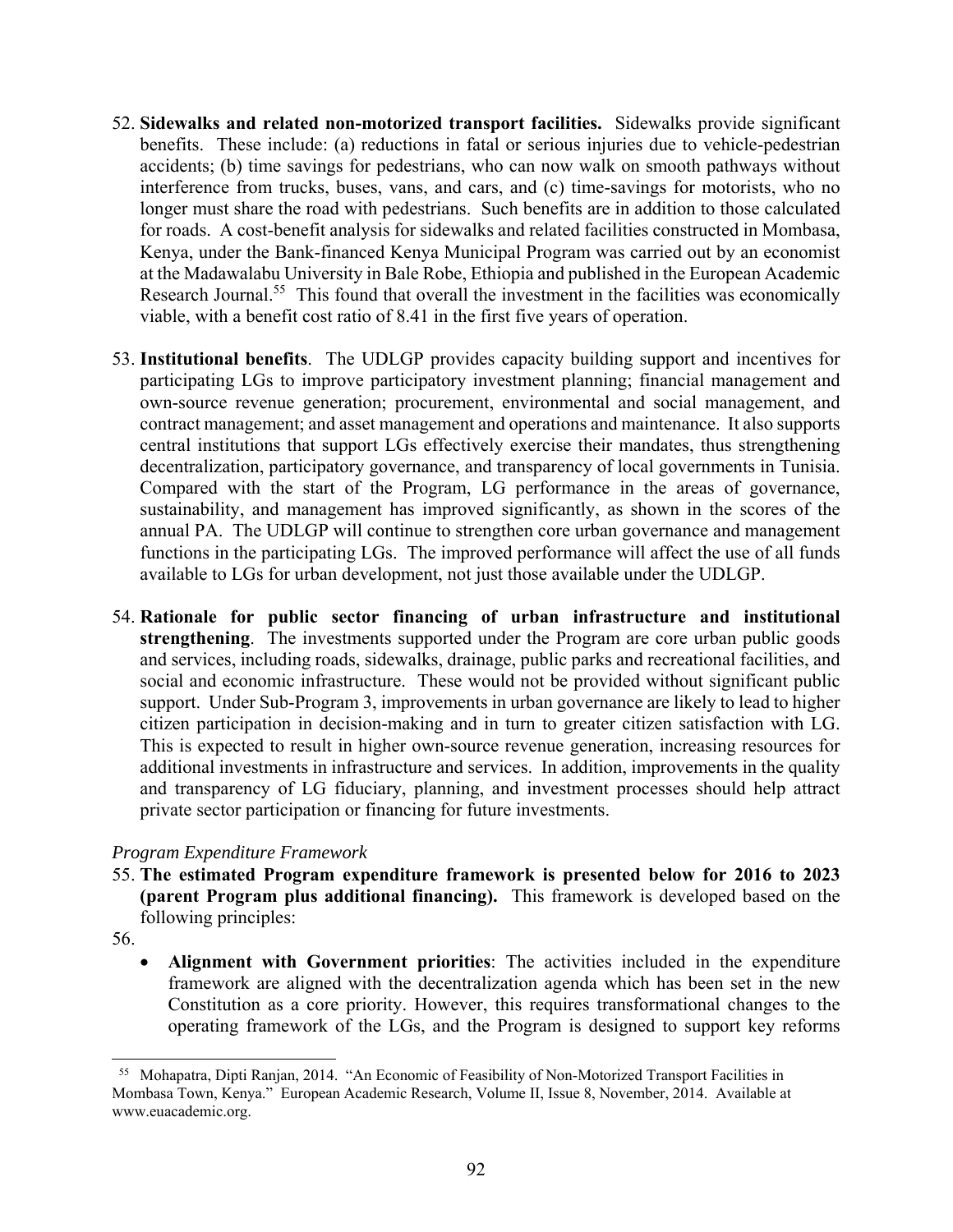necessary for the restructuring of the institutional and fiscal framework so as to more effectively address the decentralization provisions contained in the Constitution.

- **Sustainability**: The sustainability of the expenditure framework is ensured by the existence of several tools. First, at the national level, the Medium-Term Expenditure Framework (MTEF) developed by MDICI. The current MTEF covers the period from 2016 to 2020. Second, at the program level, the five-year investment plans for each LG validated through a participatory planning approach aiming to justify the investment priorities in a sustainable manner. Third, at the sub national level, the existence of several instruments to finance the LGs investment plans such as: (i) the CSPCL which provides investment loans; (ii) LGs contributions; and (iii) the capital grant from the central Government. Among these instruments, the ability of the LGs to improve the mobilization of their own revenues remains the most critical one to ensure the sustainability of the Program. The Program includes activities aiming to improve the implementation capacity of the LGs.
- **Budget structure**: The Program's budget structure is clear in terms of sources of funding, budgetary vehicles and categories of expenditures. The Program expenditure is included in the General Budget of the State and split under three main categories: (i) Unconditional Capital Grants, (ii) Conditional Capital Grants, and (iii) Capacity Building and Technical Support. All expenses are programmed in line with the State budget classification. A significant share of the Program expenditures finances LGs' infrastructures. This requires the existence of an adequate programming/multiyear planning, and execution capacity at the LGs level. However, under the ongoing program, the LGs' overall performance was mixed with some persistent issues on the implementation of the annual investment plan. The additional financing will continue to pursue the ongoing effort to improve the project management capacity of the LGs through the technical assistance planned under SP 3.
- **Program expenditures in the table below are constituted over the parent Program and projected years of the additional financing (FY 2016 to FY 2023).** As shown in the table below, total Program expenditures would add up to USD 493 million over the Program implementation period. The Program expenditure framework was defined at the level of each responsible entity to ensure clarity and transparency in terms of implementation arrangements, and reflect the restructuring of SP 3.
- **Under the additional financing, SP 3 will:** (i) extend ongoing capacity building and technical assistance support activities to LGs and (ii) deepen government reforms in three critical areas: financial management, human resource management, and accountability systems. The capacity building support activities implemented under the original Program will be slightly modified to increase technical soundness and implementation pace. The Program will also support strengthening the decentralization process through funding the establishment of seven regional commissions. The Program expenditure framework will fund activities implemented by the Court of Accounts aimed at strengthening LG financial management and supporting the implementation of a risk-based audit approach. The expenditure framework will also include activities linked to the Government's civil service reform strategy aimed at encouraging staffing mobility and redeployment to LGs through the: (i) introduction of a financial incentive for staff; and (ii) implementation an online job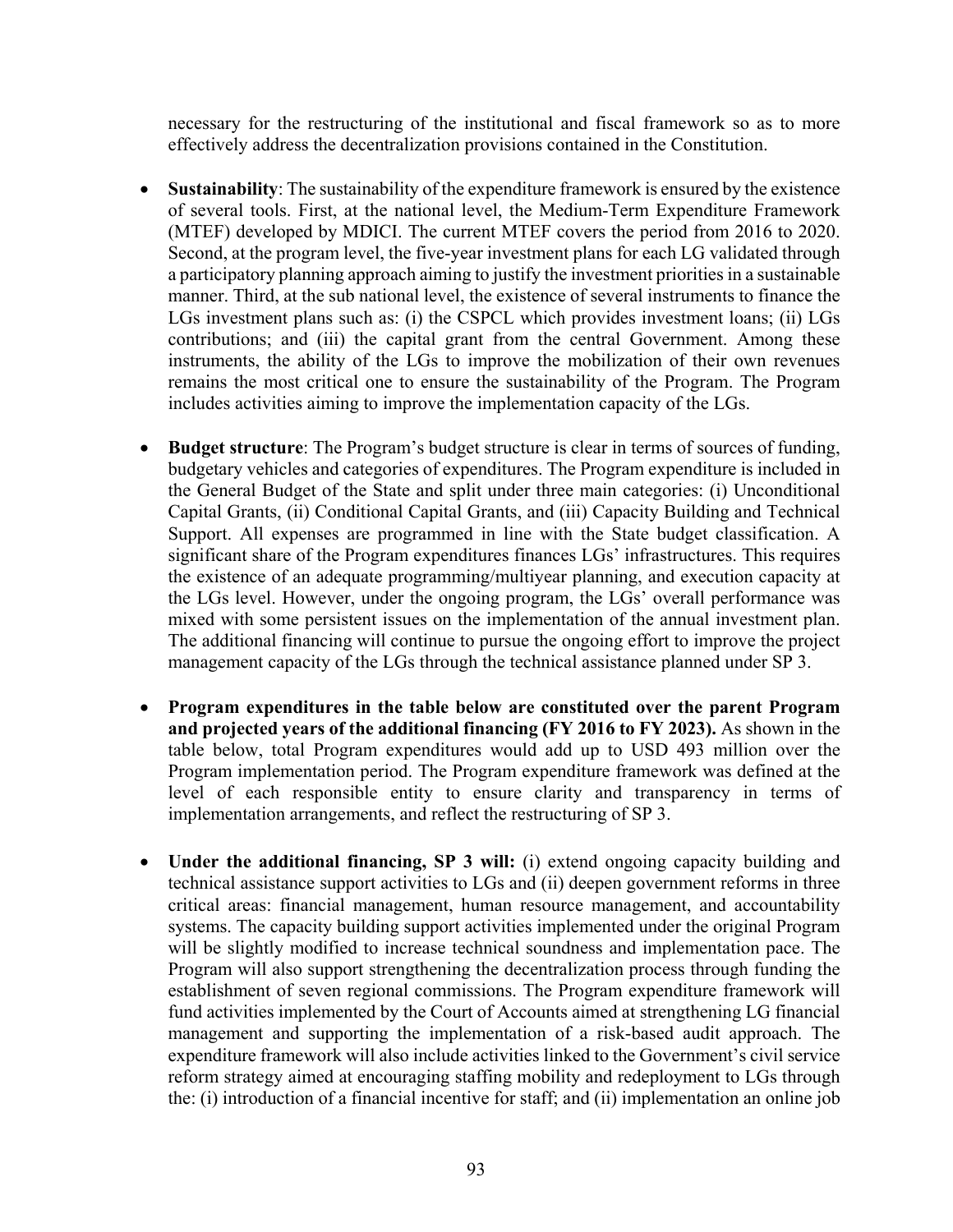market for civil servants. Complementary activities related to deployment of HRM tools in LGs and training programs for redeployed staff will also be provided funding through the Program. Funding will also be provided to strengthen GRM in LGs through: (i) supporting development of GRM protocol; (ii) training for municipalities to strengthen GRM; and (iii) testing technological solutions to improve GRM. The Program will continue to fund financial oversight and audit mission performed by the Court of Accounts as well as expenses related to performance assessment verification activities and missions conducted by the CGSP. Table below shows an estimation of the breakdown by sub-programs.

- **Predictability**: Per the 2016 PEFA, the predictability of the Government's expenditures is robust with the release of the budget's appropriations to the budget holders within an adequate timeframe. However, the sub national PEFAs completed for a sample of LGs highlighted some issues in the predictability of the funds transferred to the LGs which may affect the execution of the Program. Under the ongoing Program the budgets are made available with a slight delay of 3 months after the start of the fiscal year because of various mandatory controls (review by the CSPCL, compliance with the MMC). To prevent any negative effect on the implementation of their budget, the LGs will be advised to initiate the procurement process while waiting for the budget release.
- **Effectiveness**: The following measures are contributing to ensure effectiveness of the ongoing Program, they will be enhanced or scaled up in the additional financing: (i) the monitoring of the PA and the MMC, (ii) the transparency and accountability mechanisms included the improvement of the LG's financial statements, and the publication of the LGs' audit reports prepared by the CoA (DLI 8), (iii) the ongoing revision of the matching grant mechanism to introduce a tranche release mechanism as to improve monitoring, and (iv) the technical assistance to the LGs for a greater execution of the infrastructure financed by the Program.

| <b>DETAILED INDICATIVE EXPENDITURE FRAMEWORK 2016-2023 (in million USD)</b> |               |                 |      |      |      |      |              |      |      |             |
|-----------------------------------------------------------------------------|---------------|-----------------|------|------|------|------|--------------|------|------|-------------|
|                                                                             | <b>Entity</b> | <b>Activity</b> | 201  | 201  | 201  | 201  | 202          | 202  | 202  | <b>TOTA</b> |
|                                                                             |               |                 | 6    |      | 8    | 9    | $\mathbf{0}$ |      | 2    | Т.          |
|                                                                             | <b>CPSCL</b>  | Formula-        | 25.2 | 25.2 | 34   | 52.5 | 52.5         | 52.5 | 52.5 | 294         |
| Sub-Program                                                                 |               | based capital   |      |      |      |      |              |      |      |             |
|                                                                             |               | block grant     |      |      |      |      |              |      |      |             |
|                                                                             |               | allocation to   |      |      |      |      |              |      |      |             |
|                                                                             |               | LGs             |      |      |      |      |              |      |      |             |
|                                                                             | <b>CPSCL</b>  | Grant           | 63.0 | 18.3 | 25.8 | 0.0  | 10.1         | 9.7  | 9.7  | 137         |
|                                                                             |               | allocation to   |      |      |      |      |              |      |      |             |
|                                                                             |               | <b>LGs</b> for  |      |      |      |      |              |      |      |             |
| Sub-Program                                                                 |               | specified       |      |      |      |      |              |      |      |             |
|                                                                             |               | investments in  |      |      |      |      |              |      |      |             |
|                                                                             |               | line with       |      |      |      |      |              |      |      |             |
|                                                                             |               | national        |      |      |      |      |              |      |      |             |
|                                                                             |               | priorities      |      |      |      |      |              |      |      |             |
| Sub-Program                                                                 | Multipl       | Capacity-       | 0.39 | 0.48 | 2.75 | 3.00 | 4.85         | 4.41 | 3.74 | 20          |
| 3                                                                           | e             | building and    |      |      |      |      |              |      |      |             |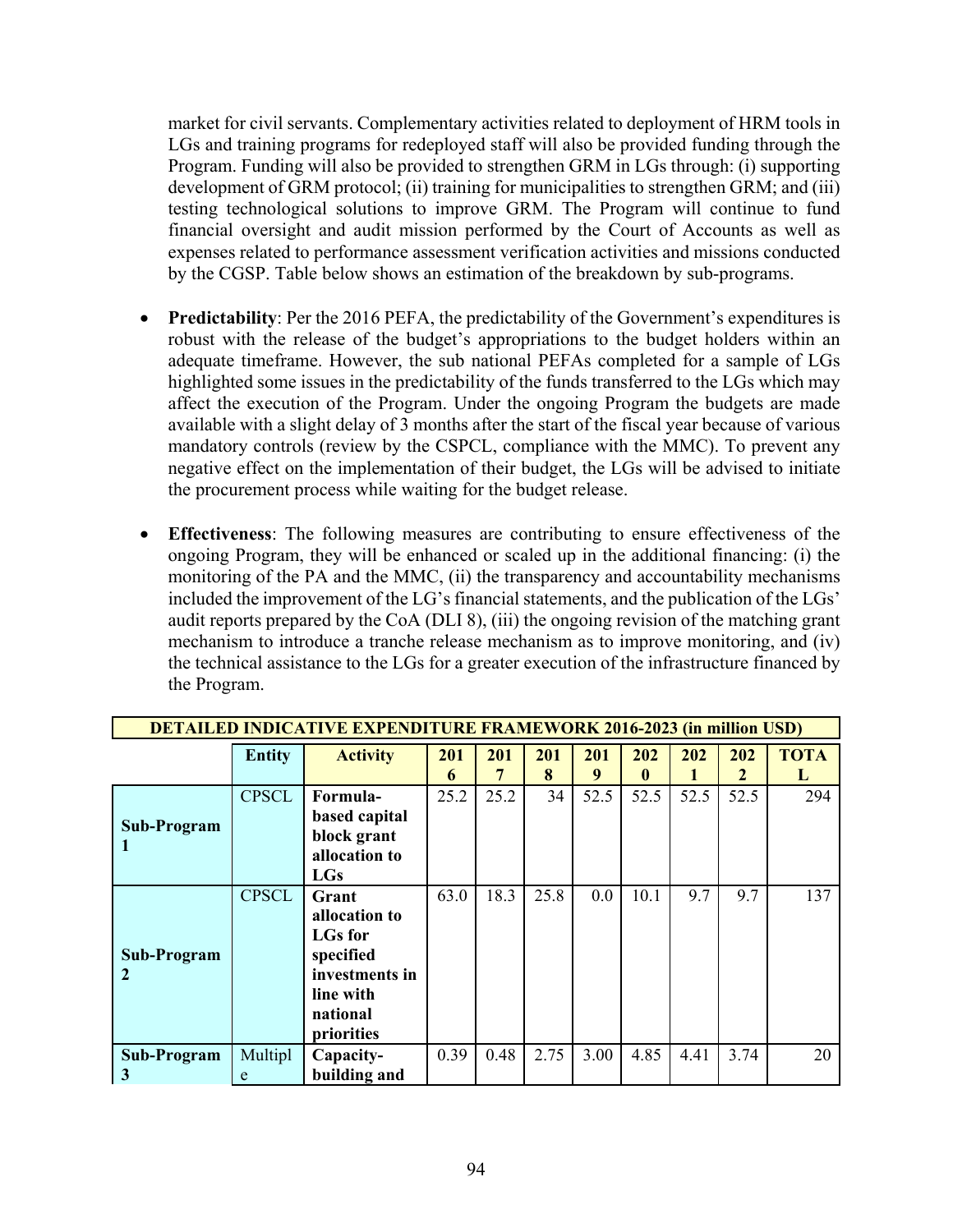|                                                                                                                                                                                                     |              | technical<br>support                                                                        |      |      |      |      |      |      |      |                |
|-----------------------------------------------------------------------------------------------------------------------------------------------------------------------------------------------------|--------------|---------------------------------------------------------------------------------------------|------|------|------|------|------|------|------|----------------|
|                                                                                                                                                                                                     | <b>CFAD</b>  | Delivery of<br><b>Trainings</b>                                                             | 0.28 | 0.37 | 0.37 | 0.37 | 0.46 | 0.42 | 0.42 | $\mathfrak{Z}$ |
| <b>Sub-Program</b><br>3.1: Demand-                                                                                                                                                                  | <b>CPSCL</b> | Technical<br>assistance                                                                     | 0.09 | 0.01 | 1.89 | 1.47 | 0.84 | 0.84 | 0.84 | 6              |
| based capacity<br>support                                                                                                                                                                           | <b>IPAPD</b> | Decentralizatio<br>n support;                                                               | 0.00 | 0.00 | 0.00 | 0.63 | 0.42 | 0.42 | 0.00 | $\mathfrak{1}$ |
| provided to<br><b>LGs</b>                                                                                                                                                                           |              | establishing<br>regional<br>commission                                                      |      |      |      |      |      |      |      |                |
|                                                                                                                                                                                                     | <b>MALE</b>  | Human<br>resources<br>management<br>activities                                              | 0.00 | 0.00 | 0.00 | 0.25 | 2.75 | 2.25 | 2.16 | $\overline{7}$ |
| <b>Sub-Program</b><br>3.2: Support<br>to Ministries,<br><b>Departments</b><br>and Agencies<br><i>involved in</i><br>the<br>implementatio<br>n of ongoing<br>and new<br>Program<br><i>activities</i> | <b>MALE</b>  | Grievance<br>redress<br>mechanism<br>activities                                             | 0.00 | 0.00 | 0.00 | 0.04 | 0.10 | 0.21 | 0.04 | 0.35           |
|                                                                                                                                                                                                     | CPSCL        | Implementatio<br>n and<br>communication<br>support                                          | 0.01 | 0.00 | 0.33 | 0.03 | 0.02 | 0.02 | 0.02 | 0.43           |
|                                                                                                                                                                                                     | CDC          | Travel<br>expenses and<br>support to risk<br>based audit                                    | 0.0  | 0.1  | 0.1  | 0.1  | 0.2  | 0.2  | 0.2  | $\mathfrak{1}$ |
|                                                                                                                                                                                                     | CGSP         | <b>Travel</b><br>expenses                                                                   | 0.00 | 0.02 | 0.04 | 0.06 | 0.05 | 0.05 | 0.05 | 0.27           |
|                                                                                                                                                                                                     | AVI          |                                                                                             | 0.00 | 0.00 | 0.00 | 0.02 | 0.04 | 0.04 | 0.04 | 0.14           |
|                                                                                                                                                                                                     | <b>ANPE</b>  | <b>EIA</b> Decree                                                                           | 0.00 | 0.00 | 0.03 | 0.00 | 0.00 | 0.00 | 0.00 | 0.03           |
| Program<br>support fund                                                                                                                                                                             |              | <b>Funding that</b><br>can be<br>reallocated in<br>line with<br>implementatio<br>n progress | 5    | 5    | 5    | 5    | 1.01 | 1.01 | 1.01 | 23             |
|                                                                                                                                                                                                     |              | <b>Total</b>                                                                                | 94   | 50   | 71   | 63   | 73   | 72   | 70   | 493            |

*\* Tunisian Dinar funding will fluctuate according to exchange rates. For the expenditure framework of the Program, the exchange rate used is (i) TND1=0.63USD for 2016-2019 with the exception of 2018 and 2019 where the year's exchange rate was used given large variation for Sub-Program 1, and (ii) TND1=0.42USD for 2020-2022. This expenditure framework is indicative and the expenses may change according to needs and the achievement of planned results under the Program.*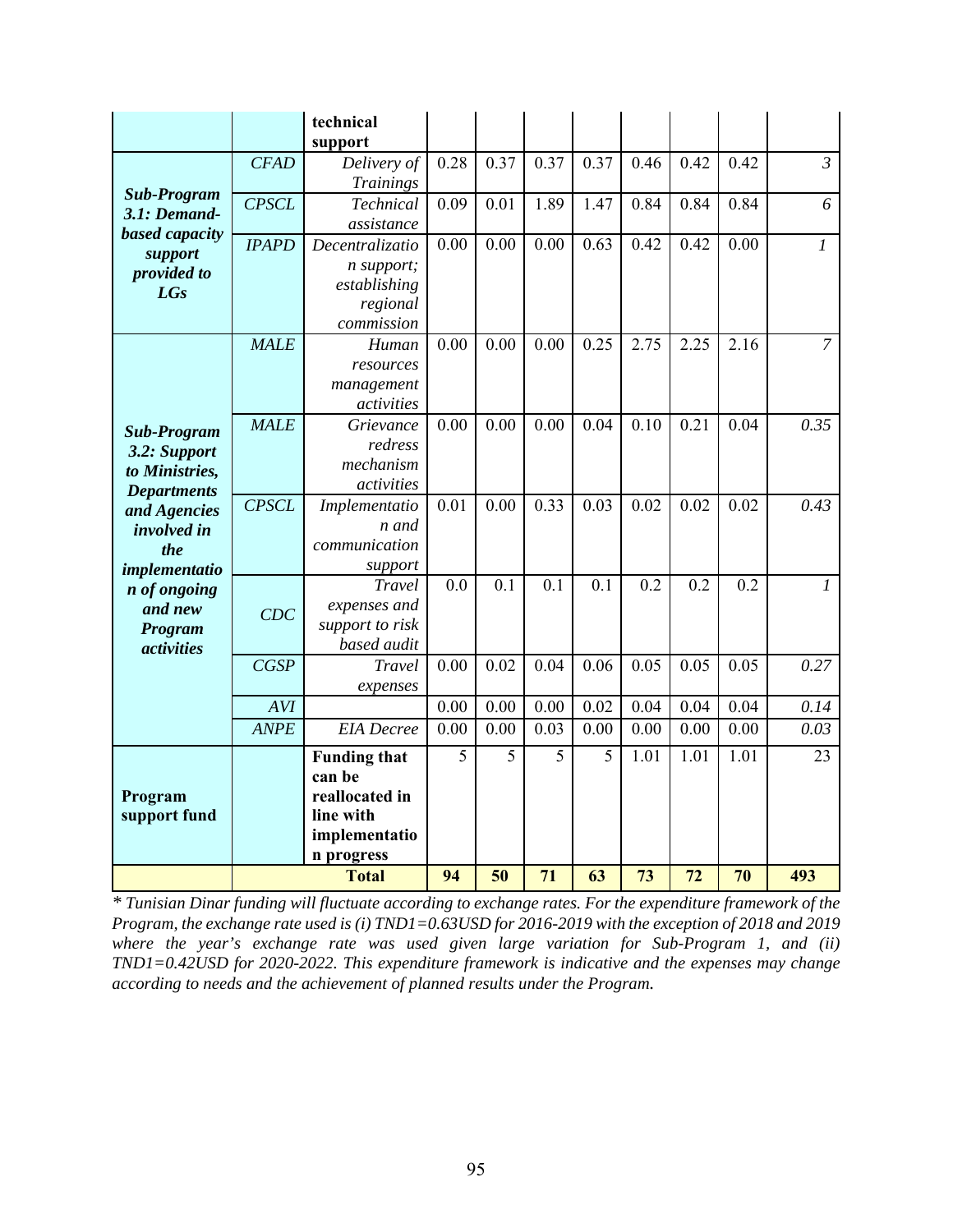#### **ANNEX 5: FIDUCIARY SYSTEMS ASSESSMENT – ADDENDUM**

- 1. **The fiduciary risk is substantial.** The risk is substantial, for the reasons outlined below. That said, the fiduciary arrangements that have been put in place for the parent Program will remain in place as they remain relevant and have been deemed adequate. However, some additional measures highlighted in the various World Bank supervision reports and the CoA audit reports will be implemented to improve the fiduciary performance of the Program and to mitigate the identified risks.<sup>56</sup> These mainly relate to the need to improve (i) the reliability and the timely preparation of the LGs' financial statements and (ii) the quality of the external audit. To this end, the DLI Matrix has been revised to adjust DLI 8 on transparency in two main ways. First, the CoA will target cumulatively 100% of LGs audited by 2019 (i.e. in 5 years' time since the start of the Program). Second, the CoA will: (i) maintain 100% of LGs audited each year using customized auditing standards (which are based on risk); as well as (ii) follow up on implementation of audit recommendations. This will help to focus the audit on the critical risks that could affect the Program to achieve its results. This will be done by (i) the enforcement of appropriate auditing standards with regard to context (small level of transactions at the LG level), (ii) the development of a risk map, and (iii) the monitoring of the recommendations formulated by the audit reports. Likewise, the Program Action Plan has been amended to also reflect efforts to improve LG financial management. This will be complemented by technical assistance to government-led steering committees, the CoA, and LGs, financed through trust funds, to develop and implement accounting and auditing standards for local governments consistent with international norms. The process for introducing new standards will take several years; the WB will support improved reporting in the interim, through the introduction of a standard financial reporting format for local governments.
- 2. **The expenditure cycle for the additional financing will follow the same procedures applicable for the parent Program.** More specifically, the budget allocations once approved for capital grants will be transferred from the Treasury Current Account at the Central Bank of Tunisia (BCT) to CPSCL as part of existing state budget implementation procedures. CPSCL will in turn transfer the grant funds to LGs in accordance with the operating rules for the Capital Block Grants and Conditional grants. The ex-ante and ex post controls will be respectively carried out by the General Expenditure Control Unit (*Contrôle Général des Dépenses*) and the Court of Accounts (*Cour des Comptes*). The new Local Government Law (adopted in April 2016) has lifted the ex-ante controls on LGs. Lastly, the transparency and accountability measures developed under the parent Program will remain, such as the use of the e-portal, and the preparation/validation of annual investment plan with the citizens.
- 3. **Regarding procurement, the assessment carried out under the parent Program continues to be valid.57** Several aspects of the institutional systems for public procurement continue to be helpful to the Program. The CPSCL will maintain an up-to-date list of contractors debarred by

<sup>56</sup> The program financial oversight was successfully performed by the Court of Accounts (Cour des Comptes) which has managed to audit both the consolidated program financial statements and so far about 70% of the qualifying LGs' financial statements. It is expected that this percentage will increase to 80% in 2018. 57 The initial assessment was based on the decree #1039 governing public procurement that was enacted in March

<sup>2014</sup> and went into effect in June 2014.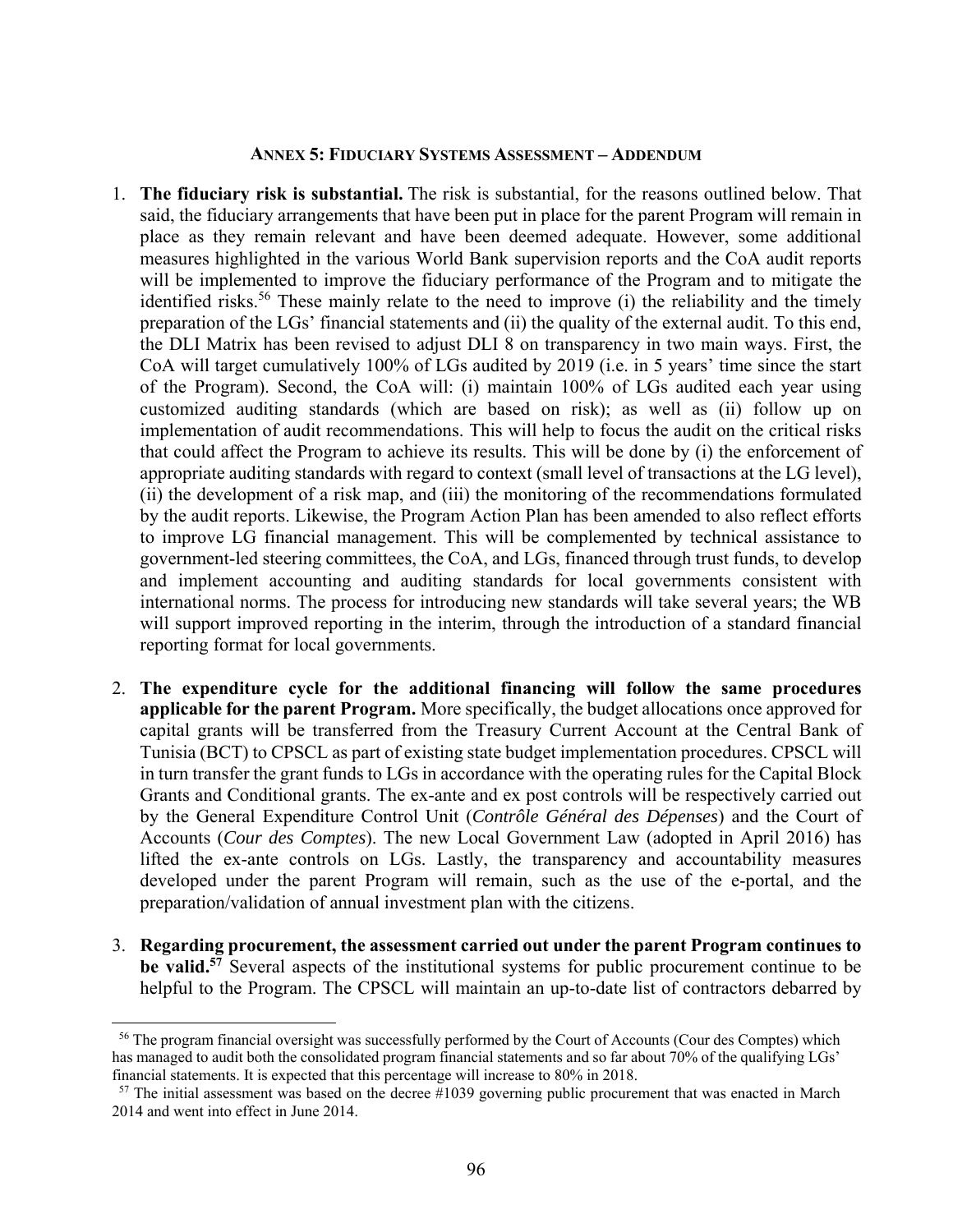the Bank and convey such information to all municipalities. In addition to the list of firms debarred, the Bank has a list of "suspended firms" not eligible to be awarded contracts, which is not public. The Bank will ensure that this list is shared with all entities involved in procurement in the program. Regarding filing complaints relating to procurement, they can be filed with the Procurement Monitoring Committee. As part of the existing system, all contracts awarded by municipalities must be displayed on their website as well as on the national procurement portal hosted by the *Observatoire des Marches publics*. Any aggrieved party will have the opportunity to file a complaint within a period of five days after the contract awards are posted in the website. In addition, the government order approving the manual of procedures for low value procurements via TUNEPS (electronic procurement system) went into effect on March 1, 2017 and allows public procuring agencies, including Local Governments (LG), to procure (1) works, (2) goods and IT services and (3) consulting services up to TND 200, 000; TND 100,000 and TND 50,000 respectively.

- 4. **While the additional financing does not call for major additional procurement arrangements, LGs will be supported through a technical assistance to better leverage TUNEPS**. Public procurement in Tunisia suffers from chronic delays at various stages of the procurement process, and low participation by suppliers/contractors in public procurement proceedings. The operationalization of the online e-procurement system "TUNEPS" was meant to resolve some of these outstanding issues through easing access to public procurement markets to MSME suppliers/contractors in lagging regions. However, many public entities continue to use paper-based methods limiting access of MSMEs to public procurement markets (contract award to MSMEs is well below the 20 percent mandated by decree no. 2014-1039).
- 5. **A new action in the PAP, financed by a grant, will focus on capacity building for LGs on how to use TUNEPs in line with an adopted decree that mandates the use of TUNEPs in LGs from September 1, 2019.** To that effect, the procurement regulatory agency (HAICOP), in partnership with CPSCL and CFAD, could implement the necessary technical assistance during the program period. It is expected that this decree will be pivotal in actualizing the potential of TUNEPS in terms of efficient budget execution and implementation of the government investment program, increased access to opportunities of public contract for companies and particularly SMEs, and improved transparency, integrity and accountability. Additionally, it is also expected that the enhancement of the procurement indicator in the performance assessment towards more result orientation will also help incentivize LGs to reduce transaction costs in procurement proceedings.
- 6. **Moreover, the revised Performance Assessment (PA) system for allocation of unconditional grants (Sub-Program 1) is being finalized with Government stakeholders and is expected to strengthen indicators related to financial management and transparency of LG investment planning.** The performance-based block grant allocation formula is based on LG population (2/3 of the weight), fiscal potential, and the Local Development Index score (national index).
- 7. **The existing institutions58 for addressing fraud and corruption risks remain adequate**. Tunisia has promulgated in March 2017 a law on the protection of whistleblowers. The adoption

<sup>58</sup> State Secretariat for Public Governance, National Authority for Fighting Corruption, Public Procurement Oversight Committee, Procurement Monitoring Committee, Court of Accounts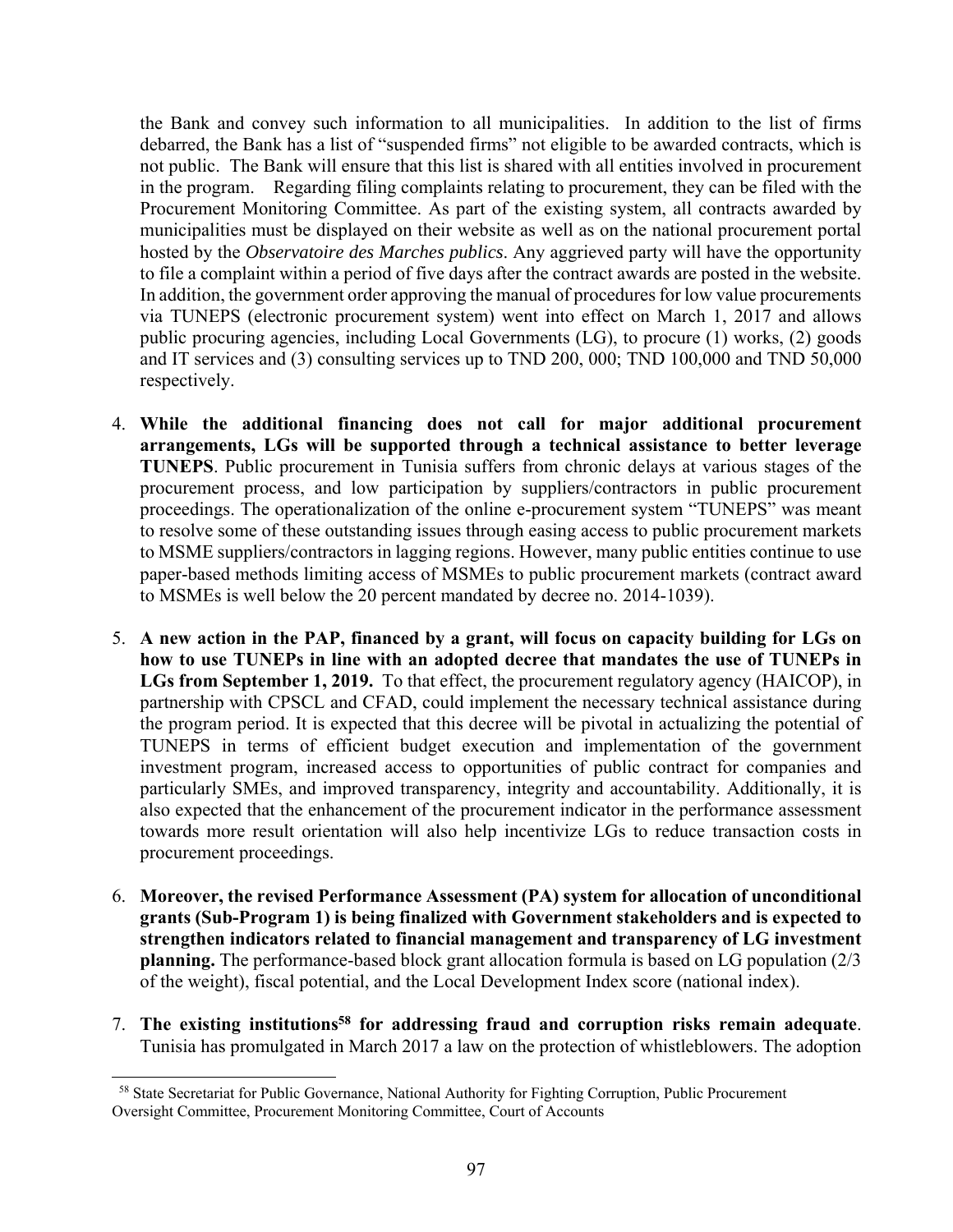of the law is an important step in the fight against corruption and conflicts of interest. The law sets out the conditions and procedures for denouncing corruption and protecting whistleblowers, as well as the necessary penalties envisaged against any person who proposes to reveal the identity of a whistleblower. This is complemented by processes (governed by the National Strategy on Anticorruption) and other operational tools such as the Anticorruption hot-line created by the National Anticorruption High Authority (INLUCC) for reporting fraud and corruption cases and a website where any citizen can file complaints/grievances. Each LG has established a Citizens Relations Bureau where a citizen can file a grievance on any issue relating to the municipality. The Program is supporting the strengthening of the overall grievance redress system through a combination of a performance indicator included in the PA, and capacity building including the provision of facilitating technology supported under the PAP. In addition, the Program is supporting the implementation of an E-Portal where all relevant information (both financial, procurement and operational) relating to the implementation of the projects will be displayed for public information.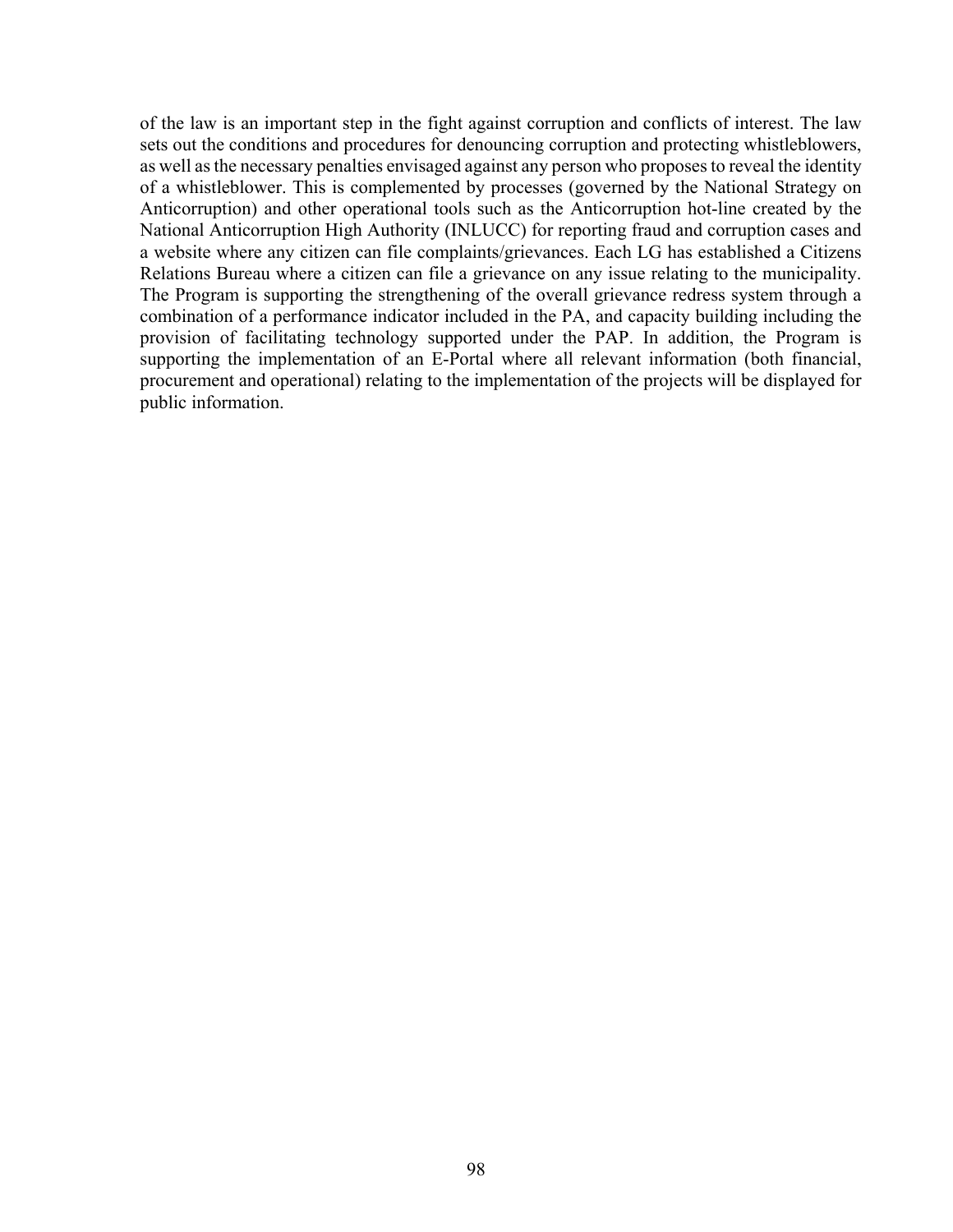#### **ANNEX 6: ENVIRONMENTAL AND SOCIAL SYSTEMS ASSESSMENT - ADDENDUM**

#### **Summary**

### **Introduction**

- 1. In the context of preparing an additional financing (AF) for the Urban Development and Local Governance Program for Results (UDLGP PforR), the World Bank (WB) has prepared an Addendum document in collaboration with the Government of Tunisia in order to: i) update the Environment and Social Systems Assessment (ESSA) produced during the preparation of UDLGP following changes made to the national environmental and social ( $E&S$ ) evaluation system; ii) examine the state of E&S management of sub-projects under UDLGP to date; iii) identify any shortcomings in respect of the ESSA's conclusions and action plan; and iv) suggest measures to be integrated into the Addendum's action plan to improve E&S management in accordance with World Bank policy on Program-for-Results financing. The following annex offers a summary of the full ESSA Addendum which can be found on the WB and Government websites.
- 2. The goal of this review and the production of the Addendum is to ensure that there are no significant E&S risks associated with the AF, and that Program systems allow for identification and appropriate mitigation of any risks associated with activities financed under the Program.

### **Anticipated E&S Effects of Additional Financing**

- 3. The Program sub-projects financed through the AF will be of the same type, of similar magnitude, and located in the same urban areas as those financed under the parent loan. Their anticipated E&S impacts are estimated to be small or moderate.
- 4. In the Program restructuring that accompanies the AF, the following are new activities that will be financed under the Program: i) new measures concerning human resource management (HRM) under Sub-Program 3) to facilitate staff mobility in order to provide local governments (LGs) with required skills and human resources; and ii) investments to promote socioeconomic development (e.g. markets and youth centers) in addition to investments to increase access to basic infrastructure (Sub-Program 2).
- 5. These new activities may introduce new E&S risks. However, their magnitude is considered small to moderate, considering that:
	- There exists a legal and regulatory framework for staff mobility, guaranteeing their acquired rights (Law Number 83-112 on the co-statute of civil servants); and
	- Socioeconomic projects which have greater need for land will not be eligible for financing except in cases where land belonging to LGs is available.
- 6. The sub-projects will be determined and examined on a case-by-case basis in consultation with the actors and sectors involved to ensure that possible impacts are small to moderate, will not prejudice the sustainability of sub-projects, and are compatible with the principles and objectives of World Bank Policy on PforR Financing.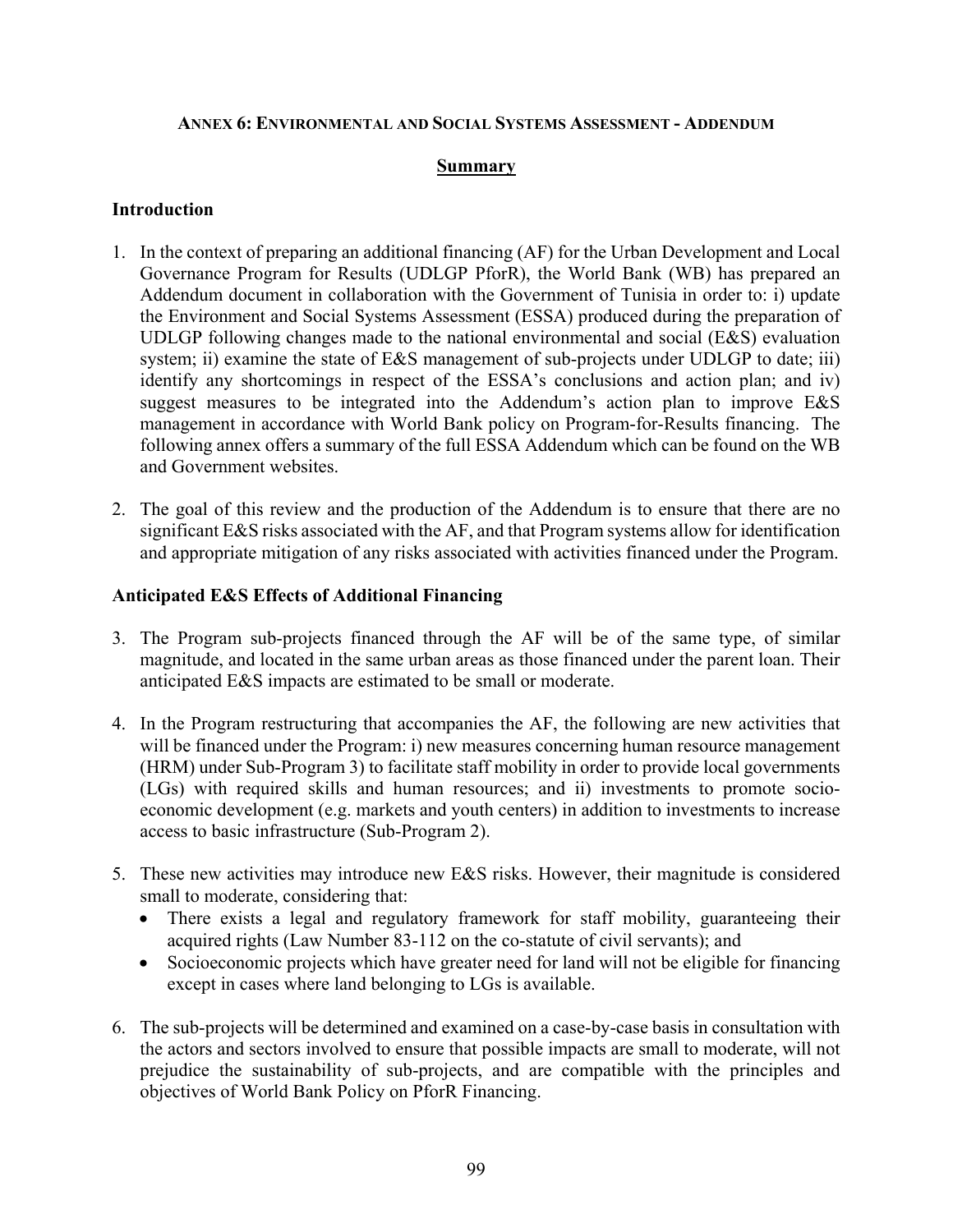## **Updating E&S Systems**

### *National Environmental Management System*

7. The national Environmental Impact Assessment (EIA) system is in the last phase of review. Review of the EIA decree, carried out by the National Agency for the Protection of the Environment (ANPE) and supported by the World Bank as part of UDLGP PforR, is in its final phase. The new text is expected to come into effect at the end of 2018 or early 2019. Significant changes will be made to the EIA system and will address most of the current shortcomings, especially regarding selection, E&S assessment tools, analysis of social impacts, information provided to the public, consultation with the public, and environmental monitoring. It's implementation will require actions designed to strengthen the capacities of the systems' main actors. The Addendum's Action Plan includes support for ANPE in this area.

### *Environmental Procedures Applied to UDLGP/AF Sub-Projects*

8. Once the revised EIA decree comes into effect, a review of the Program Operational Manual will be necessary because some UDLGP sub-projects will be subject to the new arrangements introduced into national legislation.

### *National Social Management System*

- 9. Since the approval of UDLGP, one major change has been introduced to the national land acquisition framework: the adoption of a new Law No. 2016-53 repealing the 2003 law relative to expropriation for public use. Promulgation of this law was motivated by the limited effectiveness of prior texts in practice, particularly in terms of processing speed and the timeframe involved when taking possession of expropriated properties. The new provisions maintain the principle that expropriation is an exceptional measure only<sup>59</sup> and fair compensation to rights holders is always guaranteed by law.
- 10. In addition, the law concerning the urban planning code introduces consultation with owners of properties located within the perimeter of municipal and inter-municipal urban development projects. Therefore, not only will LGs have to pay close attention to the consultation process required by the ESM, but they will also be legally obligated to do so after the new law is enacted.

## **Implementation of Initial ESSA Action Plan**

l

11. The UDLGP ESSA action plan focused on: i) strengthening the E&S management system; ii) strengthening implementation and monitoring of the E&S management system; and iii) strengthening capacities of E&S management.

<sup>&</sup>lt;sup>59</sup> In the event that the target of expropriation has not accepted the expropriator's offer or has not been informed of the expropriator's offer, or if there is litigation over the merits of the rights or qualifications of the claimants.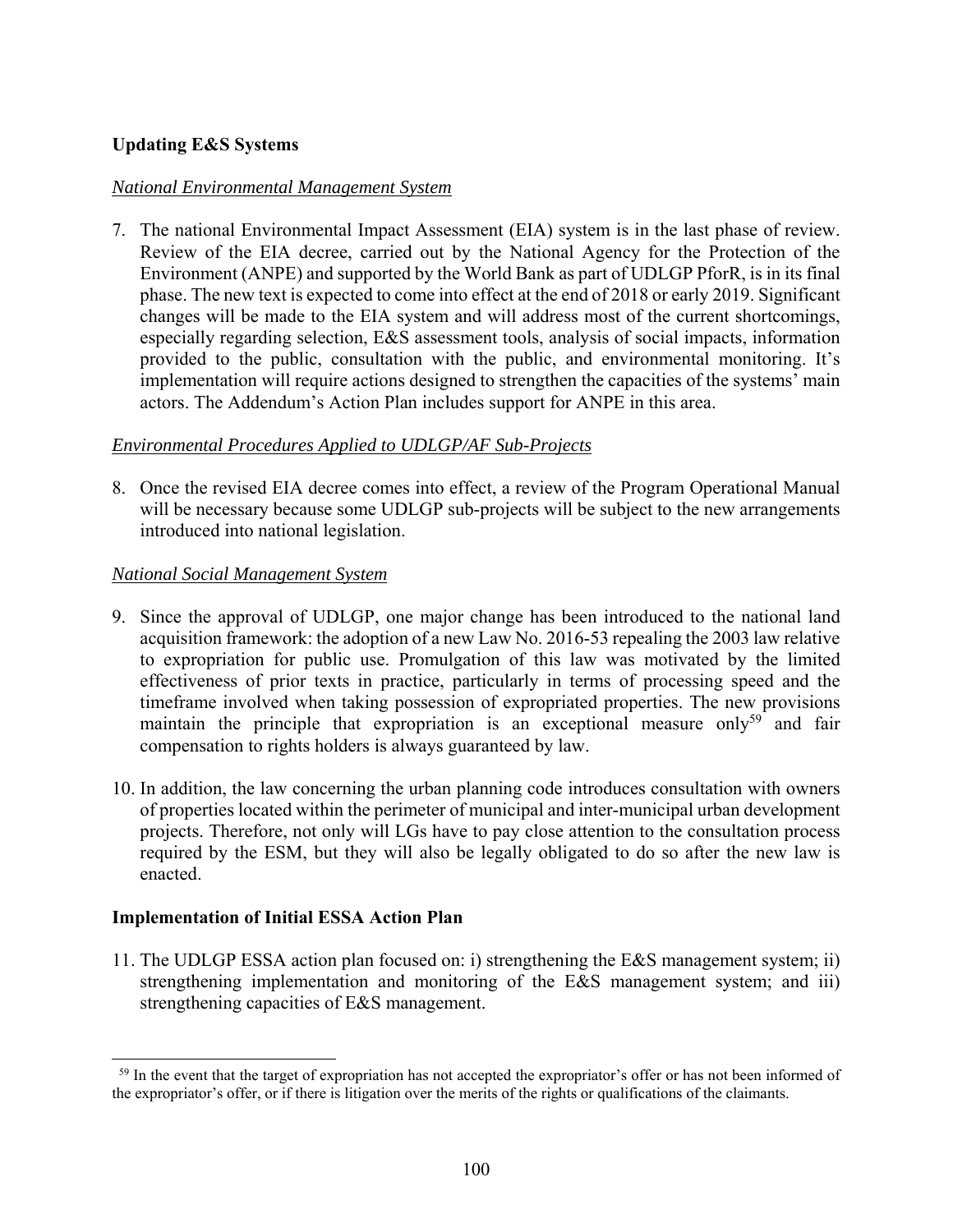12. The majority of actions planned have been carried out in full or in part, notably preparation of the ESM, designation of focal points, administration of LG training, and revision of the EIA decree (planned for the Program's second year and currently in its final phase). Some actions started late, such as the training for LG focal points, technical assistance (TA) to the CPSCL and LGs, and the publication of the Environmental and Social Management Plan (ESMP).

## **E&S Management of UDLGP Sub-Projects (2015–2017)**

13. Although the actions in the initial ESSA action plan made it possible to strengthen the capacities of the various stakeholders in E&S management, additional actions are needed in view of the results obtained at the level of ESM implementation of sub-projects. The following sections review the actions carried out and the areas for future support identified from an analysis of available documents and interviews with CPSCL and select LG focal points.

#### *Application of ESM Procedures*

- 14. Training sessions for LGs organized by the Government of Tunisia's LG training agency CFAD starting in 2016, and agreed efforts by CPSCL and its regional offices to assist LG focal points, have made a major contribution to improving ESM application in 2017.
- 15. According to the available documents consulted, based on information provided by CPSCL and the municipalities interviewed, LGs completed selection forms systematically, prepared ESMPs for category B sub-projects, organized public consultation meetings, and sent their biannual environmental monitoring reports to CPSCL. The overall finding is positive in terms of formal respect for E&S procedures, but it also reveals problems in terms of E&S management of sub-projects. According to an analysis of monitoring statements and interviews carried out with CPSCL and LG focal points, understanding and E&S management of subprojects should be improved, especially concerning: i) the quality and content of E&S assessment documents, including selection forms, Terms of Reference (TORs), and ESMPs; ii) the timely communication of documents to CPSCL for information and publication prior to the financing agreement for sub-projects, particularly those of Sub-Program 1; iii) monitoring of ESMP implementation and land acquisition, which are often poorly documented; and iv) preparation by CPSCL of bi-annual reports summarizing and verifying quarterly monitoring reports by LGs.

## *Preparation and Publication of ESMPs*

16. Documents provided by the CPSCL provide a relatively complete picture of ESMP progress for Sub-Program 2 sub-projects but not Sub-Program 1 sub-projects because of the unconditional nature of Sub-Program 1 financing and the corresponding lighter reporting requirements. Of the 130 Sub-Program 2 sub-projects (2016-2017), 59 have been classified under category B (45%) and have been the subject of ESMPs, of which 51 are published on the CPSCL's website, or approximately 39% of all of these sub-projects. LGs systematically send their Sub-Program 2 selection forms and ESMPs to the CPSCL before receiving a financing agreement, which enables the CPSCL to correct its selection in the event of anomalies. This procedure applies for investments financed under the Sub-Program 1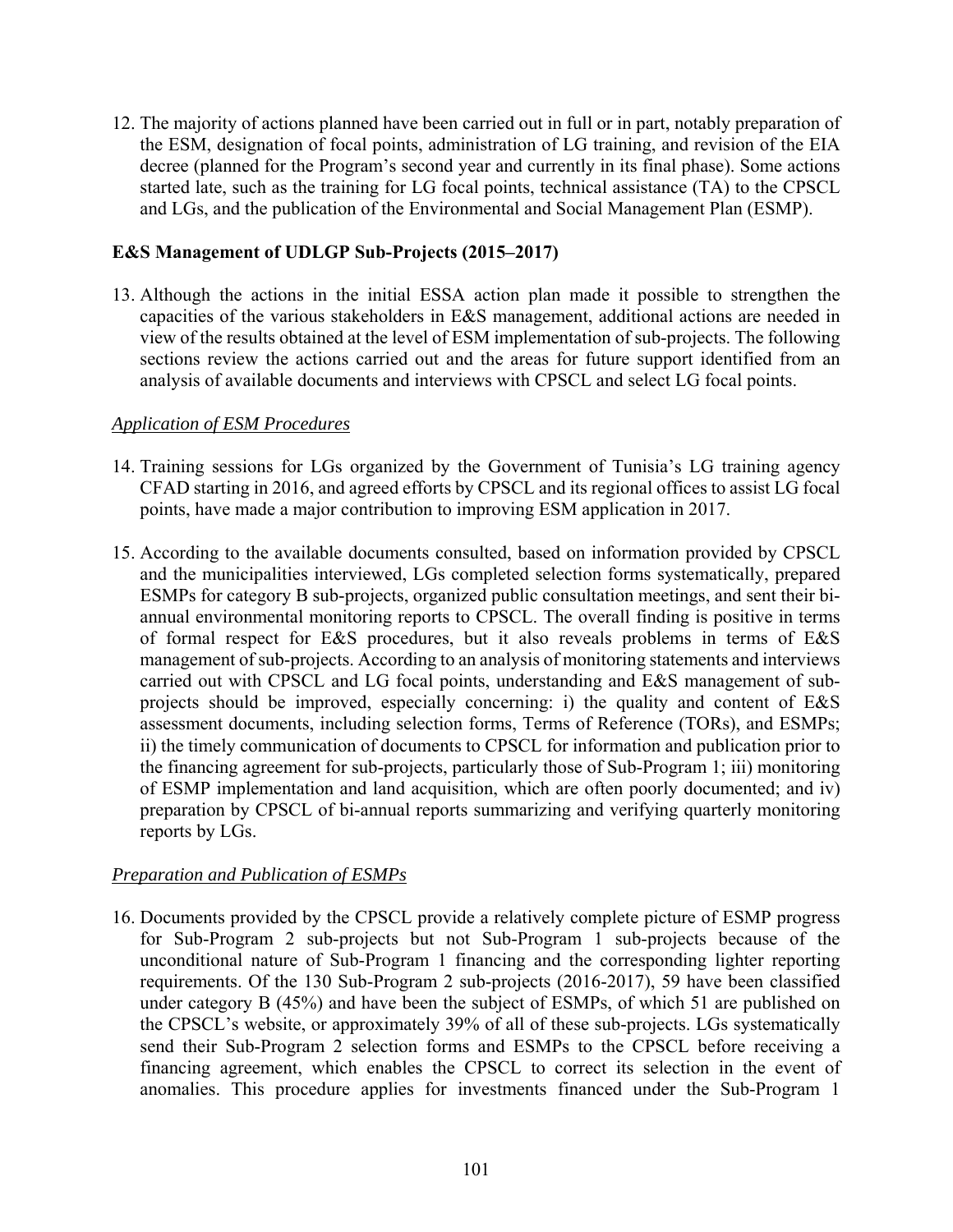unconditional performance-based capital grants for sub-projects funded by CPSCL loans but typically not otherwise given LGs do not need to submit documentation for ex ante approval for investments from the CPSCL. This limits the opportunities to review E&S compliance for Sub-Program 1 financed projects including for the timely correction of potential errors and inconsistencies in E&S assessment. For example, it was noted that: i) for some LGs, no subproject in the 2017 Annual Investment Program (Programme annuel d'investissement, PAI) had an ESMP; and ii) some relatively large sub-projects (costing TND 1–3 million) have been classified as Category C. Although this situation seems a priori inappropriate, it could prove to be correct and compliant with ESM. Yet, in the absence of explanatory and justifying documentation, it is at present difficult to make a firm decision, especially since it is sometimes reported that selection forms are not available at the level of CPSCL.

- 17. LGs interviewed also pointed out difficulties concerning:
	- Preparation of selection forms: Some criteria appear ambiguous, hard to define, and in need of greater detail. It should be noted that this form was revised in 2017. It could be reviewed again and further improved if necessary. Additional training to LGs is also necessary; and
	- Public consultation: Some invited public and local representatives have reported not finding consultations useful. Additional training and awareness actions will be required to help LG focal points confront and manage these kinds of problems effectively.
- 18. Concerning Sub-Program 1, there are approximately 328 sub-projects (highway maintenance, street lighting, etc.) subject to ESM procedures, with only 19 published ESMPs, or approximately 6% of the total number of sub-projects. This rate is relatively small compared to Sub-Program 2, for the aforementioned reasons, but remains quite similar to the data in the 2017 monitoring reports prepared by CPSCL regional offices.
- 19. The 70 published ESMPs were subject to public consultation (checked by CPSCL before publication), but did not address social aspects concerning vulnerable people, who should have been included in the population affected by the project, with measures to meet their specific needs.
- 20. To compensate for the shortcomings described above, it is recommended that: i) the E&S system for information exchange be improved; ii) a step for reviewing and verifying ESMPs by the CPSCL be introduced; and iii) the E&S measures indicator<sup>60</sup> be reviewed.

## *Land Monitoring*

- 21. CPSCL and LG focal points interviewed made it clear that: (i) the ESMPs addressed land ownership aspects; (ii) land acquisition was minimal and settled amicably; (iii) cessions were mainly voluntary; and (iv) monitoring results were included in quarterly reports.
- 22. It was observed that in some cases, a small number of land ownership problems were only discovered during construction phases, although these problems were settled amicably without legal action (Reports by the Nabeul and Sousse Regional Offices, October 2017). In order for

<sup>60</sup> Indicator 10.1 for assessing LG performance in terms of E&S aspects (in 2017 report, CGSP recommended that the significance and relevance of this indicator be made clearer).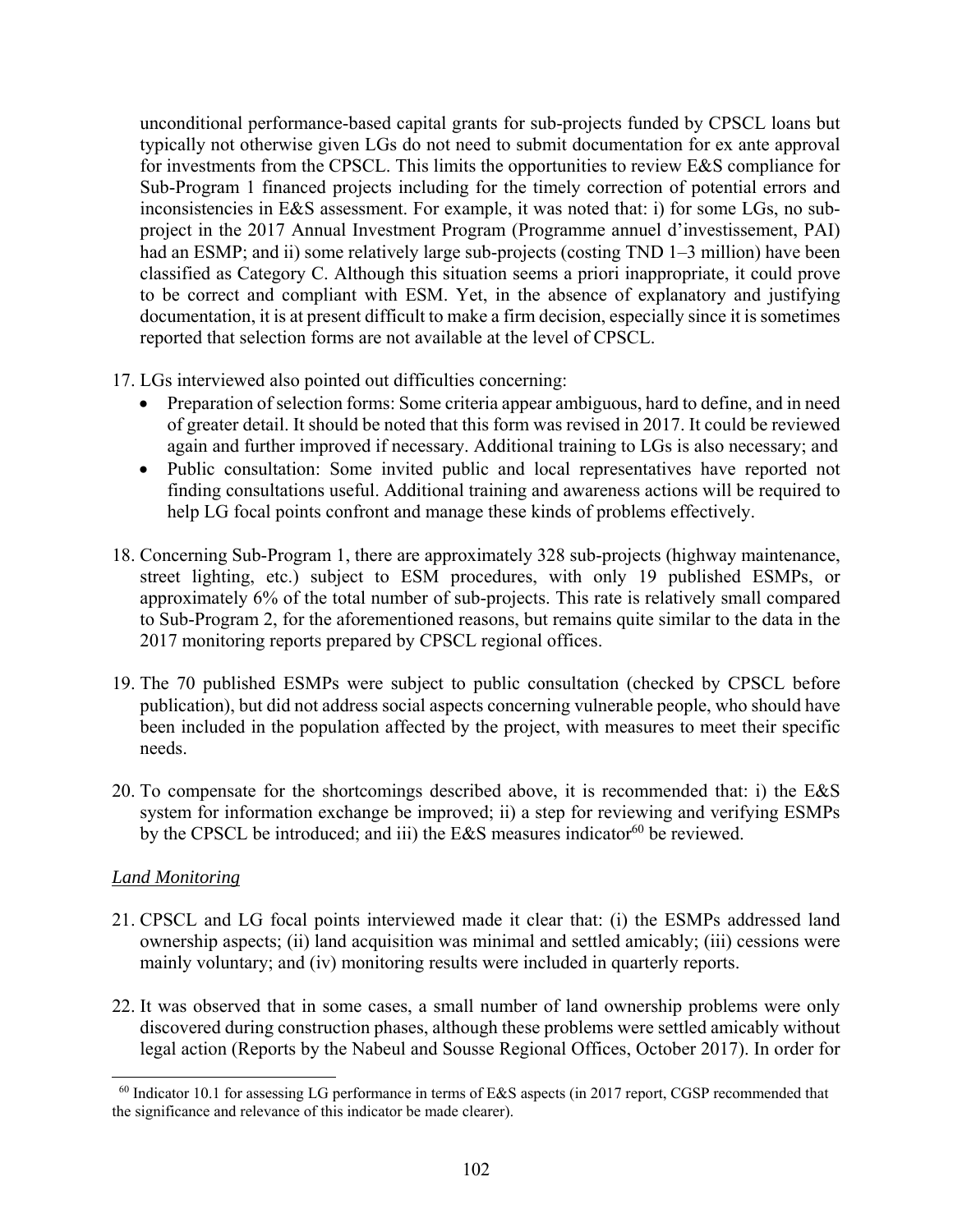LGs to apply land acquisition procedures more rigorously, land ownership problems should be identified during the sub-project preparation phase, well documented, and settled before work starts. Monitoring reports should include greater detail and supporting evidence on these operations (identity of rights holders, land titles, area to be acquired, nature, amount, and legal documentation of indemnification and compensation, etc.). To facilitate this, it is recommended that ongoing TA to LGs should concentrate more particularly on this aspect, complemented by specific training on land ownership issues.

## *ESMP Implementation Monitoring*

- 23. The reports of monitoring missions carried out by the regional offices of Sousse and Nabeul during ESMP implementation confirm that ESM procedures were respected during the subproject preparation phase but also point out inadequacies in ESMP implementation (lack of documentation supporting implementation or effectiveness of mitigation measures, nonestablishment of amicable land acquisition, grievances sometimes remaining unanswered; nonappointment of the company's ESMP supervisor, etc.).
- 24. Some LGs mentioned inadequate municipal budgets for financing mitigation measures, especially during the implementation phase, which could seriously affect a sub-project's sustainability. In this regard, the ESM makes it clear that ESMP-planned mitigation measures must be integrated into the cost of the sub-project and budgeted. It is recommended that the CPSCL and CFAD organize specific training on budgetary aspects of E&S management.

### *Grievance Management*

25. The five municipalities interviewed confirmed that they had appointed a focal point, handled grievances, and responded within appropriate deadlines. However, according to the 2017 General Audit of Public Services (Contrôle Général des Services Publics, CGSP) report, not all LGs complied with these measures. The report's results on LG performance assessment in terms of grievance management show that out of 264 LGs: i) 254 appointed an E&S focal point; ii) 237 set up an updated grievance register; and iii) 165 dealt with grievances within the required timeframe.<sup>61</sup>

## *E&S Monitoring Reports*

- 26. *LG Quarterly Reports*: A model format for monitoring reports was established by CPSCL and used by LGs. It covers the main aspects of E&S (e.g. preparation and monitoring of ESMPs). LGs sent in their quarterly monitoring reports to the CPSCL for the 2016 financial year. This was confirmed in the 2017 CGSP report. In 2017, CPSCL regional offices mentioned a few instances in which these reports were not available.
- 27. Although it can be concluded that the majority of LGs complied with this ESM measure, it should be noted that the reports remain inadequately explained, documented, or substantiated. In view of the content of some quarterly reports, it seems that LGs find them difficult to

l <sup>61</sup> These figures concern LGs receiving the maximum score by topic; see Illustration II-14 of the Performance Assessment Report (CGSP) 2017.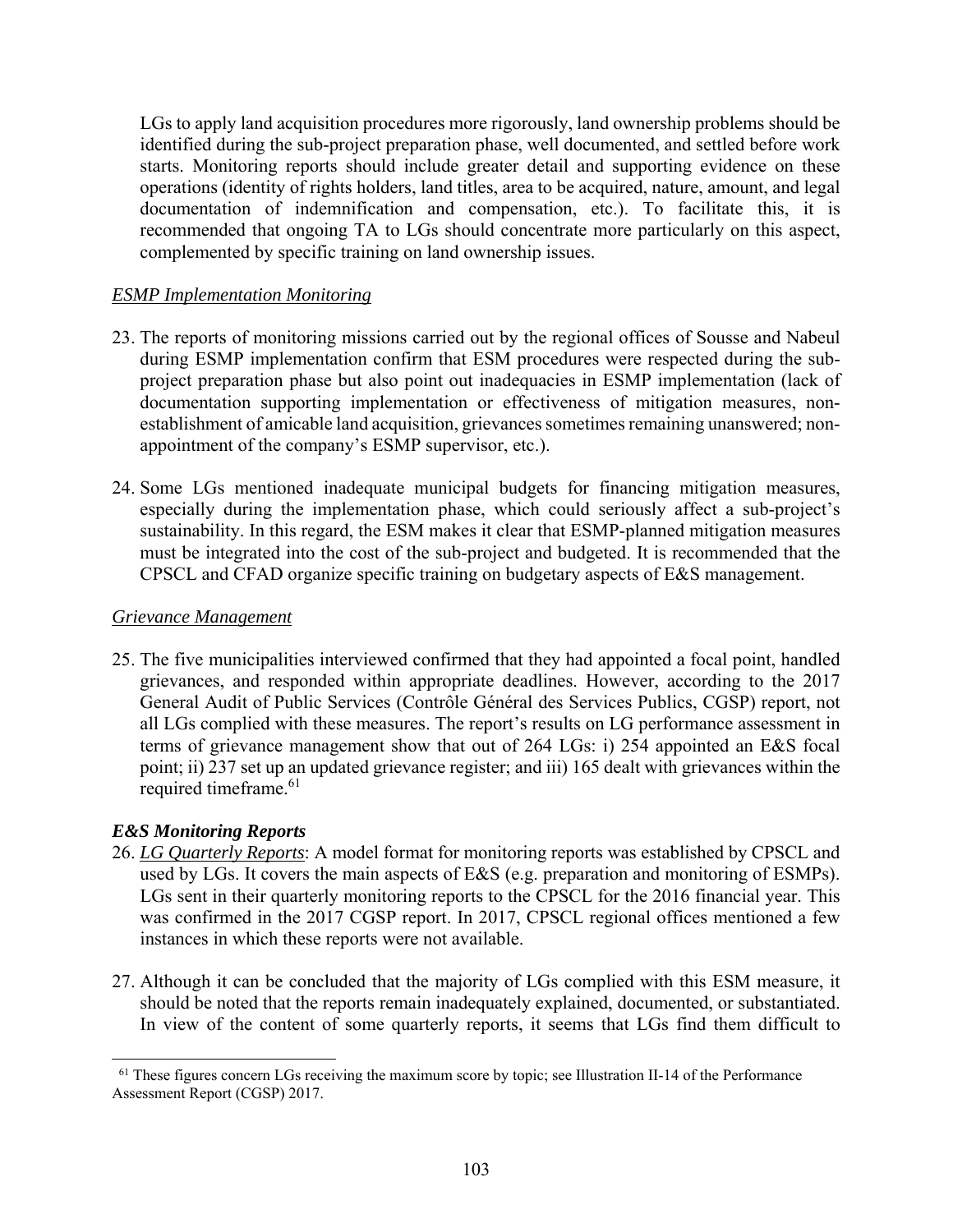prepare. This is sometimes attributed to workload, but the problem resides particularly in understanding and applying what is required and the regularity of monitoring operations.  $TA^{62}$ in terms of training and assistance to LGs should help them correct these inadequacies.

28. *CPSCL Six-Monthly Reports:* CPSCL should prepare a monitoring report every six months summarizing and verifying LG quarterly reports. This ESM measure should allow the CPSCL to: i) identify and correct potential anomalies; and ii) prepare an annual monitoring report to be integrated into the annual Program progress report. Unfortunately, this has so far not been carried out, notably because of delays in procurement of TA contracts. CPSCL plans to produce the first annual monitoring report in 2018.

# **Consultation**

l

- 29. A stakeholder information and consultation workshop on the draft ESSA Addendum was jointly organized by the World Bank and the CPSCL and held in Tunis, at CFAD headquarters, on 5 April 2018. Prior to that, several consultation meetings were held during the elaboration of the ESSA Addendum with smaller groups of stakeholders.
- 30. The CPSCL invited around 100 representatives of the various public bodies and administrations concerned, and NGOs and other stakeholder representatives, and informed them of the availability of the consultation document on its website (a full list of the attendees is attached to Annex 7 of the separate ESSA Addendum). The workshop consisted of a presentation of the AF and the ESSA Addendum and its recommendations, and a session for discussion, clarifications, and suggestions. The representatives of the LGs reported on the difficulties encountered due to the lack of resources and the heavy workload required. Most stakeholders stressed the need to further strengthen the capacities of the various actors and to mobilize more technical assistance.

## **Conclusions and Recommendations**

- 31. At present, no significant changes have been made or proposed to Program environmental systems. AF environmental and social impacts remain of a similar type and level as those under the Program financed by the parent loan.
- 32. CFAD and CPSCL have trained all focal points on ESM and manuals. The CPSCLadministered LG TA has experienced significant start-up delays but has recently commenced.
- 33. Efforts agreed to by the various stakeholders have led to clear improvement in E&S management compared to 2016. Most ESM procedures were respected by LGs, but problems and inadequacies remain in terms of the quality and comprehensiveness of documents produced (selection forms, ESMPs, land ownership monitoring, public consultation, environmental monitoring reports, etc.), information exchange and management, and implementation of mitigation and compensation measures for E&S impacts.

 $62$  The framework agreement on TA to LGs, which was signed recently between CPSCL and SEETE consultants, is currently operational. It is intended to support LGs in applying E&S measures.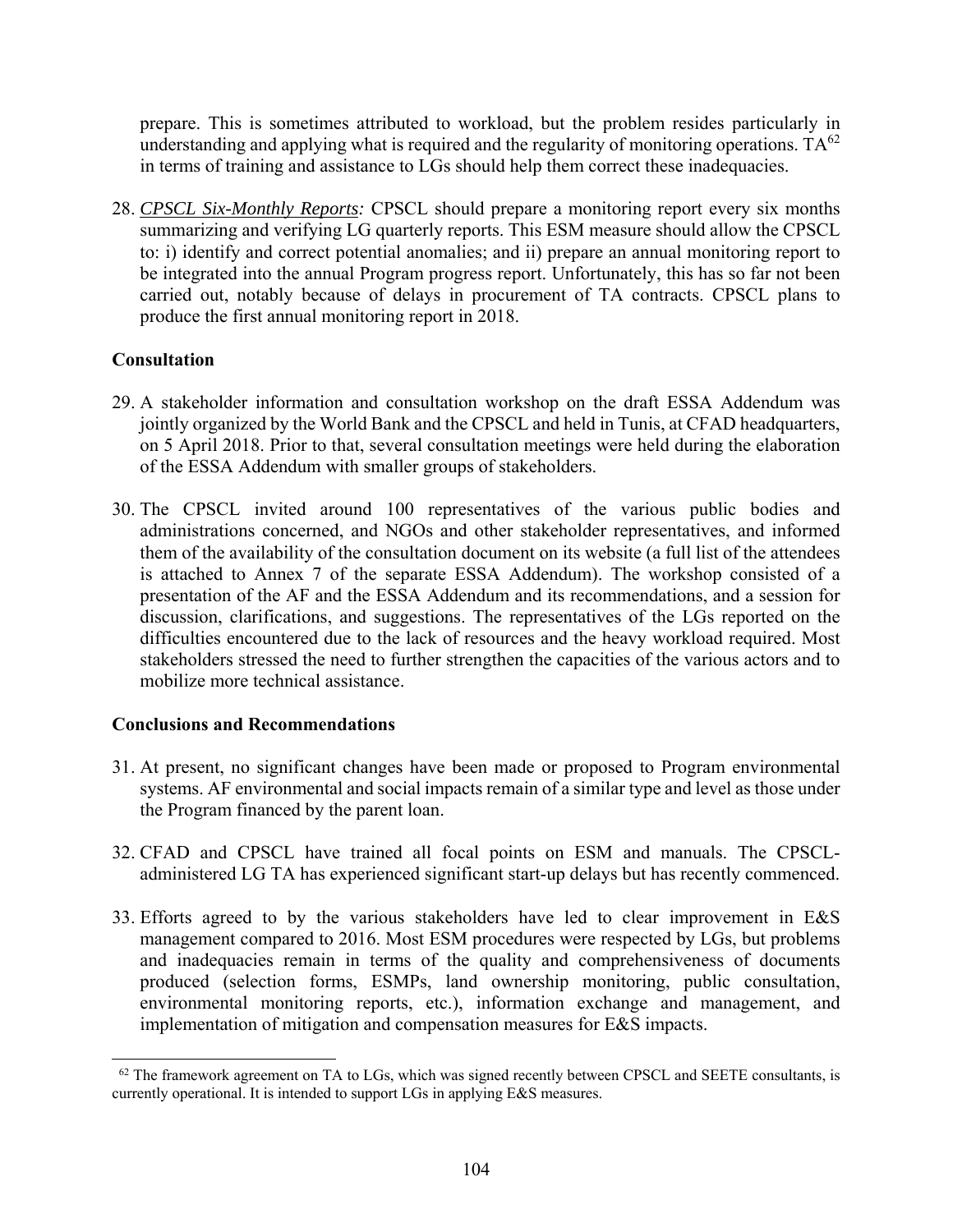34. Additional measures are required to address these problems, especially in terms of strengthening capacities, training, and TA, as recorded in the Addendum Action Plan.

# **Measures Integrated in the Addendum Action Plan**

## *Assessment of E&S Management*

 Recruitment of a consultant to examine and verify bi-annual monitoring reports, including review of land in a sample of sub-projects, and preparation of a report summarizing all E&S monitoring activities for the first three years of UDLGP (2015–2017), their compliance with E&S measures, and recommendations to compensate for inadequacies.

### *Improvements to E&S Management*

- Optimization of information and monitoring system
	- Review the information and document transmission channel between CPSCL, including its regional offices, LGs, and the Urban Rehabilitation and Renovation Agency (ARRU);
	- Define information flow for E&S monitoring (nature, form, and frequency of information);
	- Standardize presentation format and promote the use of computerized tools to improve speed of processing and accessibility of information;
- Strengthening E&S management capacities
	- Informing and awareness raising of key LG supervisors;
	- Training of newly appointed focal points on ESM;
	- Additional training of LGs, focused on inadequacies encountered;
	- Adaptation of consultant services profile to UDLGP specifications;
- **Strengthening implementation and monitoring activities of E&S measures** 
	- Refine and adapt ESMP ToRs to the specifics of each sub-project, including identifying populations affected (especially vulnerable groups) and discussing sub-project impacts on them;
	- Ratification of each stage of E&S assessment by the CPSCL;
	- Routine set-up of an updated overall progress report on E&S management activities;
	- Implementation of TA to the CPSCL for bi-annual summary and verification of LG quarterly monitoring reports;
	- ANPE involvement in supporting the CPSCL and LGs in ESMP assessment and monitoring.
- Compensate for the shortage in human resources in some LGs by making use of staff mobility;
- Implement effective ANPE involvement to provide formal support to  $LGs$  (e.g., agreement between CPSCL and ANPE), defining the extent and manner of its interventions.

## *Strengthening National EIA System*

- Strengthening ANPE capacities, especially with respect to the new terms of the decree on the Environmental Impact Assessment (EIA) system (social impacts, public consultation, disclosure of information, etc.).
- Support for the development of specific tools for assessment and monitoring of the EIA system.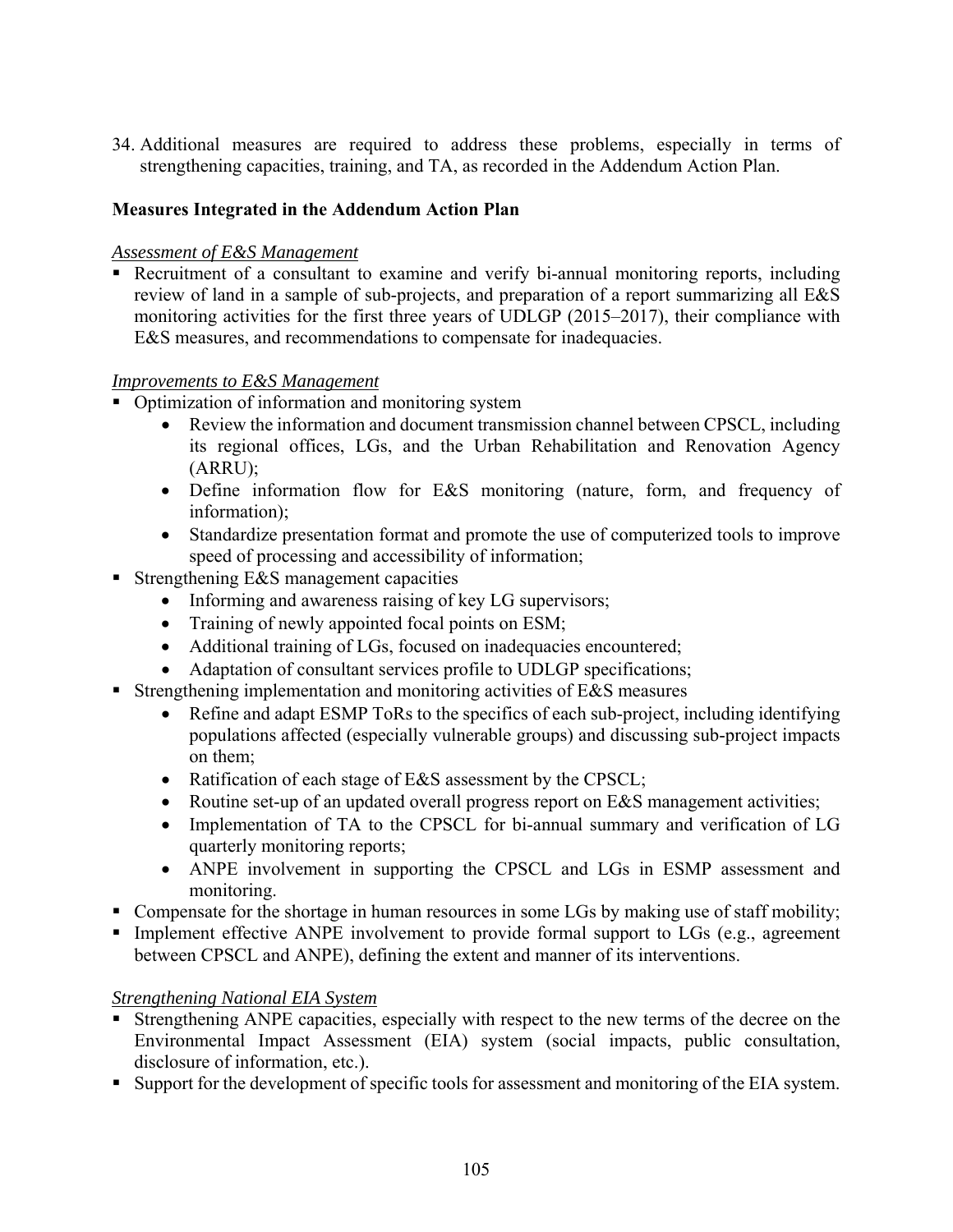*Further Action* 

Updating the Program Operational Manual once the revision project of the EIA decree has come into effect (expected in early 2019).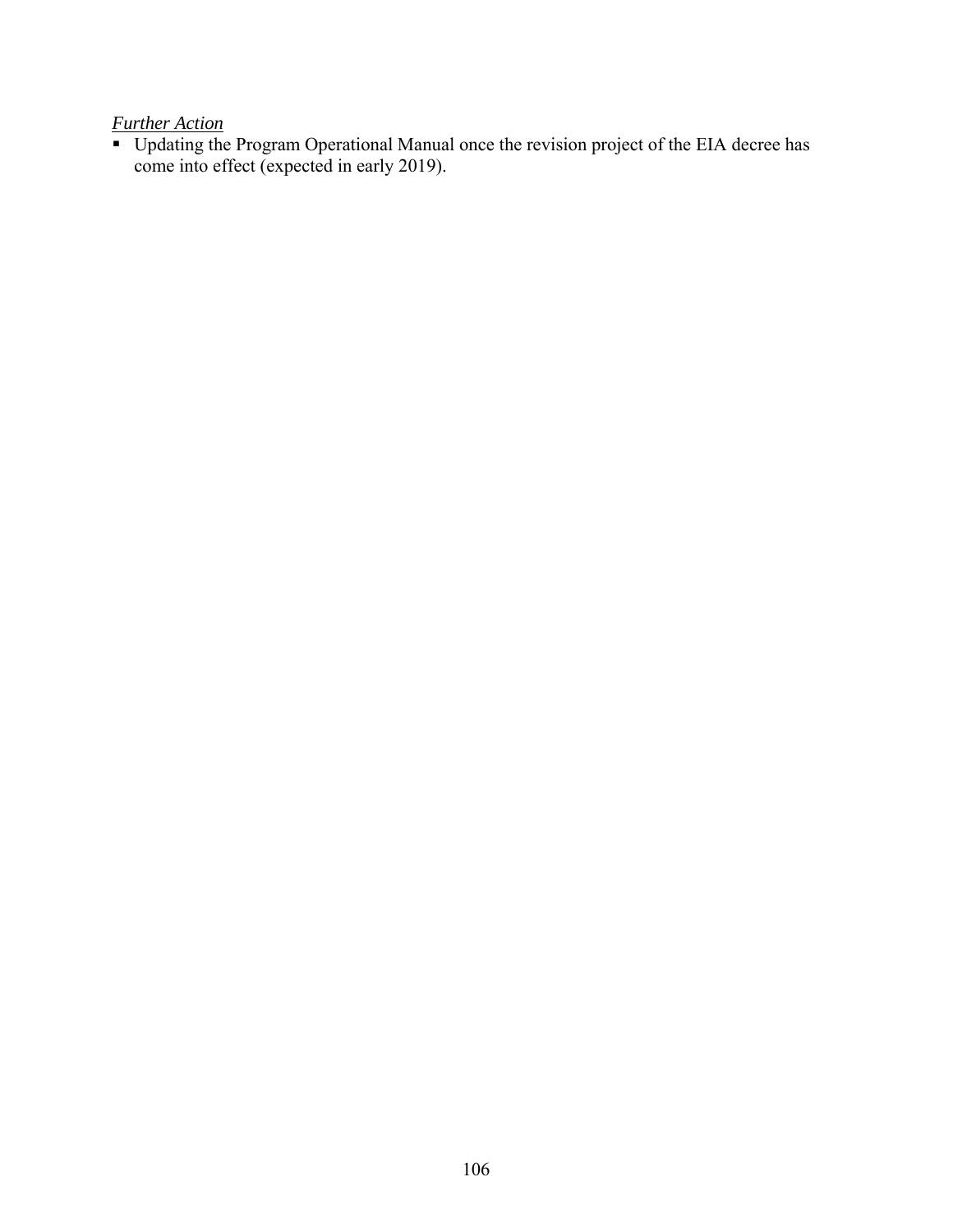| <b>Action</b>                                                                                                                      | <b>Description</b>                                                                                                                                                                                                                                                                                                                                                                                                                                                                                                                                                                                                                                                                                                                                                                                                                                                                                      | <b>Timeframe</b>                                              | Cost       | Financing                  | Manager                                                            |
|------------------------------------------------------------------------------------------------------------------------------------|---------------------------------------------------------------------------------------------------------------------------------------------------------------------------------------------------------------------------------------------------------------------------------------------------------------------------------------------------------------------------------------------------------------------------------------------------------------------------------------------------------------------------------------------------------------------------------------------------------------------------------------------------------------------------------------------------------------------------------------------------------------------------------------------------------------------------------------------------------------------------------------------------------|---------------------------------------------------------------|------------|----------------------------|--------------------------------------------------------------------|
| Recruitment of a consultant                                                                                                        | An assessment of UDLGP E&S management for the past three                                                                                                                                                                                                                                                                                                                                                                                                                                                                                                                                                                                                                                                                                                                                                                                                                                                | 2018                                                          | <b>TBD</b> | TF                         | World                                                              |
| for ex post review                                                                                                                 | years will be commissioned to identify all non-compliance cases                                                                                                                                                                                                                                                                                                                                                                                                                                                                                                                                                                                                                                                                                                                                                                                                                                         |                                                               |            |                            | Bank                                                               |
|                                                                                                                                    | and appropriate measures to remedy the situation and prevent its                                                                                                                                                                                                                                                                                                                                                                                                                                                                                                                                                                                                                                                                                                                                                                                                                                        |                                                               |            |                            |                                                                    |
|                                                                                                                                    | future recurrence.                                                                                                                                                                                                                                                                                                                                                                                                                                                                                                                                                                                                                                                                                                                                                                                                                                                                                      |                                                               |            |                            |                                                                    |
| Optimization of current                                                                                                            | · Examine the information channel linking CPSCL to its                                                                                                                                                                                                                                                                                                                                                                                                                                                                                                                                                                                                                                                                                                                                                                                                                                                  | Beginning                                                     |            |                            | <b>CPSCL</b>                                                       |
| information system of the                                                                                                          | regional offices and the municipalities;                                                                                                                                                                                                                                                                                                                                                                                                                                                                                                                                                                                                                                                                                                                                                                                                                                                                | of 2019                                                       |            |                            |                                                                    |
| <b>CPSCL</b>                                                                                                                       | Analyze information flow for monitoring projects in terms of<br>$\bullet$                                                                                                                                                                                                                                                                                                                                                                                                                                                                                                                                                                                                                                                                                                                                                                                                                               |                                                               |            |                            |                                                                    |
|                                                                                                                                    | Environmental and Social Assessment (nature of the                                                                                                                                                                                                                                                                                                                                                                                                                                                                                                                                                                                                                                                                                                                                                                                                                                                      |                                                               |            |                            |                                                                    |
|                                                                                                                                    | information, frequency, source, etc.)                                                                                                                                                                                                                                                                                                                                                                                                                                                                                                                                                                                                                                                                                                                                                                                                                                                                   |                                                               |            |                            |                                                                    |
|                                                                                                                                    | Standardize presentation format and use email and the CPSCL                                                                                                                                                                                                                                                                                                                                                                                                                                                                                                                                                                                                                                                                                                                                                                                                                                             |                                                               |            |                            |                                                                    |
|                                                                                                                                    | website to publish usable summaries at frequent intervals.                                                                                                                                                                                                                                                                                                                                                                                                                                                                                                                                                                                                                                                                                                                                                                                                                                              |                                                               |            |                            |                                                                    |
| Raising awareness among                                                                                                            | Managerial staff supervising projects and E&S focal points must                                                                                                                                                                                                                                                                                                                                                                                                                                                                                                                                                                                                                                                                                                                                                                                                                                         | 2018                                                          |            |                            | <b>CPSCL</b>                                                       |
| elected officials of                                                                                                               | obtain authorization from LG authorities for actions required in                                                                                                                                                                                                                                                                                                                                                                                                                                                                                                                                                                                                                                                                                                                                                                                                                                        |                                                               |            |                            | <b>CFAD</b>                                                        |
| mandatory aspects of                                                                                                               | the manual. These authorities should be made aware of ESM                                                                                                                                                                                                                                                                                                                                                                                                                                                                                                                                                                                                                                                                                                                                                                                                                                               |                                                               |            |                            |                                                                    |
| requirements stated in the                                                                                                         | characteristics so that elected officials will not deny                                                                                                                                                                                                                                                                                                                                                                                                                                                                                                                                                                                                                                                                                                                                                                                                                                                 |                                                               |            |                            |                                                                    |
| manuals                                                                                                                            | authorization.                                                                                                                                                                                                                                                                                                                                                                                                                                                                                                                                                                                                                                                                                                                                                                                                                                                                                          |                                                               |            |                            |                                                                    |
| Training of LG focal points                                                                                                        | New focal points will be appointed following the creation of                                                                                                                                                                                                                                                                                                                                                                                                                                                                                                                                                                                                                                                                                                                                                                                                                                            | 2018                                                          |            | <b>UDLGP</b>               | <b>CPSCL</b>                                                       |
|                                                                                                                                    | new municipalities or as replacements for reassigned focal                                                                                                                                                                                                                                                                                                                                                                                                                                                                                                                                                                                                                                                                                                                                                                                                                                              |                                                               |            |                            | <b>CFAD</b>                                                        |
|                                                                                                                                    |                                                                                                                                                                                                                                                                                                                                                                                                                                                                                                                                                                                                                                                                                                                                                                                                                                                                                                         |                                                               |            |                            |                                                                    |
|                                                                                                                                    |                                                                                                                                                                                                                                                                                                                                                                                                                                                                                                                                                                                                                                                                                                                                                                                                                                                                                                         |                                                               |            |                            |                                                                    |
|                                                                                                                                    |                                                                                                                                                                                                                                                                                                                                                                                                                                                                                                                                                                                                                                                                                                                                                                                                                                                                                                         |                                                               |            |                            |                                                                    |
|                                                                                                                                    |                                                                                                                                                                                                                                                                                                                                                                                                                                                                                                                                                                                                                                                                                                                                                                                                                                                                                                         |                                                               |            |                            |                                                                    |
|                                                                                                                                    |                                                                                                                                                                                                                                                                                                                                                                                                                                                                                                                                                                                                                                                                                                                                                                                                                                                                                                         |                                                               |            |                            |                                                                    |
|                                                                                                                                    |                                                                                                                                                                                                                                                                                                                                                                                                                                                                                                                                                                                                                                                                                                                                                                                                                                                                                                         |                                                               |            |                            |                                                                    |
|                                                                                                                                    |                                                                                                                                                                                                                                                                                                                                                                                                                                                                                                                                                                                                                                                                                                                                                                                                                                                                                                         |                                                               |            |                            |                                                                    |
|                                                                                                                                    |                                                                                                                                                                                                                                                                                                                                                                                                                                                                                                                                                                                                                                                                                                                                                                                                                                                                                                         |                                                               |            |                            |                                                                    |
|                                                                                                                                    |                                                                                                                                                                                                                                                                                                                                                                                                                                                                                                                                                                                                                                                                                                                                                                                                                                                                                                         |                                                               |            |                            |                                                                    |
|                                                                                                                                    |                                                                                                                                                                                                                                                                                                                                                                                                                                                                                                                                                                                                                                                                                                                                                                                                                                                                                                         |                                                               |            |                            |                                                                    |
|                                                                                                                                    |                                                                                                                                                                                                                                                                                                                                                                                                                                                                                                                                                                                                                                                                                                                                                                                                                                                                                                         |                                                               |            |                            |                                                                    |
|                                                                                                                                    |                                                                                                                                                                                                                                                                                                                                                                                                                                                                                                                                                                                                                                                                                                                                                                                                                                                                                                         |                                                               |            |                            |                                                                    |
|                                                                                                                                    |                                                                                                                                                                                                                                                                                                                                                                                                                                                                                                                                                                                                                                                                                                                                                                                                                                                                                                         |                                                               |            |                            |                                                                    |
|                                                                                                                                    |                                                                                                                                                                                                                                                                                                                                                                                                                                                                                                                                                                                                                                                                                                                                                                                                                                                                                                         |                                                               |            |                            |                                                                    |
|                                                                                                                                    |                                                                                                                                                                                                                                                                                                                                                                                                                                                                                                                                                                                                                                                                                                                                                                                                                                                                                                         |                                                               |            |                            |                                                                    |
| Adapting consultant<br>services profile to UDLGP<br>specifications<br>Translation of manuals into<br>Arabic<br>Refine TOR drafting | points. They will be given training on applying ESM.<br>In view of the inadequacies reported, targeted training of LGs is<br>essential to deal with public consultation, land acquisition,<br>monitoring and reporting, and budgeting of ESMP E&S<br>measures.<br>Calls for tender are sometimes unsuccessful because consultant<br>services are not familiar with ESA systems. Providing<br>information on the WB reference framework on E&S matters<br>will increase participation. (Information meeting or half-day<br>organized once a year by CPSCL at central or regional level).<br>Preparation of the Arabic version of the guides on land<br>acquisition, public consultation and complaints management<br>Consultant services or consultants used for socioeconomic<br>studies, evaluation of social and environmental impacts, and<br>ESMP development and monitoring must be guided by more | Annual<br>mid-<br>By<br>2018<br>As per LG<br>requirement<br>S | AD         | <b>PARC</b><br><b>PARC</b> | <b>CPSCL</b><br><b>CPSCL</b><br><b>CFAD</b><br>LGs<br><b>CPSCL</b> |

**ESSA Action Plan**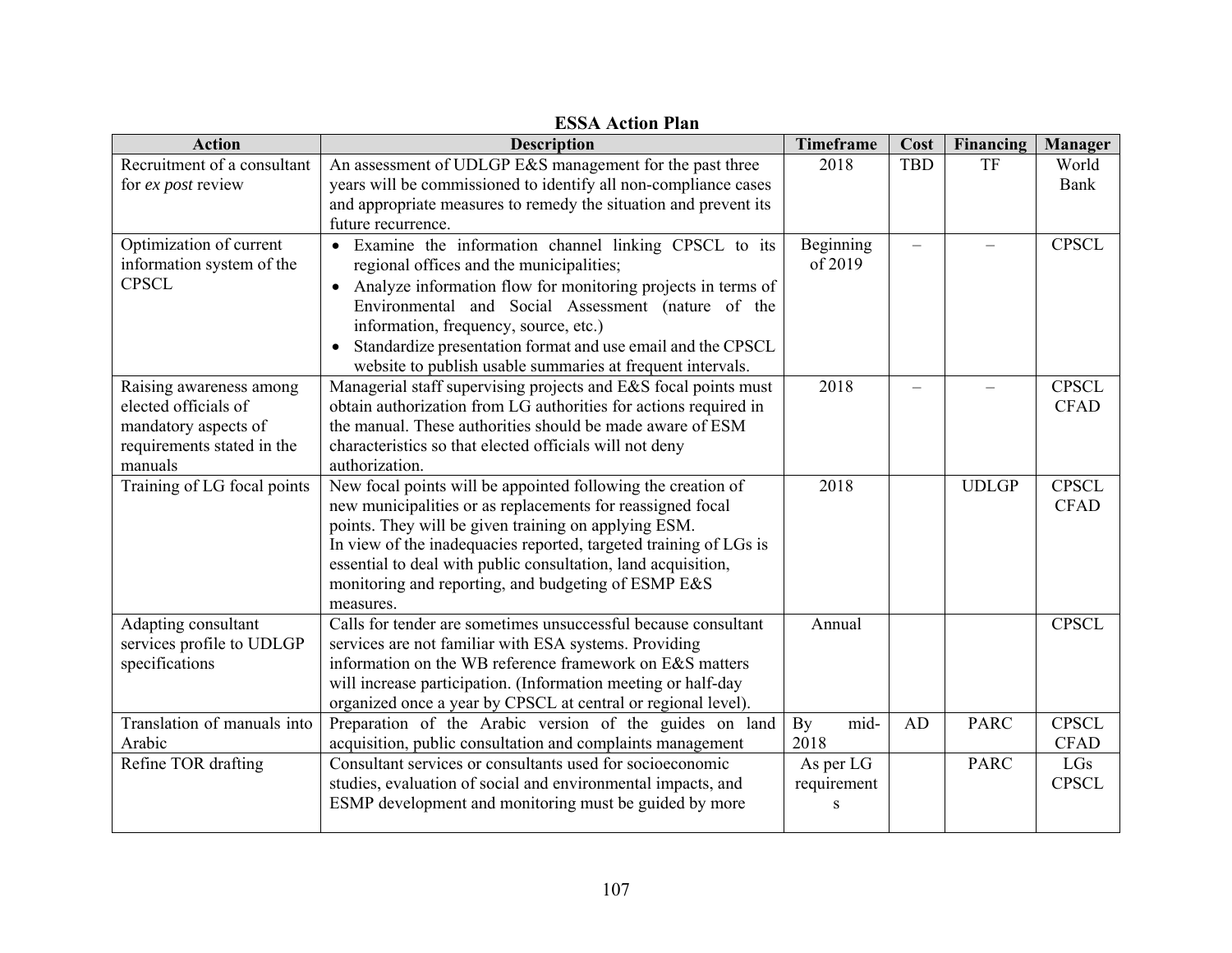|                             | specific ToRs in applying the E&S aspects of the Program          |              |  |              |
|-----------------------------|-------------------------------------------------------------------|--------------|--|--------------|
|                             | Operational Manual.                                               |              |  |              |
|                             | Identification of the population affected by projects should      |              |  |              |
|                             | include identifying vulnerable categories that may require        |              |  |              |
|                             | special treatment (the elderly living alone or without resources, |              |  |              |
|                             | orphans, the disabled, etc.).                                     |              |  |              |
|                             | Planning for highways and other public facilities must respect    |              |  |              |
|                             | the principle of universal access for people with disabilities so |              |  |              |
|                             | that they can benefit in the same way as other citizens.          |              |  |              |
| Review documentation for    | Sub-Program 1 sub-projects must be subject to ESM procedures      | At the end   |  | <b>CPSCL</b> |
| E&S assessment              | and in compliance with the ESM E&S assessment stages.             | of stage $n$ |  |              |
|                             | The selection list, ToRs, and ESMP must be sent to CPSL in a      | and before   |  |              |
|                             | timely manner for information checking and correction of          | stage $n+1$  |  |              |
|                             | potential anomalies, but in alignment with the principle of LG    |              |  |              |
|                             | empowerment in use of its unconditional grant resources.          |              |  |              |
| Establish regular review of | Once the information system is optimized, the CPSCL should        | Quarterly    |  | <b>CPSCL</b> |
| sub-project compliance      | receive a routine overall progress report on implementation of    |              |  |              |
| with E&S procedures         | E&S procedures to allow for potential anomalies to be detected    |              |  |              |
|                             | and corrected in a timely manner in consultation with its         |              |  |              |
|                             | regional offices and LGs.                                         |              |  |              |
| Start of biannual           | TA to the CPSCL to prepare six-monthly reports on E&S             | Annually     |  | <b>CPSCL</b> |
| consultation for six-       | monitoring (summarizing and checking quarterly reports sent by    |              |  |              |
| monthly analysis and        | LGs) has not yet begun.                                           |              |  |              |
| summary of E&S              | This should be initiated as a priority in order to fill the gaps  |              |  |              |
| monitoring reports          | observed in the preparation of monitoring reports.                |              |  |              |
| ANPE involvement in         | This initiative, which aims to support the CPSCL focal points,    | 2018         |  | <b>ANPE</b>  |
| <b>ESMP</b> assessment and  | was planned in the initial ESSA but not carried out and should    |              |  | <b>CPSCL</b> |
| monitoring                  | be implemented.                                                   |              |  |              |
| Review of E&S               | The indicator on E&S measures could offer a better proxy for      | 2018         |  | LG           |
| management performance      | assessing LG E&S performance.                                     |              |  | Performa     |
| indicator                   | It should be broadened to cover the range of E&S stages,          |              |  | nce          |
|                             | including adherence to ESMP implementation.                       |              |  | Assessm      |
|                             |                                                                   |              |  | ent          |
|                             |                                                                   |              |  | Technica     |
|                             |                                                                   |              |  |              |
|                             |                                                                   |              |  | Committ      |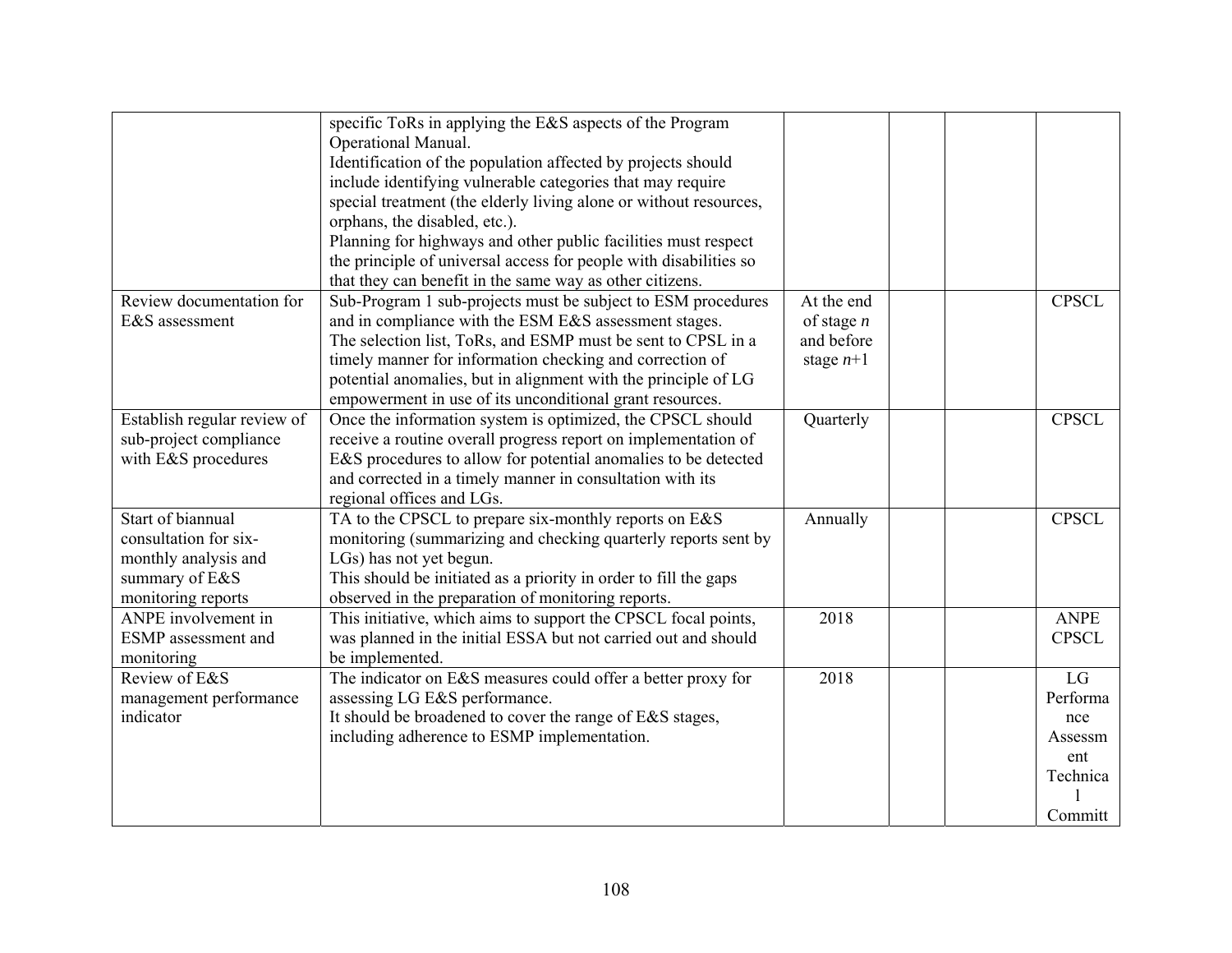| Implementation of program<br>for strengthening capacities<br>established as part of the<br>national EIE system<br>upgrade (program to be<br>agreed upon between<br>CPSCL, ANPE, and WB). | The program covers several aspects of human and material<br>resources. Actions that can be financed by UDLGP must be<br>agreed between CPSCL, ANPE, and WB.<br>For information purposes, these can address:<br>Strengthening, through training and support, ANPE<br>$\bullet$<br>personnel responsible for EIEs, especially concerning<br>selection and classification, assessment of social impact,<br>public consultation, information provided, etc.<br>Development of tools and specific documents for E&S<br>monitoring and assessment of projects. | As per<br>schedules of<br>agreed<br>program | <b>TBD</b> | <b>UDLGP</b> | ee under<br>Inter-<br>Ministeri<br>al<br>Committ<br>ee<br><b>CPSCL</b><br><b>ANPE</b><br><b>WB</b> |
|------------------------------------------------------------------------------------------------------------------------------------------------------------------------------------------|----------------------------------------------------------------------------------------------------------------------------------------------------------------------------------------------------------------------------------------------------------------------------------------------------------------------------------------------------------------------------------------------------------------------------------------------------------------------------------------------------------------------------------------------------------|---------------------------------------------|------------|--------------|----------------------------------------------------------------------------------------------------|
| ESM update                                                                                                                                                                               | Once the revised EIA decree has come into effect (expected<br>toward the end of 2018), ESMs will have to be reviewed since<br>several types of UDLGP sub-projects will have to be submitted                                                                                                                                                                                                                                                                                                                                                              | 2019                                        | <b>TBD</b> | <b>UDLGP</b> | <b>CPSCL</b>                                                                                       |
|                                                                                                                                                                                          | for prior approval and monitoring by ANPE.                                                                                                                                                                                                                                                                                                                                                                                                                                                                                                               |                                             |            |              |                                                                                                    |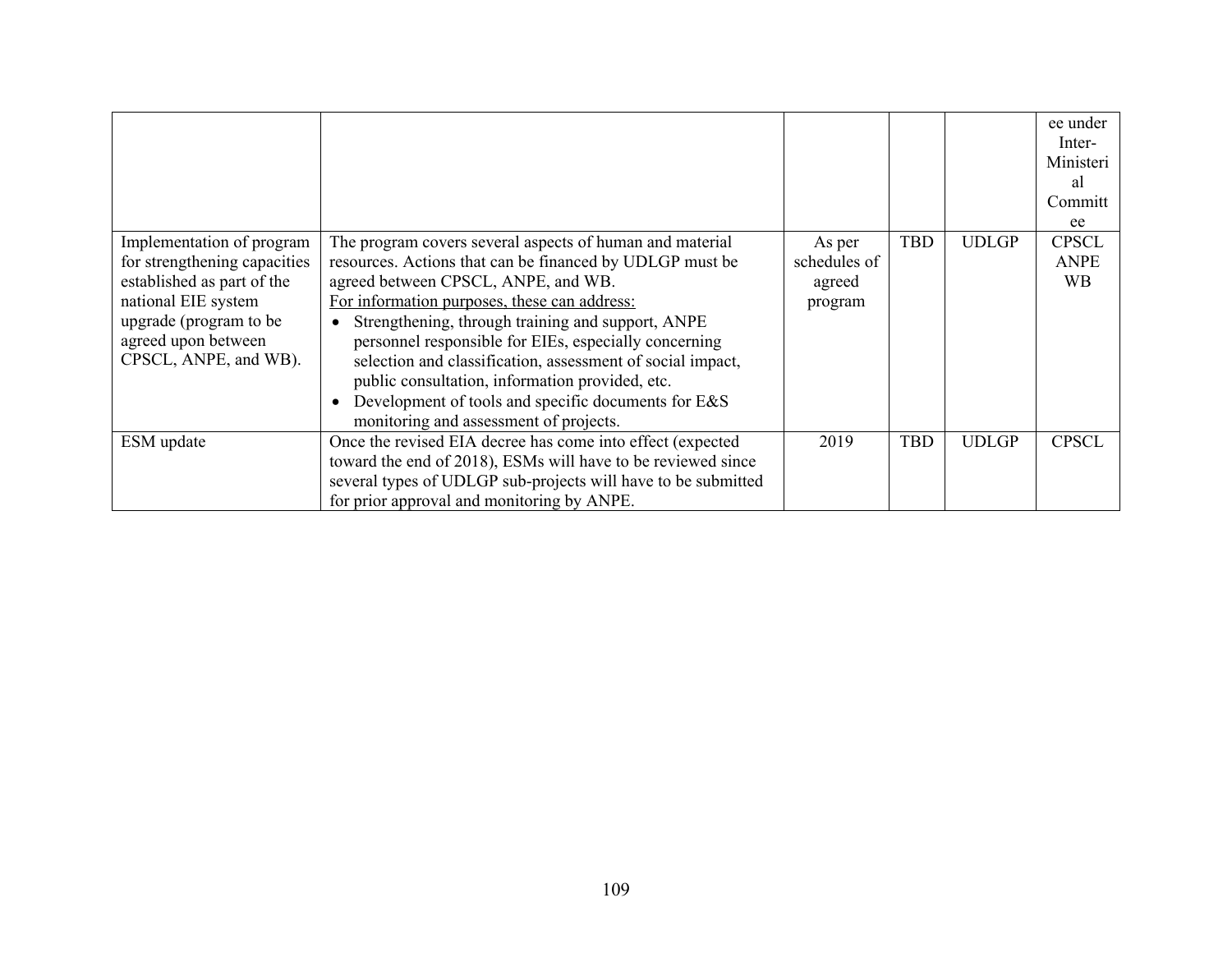## **ANNEX 7: PROGRAM ACTION PLAN**

| Original/       | <b>Action Description</b>                                                                                                        | <b>Due Date</b>   | Responsibl                                | Completion         | <b>Progress/Rationale</b>            |
|-----------------|----------------------------------------------------------------------------------------------------------------------------------|-------------------|-------------------------------------------|--------------------|--------------------------------------|
| Revised/        |                                                                                                                                  |                   | e Party                                   | <b>Measurement</b> |                                      |
| New/            |                                                                                                                                  |                   |                                           |                    |                                      |
| <b>Dropped?</b> |                                                                                                                                  |                   |                                           |                    |                                      |
|                 |                                                                                                                                  |                   | Area 1 - Transparent capital grant system |                    |                                      |
|                 | All PAP actions under Area 1 were achieved and no new PAP actions will be added under this area                                  |                   |                                           |                    |                                      |
|                 |                                                                                                                                  |                   | Area 2 - Municipal performance assessment |                    |                                      |
|                 | All PAP actions under Area 2 were achieved and two new PAP actions will be added under this area to reflect changes under the AF |                   |                                           |                    |                                      |
| New             | Revision and approval of the LG                                                                                                  | 12/31/201         | MALE /                                    | Revisions          | The updated PA system will be        |
|                 | Performance Assessment Manual                                                                                                    | 8                 | <b>CPSCL</b>                              | adopted            | implemented in CY2020 and for        |
|                 | approved by inter-ministerial council,                                                                                           |                   |                                           | approved and       | that to happen it is compulsory that |
|                 | and new ministerial arrêté (Government                                                                                           |                   |                                           | arrêté             | the required arrêté is adopted at    |
|                 | Order) has been published in the official                                                                                        |                   |                                           | (Government        | least on year before                 |
|                 | Gazette                                                                                                                          |                   |                                           | Order) published   | implementation (by December 31,      |
|                 |                                                                                                                                  |                   |                                           |                    | 2018).                               |
| <b>New</b>      | Develop mechanisms for more                                                                                                      | $\lceil 1 \rceil$ | MALE /                                    | Survey             | Implementing mechanisms for          |
|                 | systematic Citizen Feedback on                                                                                                   | 9/20/2018         | <b>CPSCL</b>                              | completed and      | citizen feedback based on random     |
|                 | Municipal Services and Processes: [1]                                                                                            | $[2]$             |                                           | published          | sampling surveys which could be      |
|                 | design system [2] implement survey and                                                                                           | 7/20/2019         |                                           |                    | publicly disclosed would improve     |
|                 | publish results [3] repeat survey.                                                                                               | $\lceil 3 \rceil$ |                                           |                    | information availability on service  |
|                 |                                                                                                                                  | 12/30/202         |                                           |                    | delivery, create greater incentives  |
|                 |                                                                                                                                  | $\theta$          |                                           |                    | for improved government              |
|                 |                                                                                                                                  |                   |                                           |                    | responsiveness and service           |
|                 |                                                                                                                                  |                   |                                           |                    | delivery, and potentially increase   |
|                 |                                                                                                                                  |                   |                                           |                    | citizen trust (if the feedback       |
|                 |                                                                                                                                  |                   |                                           |                    | information is acted upon). This,    |
|                 |                                                                                                                                  |                   |                                           |                    | together with strengthened           |
|                 |                                                                                                                                  |                   |                                           |                    | grievance redress systems are        |
|                 |                                                                                                                                  |                   |                                           |                    | important elements in responsible,   |
|                 |                                                                                                                                  |                   |                                           |                    | accountable decentralization         |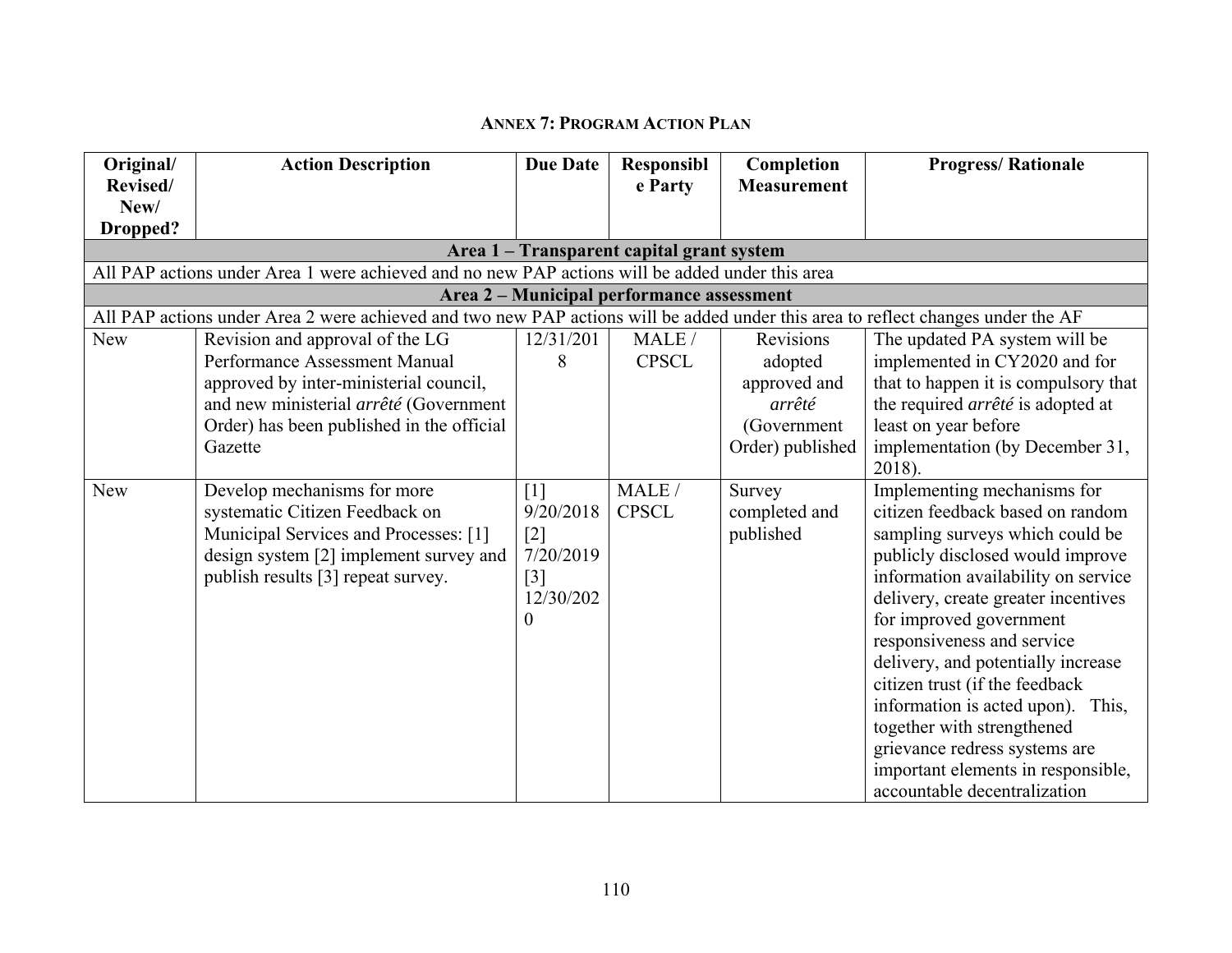|            |                                                                                                                                                                                                                                |                               |                                                                 |                                                                                                          | processes. This would be funded                                                                                                                                                                                                                                                                                                                                                                                                                                        |
|------------|--------------------------------------------------------------------------------------------------------------------------------------------------------------------------------------------------------------------------------|-------------------------------|-----------------------------------------------------------------|----------------------------------------------------------------------------------------------------------|------------------------------------------------------------------------------------------------------------------------------------------------------------------------------------------------------------------------------------------------------------------------------------------------------------------------------------------------------------------------------------------------------------------------------------------------------------------------|
|            |                                                                                                                                                                                                                                |                               |                                                                 |                                                                                                          | through a separate TA.                                                                                                                                                                                                                                                                                                                                                                                                                                                 |
|            |                                                                                                                                                                                                                                |                               | Area 3 - Municipal capacity building                            |                                                                                                          |                                                                                                                                                                                                                                                                                                                                                                                                                                                                        |
|            | PAP actions #6, 7 and 8 were achieved. PAP action #9 is still in progress. PAP actions #5 and 7 were revised and extended till the new                                                                                         |                               |                                                                 |                                                                                                          |                                                                                                                                                                                                                                                                                                                                                                                                                                                                        |
|            | closing date of the Program. Six new actions were introduced to reflect the changes under the AF                                                                                                                               |                               |                                                                 |                                                                                                          |                                                                                                                                                                                                                                                                                                                                                                                                                                                                        |
| Original   | 9. Specific training modules on<br>financial management for municipal<br>financial management staff are<br>developed and a nation-wide training<br>program is initiated                                                        | 12/31/202<br>$\overline{0}$   | <b>CFAD</b>                                                     | Training module<br>developed and<br>nation-wide<br>training program<br>is planned and<br>budgeted for    | In progress. As part of the<br>preparation of the tools needed to<br>develop the participatory AIP, the<br>development of a guide on LG<br>financial management process was<br>piloted. A dedicated training<br>module has been developed and 3<br>training sessions have already been<br>carried out with LGs financial<br>trainers. Yet, following the<br>evaluation of the process of<br>preparation of the AIP, these<br>guides and modules need to be<br>updated. |
| <b>New</b> | Design and implement training for LGs<br>on the application and use of TUNEPS                                                                                                                                                  | Annual<br>starting<br>CY 2019 | HAICOP in<br>collaboratio<br>n with<br>CPSCL and<br><b>CFAD</b> | Annual training<br>program is<br>financed and<br>executed<br>through a grant                             | To build the capacity of LGs in<br>anticipation of a government<br>decree mandating the use of<br>TUNEPS for all public procuring<br>entities.                                                                                                                                                                                                                                                                                                                         |
| Revised    | 5. Annual Capacity Development Plans<br>(ACDPs) prepared by all LGs                                                                                                                                                            | Program<br>closing<br>date    | LGs                                                             | None                                                                                                     | Extended, every year until the end<br>of the Program, LGs will have to<br>carry out ACDPs                                                                                                                                                                                                                                                                                                                                                                              |
| Revised    | Establishment of a periodic global<br>status and publication of the ESMPs of<br>all sub-projects (SP1 and SP2),<br>including through (i) launch of a<br>biannual consultation for the analysis<br>and bi-annual summary of the | 2018                          | <b>CPSCL</b>                                                    | TA carried out<br>to prepare the<br>biannual E&S<br>monitoring<br>reports to fill the<br>gaps identified | Sub-Program1 sub-projects are<br>subject to the same E&S<br>procedures as those of SP2.<br>The CPSCL should have global<br>and periodic status of the progress<br>of the implementation of E&S                                                                                                                                                                                                                                                                         |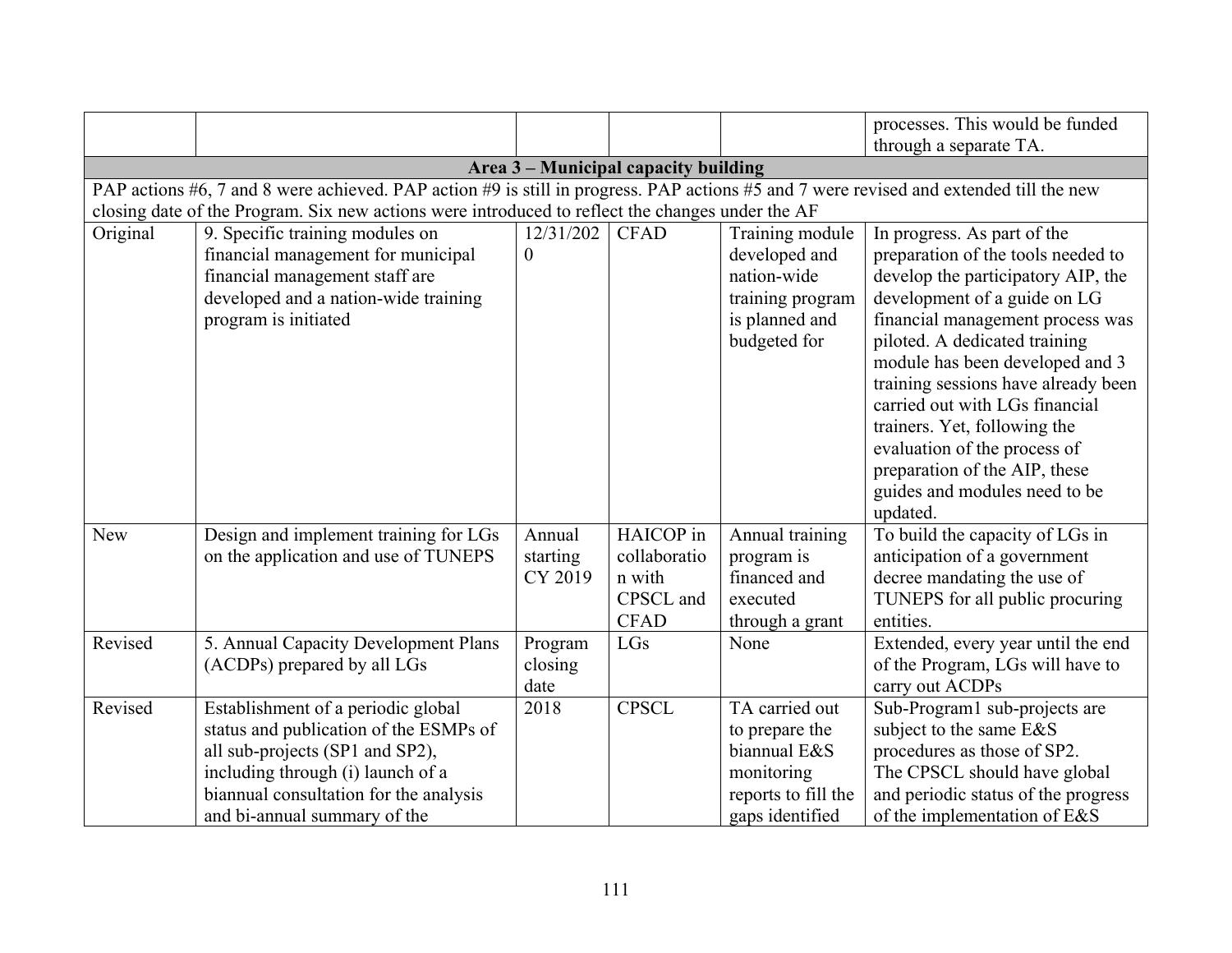|            | environmental and social monitoring<br>reports; and (ii) revision of the<br>performance indicator of environmental<br>and social management                                                                                                                                                                                        |                          |                    | in the<br>preparation of<br>monitoring<br>reports.                                                                                                                             | procedures to detect anomalies and<br>mitigate them in consultation with<br>regional offices and the LGs.<br>The actual performance evaluation<br>can be done during the preparation<br>of the biannual report prepared by<br>the CSPCL with the assistance of a<br>Consultant for the synthesis of the<br>quarterly reports of the LGs and<br>the field verification on the basis of<br>a sample of sub-projects. |
|------------|------------------------------------------------------------------------------------------------------------------------------------------------------------------------------------------------------------------------------------------------------------------------------------------------------------------------------------|--------------------------|--------------------|--------------------------------------------------------------------------------------------------------------------------------------------------------------------------------|--------------------------------------------------------------------------------------------------------------------------------------------------------------------------------------------------------------------------------------------------------------------------------------------------------------------------------------------------------------------------------------------------------------------|
| <b>New</b> | Organize information and awareness<br>raising seminars regarding the Program<br>for elected officials in LGs                                                                                                                                                                                                                       | 12/31/201<br>8           | <b>CFAD</b>        | Training<br>administered to<br>new LG elected<br>officials                                                                                                                     | After the local elections, LGs will<br>be governed by new elected<br>officials who may not be familiar<br>with the Program. This training<br>will offer them an overview of the<br>Program including technical,<br>environmental and social aspects,<br>fiduciary and procurement<br>requirements.                                                                                                                 |
| New        | Improve E&S capacity in LGs through<br>capacity building support to E&S focal<br>points for: (i) screening, (ii) ESMP<br>preparation for sub-projects, (iii)<br>streamlining of regular reporting on<br>sub-projects compliance with E&S<br>procedures<br>(through TA support to LGs to prepare<br>regular E&S monitoring reports) | <b>UDLGP</b><br>duration | LGs/CPSCL<br>/CFAD | Trainings and<br>demand-driven<br>TA requests for<br>E&S support are<br>delivered to key<br>stakeholders<br>within the<br>relevant<br>timeframe<br>through the<br><b>CPSCL</b> | Training should be further<br>enhanced by, but not limited to,<br>revising the timing of the training<br>offering and the targeting of<br>participants.<br>E&S focal points should receive<br>training on E&S manuals: public<br>consultation, land acquisition,<br>monitoring and reporting, and<br>budgeting for E&S.<br>CPSCL needs to be aware of<br>global and periodic status of the                         |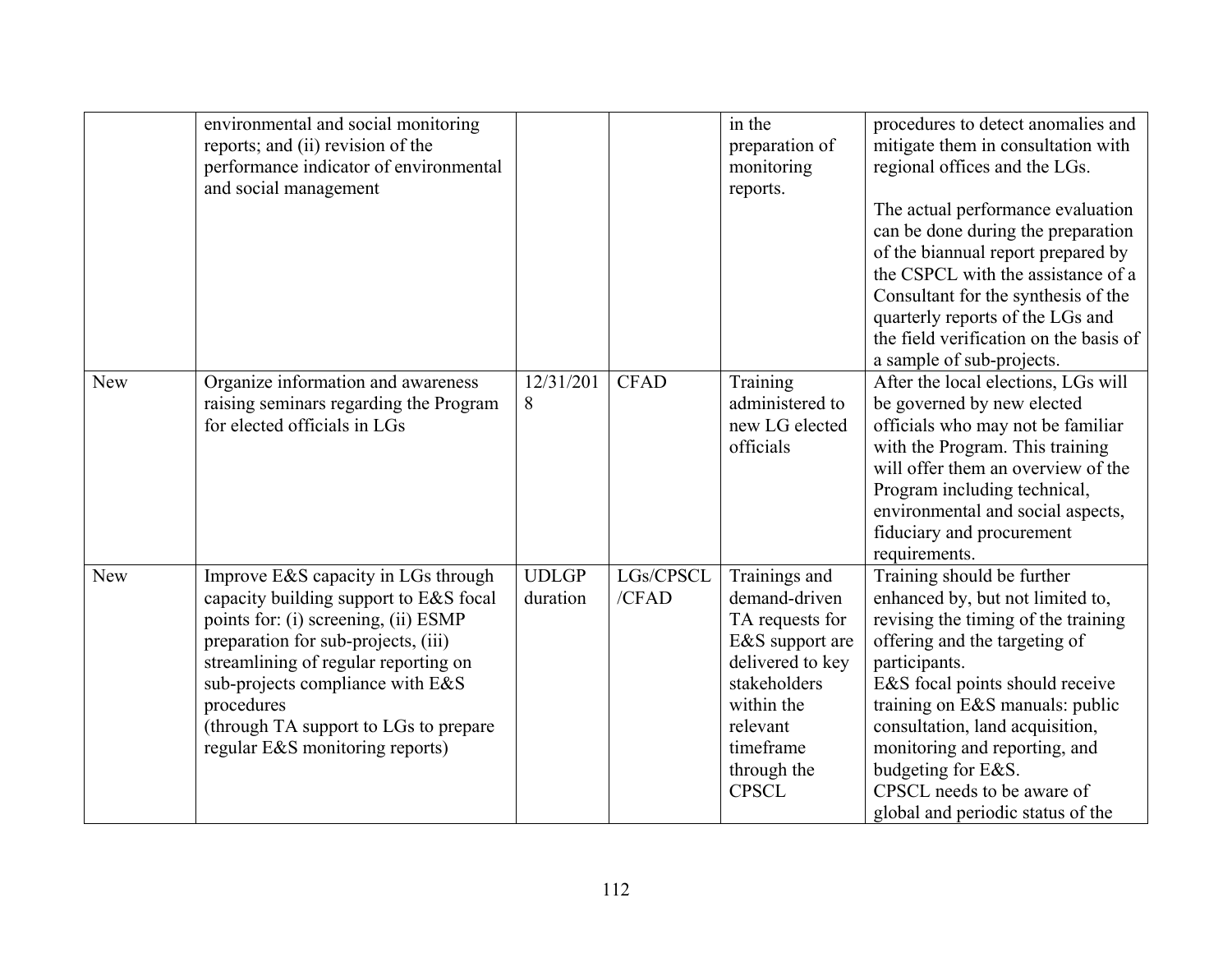|     |                                                                                                                                                                                                                                                                                                                                                                                                                                                                                                                                                                           |           |                                                                                                                                                                  | administered<br>program;<br><b>CPSCL</b> prepares<br>global and<br>periodic status<br>reports of the<br>progress of the<br>implementation<br>of E&S<br>procedures. | progress of the implementation of<br>E&S procedures, so as to verify<br>and mitigate compliance issues in<br>consultation with regional offices<br>and the LGs.                                                       |
|-----|---------------------------------------------------------------------------------------------------------------------------------------------------------------------------------------------------------------------------------------------------------------------------------------------------------------------------------------------------------------------------------------------------------------------------------------------------------------------------------------------------------------------------------------------------------------------------|-----------|------------------------------------------------------------------------------------------------------------------------------------------------------------------|--------------------------------------------------------------------------------------------------------------------------------------------------------------------|-----------------------------------------------------------------------------------------------------------------------------------------------------------------------------------------------------------------------|
| New | Finalize the definition of the selection<br>criteria and selection process and<br>prepare the call for expression of<br>interest                                                                                                                                                                                                                                                                                                                                                                                                                                          | 7/31/2018 | SP <sub>2</sub><br>Technical<br>Committee/<br>CAP                                                                                                                | Call for<br>expressions of<br>interest prepared<br>including the<br>eligibility and<br>selection criteria                                                          | Selection of neighborhoods for SP<br>2 will now be based on<br>applications by LGs, with<br>transparent and objective eligibility<br>criteria and clear selection process.<br>That criteria needs to be<br>developed. |
| New | Prepare the templates for:<br>-quarterly project reports (rapports<br>trimestriels d'avancement des projets)<br>to be transmitted by LGs and ARRU in<br>all project stages before the<br>commencement of works;<br>- quarterly work progress reports<br>(rapports trimestriels d'avancement des<br>travaux) to be transmitted by LGs and<br>ARRU during works implementation;<br>- a project completion report (rapport<br>d'achèvement des travaux)<br>These documents will ensure close<br>monitoring of the DLRs under DLI7, as<br>well as of the intermediate results | 7/31/2018 | CPSCL,<br>which will<br>regularly<br>transmit<br>these<br>consolidated<br>documents<br>to the SP 2<br>Technical<br>Committee/<br>CAP for<br>their<br>information | Templates<br>finalized                                                                                                                                             | M&E documents prepared for an<br>improved monitoring of SP 2<br>projects.                                                                                                                                             |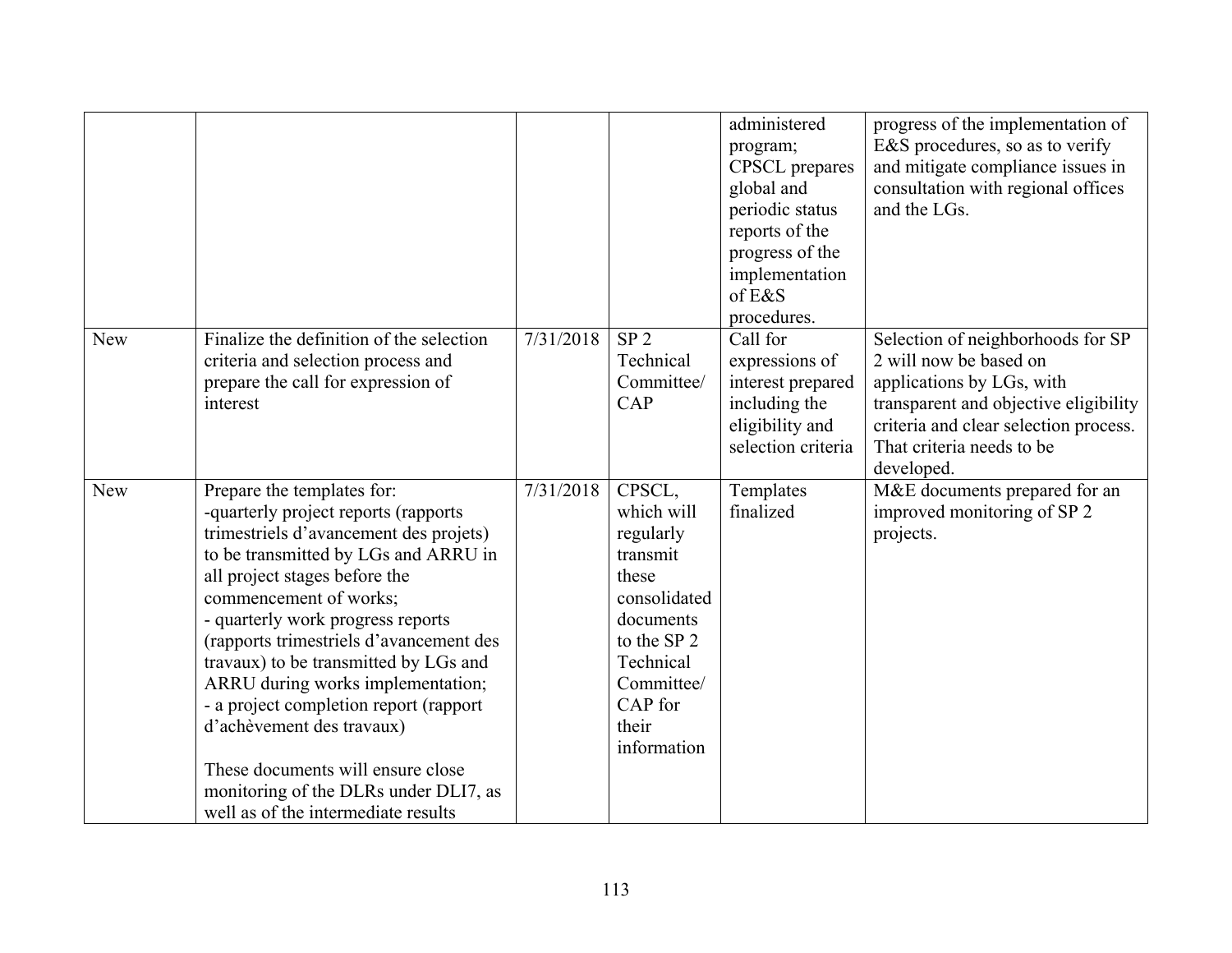|            | indicators pertaining to Sub-Program 2<br>under Results Area 2 (nbr of km of<br>roads built or rehabilitation and nbr of<br>lighting points installed)                                                                                                                                                                                    |                                                                                                     |                                      |                                                                                                                                                                                                     |                                                                                                                                                                                                                                                                                                                                                                                                              |
|------------|-------------------------------------------------------------------------------------------------------------------------------------------------------------------------------------------------------------------------------------------------------------------------------------------------------------------------------------------|-----------------------------------------------------------------------------------------------------|--------------------------------------|-----------------------------------------------------------------------------------------------------------------------------------------------------------------------------------------------------|--------------------------------------------------------------------------------------------------------------------------------------------------------------------------------------------------------------------------------------------------------------------------------------------------------------------------------------------------------------------------------------------------------------|
| <b>New</b> | Improve functionality of grievance<br>redress systems                                                                                                                                                                                                                                                                                     | $[1]$<br>12/30/201<br>8<br>$[2]$<br>7/20/2019<br>$\lceil 3 \rceil$<br>12/30/202<br>$\boldsymbol{0}$ | <b>MALE/LGs</b>                      | [1] Develop<br>protocol for<br>small, medium,<br>large LGs.<br>[2] Undertake<br>training/TA for<br>municipalities to<br>strengthen GRM<br>[3] Test<br>technological<br>options to<br>facilitate GRM | This aims to further strengthen<br>accountability and anti-corruption<br>mechanisms in LGs. This action<br>will help the Program achieve its<br>results objectives. This TA will<br>also help review feedback on GRM<br>as part of the citizen feedback<br>system and as part of strengthening<br>accountability. Follow up<br>training/TA for the next group of<br>municipalities would also take<br>place. |
|            |                                                                                                                                                                                                                                                                                                                                           |                                                                                                     | Area 4 - Country systems improvement |                                                                                                                                                                                                     |                                                                                                                                                                                                                                                                                                                                                                                                              |
| AF.        | Ongoing PAP actions #10,11 and 12 revised. PAP actions #13 and 14 dropped. New actions introduced to reflect new changes under the                                                                                                                                                                                                        |                                                                                                     |                                      |                                                                                                                                                                                                     |                                                                                                                                                                                                                                                                                                                                                                                                              |
| Revised    | 10. A revised decree is adopted by the<br>ANPE which addresses gaps identified<br>in the ESSA, including (i) screening and<br>categorization of activities requiring an<br>EIA or an EMP; (ii) public<br>consultations, public disclosure and<br>grievance mechanisms; (iii) social<br>assessment; and (iv) monitoring and<br>evaluation. | 12/31/20<br>18                                                                                      | ANPE /<br><b>MALE</b>                | Finalization and<br>entry into force<br>of the new EIA<br>decree by end of<br>CY18 (extended<br>date given<br>slower than<br>expected<br>progress).                                                 | The decree has been prepared but<br>not yet enacted. The new<br>completion date for the<br>finalization and entry into force is<br>CY2018.<br>Training will be offered to<br>$\bullet$<br>increase the capacity of ANPE<br>to administer the national EIA<br>system. This would cover<br>several aspects related to                                                                                          |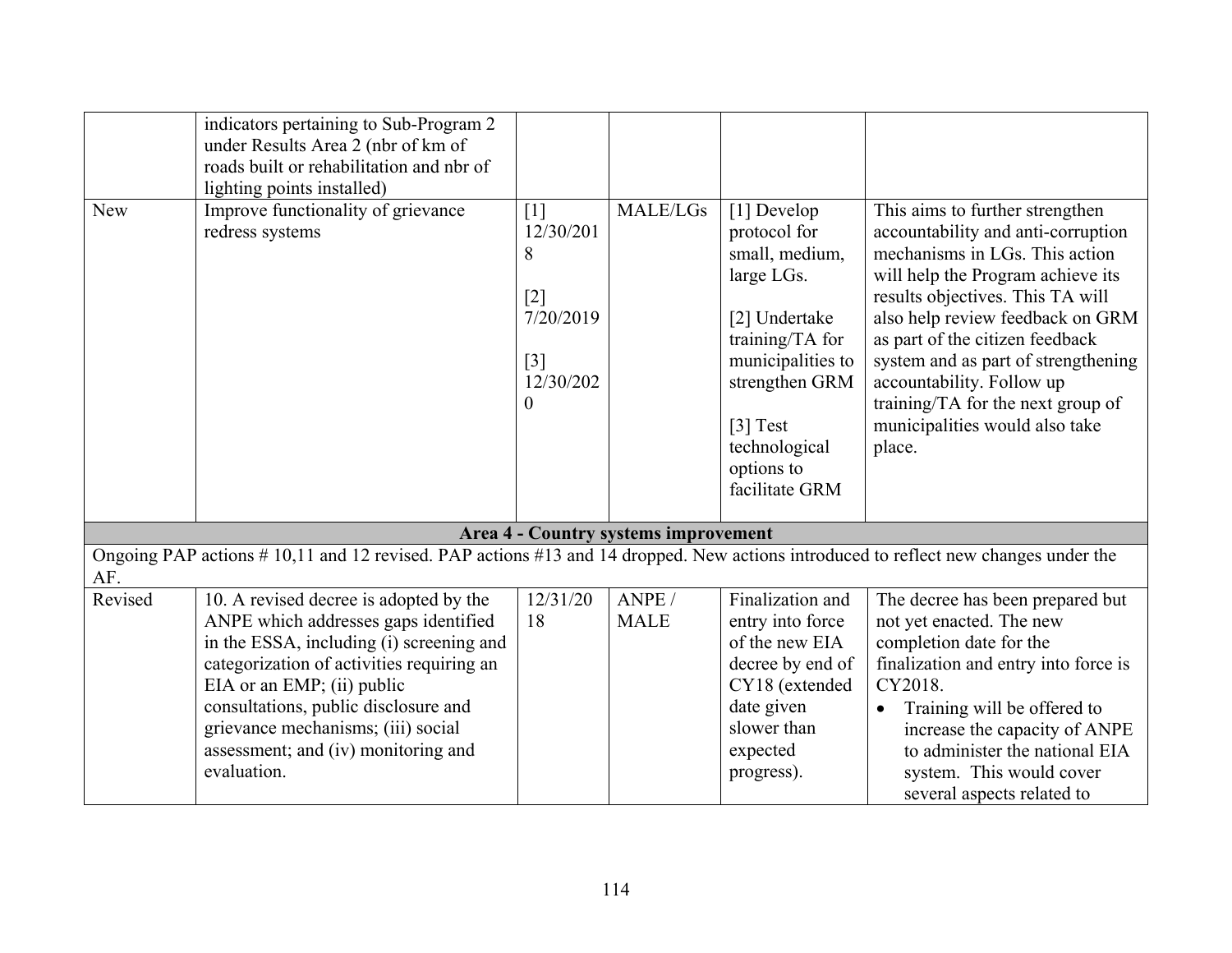|         | Implementation of capacity-building<br>program established as part of the<br>upgrading of the national EIA system                                                                                                                                             | <b>PDUGL</b><br>duration                        |                        | Training<br>administered.                                                                                              | human and material resources,<br>such as:<br>Strengthening of ANPE staff<br>$\bullet$<br>in charge of EIAs, screening<br>and categorization, social<br>impact assessment, public<br>consultation, disclosure of<br>information, etc.<br>Development of tools and<br>documents specific to the E&S<br>monitoring and evaluation of<br>projects. |
|---------|---------------------------------------------------------------------------------------------------------------------------------------------------------------------------------------------------------------------------------------------------------------|-------------------------------------------------|------------------------|------------------------------------------------------------------------------------------------------------------------|------------------------------------------------------------------------------------------------------------------------------------------------------------------------------------------------------------------------------------------------------------------------------------------------------------------------------------------------|
| Revised | 11. The capacity of the CoA (Cour des<br>comptes) and in particular its local<br>branches is improved in order to<br>perform annual financial audits of<br>municipalities based on risk and in<br>compliance with international norms of<br>auditing (ISSAI). | Decembe<br>r 31 of<br>every<br>eligible<br>year | CoA                    | Annual audits of<br>LGs are<br>completed as per<br>targets set in DLI<br>8 for CY 16, CY<br>17, CY 18, CY<br>19, CY 20 | Extended, every year until the end<br>of the Program.                                                                                                                                                                                                                                                                                          |
| Revised | 12. Municipalities to prepare and<br>implement annual action plans to<br>address audit findings within a period of<br>six months after the receipt of the audit<br>report.                                                                                    | June 30<br>of every<br>eligible<br>year         | LGs                    | Program Reports<br>provided by<br><b>CPSCL</b>                                                                         | Extended, every year until the end<br>of the Program                                                                                                                                                                                                                                                                                           |
| Dropped | 13. Citizen's Bureau in each<br>municipality to be operationalized and<br>their performance in grievance<br>resolution monitored by the municipal<br>councils.                                                                                                | N/A                                             | LGs and<br><b>MALE</b> | Program Reports<br>provided by the<br><b>CPSCL</b>                                                                     | Replaced by a more suited PAP<br>action on grievance redress<br>mechanisms by LGs instead of<br>Citizen's Bureau.                                                                                                                                                                                                                              |
| Dropped | 14. Good Governance Cells established<br>in all municipalities by the second year<br>of the Program.                                                                                                                                                          | N/A                                             | LGs and<br><b>MALE</b> | Program Reports<br>provided by the<br><b>CPSCL</b>                                                                     | Dropped following the MTR given<br>that this was considered redundant<br>with other actions undertaken<br>under SP 1. This function is being                                                                                                                                                                                                   |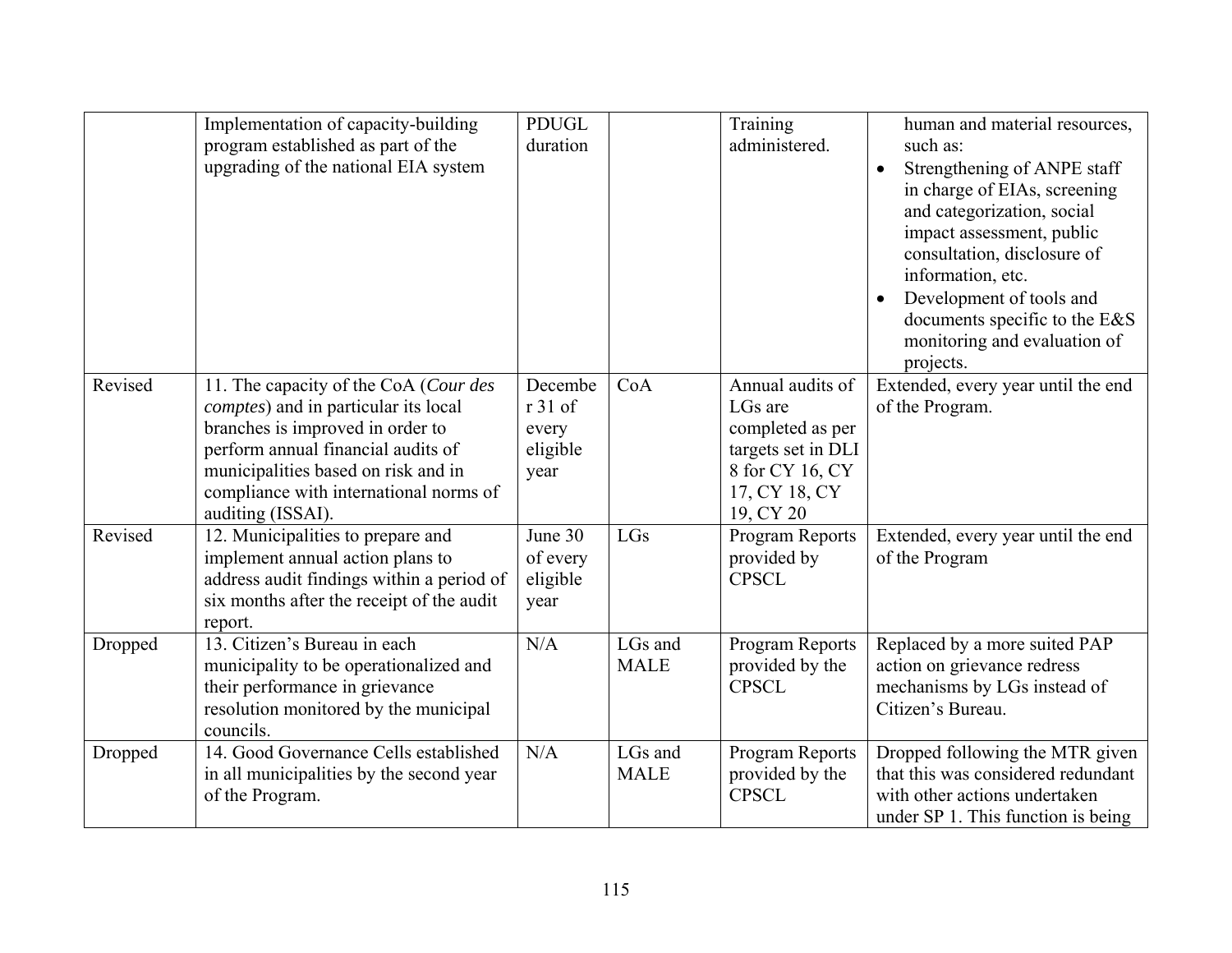|            |                                                                                                                                                            |                      |                       |                                                                                                                                                                            | addressed in a different form that<br>has demonstrated to be more<br>developmentally sound than<br>introducing a new institution.                                                                                                                                                                            |
|------------|------------------------------------------------------------------------------------------------------------------------------------------------------------|----------------------|-----------------------|----------------------------------------------------------------------------------------------------------------------------------------------------------------------------|--------------------------------------------------------------------------------------------------------------------------------------------------------------------------------------------------------------------------------------------------------------------------------------------------------------|
| <b>New</b> | Develop and implement HRM tools                                                                                                                            | 12/31/20<br>19       | <b>MALE/LGs</b>       | Preparation and<br>deployment of<br>job descriptions<br>for key functions<br>in LGs<br>Revise and<br>update guidance<br>manual on<br>staffing and<br>recruitment in<br>LGs | Implement HRM tools at the level<br>of MALE and LGs for improved<br>strategic staffing. This will ensure<br>sustainable and structural reforms<br>are accelerated and support MALE<br>in achieving its HR results as<br>outlined in the DLI.                                                                 |
| <b>New</b> | Strengthen the M&E system that<br>enables easier tracking of municipal<br>investments progress at the central level                                        | CY19,<br><b>CY20</b> | CPSCL/<br><b>MALE</b> | M&E system is<br>functional                                                                                                                                                | Through parallel TA support,<br>ensure that the M&E IT system is<br>operational and ensure random<br>field checks on the ground are<br>carried out to (a) verify the<br>reliability of the reports being<br>submitted by the LGs through the<br>IT system and (b) assess quality of<br>works.                |
| <b>New</b> | Government stakeholders move forward<br>on the development and approval of LG<br>accounting and auditing standards<br>consistent with international norms. | CY 19,<br>CY 20,     | MoF;<br>MALE;<br>CoA  | Issuance of<br>decrees<br>regarding LG<br>accounting and<br>auditing;<br>carrying out of<br>LG asset<br>registries and<br>establishment of                                 | The effective decentralization of<br>decision-making to local<br>governments, as expressed in the<br>LG Organic Law, depends in part<br>on the ability to conduct ex-post<br>financial controls based on<br>accrual-based accounting<br>standards. Several years into the<br>decentralization program, there |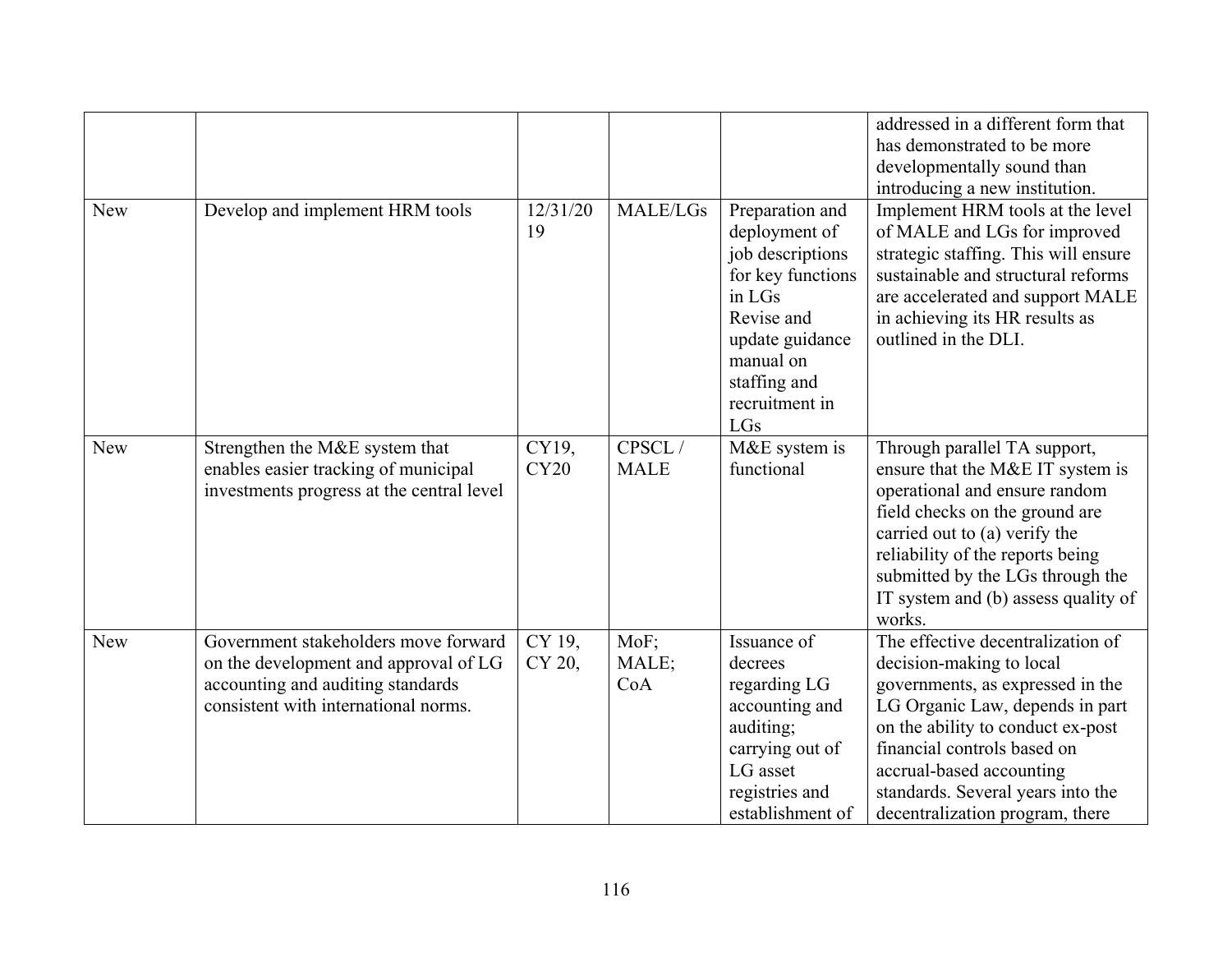|            |                                                 |                      | initial balance<br>sheets;<br>introduction of<br>standards to<br>$LGs^{63}$                                                                                                                               | has been only limited progress<br>toward the improved financial<br>management, reporting, and<br>auditing envisaged in the code.<br>This action supports forward<br>progress on the establishment of<br>modern accounting standards that<br>will allow both the tracking of<br>revenues and expenditures, but<br>also clear statements regarding LG<br>assets and liabilities, sources and                                                                                                                |
|------------|-------------------------------------------------|----------------------|-----------------------------------------------------------------------------------------------------------------------------------------------------------------------------------------------------------|-----------------------------------------------------------------------------------------------------------------------------------------------------------------------------------------------------------------------------------------------------------------------------------------------------------------------------------------------------------------------------------------------------------------------------------------------------------------------------------------------------------|
| <b>New</b> | Improving use and accessibility of E-<br>portal | 3/31/202<br>$\theta$ | Enhance/revamp<br>the portal to<br>allow automatic<br>interfacing with<br>national<br>information<br>systems for<br>timely<br>publication of<br>data<br>Publish digital<br>versions of<br>project related | uses of funds.<br>Experience from the first two<br>years of implementation have<br>shown that the achievement of the<br>portal's core objective of<br>increasing transparency and access<br>to information related to LG<br>affairs and program performance<br>has been limited by lack of regular<br>updates, weak accessibility of<br>information, and limited<br>mechanisms for citizen feedback<br>and transparency. Resolving these<br>issues through specific actions<br>such as ensuring automatic |

<sup>&</sup>lt;sup>63</sup> As part of Government's efforts to develop and implement accounting standards for local governments, they plan to:

 $\bullet$  In 2019, issue decree on LG accounting standards (which are being developed during 2018) and decree on format of a registry for local governments' fixed assets.

 $\bullet$  In 2020, the government will follow up with the issuance in the National Gazette of an arrêté for local government accounting standards and an arrêté on the registry for local governments' fixed assets.

 $\bullet$  In 2021, the government plans to publish a decree establishing conditions and modalities for local government audits. Such conditions are planned to be developed in 2020, and are expected to include arrangements for private-sector auditing firms to audit local governments, under the oversight of the Court of Accounts.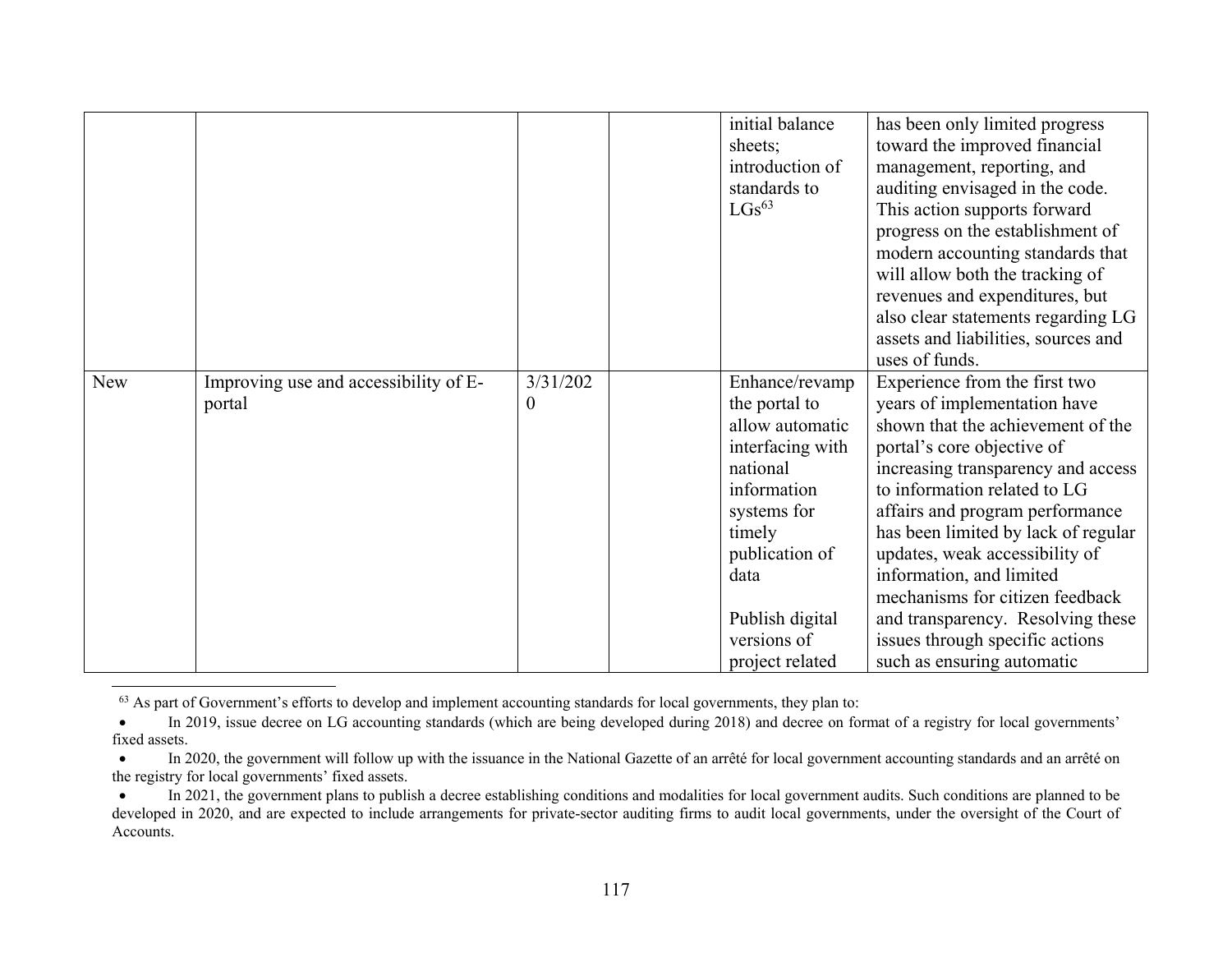|  |  | documents        | interfacing with national IT        |
|--|--|------------------|-------------------------------------|
|  |  | (ACDPs, Annual   | systems, digitalization of a number |
|  |  | Investment       | of program related mechanisms       |
|  |  | Plans)           | (Annual Capacity Building Plan,     |
|  |  |                  | Annual Investment Plan), and        |
|  |  | Enhance/revamp   | improving feedback mechanisms       |
|  |  | LG websites - to | will contribute to achievement of   |
|  |  | support more     | the DLIs and allow citizens better  |
|  |  | user-friendly    | access to information. The second   |
|  |  | information.     | objective of the portal will be to  |
|  |  |                  | support LGs in meeting minimum      |
|  |  |                  | transparency requirements set by    |
|  |  |                  | law through providing them with a   |
|  |  |                  | customizable website accessible     |
|  |  |                  | on the E-Portal.                    |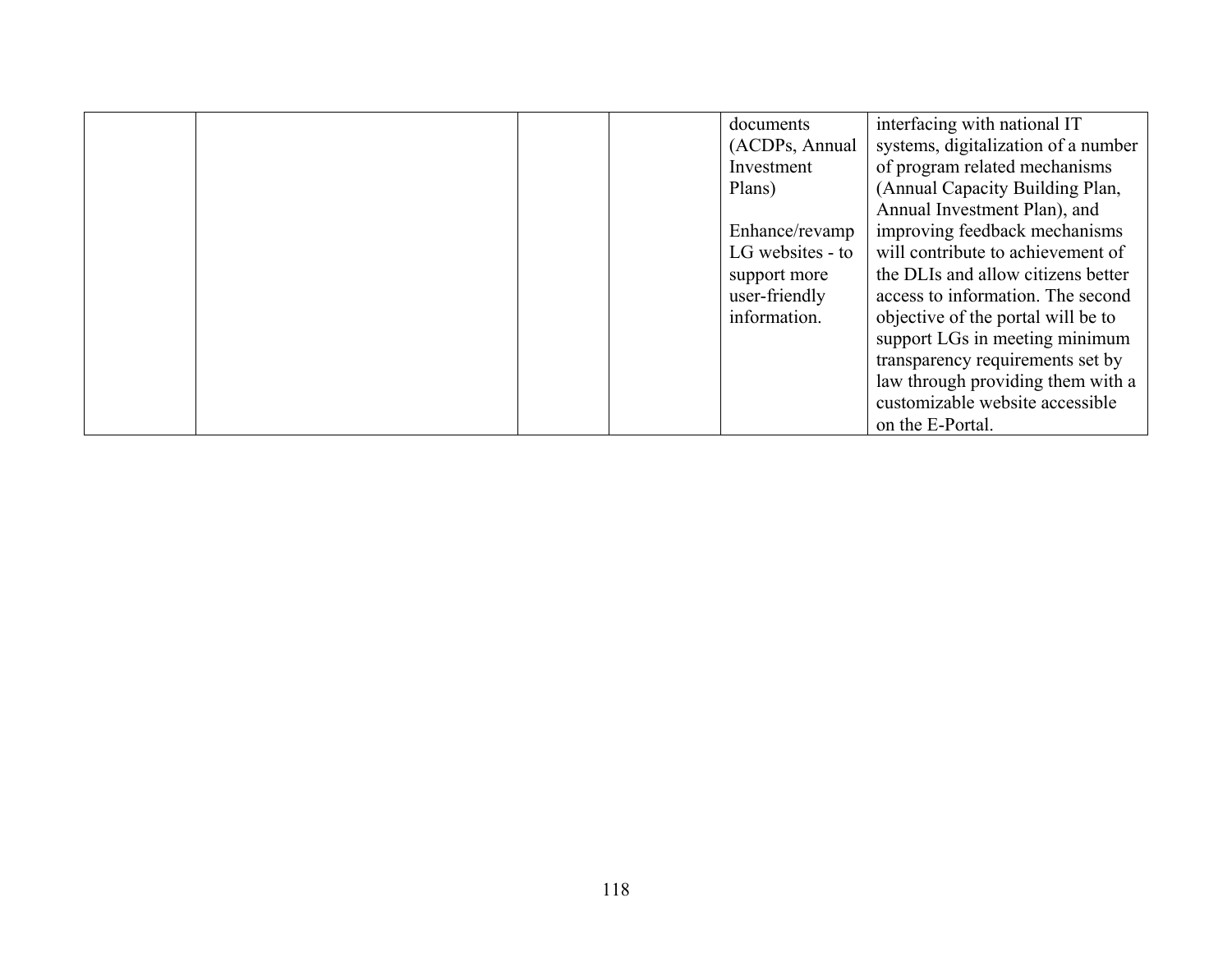#### **ANNEX 8: EVOLVING DECENTRALIZATION CONTEXT IN TUNISIA**

**1. Drawing on the Maghreb governance and political economy filter, a review of political economy issues related to decentralization was undertaken as part of the AF preparation**. A certain number of challenges and opportunities are addressed by the Program and by other programs and donors, as noted in the Program Paper. Below is a summary of key points emanating from the review.

#### **I. Decentralization Progress since 2014 in Tunisia**

- **2. The decentralization process in Tunisia cannot be understood in isolation from the country's transition to democratic systems and to a new social contract based on a new role for the state and economy.** In spite of significant progress, Tunisia remains a fragile, transitional democracy and faces challenges in deepening reform processes. Such challenges include difficulties in inter-ministerial coordination, fluid coalition politics, the difficulty of reaching agreement with powerful stakeholders, and instability risks. Such dynamics have slowed down the implementation of certain reforms. The decentralization process cannot be viewed in isolation from these dynamics.
- **3. It is important to recognize the advances made by Tunisia in terms of decentralization since 2014.** The Constitution of 2014 calls for the government to ensure financial and administrative autonomy, participatory democracy, subsidiarity, budgetary transfers and own-resources at the local level along with a restructuring of the current *tutelle* system. To ensure the realization of these commitments the Government has undertaken the following actions, including:
	- Adoption (2018) of the LG Organic Law that transfers considerable powers to the LG level;
	- Completion of the first municipal elections (2018) appointing local elected officials;
	- Communalization of the country's entire territory through the creation of new communes and the enlargement of existing ones;
	- Creation of a new Ministry of Local Affairs in 2016;
	- Involvement of different ministries (in committees) to define key communal competences (Transport, Equipment, Environment and Local Affairs, Education, Finance & Health);
	- Parallel de-concentration processes affecting the central administration and its relevant regional services (such as the case with the water service provider, SONEDE);
	- Institutional strengthening through the restructuring of the LG fund allocation system. For example, a new Decree was gazetted and made operational. The Decree defines: (a) the unconditional and conditional grants; (b) the transfer of authority to LGs for all investment decisions on the use of the grant funds, and the responsibility for implementing these decisions with no ex ante central approvals; (c) the introduction of an allocation formula; (d) the decoupling of the grant from the requirement to borrow; (e) the requirement of LGs to meet MMCs to access grant funds; and (f) the introduction of an annual performance assessment system mediating the amount of the grant disbursement. Notably, the MoF has consistently transferred the grant funds to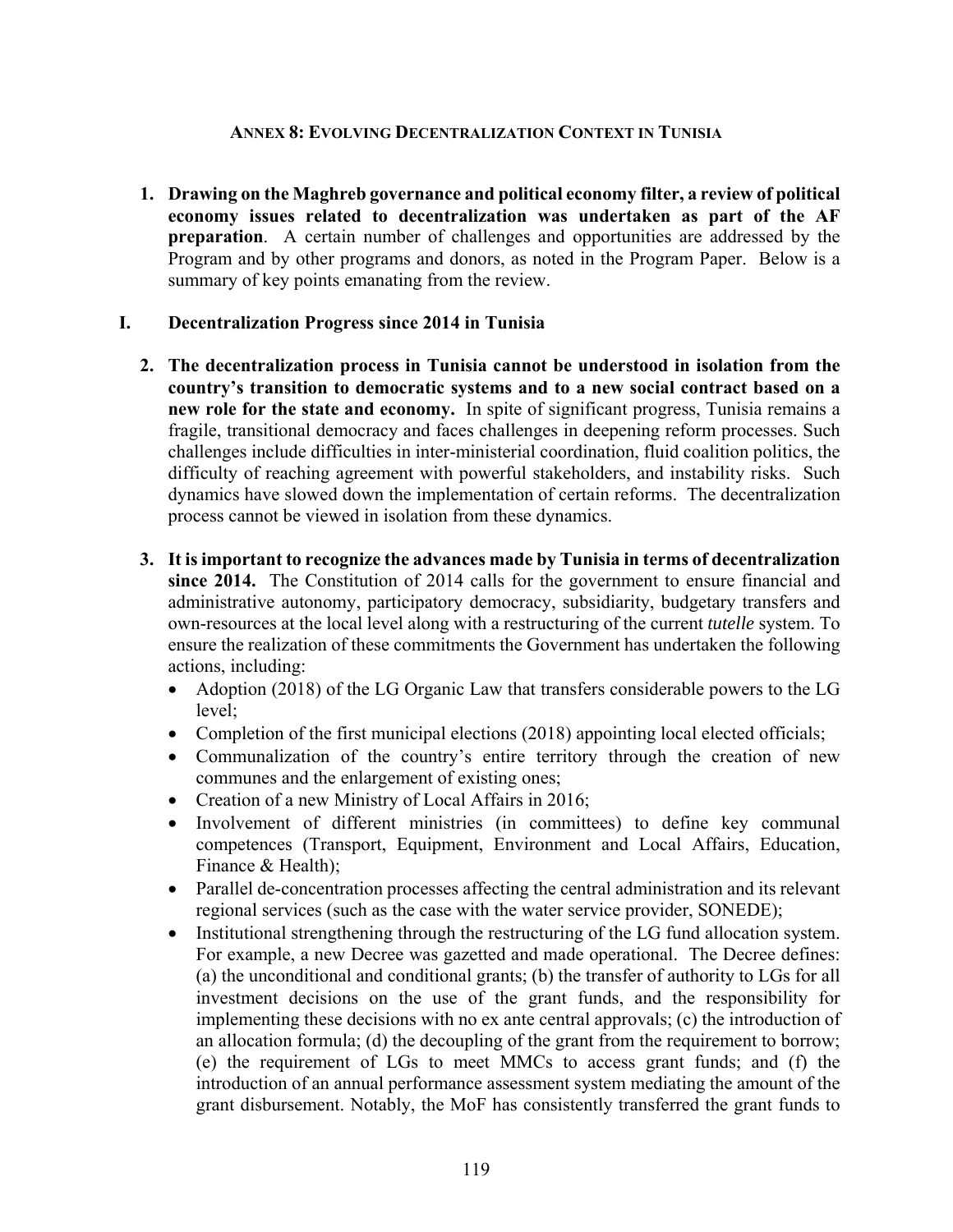the LGs on time and in the amounts agreed, and the CoA is on track to audit 100% of eligible LGs;

- The set-up of LG performance evaluation mechanisms that are largely functioning;
- Application of administrative reforms at the LG level (e.g. financial management, transparency and accountability); and,
- The Government has been working with various donors on strengthening of local institutions and developing empowered LGs (KfW, GIZ, AfD, EU, UNDP, WB, USAID).

# **II. Key Risks in the New Decentralization Context**

## **4. The identified risks reflect international experience concerning the political economy of decentralization, as well as the specificities of the Tunisian context**:

- *Weak citizen trust in public institutions remains a challenge, and this has been reflected in public debates about LGs*. This is partly due to a public perception of local and regional governments (special delegations and governors) as insufficiently accountable. This is coupled with high citizen expectations from decentralization, even if we know from international experience that the gains can take time to materialize. Some improvement has, however, been seen in different LGs, which is attributed to the deepened participatory planning that has taken place under UDLGP and other initiatives.
- *Decentralization can create greater local accountability but it can also, without checks and balances, create weaknesses in accountability*. On the one hand, local elections and devolution can create greater local accountability. On the other hand, it will be important to reinforce transparency and accountability systems, as is proposed under the AF.
- *Human resource gaps need urgent attention*. The issue of human resources has not been given adequate attention at the local level in Tunisia as the gaps are large and are likely to expand (see Annex 4). Systems are not yet in place to address this. This lack of LG capacity could lead to a potential post-local election set of problems due to a lack of qualified municipal staff (especially at the executive level) as well as an urgent need for a modernization of HR management systems. Without sufficient human resources to undertake core LG functions, there is a risk that the decentralization process would lose some of its credibility.
- *Socio-economic challenges*. Certain LGs experience difficulties, particularly in terms of their financial situation (for example, debt levels) and regarding the availability of socio-economic opportunities.

# **III. Key Provisions under the LG Organic Law**

**5. The key provisions of the LG Law, which has been approved by the Assembly of Representatives of the People, give critical indications of the way the decentralization process will unfold in the coming years.** The AF will adopt design measures in line with these systemic changes. Moreover, the principles of the Law are largely aligned with the Constitution of 2014 and the decentralization discourse in the Tunisian public sphere since that time. Box 1 sums up some of the key provisions.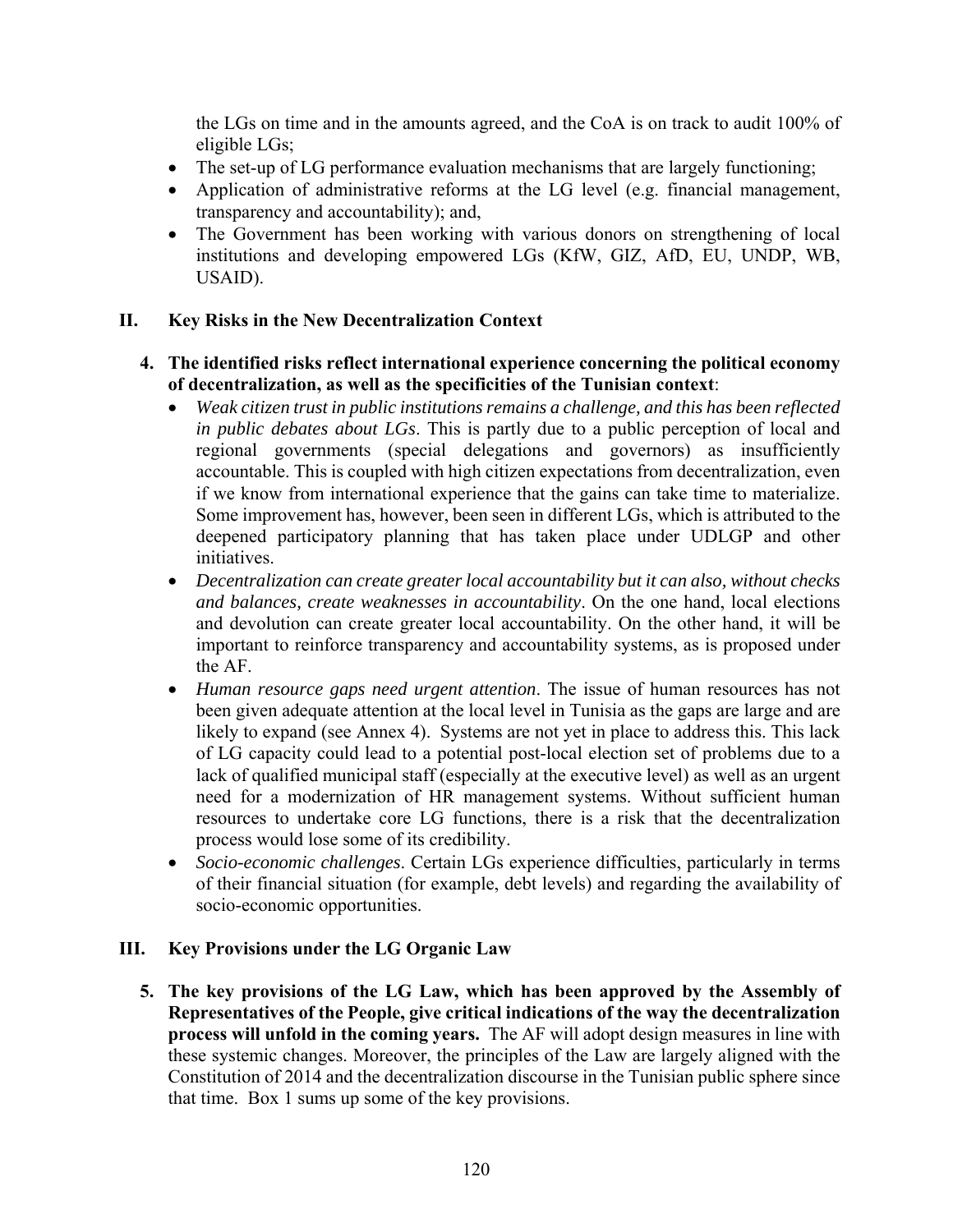## **Box 1. Provisions under Tunisian LG Law in Relation to Key Institutional Systems**

### **a. Fiscal System**

- LGs will have a legal status as well as corresponding financial and administrative autonomy. Communes will no longer be under the "supervision" of the central authorities; decentralization funds will be included in the government's five-year financial plans;
- A fund to support decentralization will be created, with the state assisting communes in reaching financial equilibrium and effective administrative and financial autonomy. This is done through specific investments and loans. These loans, in the spirit of UDLGP grants, will be freely administered by the communes and are granted on the basis of a plan prepared by the relevant commune to achieving financial equilibrium and good governance. Additionally, agreements between the central authority and the communes can be reached to develop action plans to strengthen communal financial resources;
- Elected local councils, when fully equipped, will decide on the rates of the various fees, taxes (other than those considered included in Article 65 of the Constitution). This will be done within a minimal and maximal bracket set by the central authorities; and,
- Local authorities will be obliged to undertake internal audits and inform the central state of the relevant results; the central state supports communes in this process.

### **b. Transparency/Accountability**

The Law devotes an entire chapter to transparency, participatory democracy and E-Government:

- In establishing development programs, LGs are obliged to resort to mechanisms of participatory democracy (notably municipal meetings and consultations) as already being operationalized under UDLGP.
- LGs will have a legal obligation to undertake the following tasks which will be supported under the AF and parallel TA:
- The law calls for, and makes it a legal obligation for LGs to abide by, the following measures:
	- o A register for citizen feedback;
	- o Publication (notably through the LG website) of regulatory decisions, financial data, contracts signed by the LG, (planned) investment projects, assets of municipal council members; and,
	- o LGs to ensure citizen equality and representation, access to information and transparency. However, these mechanisms are not fully specified and will be detailed through government decrees following the adoption of the new Law.

#### **c. Human Resource Management**

The law focuses on the gradual transfer of competences to local authorities while respecting the principle of subsidiarity. The the modalities of the above-mentioned transfer *remain to be clarified* but key principles are as follows:

- LGs bear the cost of remuneration of the staff they recruit in accordance with the Public Administration Staff Regulations and provisions applicable to them;
- LGs are authorized to grant, from their own budget, additional compensation for supplementary salaries to agents in category (A), which the State places at their disposal for a period determined by agreements concluded for that purpose. The amount of the indemnity shall not exceed half the salary of the agent and his/her premiums due on the basis of his/her original administrative rank. The officer placed at the disposal of the local authority retains the original rights he held prior to his/her transfer;
- LG agents are subject to the provisions of the general civil service statute and special provisions;